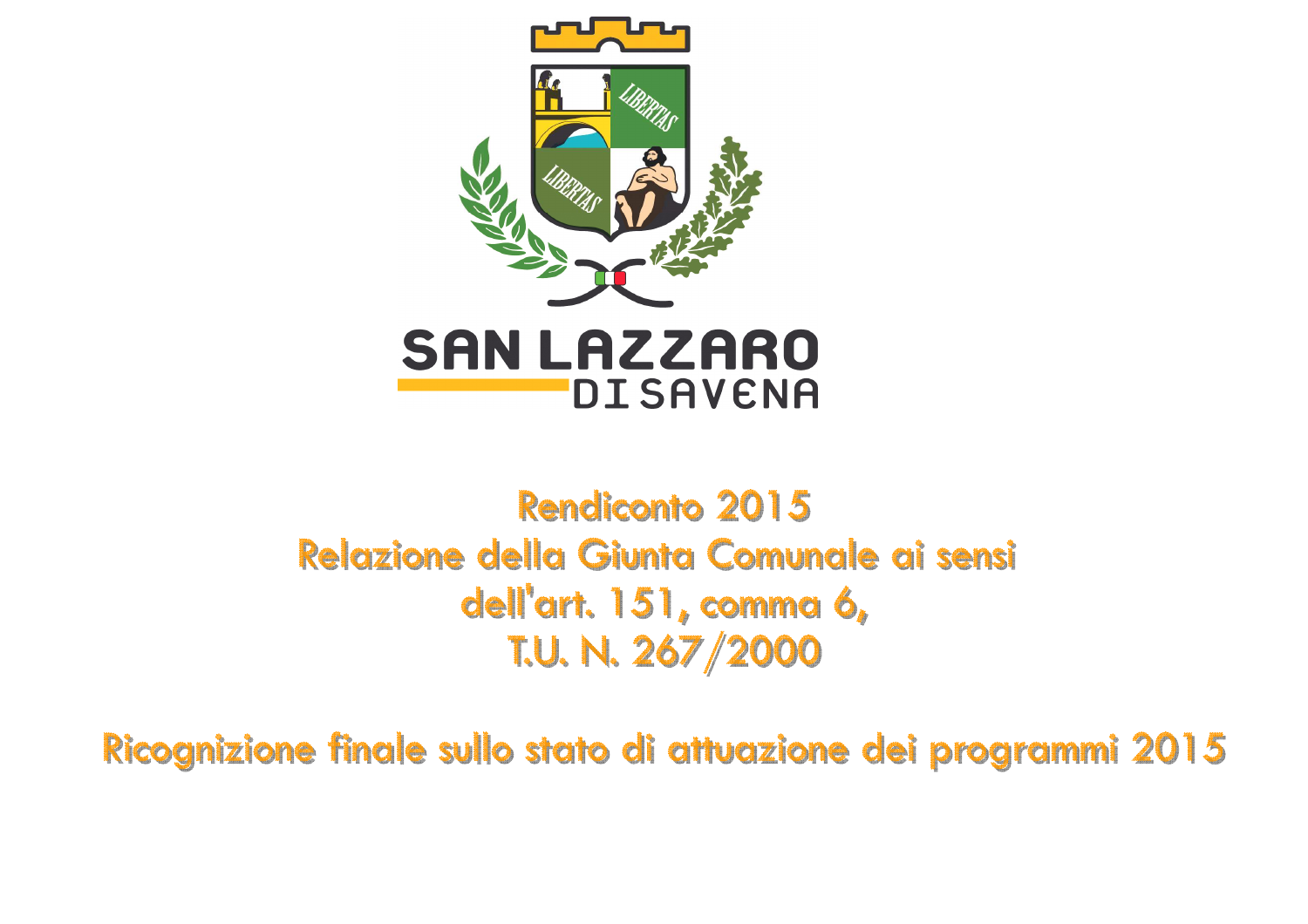## **INDICE DELLE MISSIONI E RELATIVI PROGRAMMI**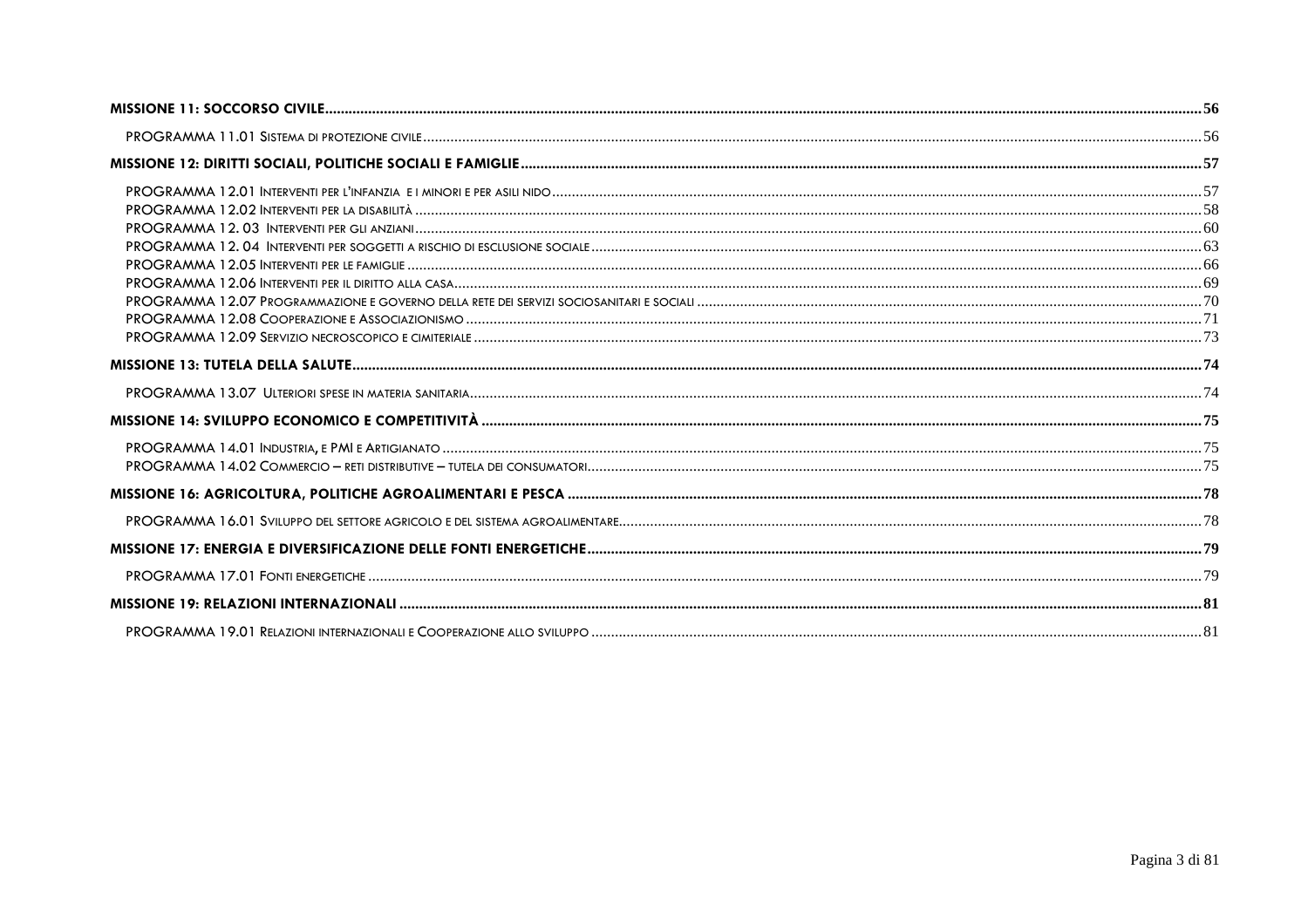# **MISSIONE 1: Servizi istituzionali e generali e di gestione**

# **PROGRAMMA 01.01 Organi Istituzionali**

#### FINALITA' DEL PROGRAMMA

Amministrazione, funzionamento e supporto agli organi esecutivi e legislativi dell'ente (Sindaco, Giunta Comunale e Consiglio Comunale).

 [*Comprende le spese relative a: 1) l'ufficio del capo dell'esecutivo a tutti i livelli dell'amministrazione: l'ufficio del governatore, del presidente, del sindaco, ecc; 2) gli organi legislativi e gli organi di governo a tutti i livelli dell'amministrazione: assemblee, consigli, ecc; 3) il personale consulente, amministrativo e politico assegnato agli uffici del capo dell'esecutivo e del corpo legislativo; 4) le attrezzature materiali per il capo dell'esecutivo, il corpo legislativo e loro uffici di supporto; 5) le commissioni e i comitati permanenti o dedicati creati dal o che agiscono per conto del capo dell'esecutivo o del corpo legislativo.*]

 Non comprende le spese relative agli uffici dei capi di dipartimento, delle commissioni ecc. che svolgono specifiche funzioni e sono attribuibili a specifici programmi di spesa. Comprende le spese per lo sviluppo dell'ente in un'ottica di governance e partenariato; le spese per la comunicazione istituzionale (in particolare in relazione ai rapporti con gli organi di informazione) e le manifestazioni istituzionali (cerimoniale). Comprende le spese per le attività del difensore civico.

- •Segreteria degli Organi Istituzionali
- Supporto tecnico dell'attività Politico-Istituzionale del Sindaco
- Cura degli aspetti comunicativi collegati alle attività degli Organi istituzionali
- •Organizzazione e gestione delle forme di partecipazione attiva dei cittadini alla vita dell'Ente
- Cura conferenze stampa
- Rassegna stampa web e cartacea
- •Comunicazioni esterne tramite social network (twitter, face book ecc)

| <b>OBIETTIVI STRATEGICI 01.01 - Organi</b><br>istituzionali                                                                  | <b>AZIONI/OBIETTIVI OPERATIVI 01.01 -</b><br>Organi istituzionali                                                                                                                                                                                                                                                                                                                                                                                                                              | <b>STATO DI ATTUAZIONE FINALE</b>                                                                                                                                                                                                                                                                                                                                                                                                                                                                                                      |
|------------------------------------------------------------------------------------------------------------------------------|------------------------------------------------------------------------------------------------------------------------------------------------------------------------------------------------------------------------------------------------------------------------------------------------------------------------------------------------------------------------------------------------------------------------------------------------------------------------------------------------|----------------------------------------------------------------------------------------------------------------------------------------------------------------------------------------------------------------------------------------------------------------------------------------------------------------------------------------------------------------------------------------------------------------------------------------------------------------------------------------------------------------------------------------|
| Miglioramento dell'efficienza<br>complessiva<br>dell'Ente attraverso la razionalizzazione del<br>macro assetto organizzativo | Reinternalizzazione<br>nell'ambito<br>della<br>struttura comunale $d$ all' $1/1/2016$<br>delle<br>attività gestite dalle Istituzioni Sophia e<br>fine<br>di<br>la<br>al<br>favorire<br>Prometeo<br>processi<br>razionalizzazione<br>dei<br>amministrativo - contabili e l'annullamento<br>delle diseconomie economico/organizzative<br>che si sono create negli anni successivi alla<br>dei<br>implementazione a<br>loro<br>causa<br>mutamenti intervenuti nel quadro normativo-<br>gestionale | Con atto nr. 71 del 22/12/2015 il Consiglio Comunale ha deliberato<br>l'estinzione delle due Istituzioni comunali Sophia e Prometeo a decorrere<br>dall'1/1/2016 con conseguente re-internalizzare della gestione dei<br>servizi educativi e scolastici, dei servizi sportivi e di promozione del<br>territorio<br>A seguito di tale decisione, con atto nr 231 del 29/12/15, la Giunta ha<br>deliberato i primi provvedimenti di riorganizzazione e assegnazione<br>delle risorse necessari per assicurare la continuità dei servizi. |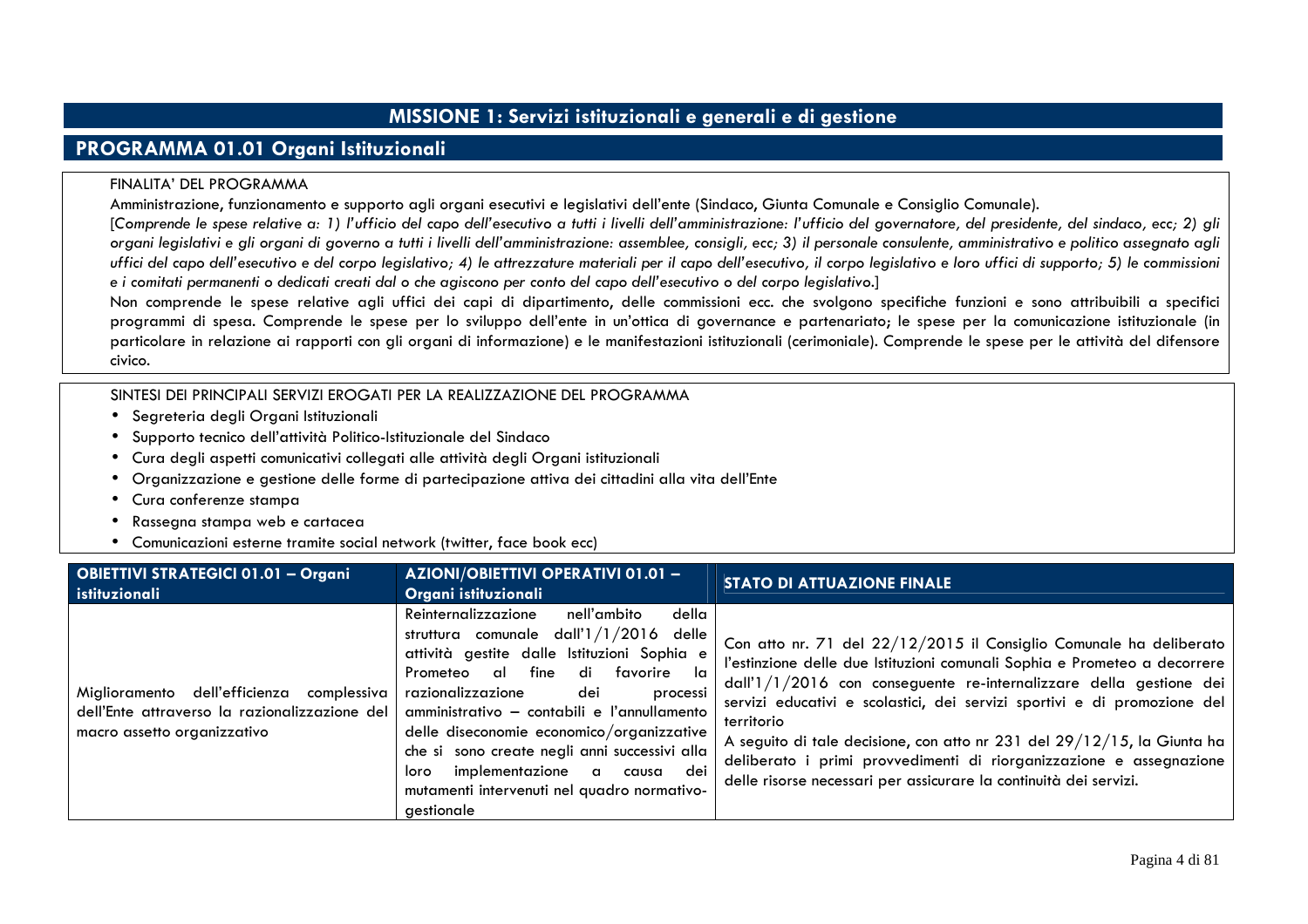| <b>OBIETTIVI STRATEGICI 01.01 - Organi</b><br>istituzionali                                                                                                                                                                     | <b>AZIONI/OBIETTIVI OPERATIVI 01.01 -</b><br>Organi istituzionali                                                                                                                                                                   | <b>STATO DI ATTUAZIONE FINALE</b>                                                                                                                                                                                                                                                                                                                                                                                                                                                                                                                                                                                                                                                                                                                                                                                                                                                          |
|---------------------------------------------------------------------------------------------------------------------------------------------------------------------------------------------------------------------------------|-------------------------------------------------------------------------------------------------------------------------------------------------------------------------------------------------------------------------------------|--------------------------------------------------------------------------------------------------------------------------------------------------------------------------------------------------------------------------------------------------------------------------------------------------------------------------------------------------------------------------------------------------------------------------------------------------------------------------------------------------------------------------------------------------------------------------------------------------------------------------------------------------------------------------------------------------------------------------------------------------------------------------------------------------------------------------------------------------------------------------------------------|
| Rafforzamento del<br>ruolo delle Frazioni<br>nell'ambito del territorio di San Lazzaro                                                                                                                                          | Realizzazione di un percorso "Fuori dal<br>Comune - Incontri di Frazione" in cui i<br>cittadini sono chiamati a condividere un<br>processo partecipato in cui ragionare sulle<br>necessità e le aspirazioni di ciascuna<br>frazione | Nei mesi di aprile e maggio è stato realizzato il percorso "Fuori dal<br>Comune", con 8 incontri sul territorio e con lo scopo principale di favorire il<br>dialogo tra amministrazione e comunità di quartiere, raccontando ai<br>cittadini gli obiettivi raggiunti e, allo stesso tempo, affrontando nel dettaglio<br>le nuove sfide e le singole criticità della frazione. Si è così voluto dare<br>sostanza al concetto di partecipazione democratica che consiste anzitutto nel<br>portare l'amministrazione vicino al cittadino, ascoltandone i bisogni e le<br>esigenze e spiegando quanto si sta realizzando su ogni singolo territorio,<br>frazione, quartiere, per accrescere la qualità della vita e dei servizi e per<br>rispondere così, con tutti gli strumenti a disposizione dell'amministrazione<br>comunale, ai bisogno ed alle aspettative di tutta la nostra comunità. |
|                                                                                                                                                                                                                                 |                                                                                                                                                                                                                                     | Il 6 marzo 2015 è stato organizzato un incontro con le scuole superiori del<br>territorio e Don Ciotti sul tema della legalità e lotta alla mafia. All'incontro<br>hanno partecipato 250 studenti; successivamente è stata inaugurata la<br>nuova piazza tra via Caselle e via Salvo d'Acquisto, dedicata a Peppino<br>Impastato, "giornalista, attivista, poeta, nemico della mafia".<br>Il 27 marzo, è stata intitolata la nuova piazza posta all'angolo tra via                                                                                                                                                                                                                                                                                                                                                                                                                         |
| Rafforzare attivamente il senso civico della<br>collettività<br>particolare<br>attraverso<br>una<br>alla legalità e<br>attenzione<br>trasparenza<br>della lotta all'illegalità<br>dell'Amministrazione in ogni ambito di azione | Realizzazione di iniziative e testimonianze<br>dedicate a figure emblematiche nel campo                                                                                                                                             | Gramsci e via Caselle a Marco Biagi, professore universitario, giuslavorista<br>e coraggioso riformista. All'evento hanno partecipato il professor Filippo<br>Taddei docente di economia alla Johns Hopkins University e da mesi sotto<br>scorta per le minacce ricevute per il proprio contributo al "Jobs Act" nonchè<br>alcuni membri della famiglia Biagi. Successivamente si è svolta una seduta<br>straordinaria del Consiglio comunale in Sala di Città alla quale ha<br>partecipato una rappresentanza di studenti degli istituti superiori Enrico<br>Mattei di San Lazzaro ed Enrico Fermi di Bologna, che hanno lavorato sulla<br>figura di Biagi. Nell'occasione sono state svolte anche letture a cura<br>della Compagnia Teatro dell'Argine.                                                                                                                                  |
| Cogliere le opportunità di finanziamento<br>dagli<br>derivanti<br>stanziamenti<br>delle<br>Commissione Europea per lo sviluppo di<br>progetti innovativi                                                                        | Azioni di monitoraggio dei bandi di cui può<br>beneficiare l'Ente attraverso la costruzione<br>di relazioni con strutture dedicate                                                                                                  | Il progetto è in fase di studio nell'ambito, più generale, della possibilità di<br>implementazione delle più attuali tecniche di Fund Rising.                                                                                                                                                                                                                                                                                                                                                                                                                                                                                                                                                                                                                                                                                                                                              |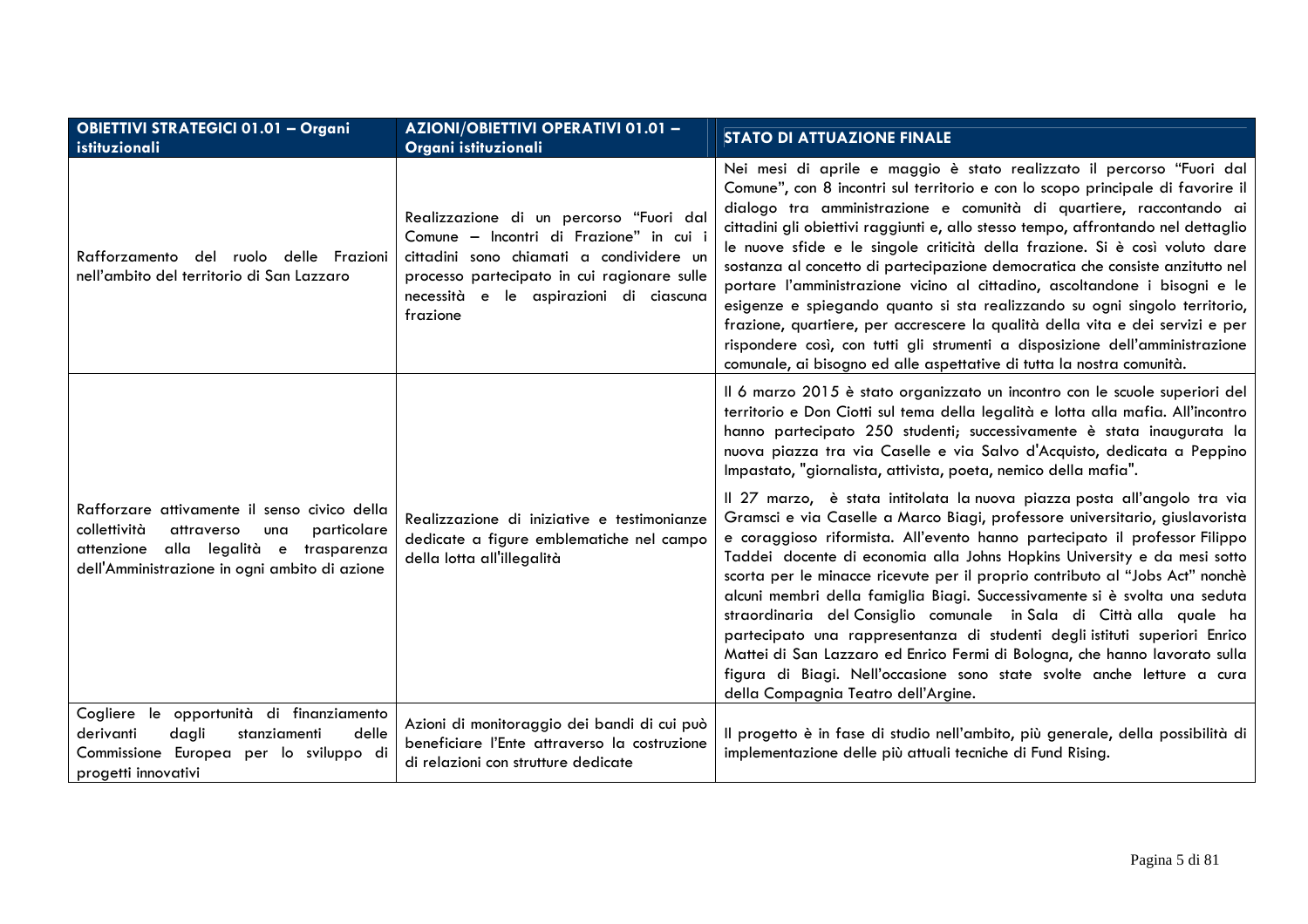# **PROGRAMMA 01.02 Segreteria Generale**

#### FINALITA' DEL PROGRAMMA

Amministrazione, funzionamento e supporto, tecnico, operativo e gestionale alle attività deliberative degli organi istituzionali e per il coordinamento generale amministrativo. Comprende le spese relative: allo svolgimento delle attività affidate al Segretario Generale e al Direttore Generale (ove esistente) o che non rientrano nella specifica competenza di altri settori; alla raccolta e diffusione di leggi e documentazioni di carattere generale concernenti l'attività dell'ente; alla rielaborazione di studi su materie non demandate ai singoli settori; a tutte le attività del protocollo generale, incluse la registrazione ed archiviazione degli atti degli uffici dell'ente e della corrispondenza in arrivo ed in partenza.

- Attività di supporto agli Organi Istituzionali (Giunta, Consiglio, Commissioni consiliari, Presidente del Consiglio)
- $\bullet$ Gestione degli aspetti di carattere generale, economico, amministrativo e organizzativo inerenti il funzionamento degli organi istituzionali (Consiglio e Giunta)
- •Gestione atti deliberativi di Giunta e Consiglio
- •Raccolta originali delle determinazioni dirigenziali di tutti i Settori
- •Attività connesse alle funzioni dei messi comunali
- •Attività di informazione giuridico – amministrativa
- Attuazione e supervisione degli obblighi legislativi in tema di controlli, trasparenza, pubblicità e più in generale degli aspetti amministrativi collegati all'attività della struttura
- Coordinamento delle funzioni gestite in forma sovra territoriale
- •Gestione del contenzioso dell'Ente
- Attività connesse alle funzioni del segretario generale
- •Gestione Protocollo Generale e gestione documentale (finanziato nella missione 1.11)
- Gestione Archivio di Deposito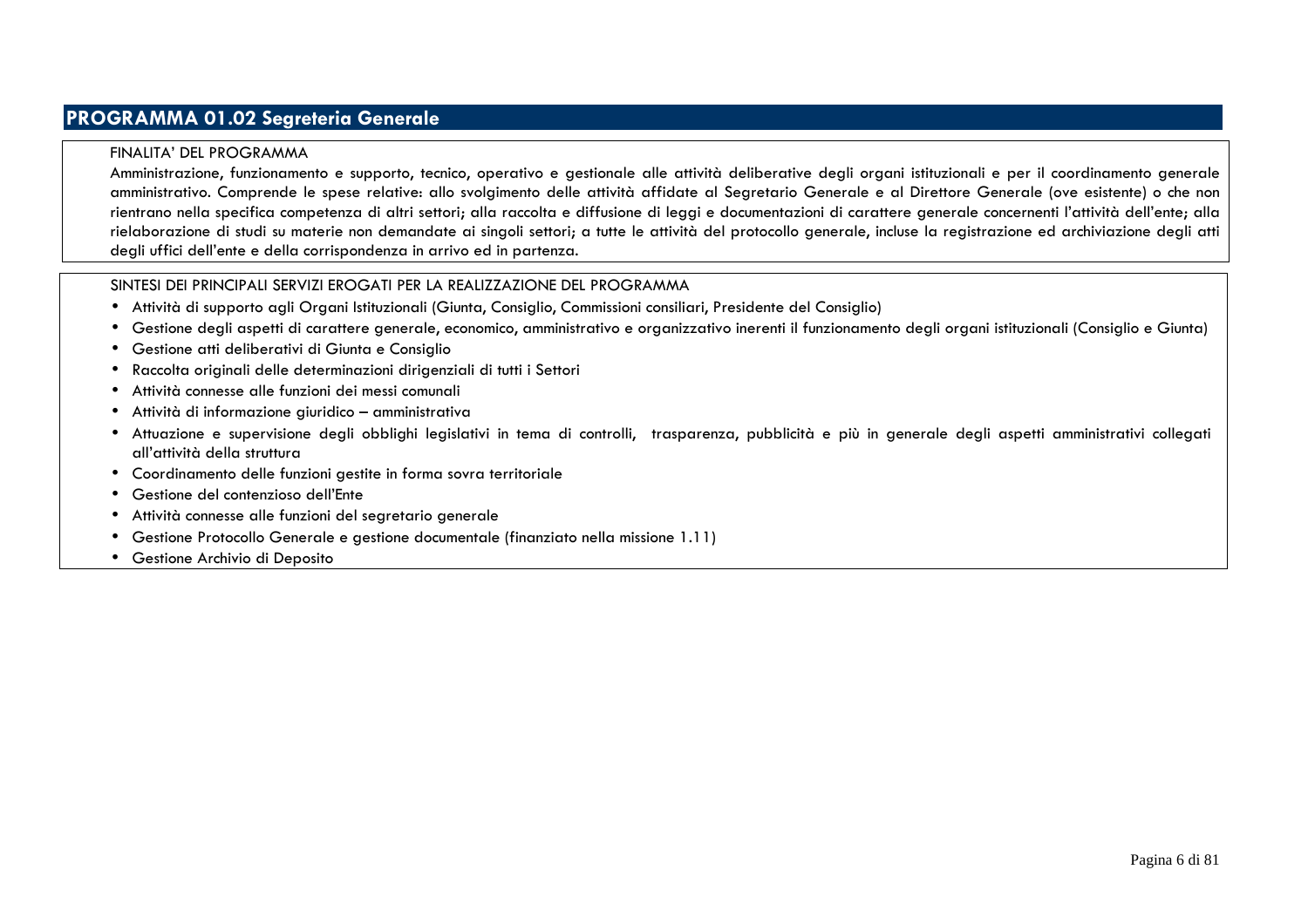| <b>OBIETTIVI STRATEGICI 01.02 - Segreteria</b><br><b>Generale</b>                                                                                                                                                                                                                        | <b>AZIONI/OBIETTIVI OPERATIVI 01.02 -</b><br><b>Segreteria Generale</b>                                                                                                                           | <b>STATO DI ATTUAZIONE FINALE</b>                                                                                                                                                                                                                                                                                                                                                                                                                                                                                                                                                                                                                                                                                                                                                                                                                                                                                                                                                      |
|------------------------------------------------------------------------------------------------------------------------------------------------------------------------------------------------------------------------------------------------------------------------------------------|---------------------------------------------------------------------------------------------------------------------------------------------------------------------------------------------------|----------------------------------------------------------------------------------------------------------------------------------------------------------------------------------------------------------------------------------------------------------------------------------------------------------------------------------------------------------------------------------------------------------------------------------------------------------------------------------------------------------------------------------------------------------------------------------------------------------------------------------------------------------------------------------------------------------------------------------------------------------------------------------------------------------------------------------------------------------------------------------------------------------------------------------------------------------------------------------------|
| Rafforzare attivamente il senso civico della                                                                                                                                                                                                                                             | Rafforzamento dei controlli sull'attuazione delle<br>misure previste nel Piano Anticorruzione                                                                                                     | E' stato impostato un sistema di monitoraggio sistematico delle<br>azioni di contrasto previste nel Piano Anticorruzione. Sono stati<br>avviati anche i controlli sulla gestione degli Organismi<br>partecipati attraverso richieste informative sia su dati di gestione<br>(bilanci, spese ecc) che sul rispetto degli obblighi in materia di<br>trasparenza e anticorruzione                                                                                                                                                                                                                                                                                                                                                                                                                                                                                                                                                                                                         |
| collettività attraverso una particolare attenzione<br>alla legalità e trasparenza dell'Amministrazione in<br>ogni ambito di azione                                                                                                                                                       | Rafforzamento azioni mirate al controllo degli<br>appalti con riferimento alla sicurezza sul lavoro,<br>alle infiltrazioni criminali e contro il lavoro<br>irregolare                             | Il protocollo appalti non è ancora stato approvato dalla Giunta<br>in quanto è ancora in corso il confronto tra le parti. Si prevede<br>l'approvazione entro il primo semestre 2016                                                                                                                                                                                                                                                                                                                                                                                                                                                                                                                                                                                                                                                                                                                                                                                                    |
|                                                                                                                                                                                                                                                                                          | di<br>dedicate<br>Realizzazione<br>iniziative<br>alla<br>trasparenza anche al fine di rendere possibile ai<br>cittadini esporre criticità e proporre idee per il<br>miglioramento degli strumenti | Ad oggi non sono ancora state realizzate iniziative in tal senso,<br>in programma per il primo semestre 2016                                                                                                                                                                                                                                                                                                                                                                                                                                                                                                                                                                                                                                                                                                                                                                                                                                                                           |
| Sviluppare il processo di dematerializzazione dei<br>processi attraverso il potenziamento degli strumenti<br>telematici al fine di migliorare la soddisfazione<br>delle esigenze degli utenti e ridurre i costi di<br>gestione e l'impatto ambientale generato dai<br>documenti cartacei | Dematerializzazione<br>progressiva<br>degli atti<br>amministrativi attraverso la digitalizzazione dei<br>processi e dei procedimenti<br>Dematerializzazione<br>delle<br>progressiva               | In riferimento alla dematerializzazione delle ordinanze sindacali<br>e dirigenziali, sono state attivate tutte le procedure per<br>consentirne la digitalizzazione. A tal fine, si è proceduto a<br>formare il personale con interventi formativi, a redigere un<br>manuale di utilizzo del nuovo programma e a completare le<br>personalizzazioni del programma Ads rendendola così attiva da<br>gennaio 2016.<br>In riferimento alla dematerializzazione degli atti amministrativi, è<br>stata emanata una circolare in data 31/07/15 sull'obbligo<br>della scrittura privata digitale. Tutti gli uffici, pertanto, si sono<br>adeguati. In sede di verifica successiva sugli atti, sarà<br>ulteriormente verificata l'attuazione della forma digitale<br>obbligatoria al fine di sanare eventuali inosservanze. I contratti<br>erogati dal Segretario Comunale prodotti dal 2013 ad oggi<br>stanno per essere riversati direttamente al Parer mediante uno<br>specifico client web. |
|                                                                                                                                                                                                                                                                                          | degli archivi cartacei<br>procedure interne e<br>la digitalizzazione<br>esistenti attraverso<br>dei<br>documenti conservati                                                                       | Vedi miss. 01.11                                                                                                                                                                                                                                                                                                                                                                                                                                                                                                                                                                                                                                                                                                                                                                                                                                                                                                                                                                       |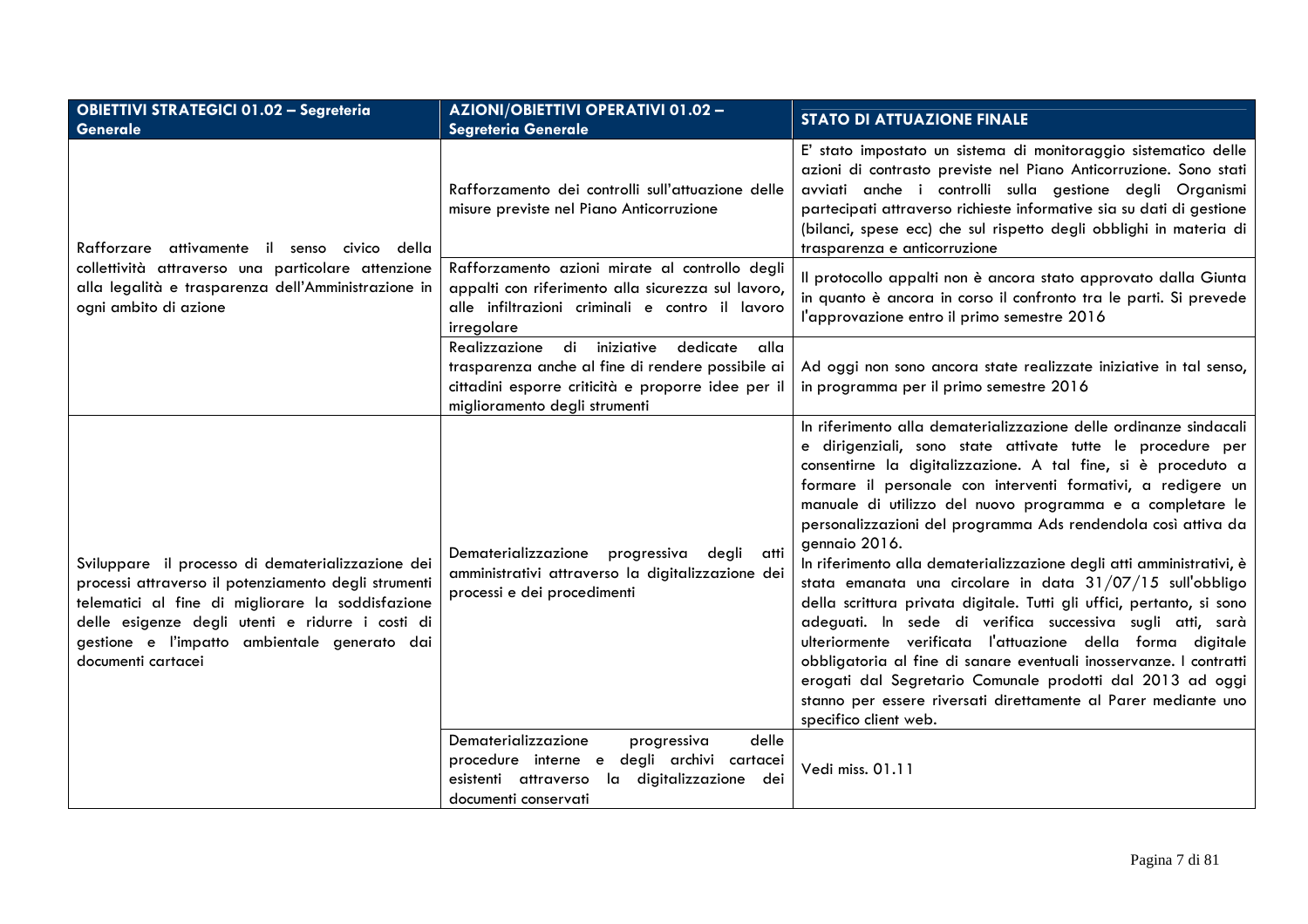# **PROGRAMMA 01.03 Gestione economica finanziaria programmazione e provveditorato**

#### FINALITA' DEL PROGRAMMA

Amministrazione e funzionamento dei servizi per la programmazione economica e finanziaria in generale. Comprende le spese per la formulazione, il coordinamento e il monitoraggio dei piani e dei programmi economici e finanziari in generale, per la gestione dei servizi di tesoreria, del bilancio, di revisione contabile e di contabilità ai fini degli adempimenti fiscali obbligatori per le attività svolte dall'ente. Amministrazione e funzionamento delle attività del provveditorato per l'approvvigionamento dei beni mobili e di consumo nonché dei servizi di uso generale necessari al funzionamento dell'ente. Comprende le spese per incremento di attività finanziarie (titolo 3 della spesa) non direttamente attribuibili a specifiche missioni di spesa. Sono incluse altresì le spese per le attività di coordinamento svolte dall'ente per la gestione delle società partecipate, sia in relazione ai criteri di gestione e valutazione delle attività svolte mediante le suddette società, sia in relazione all'analisi dei relativi documenti di bilancio per le attività di programmazione e controllo dell'ente, qualora la spesa per tali società partecipate non sia direttamente attribuibile a specifiche missioni di intervento. Non comprende le spese per gli oneri per la sottoscrizione o l'emissione e il pagamento per interessi sui mutui e sulle obbligazioni assunte dall'ente.

#### SINTESI DEI PRINCIPALI SERVIZI EROGATI PER LA REALIZZAZIONE DEL PROGRAMMA  **PROGRAMMAZIONE FINANZIARIA E CONTABILITA' GENERALE**

- Definizione delle politiche finanziarie e di Bilancio
- •Finanziamento delle Opere Pubbliche e altri investimenti
- Presidio e coordinamento della gestione finanziaria dell'Ente al fine di assicurarne la coerenza con le direttive impartite in sede di definizione dellepolitiche di Bilancio nonché il rispetto degli equilibri di Bilancio e conformità della gestione contabile alla normativa vigente
- Supporto alla gestione attraverso la diffusione a Dirigenti e Amministratori di informazioni utili per l'attuazione delle strategie dell'Ente
- •Predisposizione e gestione dinamica documenti di programmazione finanziaria
- •Predisposizione rendicontazione finanziaria ed economico-patrimoniale
- Tenuta della contabilità generale finanziaria, economico-patrimoniale e fiscale relativa all'Imposta sul Valore Aggiunto (I.V.A.)

#### **ATTIVITA' DI PROVVEDITORATO E APPROVVIGIONAMENTO BENI/SERVIZI**

- Acquisto di beni non inventariabili per il funzionamento degli uffici anche utilizzando le procedure di cui all'art. 6 del Regolamento comunale sui contratti di fornitura di beni e servizi, oltre alle altre procedure in esso previste (in caso di necessità utilizzando buoni economali).
- Gestione degli acquisti di beni durevoli per il funzionamento degli uffici comunali (procedure Regolamento Contratti)
- •Gestione ordinaria cassa economale (secondo le procedure previste nel Regolamento di Economato) Spese Postali
- $\bullet$  Gestione di tutte le procedure di scelta del contraente ad evidenza pubblica (sia sotto soglia che sopra soglia comunitaria) fino alla stipulazione del contratto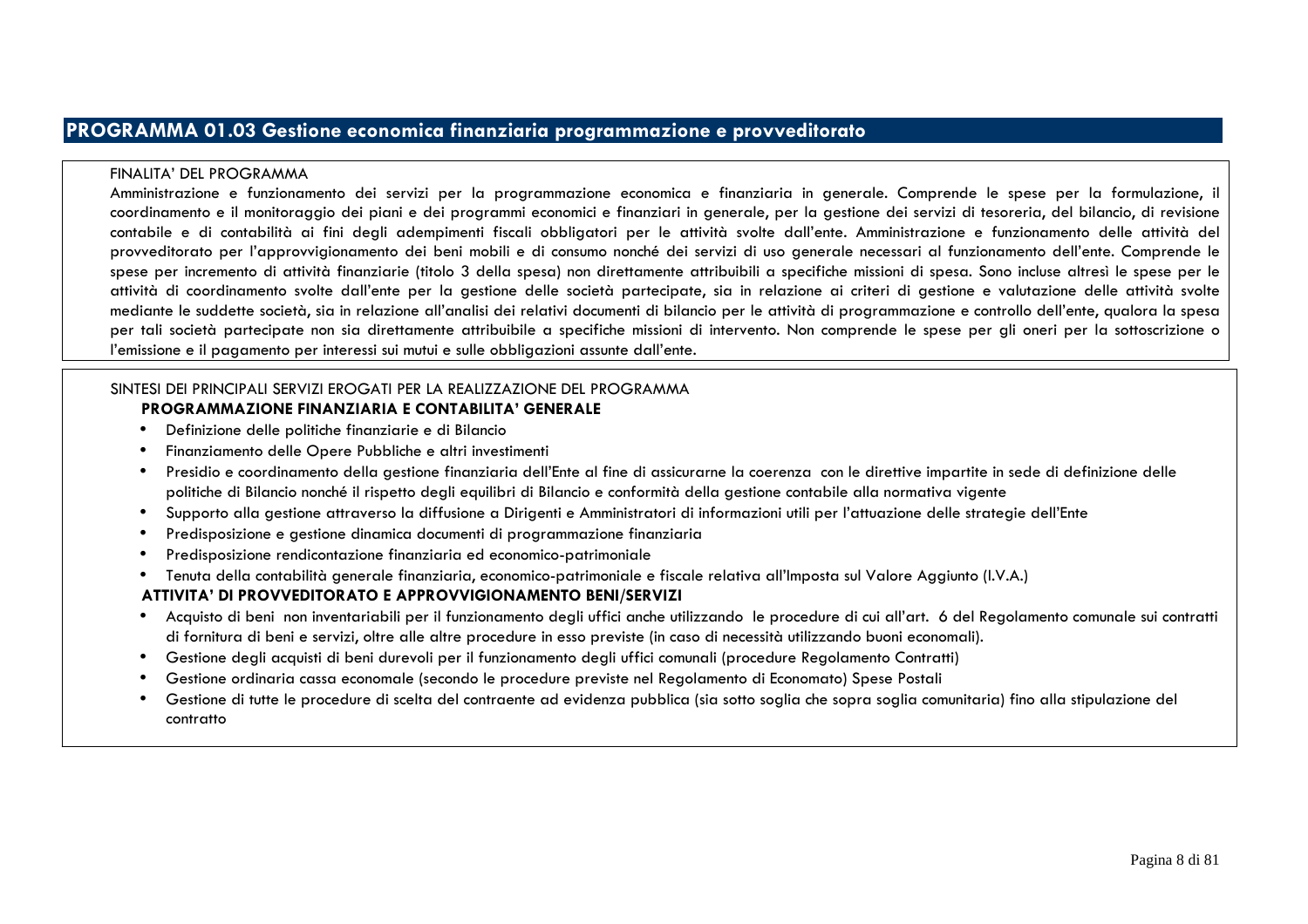| <b>OBIETTIVI STRATEGICI 01.03 -</b><br>Gestione economica finanziaria<br>programmazione e provveditorato                                                                                                     | AZIONI/OBIETTIVI OPERATIVI 01.03 - Gestione<br>economica finanziaria programmazione e<br>provveditorato                                                                                                                                                                                                                         | <b>STATO DI ATTUAZIONE FINALE</b>                                                                                                                                                                                                                                                                                                                                                                                                                                                                                                                                                                                                                                                                                        |  |
|--------------------------------------------------------------------------------------------------------------------------------------------------------------------------------------------------------------|---------------------------------------------------------------------------------------------------------------------------------------------------------------------------------------------------------------------------------------------------------------------------------------------------------------------------------|--------------------------------------------------------------------------------------------------------------------------------------------------------------------------------------------------------------------------------------------------------------------------------------------------------------------------------------------------------------------------------------------------------------------------------------------------------------------------------------------------------------------------------------------------------------------------------------------------------------------------------------------------------------------------------------------------------------------------|--|
| Rispetto del Patto di Stabilità e degli<br>altri vincoli di Finanza Pubblica<br>mediante strategie orientate a<br>ridurre il più possibile l'impatto sul<br>mantenimento e sviluppo di servizi e<br>progetti | Rispetto del Patto di Stabilità e degli altri vincoli di<br>Finanza Pubblica mediante strategie orientate a<br>ridurre il più possibile l'impatto sul mantenimento e<br>sviluppo di servizi e progetti                                                                                                                          | Tutti i vincoli di finanza pubblica 2015 sono stati rispettati. La certificazione relativa al<br>rispetto dell'obiettivo previsto dal Patto di Stabilità interno è stata resa in data<br>30/03/2016.<br>In considerazione del fatto che è stato definitivamente chiarito che l'applicazione del nuovo<br>principio di pareggio di Bilancio (Fiscal compact) decorrerà dal Bilancio 2017, lo studio delle<br>implicazioni gestionali derivanti dalle nuove regole e la definizione/attuazione di strategie<br>di contenimento delle criticità che ne deriveranno è slittato al 2016, anche in considerazione<br>del fatto che è in fase di definizione un DDL che modifica i principi introdotti con la Legge<br>243/2012 |  |
| Miglioramento<br>della<br>capacità<br>dell'Ente di concorrere efficacemente<br>alla realizzazione degli obiettivi di<br>Finanza Pubblica                                                                     | Miglioramento della tempestività delle riscossioni e<br>dei pagamenti                                                                                                                                                                                                                                                           | Relativamente alla tempestività dei pagamenti, l'indicatore medio annuale calcolato ai sensi<br>dell'art. 9 comma 3 del D.P.C.M. 22 Settembre 2014 è in netto miglioramento rispetto<br>all'esercizio 2014, con una riduzione da 39,89 del 2014 a 15,43 rilevato per il 2015 (-<br>$61,32\%$<br>Nell'intento di migliorare e rendere più efficacia la riscossione si è inoltre proceduto<br>all'affidamento nel mese di Maggio 2015, delle attività di supporto alla riscossione coattiva<br>delle entrate comunali ad un nuovo soggetto, aggiudicatario della gara Intercenter<br>promossa da Anci Emilia Romagna.                                                                                                      |  |
|                                                                                                                                                                                                              | Completamento delle azioni e della conseguente<br>documentazione previste per l'attivazione a regime<br>della Contabilità Finanziaria                                                                                                                                                                                           |                                                                                                                                                                                                                                                                                                                                                                                                                                                                                                                                                                                                                                                                                                                          |  |
| Completamento e consolidamento del<br>di<br>Contabilità<br>sistema<br>nuovo<br>Armonizzata                                                                                                                   | Implementazione a regime delle nuove regole di<br>tenuta della Contabilità Economica (Generale e<br>Analitica) e Patrimoniale                                                                                                                                                                                                   | Tutte le azioni previste sono state realizzate secondo le indicazioni contenute nel D.Lgs.<br>118/2011 e nei Principi contabili.<br>E' in corso di predisposizione il Bilancio consolidato con il gruppo pubblico di riferimento.                                                                                                                                                                                                                                                                                                                                                                                                                                                                                        |  |
|                                                                                                                                                                                                              | Revisione del processo di Programmazione e controllo<br>per l'allineamento alle nuove regole e tempistica<br>previste dal Testo Unico                                                                                                                                                                                           |                                                                                                                                                                                                                                                                                                                                                                                                                                                                                                                                                                                                                                                                                                                          |  |
|                                                                                                                                                                                                              | Revisione del Regolamento di Contabilità per<br>l'allineamento alle regole del nuovo sistema contabile<br>e ai relativi assetti organizzativi e schemi operativi<br>nonché alla Dematerializzazione delle procedure già<br>realizzata e in corso di ulteriore sviluppo con la<br>dematerializzazione delle Delibere e Determine | Come già rilevato in sede di verifica intermedia, la revisione complessiva del Regolamento<br>attualmente in vigore è prevista per il 2016, con l'adozione di un nuovo documento.<br>Nel corso del 2015 è stato intanto attuato un primo adeguamento finalizzato a rendere<br>possibile una ulteriore verifica del permanere degli equilibri di Bilancio rispetto a quella<br>prevista dalle regole di Contabilità Armonizzata                                                                                                                                                                                                                                                                                           |  |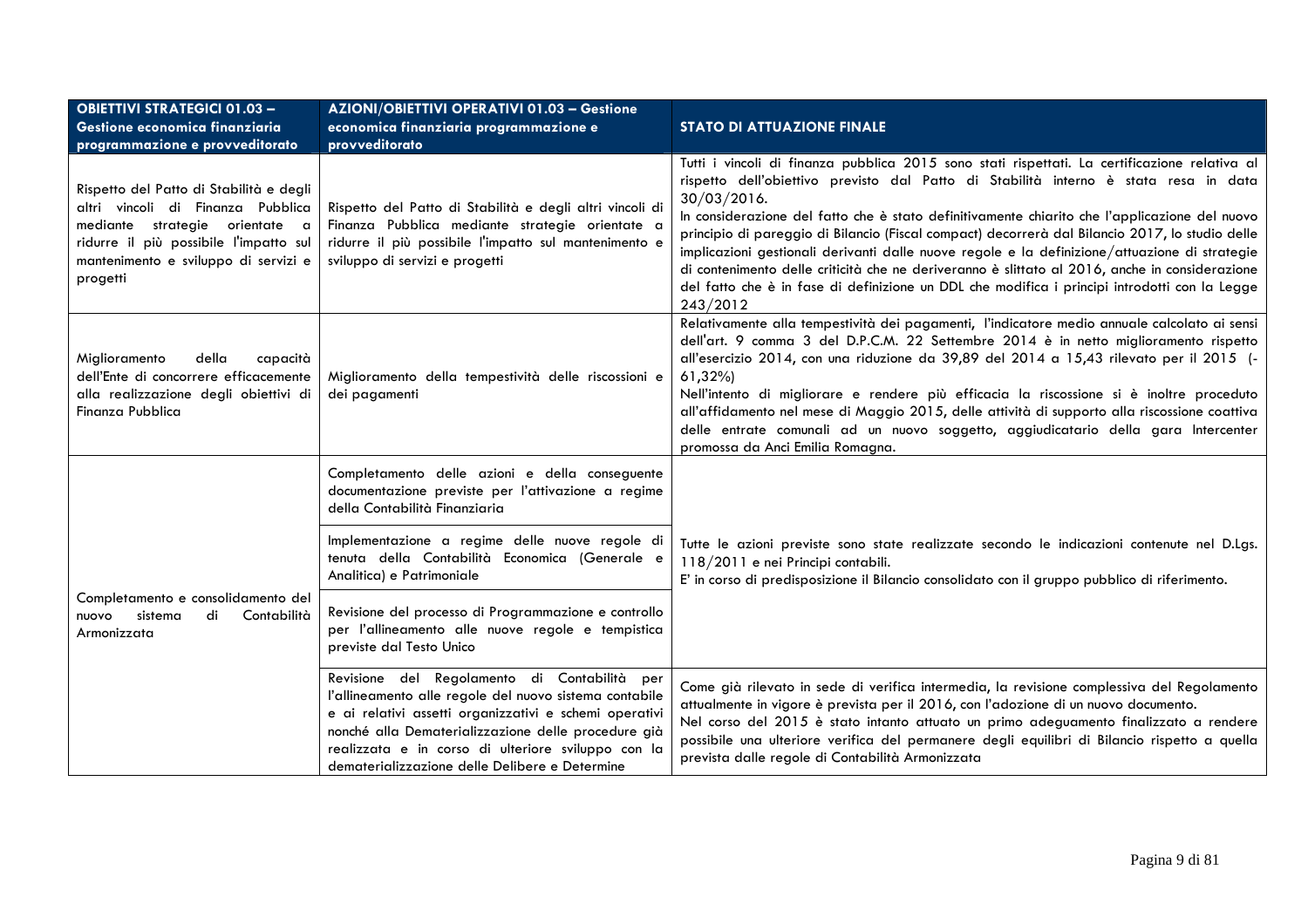# **PROGRAMMA 01.04 Gestione delle entrate tributarie e servizi fiscali**

#### FINALITA' DEL PROGRAMMA

 Amministrazione e funzionamento dei servizi fiscali, per l'accertamento e la riscossione dei tributi, anche in relazione alle attività di contrasto all'evasione e all'elusione fiscale, di competenza dell'ente. Comprende le spese relative ai rimborsi d'imposta. Comprende le spese per i contratti di servizio con le società e gli enti concessionari della riscossione dei tributi, e, in generale, per il controllo della gestione per i tributi dati in concessione. Comprende le spese per la gestione del contenzioso in materia tributaria. Comprende le spese per le attività di studio e di ricerca in ordine alla fiscalità dell'ente, di elaborazione delle informazioni e di riscontro della capacità contributiva, di progettazione delle procedure e delle risorse informatiche relative ai servizi fiscali e tributari, e della gestione dei relativi archivi informativi. Comprende le spese per le attività catastali.

- 1. Definizione della politica impositiva dell'Ente in relazione ai livelli delle aliquote ed ai meccanismi di graduazione del contributo in base alla capacità contributiva
- 2. Gestione ordinaria e contenzioso imposte e tasse comunali:
	- •Imposta sulla pubblicità e diritti sulle pubbliche affissioni (in concessione a terzi);
	- $\bullet$ IUC (IMU, TASI, TARI)
	- Addizionale comunale all'IRPEF
- 3. Controllo dell'assolvimento degli obblighi tributari e recupero dell'evasione tributaria e tariffaria nelle sue varie connotazioni;
- 4. Supporto e consulenza ai cittadini nell'espletamento degli obblighi relativi ai tributi locali;
- 5. Collaborazione con Agenzia delle Entrate nell'attività di contrasto all'evasione fiscale;
- 6. Supporto ai controlli richiesti da Carabinieri e Polizia Municipale su richiesta dell'Autorità Giudiziaria.

| <b>OBIETTIVI STRATEGICI 01.04 Gestione delle</b><br>entrate tributarie e servizi fiscali                                                                                                                          | AZIONI/OBIETTIVI OPERATIVI 01.04 Gestione delle entrate<br>tributarie e servizi fiscali                                                                                                           | <b>STATO DI ATTUAZIONE FINALE</b>                                                                                                                                                                                                                                                                                                                                                                                                                                                                                                                                                                                |
|-------------------------------------------------------------------------------------------------------------------------------------------------------------------------------------------------------------------|---------------------------------------------------------------------------------------------------------------------------------------------------------------------------------------------------|------------------------------------------------------------------------------------------------------------------------------------------------------------------------------------------------------------------------------------------------------------------------------------------------------------------------------------------------------------------------------------------------------------------------------------------------------------------------------------------------------------------------------------------------------------------------------------------------------------------|
| Ammodernamento del sistema di interazione coi<br>contribuenti al fine di agevolare l'adempimento<br>degli obblighi tributari tenendo conto delle<br>esigenze specifiche delle diverse fasce di età<br>interessate | Potenziamento degli strumenti di comunicazione anche telematica con i<br>contribuenti nell'ottica di agevolare l'adempimento degli obblighi<br>tributari e accelerare le possibilità di controllo | L'obiettivo sarà sviluppato nell'ambito del progetto di<br>dematerializzazione dei procedimenti, con lo sviluppo dei<br>servizi on-line, individuando fasi di progressiva<br>realizzazione, che si dovranno integrare necessariamente<br>con le scelte che verranno effettuate nel 2016 in<br>relazione alla scadenza del contratto con l'attuale<br>fornitore dell'applicativo gestionale ADS.<br>Allo scopo di facilitare l'adempimento degli obblighi a<br>carico dei cittadini, è inoltre in fase di progettazione<br>un'app comunale che offrirà notifiche ed informazioni per<br>le scadenze dei pagamenti |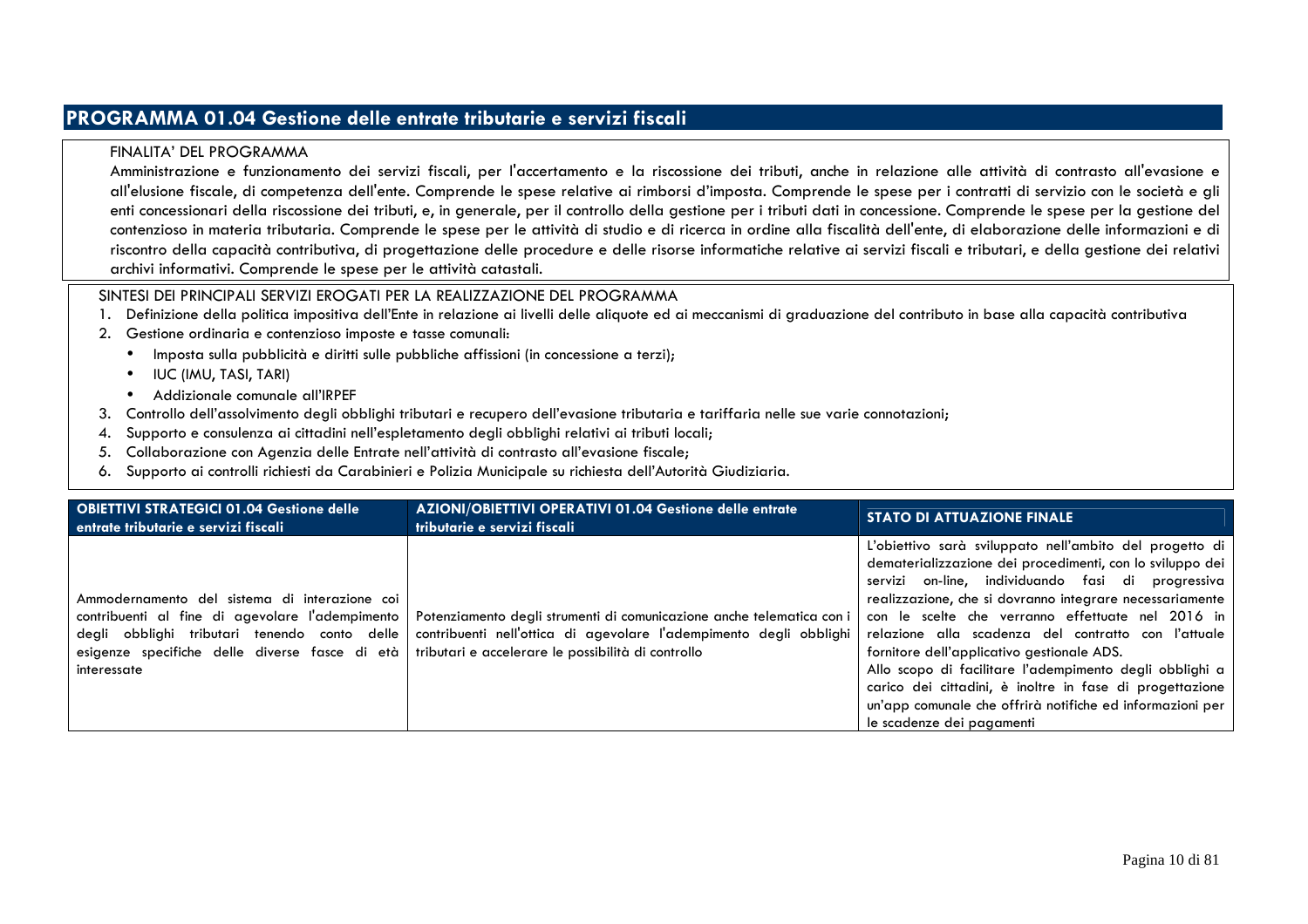| <b>OBIETTIVI STRATEGICI 01.04 Gestione delle</b><br>entrate tributarie e servizi fiscali                                                                              | AZIONI/OBIETTIVI OPERATIVI 01.04 Gestione delle entrate<br>tributarie e servizi fiscali                                                                                                                                                                                                                                                                                                                                                                         | <b>STATO DI ATTUAZIONE FINALE</b>                                                                                                                                                                                                                                                                                                                                                                                                                                   |
|-----------------------------------------------------------------------------------------------------------------------------------------------------------------------|-----------------------------------------------------------------------------------------------------------------------------------------------------------------------------------------------------------------------------------------------------------------------------------------------------------------------------------------------------------------------------------------------------------------------------------------------------------------|---------------------------------------------------------------------------------------------------------------------------------------------------------------------------------------------------------------------------------------------------------------------------------------------------------------------------------------------------------------------------------------------------------------------------------------------------------------------|
| Rafforzamento della lotta all'evasione fiscale,                                                                                                                       | Miglioramento degli strumenti di gestione delle imposte comunali,<br>anche grazie alle possibili sinergie con il nuovo appaltatore del<br>servizio di supporto alla riscossione ordinaria e coattiva e al recupero<br>evasione, con la manutenzione e l'aggiornamento della banca dati e<br>lo sviluppo delle capacità di confronto automatico delle informazioni<br>per l'accertamento di fattispecie di evasione parziale o totale e di<br>altre irregolarità | Progetto in corso di attuazione                                                                                                                                                                                                                                                                                                                                                                                                                                     |
| passando gradualmente dal recupero di natura<br>straordinaria ad un processo di gestione ordinaria<br>che consenta di "anticipare l'evasione invece che<br>inseguirla | Sviluppo delle attività di partecipazione con l'Agenzia delle Entrate<br>nell'accertamento dei tributi erariali                                                                                                                                                                                                                                                                                                                                                 | Nel corso del 2015 è stato avviato il controllo su un<br>campione di dichiarazioni ISEE. Sono state controllate 27<br>domande ISEE di cui 10 superiori ad euro 20.000 e 17<br>con reddito ISEE pari a zero.<br>Su un campione di 10 ISEE sono state acquisite<br>informazioni da più uffici dell'Ente al fine di riscontrare<br>eventuali elementi in contraddizione con le dichiarazioni<br>effettuate. Nessuna segnalazione inviata all'Agenzia<br>delle Entrate. |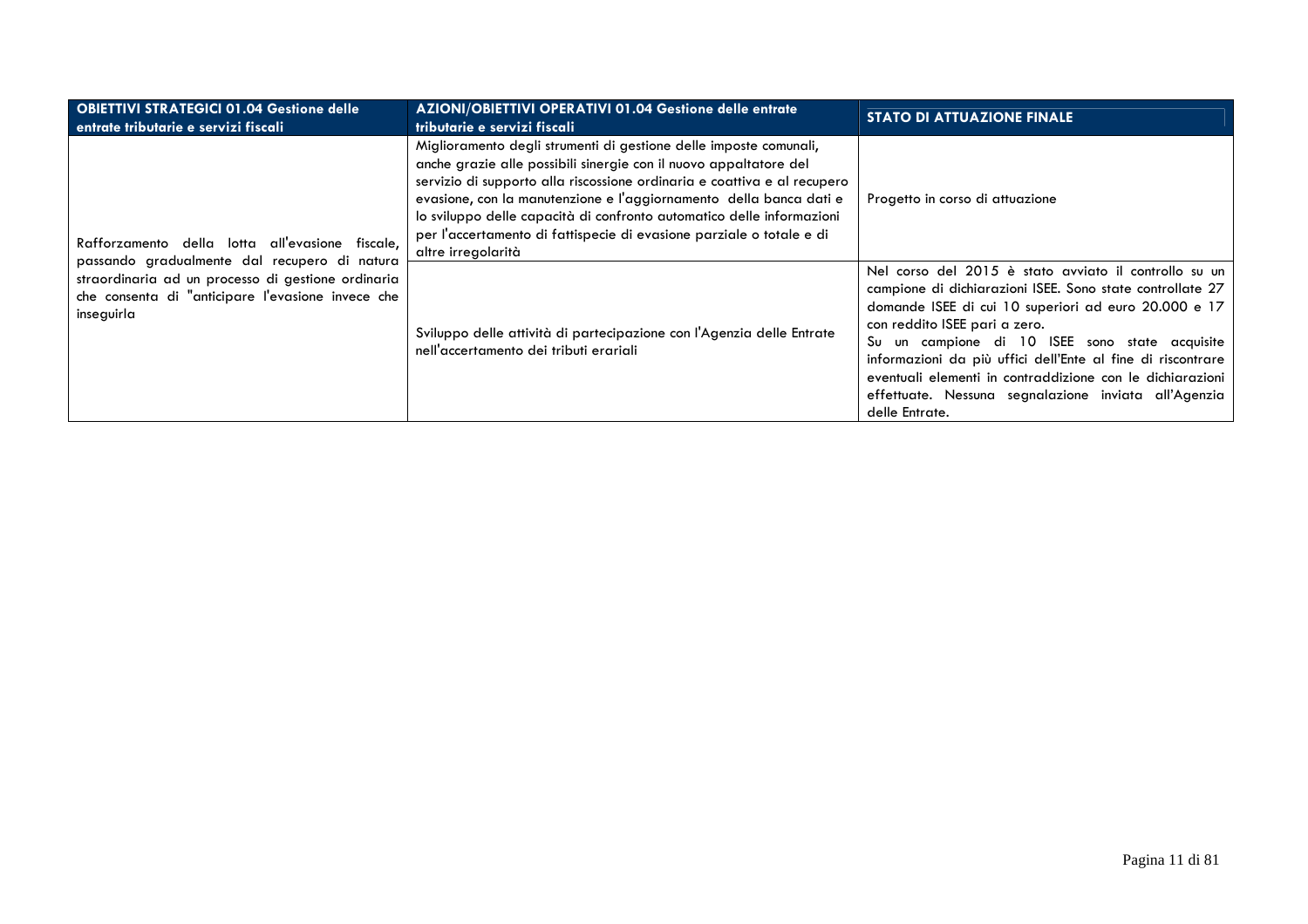# **PROGRAMMA 01.05 Gestione dei beni demaniali e patrimoniali**

#### FINALITA' DEL PROGRAMMA

 Amministrazione e funzionamento del servizio di gestione del patrimonio dell'ente. Comprende le spese per la gestione amministrativa dei beni immobili patrimoniali e demaniali, le procedure di alienazione, le valutazioni di convenienza e le procedure tecnico-amministrative, le stime e i computi relativi ad affittanze attive e passive. Comprende le spese per la tenuta degli inventari, la predisposizione e l'aggiornamento di un sistema informativo per la rilevazione delle unità immobiliari e dei principali dati tecnici ed economici relativi all'utilizzazione del patrimonio e del demanio di competenza dell'ente. Non comprende le spese per la razionalizzazione e la valorizzazione del patrimonio di edilizia residenziale pubblica.

## SINTESI DEI PRINCIPALI SERVIZI EROGATI PER LA REALIZZAZIONE DEL PROGRAMMA

#### 1. Gestione del patrimonio comunale:

- Formazione e gestione del Piano delle alienazioni e valorizzazioni del patrimonio;
- -Costituzione diritti reali attivi e passivi relativamente ad aree comunali o di interesse pubblico;
- -Espropriazioni di pubblica utilità ed occupazioni d'urgenza;
- -Concessione in uso immobili comunali
- 2.Gestione e aggiornamento dell'inventario attraverso le nuove procedure informatiche trasversali a tutto l'Ente.
- 3.Acquisizione di beni immobili
- 4. Gestione delle convenzioni in Aree Peep relativamente alla:
	- trasformazione dei diritti di superficie in proprietà;
	- eliminazione dei vincoli sulle proprietà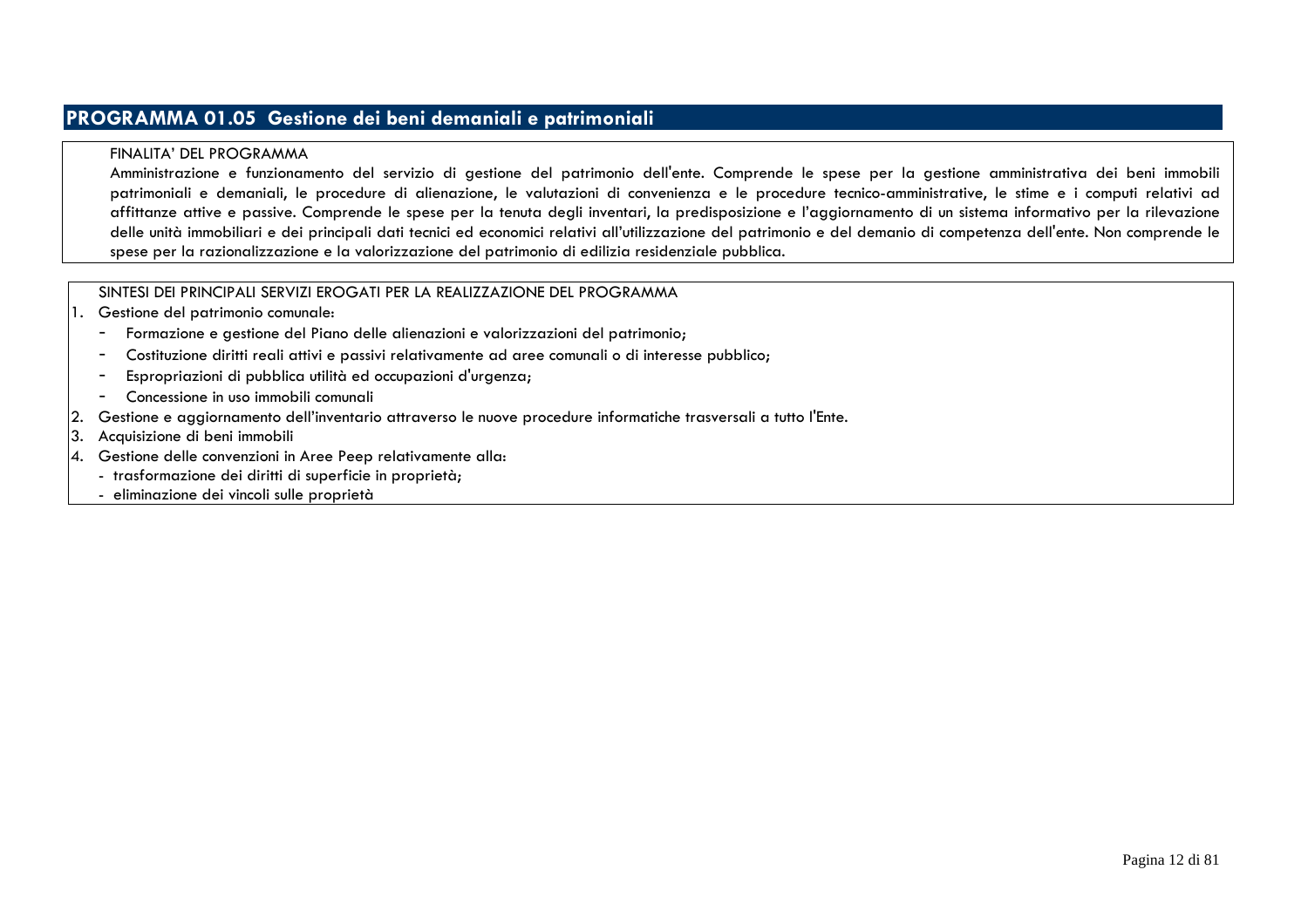| <b>OBIETTIVI STRATEGICI 01.05 Gestione dei</b><br>beni demaniali e patrimoniali                                                                                                                         | AZIONI/OBIETTIVI OPERATIVI 01.05 Gestione dei<br>beni demaniali e patrimoniali                                                                                                                                                                                                                                                                                                                                                                                                     | <b>STATO DI ATTUAZIONE FINALE</b>                                                                                                                                                                                                                                                                                                                                                                                                                                                                                                                                                                                                                                                                                                                                          |
|---------------------------------------------------------------------------------------------------------------------------------------------------------------------------------------------------------|------------------------------------------------------------------------------------------------------------------------------------------------------------------------------------------------------------------------------------------------------------------------------------------------------------------------------------------------------------------------------------------------------------------------------------------------------------------------------------|----------------------------------------------------------------------------------------------------------------------------------------------------------------------------------------------------------------------------------------------------------------------------------------------------------------------------------------------------------------------------------------------------------------------------------------------------------------------------------------------------------------------------------------------------------------------------------------------------------------------------------------------------------------------------------------------------------------------------------------------------------------------------|
| patrimonio<br>in un'ottica<br>del<br>Gestione<br>di<br>valorizzazione della proprietà comunale, e più<br>in particolare degli immobili concessi in uso a<br>terzi, a vantaggio di esigenze sociali e di | Prosecuzione della revisione delle condizioni per la<br>concessione degli spazi comunali e delle relative<br>convenzioni in un'ottica di redditività finalizzata ad<br>assicurare almeno la copertura degli oneri di gestione                                                                                                                                                                                                                                                      | Il programma di lavoro 2015 finalizzato alla revisione<br>delle condizioni per la concessione degli spazi comunali è<br>stato concluso<br>Ad oggi risultano revisionate sei convenzioni:<br>1) convenzione gestione pista automodelli Cà de Mandorli<br>2) proroga affidamento temporaneo, sino al $31/12/15$ ,<br>del Centro Europa Uno fino all'assegnazione in seguito a<br>nuovo bando<br>3) proroga concessione Associazione Why (associazione di<br>tutela dei malati di parkinson) sino al 30/06/16<br>4) proroga concessione Associazione Pangea (associazione<br>culturale) sino al $30/06/16$ .<br>5) concessione all'ASL in comodato gratuito, appartamento<br>Via degli Orti, 3<br>6) concessione all'ASL in comodato gratuito, appartamento<br>Via Gramsci, 4 |
| promozione dell'imprenditoria locale                                                                                                                                                                    | Favorire, attraverso opportune forme di incentivazione, il<br>recupero e la riconversione di patrimonio immobiliare<br>inutilizzato per lo sviluppo di nuove attività produttive,<br>quali:<br>- Start-up<br>- Incubatori d'impresa<br>- Co- working<br>- Micro attività di terziario e artigianato<br>- Botteghe 2.0 per scambio di competenze sui lavori<br>manuali tra anziani e giovani<br>- Riconversione degli immobili da usi produttivi a usi<br>commerciali e ristorativi | Il servizio patrimonio ha concluso il censimento degli<br>immobili di proprietà comunale oggetto di una possibile<br>valorizzazione e riqualificazione. Precisamente il numero<br>degli immobili disponibili per la valorizzazione è pari a<br>nove e, per ciascuno di essi è stato redatto un<br>cronoprogramma e un bando tipo per l'assegnazione. Le<br>principali tipologie di tali immobili sono plessi scolastici<br>dismessi ed immobili assegnati o assegnabili al mondo<br>delle associazioni e del volontariato.                                                                                                                                                                                                                                                 |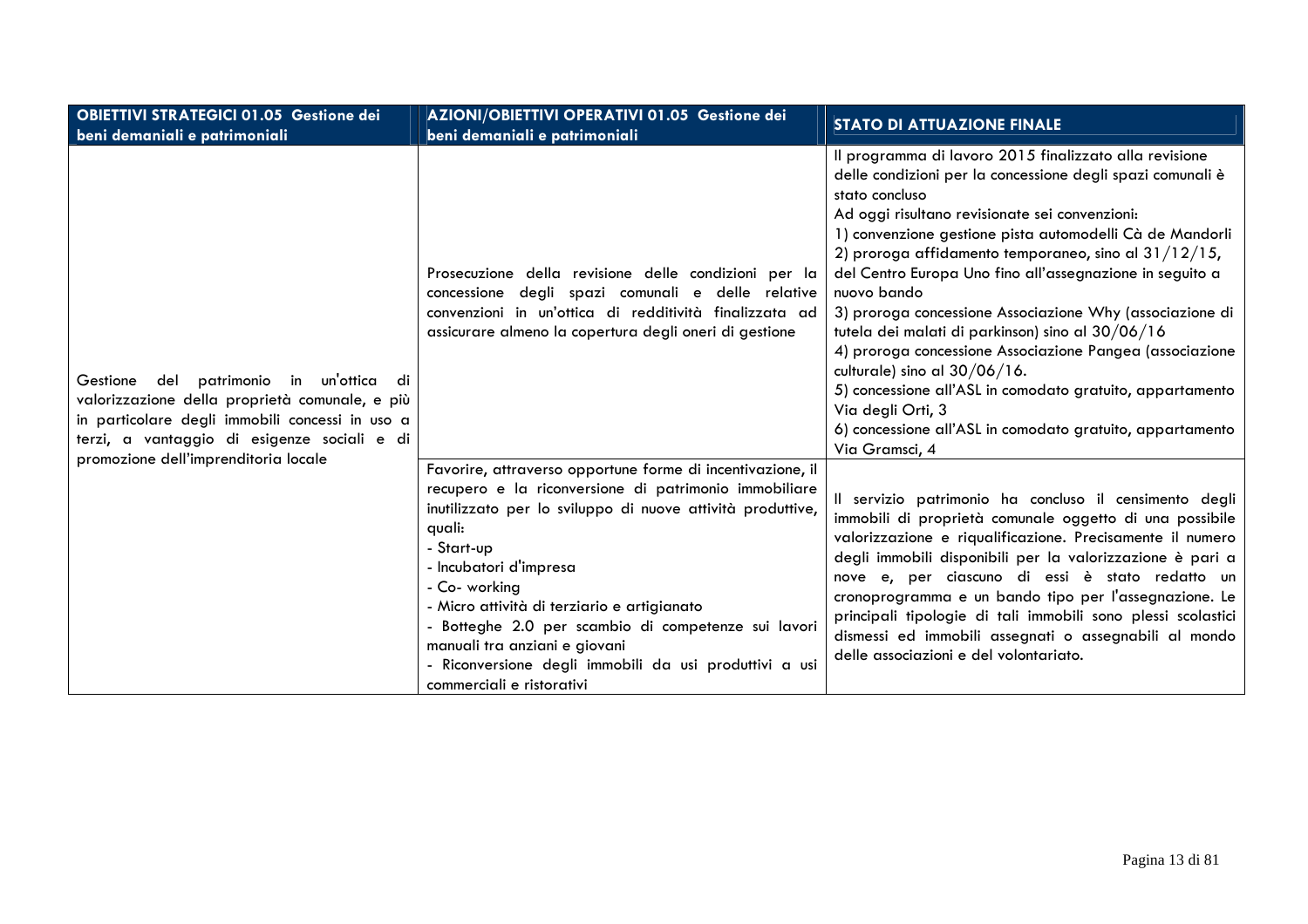# **PROGRAMMA 01.06 Ufficio Tecnico**

#### FINALITA' DEL PROGRAMMA

 Amministrazione e funzionamento dei servizi per l'edilizia relativi a: gli atti e le istruttorie autorizzative (permessi di costruire, dichiarazioni e segnalazioni per inizio attività edilizia, certificati di destinazione urbanistica, condoni ecc.); le connesse attività di vigilanza e controllo; le certificazioni di agibilità. Amministrazione e funzionamento delle attività per la programmazione e il coordinamento degli interventi nel campo delle opere pubbliche inserite nel programma triennale ed annuale dei lavori previsto dal D.Lgs. 12 aprile 2006 n. 163, e successive modifiche e integrazioni, con riferimento ad edifici pubblici di nuova edificazione o in ristrutturazione/adeguamento funzionale, destinati a varie tipologie di servizi (sociale, scolastico, sportivo, cimiteriale, sedi istituzionali). Non comprende le spese per la realizzazione e la gestione delle suddette opere pubbliche, classificate negli specifici programmi in base alla finalità della spesa. Comprende le spese per gli interventi, di programmazione, progettazione, realizzazione e di manutenzione ordinaria e straordinaria, programmati dall'ente nel campo delle opere pubbliche relative agli immobili e degli uffici dell'ente, ai monumenti e agli edifici monumentali (che non sono beni artistici e culturali) di competenza dell'ente.

#### SINTESI DEI PRINCIPALI SERVIZI EROGATI PER LA REALIZZAZIONE DEL PROGRAMMA

#### **EDILIZIA PRIVATA**

- 1. Rilascio Permessi di costruire diretti o subordinati a IUC; Rilascio permessi di costruire in sanatoria
- 2. Controllo ed istruttoria denunce di inizio attività/SCIA
- 3. Rilascio autorizzazioni paesaggistiche
- 4. Rilascio di certificazioni varie relative ad immobili situati nel territorio comunale

#### **LAVORI PUBBLICI**

- 1. Programmazione delle opere pubbliche
- 2. Progettazione delle opere / lavori di manutenzione straordinaria
- 3. Direzione lavori e collaudo
- 4. Alta sorveglianza e coordinamento nuove opere infrastrutturali di altri Enti sul territorio Comunale

#### **MANUTENZIONI**

- 1. Gestione del patrimonio edilizio e delle infrastrutture del territorio
	- edifici e relativi impianti
	- •strade e segnaletica
	- •impianti semaforici e di pubblica illuminazione
	- verde pubblico
- 2. Viabilità invernale;
- 3. Traslochi, allestimenti ecc.;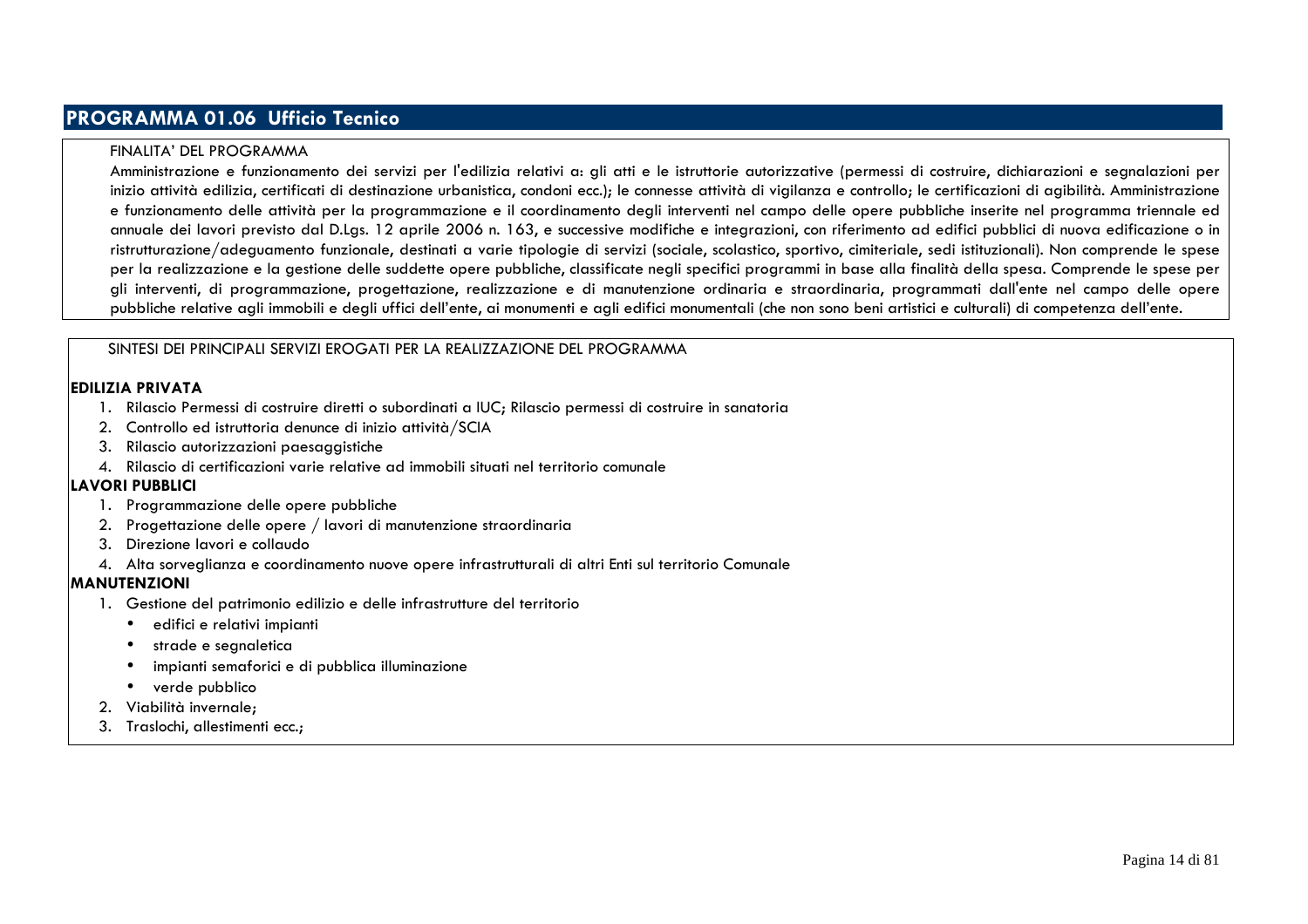| PROGETTI PRELIMINARI, DEFINITIVI/ESECUTIVI APPROVATI NELL'ANNO 2015 |                                        |                                                                                                                                                                                                                                                                                                                                                                                                                                                                                                                                                                                                                                       |                                           |
|---------------------------------------------------------------------|----------------------------------------|---------------------------------------------------------------------------------------------------------------------------------------------------------------------------------------------------------------------------------------------------------------------------------------------------------------------------------------------------------------------------------------------------------------------------------------------------------------------------------------------------------------------------------------------------------------------------------------------------------------------------------------|-------------------------------------------|
| <b>AREA</b>                                                         |                                        | <b>STATO DEL PROGETTO OGGETTO DELL'INTERVENTO</b>                                                                                                                                                                                                                                                                                                                                                                                                                                                                                                                                                                                     | <b>TOTALE</b>                             |
|                                                                     | progetto preliminare                   | 'RIQUALIFICAZIONE URBANA VIA DELLA REPUBBLICA: TRATTO DI MARCIAPIEDE TRA VIA SAN LAZZARO E<br>VIA MILANO": APPROVAZIONE PROGETTO PRELIMINARE                                                                                                                                                                                                                                                                                                                                                                                                                                                                                          | $\mathbf{1}$                              |
|                                                                     | progetto preliminare Totale            |                                                                                                                                                                                                                                                                                                                                                                                                                                                                                                                                                                                                                                       |                                           |
| Riqualificazione urbana                                             | progetto esecutivo                     | 'RIQUALIFICAZIONE URBANA VIA DELLA REPUBBLICA: TRATTO DI MARCIAPIEDE TRA VIA SAN LAZZARO E<br>VIA MILANO": APPROVAZIONE PROGETTO ESECUTIVO E LETTERA D'INVITO A PROCEDURA<br>NEGOZIATA                                                                                                                                                                                                                                                                                                                                                                                                                                                | -1.                                       |
|                                                                     | <mark>progetto esecutivo Totale</mark> |                                                                                                                                                                                                                                                                                                                                                                                                                                                                                                                                                                                                                                       |                                           |
| Riqualificazione urbana Totale                                      |                                        |                                                                                                                                                                                                                                                                                                                                                                                                                                                                                                                                                                                                                                       | $\overline{2}$                            |
| Impianti sportivi                                                   | progetto esecutivo                     | 'INTERVENTO RISANAMENTO CONSERVATIVO ED ADEGUAMENTO NORMATIVO DELLA PALESTRA<br>POLIVALENTE PALAYURI - I STRALCIO: RIQUALIFICAZIONE DELLA CENTRALE TERMICA": APPROVAZIONE<br>PERIZIA DI VARIANTE.<br>"LAVORI DI RIPRISTINO DELLA SCALA DI ACCESSO ALLE TRIBUNE DELLO STADIO KENNEDY":<br>APPROVAZIONE PERIZIA VARIANTE IN DIMINUZIONE E DEL QUADRO ECONOMICO FINALE<br>DELL'INTERVENTO.                                                                                                                                                                                                                                               | $\mathbf{1}$<br>ı                         |
|                                                                     |                                        | "LAVORI DI RIPRISTINO DELLA SCALA DI ACCESSO ALLE TRIBUNE DELLO STADIO KENNEDY":<br>APPROVAZIONE PROGETTO PRELIMINARE-DEFINITIVO-ESECUTIVO.<br>'RICONFIGURAZIONE DEGLI SPOGLIATOI NELLA PALESTRA RODRIGUEZ E REALIZZAZIONE DI UN BAR<br>ALL'INTERNO DEL COMPLESSO SPORTIVO IN VIA DELLA REPUBBLICA A SAN LAZZARO DI SAVENA":                                                                                                                                                                                                                                                                                                          | $\mathbf{1}$                              |
|                                                                     |                                        | APPROVAZIONE PROGETTO ESECUTIVO IN LINEA TECNICA.                                                                                                                                                                                                                                                                                                                                                                                                                                                                                                                                                                                     | $\mathbf{1}$                              |
| <b>Impianti sportivi Totale</b>                                     | progetto esecutivo Totale              |                                                                                                                                                                                                                                                                                                                                                                                                                                                                                                                                                                                                                                       | $\overline{\mathbf{A}}$                   |
|                                                                     | accordo stipulato                      | ACCORDO CON L'ISTITUTO DON TROMBELLI DI SAN LAZZARO DI SAVENA PER LA COSTITUZIONE DEL<br>DIRITTO REALE D'USO PER OSPITARE LA SCUOLA PRIMARIA.<br>INTEGRAZIONE PRENOTAZIONE 1284/2015 DI CUI ALLA DELIBERA 118/2015 PER LAVORI UNA<br><b>TANTUM</b><br>ACCORDO CON L'ISTITUTO DON TROMBELLI DI SAN LAZZARO DI SAVENA PER LA COSTITUZIONE DEL<br>DIRITTO REALE D'USO PER OSPITARE LA SCUOLA PRIMARIA: IMPEGNO DI SPESA PER LAVORI UNA<br><b>TANTUM</b>                                                                                                                                                                                  | $\mathbf{1}$<br>-1.                       |
|                                                                     | accordo stipulato Totale               |                                                                                                                                                                                                                                                                                                                                                                                                                                                                                                                                                                                                                                       | 2                                         |
|                                                                     | progetto preliminare                   | OGGETTO: INTERVENTI DI RIPRISTINO DEL MANTO DI COPERTURA DEL PLESSO SCOLASTICO "LUIGI<br>FANTINI" E DEL CENTRO SOCIALE "ANNALENA TONELLI": APPROVAZIONE PROGETTO PRELIMINARE                                                                                                                                                                                                                                                                                                                                                                                                                                                          | -1.                                       |
| Scuole/nidi                                                         | progetto preliminare Totale            |                                                                                                                                                                                                                                                                                                                                                                                                                                                                                                                                                                                                                                       | $\blacksquare$                            |
|                                                                     | progetto esecutivo                     | "INTERVENTO DI RISANAMENTO CONSERVATIVO ED ADEGUAMENTO ALLE NORME DI PREVENZIONE<br>INCENDI DELLA SCUOLA PER L'INFANZIA CANOVA IN VIA F.LLI CANOVA 49": APPROVAZIONE PROGETTO<br>ESECUTIVO E LETTERA D'INVITO A PROCEDURA NEGOZIATA<br>"INTERVENTO DI RISANAMENTO CONSERVATIVO ED ADEGUAMENTO ALLE NORME DI PREVENZIONE<br>INCENDI DELLA SCUOLA PER L'INFANZIA CANOVA IN VIA F.LLI CANOVA 49": APPROVAZIONE PROGETTO<br>ESECUTIVO IN LINEA TECNICA.<br>INTERVENTI DI RIPRISTINO DEL MANTO DI COPERTURA DEL PLESSO SCOLASTICO "LUIGI FANTINI" E DEL<br>CENTRO SOCIALE "ANNALENA TONELLI": APPROVAZIONE PROGETTO DEFINITIVO-ESECUTIVO E | $\mathbf{1}$<br>$\mathbf{1}$<br>п.        |
|                                                                     | <mark>progetto esecutivo Totale</mark> | AFFIDAMENTO LAVORI ALL'IMPRESA COLOMBO FRANCESCO & C. SRL                                                                                                                                                                                                                                                                                                                                                                                                                                                                                                                                                                             |                                           |
| Scuole/nidi Totale                                                  |                                        |                                                                                                                                                                                                                                                                                                                                                                                                                                                                                                                                                                                                                                       | $\epsilon$                                |
|                                                                     | accordo stipulato                      | "RIQUALIFICAZIONE DELLA PIAZZA BRACCI - PARCO 2 AGOSTO E AREE LIMITROFE - 1^ STRALCIO":<br>AGGIORNAMENTO CRONOPROGRAMMA DELL'ACCORDO DI PROGRAMMA - CUP E63D09000160006                                                                                                                                                                                                                                                                                                                                                                                                                                                               | $\mathbf{1}$                              |
|                                                                     | accordo stipulato Totale               |                                                                                                                                                                                                                                                                                                                                                                                                                                                                                                                                                                                                                                       | $\mathbf{I}$                              |
|                                                                     | progetto definitivo                    | INTERVENTI DI MANUTENZIONE IDRAULICA LUNGO IL RIO PONTEBUCO: APPROVAZIONE PROGETTO<br>DEFINITIVO PREDISPOSTO DAL CONSORZIO DELLA BONIFICA RENANA E APPROVAZIONE CONVENZIONE                                                                                                                                                                                                                                                                                                                                                                                                                                                           | $\mathbf{1}$                              |
|                                                                     | progetto definitivo Totale             |                                                                                                                                                                                                                                                                                                                                                                                                                                                                                                                                                                                                                                       | $\mathbf{I}$                              |
| Verde/parchi                                                        | progetto esecutivo                     | REALIZZAZIONE AREA SGAMBATURA CANI ALL'INTERNO DEL PARCO PUBBLICO TRA VIA DELLE<br>RIMEMBRANZE E VIA PARMA". APPROVAZIONE DEL PROGETTO ESECUTIVO.<br>'INTERVENTI DI MANUTENZIONE IDRAULICA LUNGO IL RIO PONTEBUCO": APPROVAZIONE PROGETTO<br>ESECUTIVO PREDISPOSTO DAL CONSORZIO DELLA BONIFICA RENANA                                                                                                                                                                                                                                                                                                                                | $\mathbf{1}$<br>$\mathbf{1}$              |
|                                                                     |                                        | "REALIZZAZIONE AREA SGAMBATURA CANI ALL'INTERNO DEL PARCO PUBBLICO IN LOCALITA' CICOGNA":<br>APPROVAZIONE DEL PROGETTO ESECUTIVO E AFFIDAMENTO LAVORI IMPRESA CATTOLI S.R.L<br>"RIQUALIFICAZIONE DELLA PIAZZA BRACCI - PARCO 2 AGOSTO E AREE LIMITROFE - 1^ STRALCIO":<br>APPROVAZIONE PROGETTO ESECUTIVO.                                                                                                                                                                                                                                                                                                                            | $\overline{1}$<br>$\mathbf{1}$            |
|                                                                     | progetto esecutivo Totale              |                                                                                                                                                                                                                                                                                                                                                                                                                                                                                                                                                                                                                                       | $\overline{4}$                            |
|                                                                     | progetto preliminare                   | "REALIZZAZIONE AREA SGAMBATURA CANI ALL'INTERNO DEL PARCO PUBBLICO IN LOCALITA' CICOGNA":<br>APPROVAZIONE PROGETTO PRELIMINARE.<br>'REALIZZAZIONE AREA SGAMBATURA CANI ALL'INTERNO DEL PARCO PUBBLICO TRA VIA RIMEMBRANZE E                                                                                                                                                                                                                                                                                                                                                                                                           | $\mathbf{1}$                              |
|                                                                     | progetto preliminare Totale            | VIA PARMA": APPROVAZIONE PROGETTO PRELIMINARE                                                                                                                                                                                                                                                                                                                                                                                                                                                                                                                                                                                         | $\overline{1}$<br>$\overline{\mathbf{2}}$ |
|                                                                     |                                        |                                                                                                                                                                                                                                                                                                                                                                                                                                                                                                                                                                                                                                       | 8                                         |

Pagina 15 di 81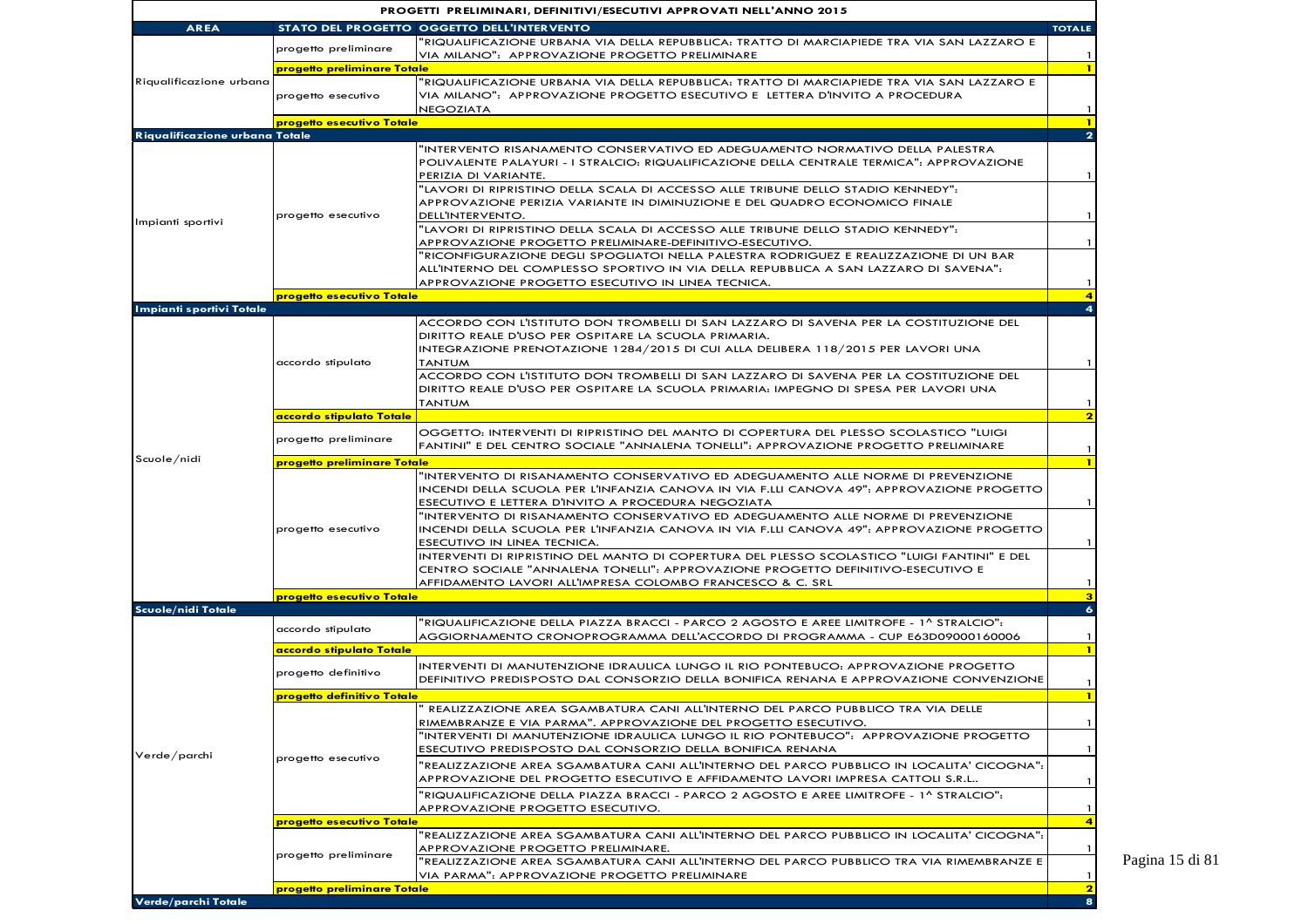|                                                           |                                         | PROGETTI PRELIMINARI, DEFINITIVI/ESECUTIVI APPROVATI NELL'ANNO 2015                                                                                                                                                                                                         |                         |
|-----------------------------------------------------------|-----------------------------------------|-----------------------------------------------------------------------------------------------------------------------------------------------------------------------------------------------------------------------------------------------------------------------------|-------------------------|
| <b>AREA</b>                                               | progetto definitivo                     | STATO DEL PROGETTO OGGETTO DELL'INTERVENTO<br>"LAVORI DI SISTEMAZIONE IDROGEOLOGICA DELLA RUPE DI CASTEL DE' BRITTI": APPROVAZIONE                                                                                                                                          | <b>TOTALE</b>           |
|                                                           |                                         | PROGETTO DEFINITIVO PREDISPOSTO DAL CONSORZIO DELLA BONIFICA RENANA                                                                                                                                                                                                         | $\mathbf{1}$            |
|                                                           | progetto definitivo Totale              |                                                                                                                                                                                                                                                                             |                         |
|                                                           |                                         | "INTERVENTI DI MANUTENZIONE STRAORDINARIA PER ADEGUAMENTO IMPIANTO ELETTRICO,<br>SOSTITUZIONE UPS E INSTALLAZIONE GRUPPO ELETTROGENO DEL CENTRO CULTURALE POLIVALENTE<br>MEDIATECA DI VIA CASELLE": APPROVAZIONE PROGETTO ESECUTIVO.                                        |                         |
|                                                           |                                         | "INTERVENTI DI RISANAMENTO DI UNA PORZIONE DEL MANTO DI COPERTURA DEL CENTRO CULTURALE                                                                                                                                                                                      | 1                       |
|                                                           |                                         | POLIVALENTE ": APPROVAZIONE PROGETTO ESECUTIVO.<br>'INTERVENTI FINALIZZATI AL RISANAMENTO DEL MANTO DI COPERTURA DI ALCUNI FABBRICATI DEL                                                                                                                                   | 1                       |
|                                                           | progetto esecutivo                      | CIMITERO". APPROVAZIONE DEL PROGETTO ESECUTIVO.<br>"LAVORI DI SISTEMAZIONE IDROGEOLOGICA DELLA RUPE DI CASTEL DE' BRITTI": APPROVAZIONE                                                                                                                                     | $\mathbf{1}$            |
|                                                           |                                         | PROGETTO ESECUTIVO PREDISPOSTO DAL CONSORZIO DELLA BONIFICA RENANA<br>INTERVENTI DI RISANAMENTO DEL MANTO DI COPERTURA MEDIANTE LA SOSTITUZIONE PARZIALE DEL                                                                                                                | 1                       |
|                                                           |                                         | CANALE DI GRONDA DEL "LOTTO M" E INSTALLAZIONE LATTONERIE "LOTTI H-I-S" PRESSO IL CIMITERO<br>COMUNALE": APPROVAZIONE PROGETTO ESECUTIVO SU UN UNICO LIVELLO.                                                                                                               |                         |
| Altro                                                     |                                         | REALIZZAZIONE DELLA NUOVA OASI FELINA IN LOCALITA' CICOGNA: APPROVAZIONE PERIZIA DI                                                                                                                                                                                         | $\mathbf{1}$            |
|                                                           | <mark>progetto esecutivo Totale</mark>  | <b>VARIANTE E PROROGA FINE LAVORI</b>                                                                                                                                                                                                                                       | $\mathbf{1}$<br>6       |
|                                                           |                                         | "INTERVENTI DI MANUTENZIONE STRAORDINARIA PER ADEGUAMENTO IMPIANTO ELETTRICO,                                                                                                                                                                                               |                         |
|                                                           |                                         | SOSTITUZIONE UPS E INSTALLAZIONE GRUPPO ELETTROGENO DEL CENTRO CULTURALE POLIVALENTE<br>MEDIATECA DI VIA CASELLE": APPROVAZIONE PROGETTO PRELIMINARE.                                                                                                                       | 1                       |
|                                                           |                                         | "INTERVENTI FINALIZZATI AL RISANAMENTO DEL MANTO DI COPERTURA DI ALCUNI FABBRICATI DEL<br>CIMITERO COMUNALE": APPROVAZIONE PROGETTO PRELIMINARE                                                                                                                             | -1                      |
|                                                           | progetto preliminare                    | LINEE DI INDIRIZZO PER LA PROGRAMMAZIONE DEGLI INTERVENTI DI RIQUALIFICAZIONE URBANA<br>ALL'INTERNO DELL'AMBITO SCOLASTICO SPORTIVO DI PSC DENOMINATO AR.B.2 "STADIO" COMPRESO                                                                                              |                         |
|                                                           |                                         | TRA LE VIE KENNEDY, VIRGINIA WOOLF E GIOVANNI XXIII E PER LA REALIZZAZIONE DEL NUOVO POLO<br>SCOLASTICO JUSSI DONINI CON CONTESTUALE APPROVAZIONE DELLO STUDIO DI FATTIBILITA'<br>(MASTERPLAN) PER LA RIQUALIFICAZIONE DELL'AMBITO, DEL PROGETTO PRELIMINARE DEL NUOVO POLO |                         |
|                                                           |                                         | SCOLASTICO E DEL PROTOCOLLO DI COLLABORAZIONE CON LA REGIONE EMILIA ROMAGNA                                                                                                                                                                                                 |                         |
| <b>Altro Totale</b>                                       | progetto preliminare Totale             |                                                                                                                                                                                                                                                                             | 10                      |
|                                                           |                                         | "INTERVENTI DI REGIMAZIONE IDRAULICA LUNGO LA VIABILITA' COMUNALE VIA SAN RUFFILLO IN<br>COMUNE DI SAN LAZZARO DI SAVENA": APPROVAZIONE PROGETTO DEFINITIVO PREDISPOSTO DAL                                                                                                 |                         |
|                                                           | progetto definitivo                     | CONSORZIO DELLA BONIFICA RENANA<br>"MODIFICA DELLA GEOMETRIA E REGOLAZIONE DEL NODO EMILIA-CA' BASSA-CROCE IDICE":                                                                                                                                                          | $\mathbf{1}$            |
|                                                           |                                         |                                                                                                                                                                                                                                                                             |                         |
|                                                           |                                         | APPROVAZIONE PROGETTO DEFINITIVO E DOCUMENTAZIONE PER PARTECIPAZIONE AL BANDO PER IL<br>FINANZIAMENTO A FAVORE DEI COMUNI PER LA REALIZZAZIONE DI ATTRAVERSAMENTI SEMAFORIZZATI                                                                                             |                         |
|                                                           |                                         | ADEGUATI ALLE ESIGENZE DEI NON VEDENTI.                                                                                                                                                                                                                                     | 1.                      |
|                                                           | <mark>progetto definitivo Totale</mark> |                                                                                                                                                                                                                                                                             |                         |
|                                                           |                                         | "INTERVENTI DI REGIMAZIONE IDRAULICA LUNGO LA VIABILITA' COMUNALE VIA SAN RUFFILLO IN<br>COMUNE DI SAN LAZZARO DI SAVENA": APPROVAZIONE PROGETTO ESECUTIVO PREDISPOSTO DAL<br>CONSORZIO DELLA BONIFICA RENANA                                                               | 1                       |
|                                                           |                                         | "INTERVENTI FINALIZZATI AL RIFACIMENTO DELLA PAVIMENTAZIONE DEI MARCIAPIEDI PEDONALI DI VIA<br>VENEZIA, VIA TORINO, VIA MODENA E VIA REGGIO EMILIA": APPROVAZIONE DEL PROGETTO                                                                                              |                         |
| Infrastrutture                                            | progetto esecutivo                      | ESECUTIVO.<br>"INTERVENTI FINALIZZATI AL RIFACIMENTO DELLA PAVIMENTAZIONE DEI MARCIAPIEDI PEDONALI DI VIA                                                                                                                                                                   | -1                      |
|                                                           |                                         | VENEZIA, VIA TORINO, VIA MODENA E VIA REGGIO EMILIA":APPROVAZIONE PERIZIA SUPPLETTIVA DI<br>VARIANTE.                                                                                                                                                                       |                         |
|                                                           |                                         | 'OPERE DI RIQUALIFICAZIONE URBANA LUNGO LA VIA EMILIA FRAZIONE IDICE: MODIFICA INTERSEZIONE<br>CON VIA CA' BASSA/VIA CROCE IDICE": APPROVAZIONE PROGETTO ESECUTIVO.                                                                                                         | $\mathbf{1}$            |
|                                                           |                                         | 'RIQUALIFICAZIONE VIA CANOVA": APPROVAZIONE PROGETTO ESECUTIVO SU UN UNICO LIVELLO.                                                                                                                                                                                         | $\mathbf{1}$<br>5       |
|                                                           | <mark>progetto esecutivo Totale</mark>  | "INTERVENTI FINALIZZATI AL RIFACIMENTO DELLA PAVIMENTAZIONE DEI MARCIAPIEDI PEDONALI DI VIA<br>VENEZIA, VIA TORINO, VIA MODENA E VIA REGGIO EMILIA". APPROVAZIONE PROGETTO PRELIMINARE.                                                                                     |                         |
|                                                           | progetto preliminare                    | OPERE DI RIQUALIFICAZIONE URBANA LUNGO LA VIA EMILIA FRAZIONE IDICE: ABBATTIMENTO BARRIERE,<br>RIFACIMENTO PAVIMENTAZIONE PARCHEGGIO, MODIFICA INTERSEZIONE VIA CA' BASSA/VIA CROCE<br>IDICE E REALIZZAZIONE FERMATA PROTETTA LOCALITA' LA CAMPANA: APPROVAZIONE PROGETTO   | $\mathbf{1}$            |
|                                                           |                                         | PRELIMINARE.                                                                                                                                                                                                                                                                | $\mathbf{1}$            |
|                                                           | progetto preliminare Totale             |                                                                                                                                                                                                                                                                             | $\overline{\mathbf{2}}$ |
| <b>Infrastrutture Totale</b><br><b>Totale complessivo</b> |                                         |                                                                                                                                                                                                                                                                             | $\bullet$<br>39         |

Pagina 16 di 81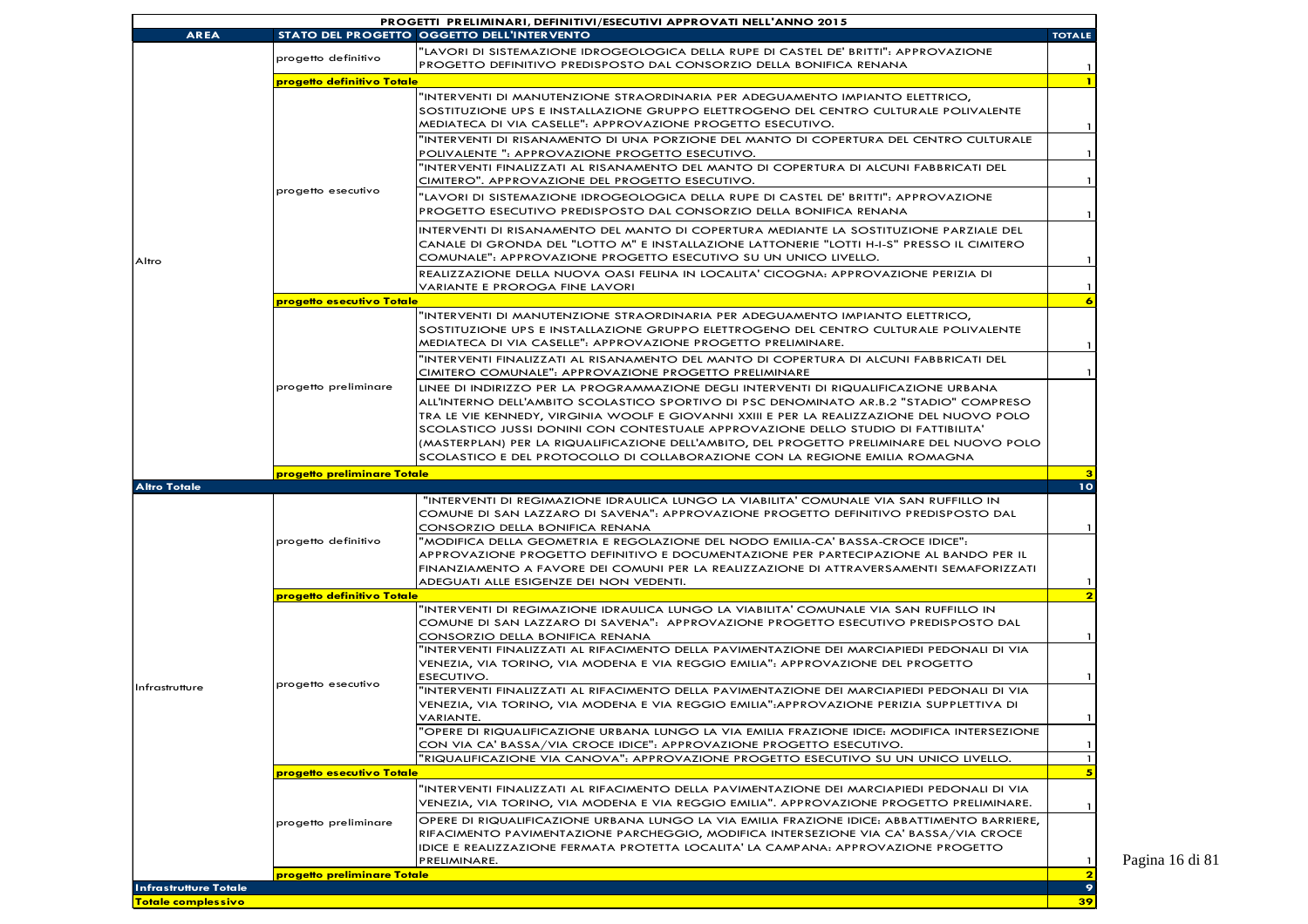| <b>OBIETTIVI STRATEGICI 01.06 Ufficio Tecnico</b>                                                                                                                                                                                                                                                                                                                                                                                                                                                                                                                                                                                                      | <b>AZIONI/OBIETTIVI OPERATIVI 01.06</b><br><b>Ufficio Tecnico</b>                                                                                                                                      | <b>STATO DI ATTUAZAIONE FINALE</b>                                                                                                                                                                                                                                                                                                                                                                                                                                                                                                                                                                                                                                                                                                                                                                                                                                                                                                               |
|--------------------------------------------------------------------------------------------------------------------------------------------------------------------------------------------------------------------------------------------------------------------------------------------------------------------------------------------------------------------------------------------------------------------------------------------------------------------------------------------------------------------------------------------------------------------------------------------------------------------------------------------------------|--------------------------------------------------------------------------------------------------------------------------------------------------------------------------------------------------------|--------------------------------------------------------------------------------------------------------------------------------------------------------------------------------------------------------------------------------------------------------------------------------------------------------------------------------------------------------------------------------------------------------------------------------------------------------------------------------------------------------------------------------------------------------------------------------------------------------------------------------------------------------------------------------------------------------------------------------------------------------------------------------------------------------------------------------------------------------------------------------------------------------------------------------------------------|
| 01.06 Manutenzioni                                                                                                                                                                                                                                                                                                                                                                                                                                                                                                                                                                                                                                     |                                                                                                                                                                                                        |                                                                                                                                                                                                                                                                                                                                                                                                                                                                                                                                                                                                                                                                                                                                                                                                                                                                                                                                                  |
| Rafforzamento dell'attenzione verso la qualità della<br>manutenzione del patrimonio comunale                                                                                                                                                                                                                                                                                                                                                                                                                                                                                                                                                           | Revisione del servizio, in occasione della<br>scadenza dell'attuale contratto di global<br>service, in un'ottica di maggior efficacia ed<br>efficienza degli interventi                                | E' stata presentata con prot 50088 del $29/12/15$ una relazione di sintesi<br>sull'efficacia dell'attuale forma di gestione e con individuazione delle<br>future possibili soluzioni gestionali. E' stata analizzata la situazione attuale<br>valutando i pro e i contro della soluzione individuata nel 2012 del "Global<br>service" e, con gli opportuni correttivi, è stata valutata come l'unica<br>soluzione oggi percorribile che garantisca all'amministrazione efficacia nei<br>risultati attesi. le soluzioni proposte rispetto alla situazione attuale<br>prevedono sinteticamente:<br>suddivisione in due distinti appalti del Global service patrimonio,<br>separando la gestione energetica (climatizzazione dal resto delle attività)<br>accorpamento nel Global service strade dei servizi neve e gestione dei<br>sottopassi stradali<br>_accorpamento nel Global service verde di tutte le aree oggi gestite con<br>altre forme. |
| Miglioramento dell'accessibilità del territorio                                                                                                                                                                                                                                                                                                                                                                                                                                                                                                                                                                                                        | Prosecuzione degli interventi volti a<br>migliorare la sicurezza stradale con<br>interventi di moderazione del traffico in area<br>centrale e nelle frazioni e fluidificazione<br>nelle zone limitrofe | Sono in corso di realizzazione i lavori per il completamento della rotatoria<br>di via Galletta che dovrebbero concludersi entro la prima metà dell'anno<br>2016.                                                                                                                                                                                                                                                                                                                                                                                                                                                                                                                                                                                                                                                                                                                                                                                |
| 01.06 Lavori Pubblici                                                                                                                                                                                                                                                                                                                                                                                                                                                                                                                                                                                                                                  |                                                                                                                                                                                                        |                                                                                                                                                                                                                                                                                                                                                                                                                                                                                                                                                                                                                                                                                                                                                                                                                                                                                                                                                  |
| Perseguire la sostenibilità territoriale e ambientale,<br>attraverso:<br>- il massimo contenimento del consumo di suolo<br>privilegiando la riqualificazione e rigenerazione urbana<br>- la qualità del paesaggio urbano<br>- l'integrazione delle rigenerazioni urbane con le<br>infrastrutture del trasporto pubblico<br>- la realizzazione di nuove costruzioni ad energia "quasi<br>zero"<br>- la riqualificazione energetica del patrimonio edilizio<br>pubblico e privato già esistente<br>- la promozione del riciclo dei materiali di costruzione,<br>nonché l'uso di tecniche di bio-edilizia che valorizzino le<br>filiere produttive locali | Realizzazione delle opere pubbliche quale<br>occasione per la riqualificazione urbana                                                                                                                  | Il cantiere relativo alla riqualificazione di piazza Bracci e aree limitrofe -<br>1° stralcio Parco 2 Agosto è in corso. Si prevede di completare i lavori<br>entro maggio 2016.<br>E' in corso di completamento l'intervento di riqualificazione urbana<br>dell'ingresso alle scuole Pezzani e, a marzo 2016 è stato avviato il<br>progetto di riqualificazione del parco della Resistenza.<br>Sono stati acquistati gli elementi di arredo urbano per la via Jussi bassa<br>(cestini, panchine, fioriere e porta bici) ed affidato l'incarico per il progetto<br>di allestimento del verde.                                                                                                                                                                                                                                                                                                                                                    |
| Promuovere e favorire il binomio virtuoso "cittadini e<br>salute".                                                                                                                                                                                                                                                                                                                                                                                                                                                                                                                                                                                     | Eliminazione delle residue barriere<br>architettoniche per favorire l'accessibilità.                                                                                                                   | Sono stati ultimati gli interventi sui marciapiedi delle seguenti vie:<br>Via Venezia, Reggio Emilia, Modena, Torino e parte di via Repubblica<br>davanti sede USL con l'eliminazione delle barriere architettoniche                                                                                                                                                                                                                                                                                                                                                                                                                                                                                                                                                                                                                                                                                                                             |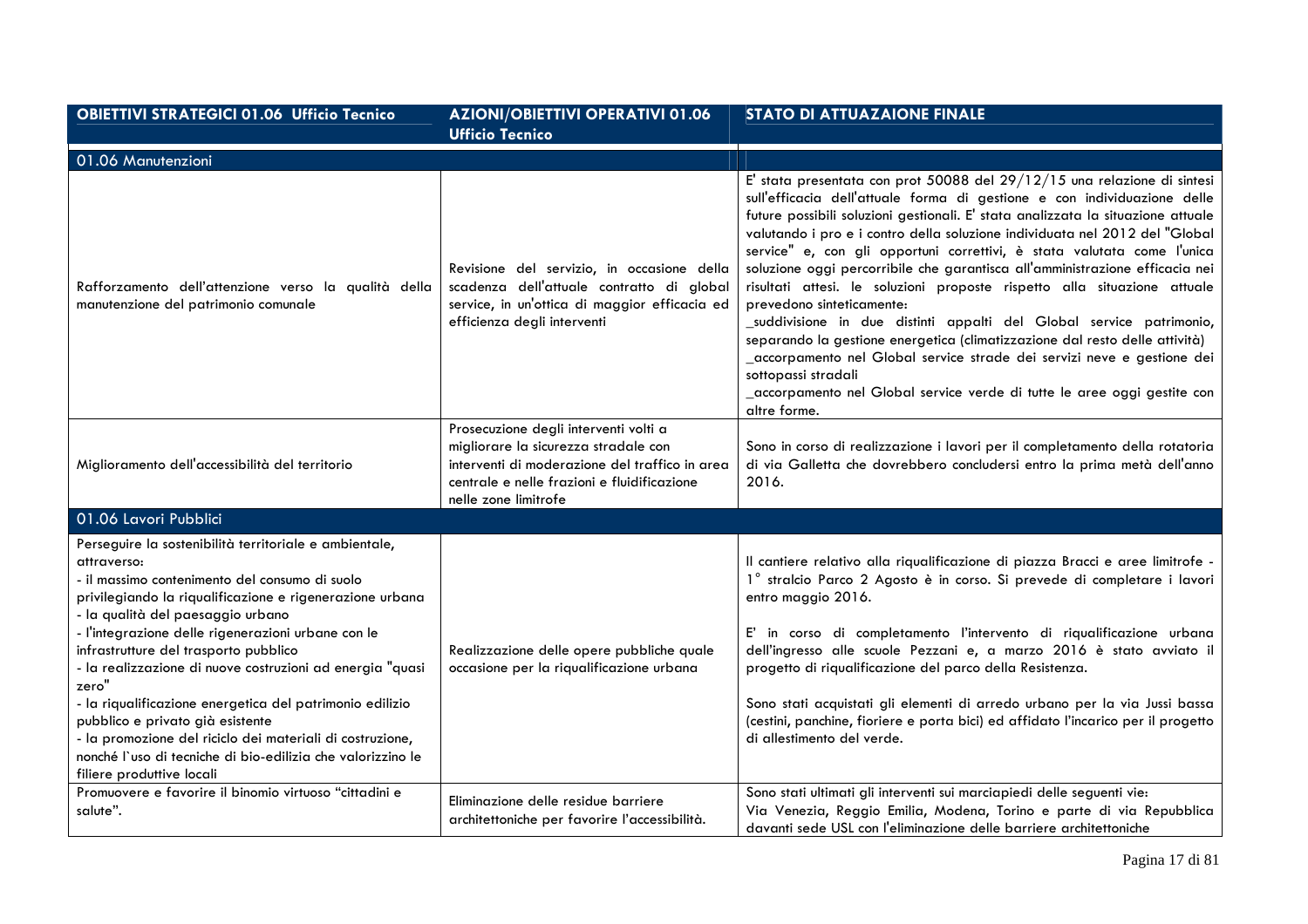# **PROGRAMMA 01.07 Elezioni e consultazioni popolari – Anagrafe e stato civile**

#### FINALITA' DEL PROGRAMMA

 Amministrazione e funzionamento dell'anagrafe e dei registri di stato civile. Comprende le spese per la tenuta e l'aggiornamento dei registri della popolazione residente e dell'A.I.R.E. (Anagrafe Italiani Residenti all'Estero), il rilascio di certificati anagrafici e carte d'identità, l'effettuazione di tutti gli atti previsti dall'ordinamento anagrafico, quali l'archivio delle schede anagrafiche individuali, di famiglia, di convivenza, certificati storici; le spese per la registrazione degli eventi di nascita, matrimonio, morte e cittadinanza e varie modifiche dei registri di stato civile. Comprende le spese per notifiche e accertamenti domiciliari effettuati in relazione ai servizi demografici. Amministrazione e funzionamento dei servizi per l'aggiornamento delle liste elettorali, il rilascio dei certificati di iscrizione alle liste elettorali, l'aggiornamento degli albi dei presidenti di seggio e degli scrutatori. Comprende le spese per consultazioni elettorali e popolari.

- 1. Tenuta e aggiornamento schedario anagrafe popolazione residente e A.I.R.E.
- 2. Tenuta e aggiornamento Registri Stato Civile
- 3. Tenuta e aggiornamento registro DAT
- 4. Ricezione dichiarazioni di separazione e divorzio
- 5. Rilascio certificazioni anagrafiche e di stato civile; autentiche di firme e copie
- 6. Rilascio di informative/comunicazioni ad altre amministrazioni pubbliche in applicazione della decertificazione posta in essere dalle disposizioni della L. 183/2011
- 7. Attività di toponomastica
- 8. Tenuta e aggiornamento liste elettorali
- 9. Gestione elezioni politiche e amministrative e consultazioni referendarie
- 10. Tenuta e aggiornamento albo dei Presidenti di seggio, degli Scrutatori e dei Giudici popolari
- 11. Adempimenti connessi alla Leva Militare
- 12. Adempimenti connessi all'erogazione di provvidenze pensionistiche ed economiche dell'INPS e dello Stato
- 13. Attività non istituzionali finalizzate al miglioramento della qualità dei servizi erogati
- 14. Gestione, nei tempi previsti, di tutte le competenze connesse al soggiorno dei cittadini UE che, con dlgs 30/07, sono passate dalle Questure ai servizi demografici
- 15. Gestione Portale Servizi Demografici (autocertificazione on-line stato della pratica informative sui servizi demografici cambio di abitazione)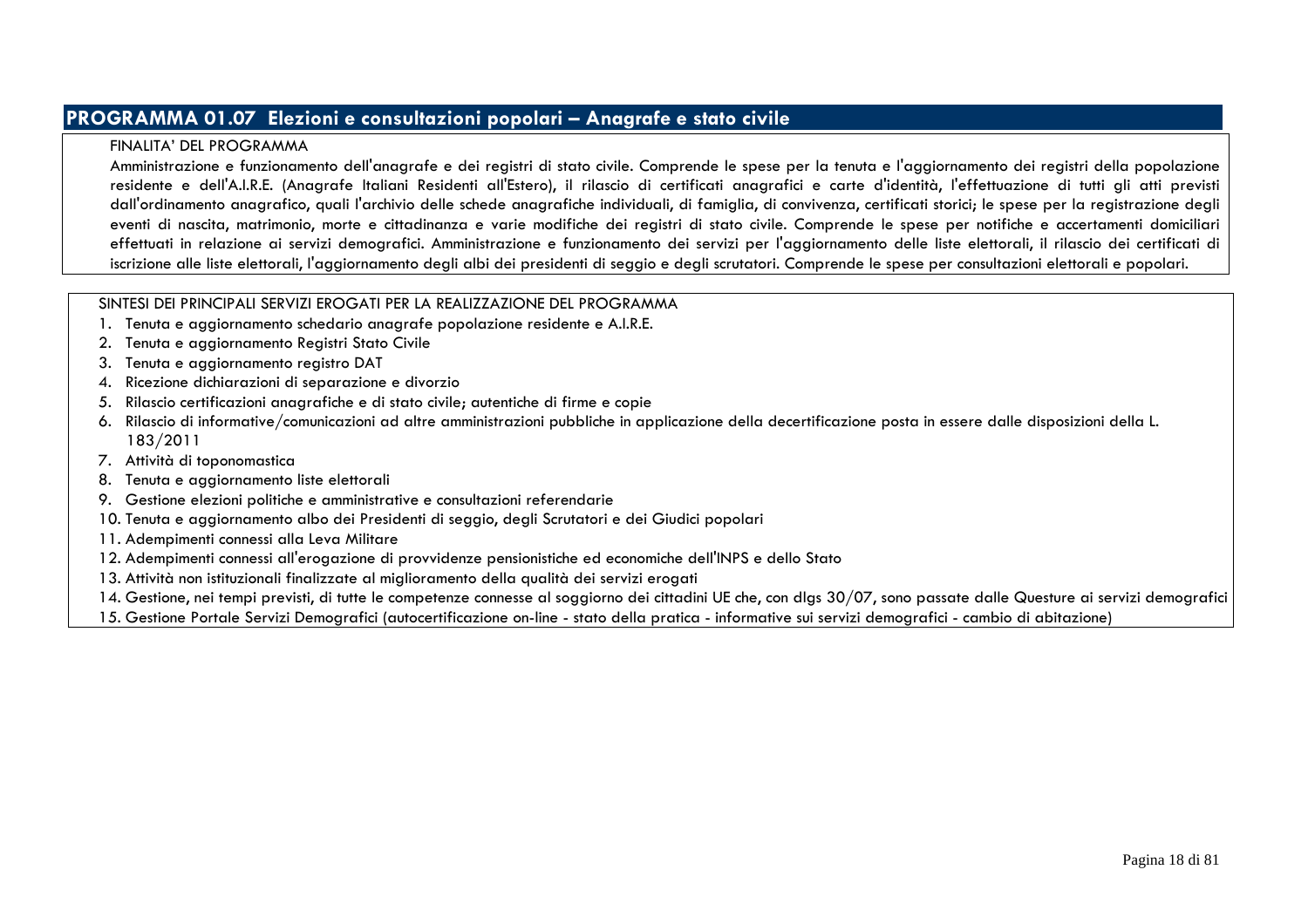## **PRINCIPALI INDICATORI DI OUTPUT DEL PROGRAMMA**

| ACCESSI AI SERVIZI ON LINE DEL SETTORE ANAGRAFE   |                 |      | Richiesta% accessi on line per tipologia di richiesta al |                                                              |
|---------------------------------------------------|-----------------|------|----------------------------------------------------------|--------------------------------------------------------------|
| Servizio                                          | 2013            | 2014 | 2015                                                     | inserimento albo<br>Richiesta<br>31/12/15                    |
| Consultazione dati anagrafici                     |                 | -3   |                                                          | presidenti di<br>inserimento albo<br>seggio<br>scrutatori di |
| Richiesta certificato timbro digitale con bollo   | 16              | 27   | 46                                                       | 0%<br>Richiesta<br>seggio                                    |
| Richiesta certificato timbro digitale senza bollo | 47              | 275  | 404                                                      | Autocertificazion                                            |
| Richiesta Autocertificazione precompilata         | 10 <sub>1</sub> |      | '8                                                       | e precompilata<br>4%                                         |
| Richiesta inserimento albo presidenti di seggio   |                 |      |                                                          |                                                              |
| Richiesta inserimento albo scrutatori di seggio   |                 |      |                                                          |                                                              |
| IPrenotazione denuncia di nascita                 |                 |      |                                                          |                                                              |
| Richiesta di cancellazione dall'albo elettorale   |                 |      |                                                          | Richiesta<br>certificato timbro                              |
| Totale complessivo                                | 95              | 325  | 483                                                      | digitale senza<br>bollo                                      |



| <b>OBIETTIVI STRATEGICI 01.07 Elezioni e</b><br>consultazioni popolari - Anagrafe e stato civile                                                                                                                                                                                         | AZIONI/OBIETTIVI OPERATIVI 01.07 Elezioni e<br>consultazioni popolari - Anagrafe e stato civile                                                          | <b>STATO DI ATTUAZIONE FINALE</b>                                                                                                                                                                                                                                                                                                                                                                                                                                           |
|------------------------------------------------------------------------------------------------------------------------------------------------------------------------------------------------------------------------------------------------------------------------------------------|----------------------------------------------------------------------------------------------------------------------------------------------------------|-----------------------------------------------------------------------------------------------------------------------------------------------------------------------------------------------------------------------------------------------------------------------------------------------------------------------------------------------------------------------------------------------------------------------------------------------------------------------------|
| Sviluppare il processo di dematerializzazione dei<br>processi attraverso il potenziamento degli strumenti<br>telematici al fine di migliorare la soddisfazione<br>delle esigenze degli utenti e ridurre i costi di<br>gestione e l'impatto ambientale generato dai<br>documenti cartacei | Dematerializzazione progressiva delle procedure<br>interne e degli archivi cartacei esistenti attraverso<br>la digitalizzazione dei documenti conservati | Sono stati attivati i seguenti processi di<br>dematerializzazione:<br>- Invio liste di leva e comunicazioni anagrafiche al Centro<br>documentale del Ministero della Difesa; Invio certificati<br>elettorali;<br>- Aggiornamento albo Giudici Popolari;<br>- Fascicoli elettorali;<br>- Trasmissione verbali Ufficiale elettorale e Commissione<br>Elettorale Circondariale;<br>- Comunicazioni con Altri Enti;<br>- Digitalizzazione archivio cartellini carte d'identità. |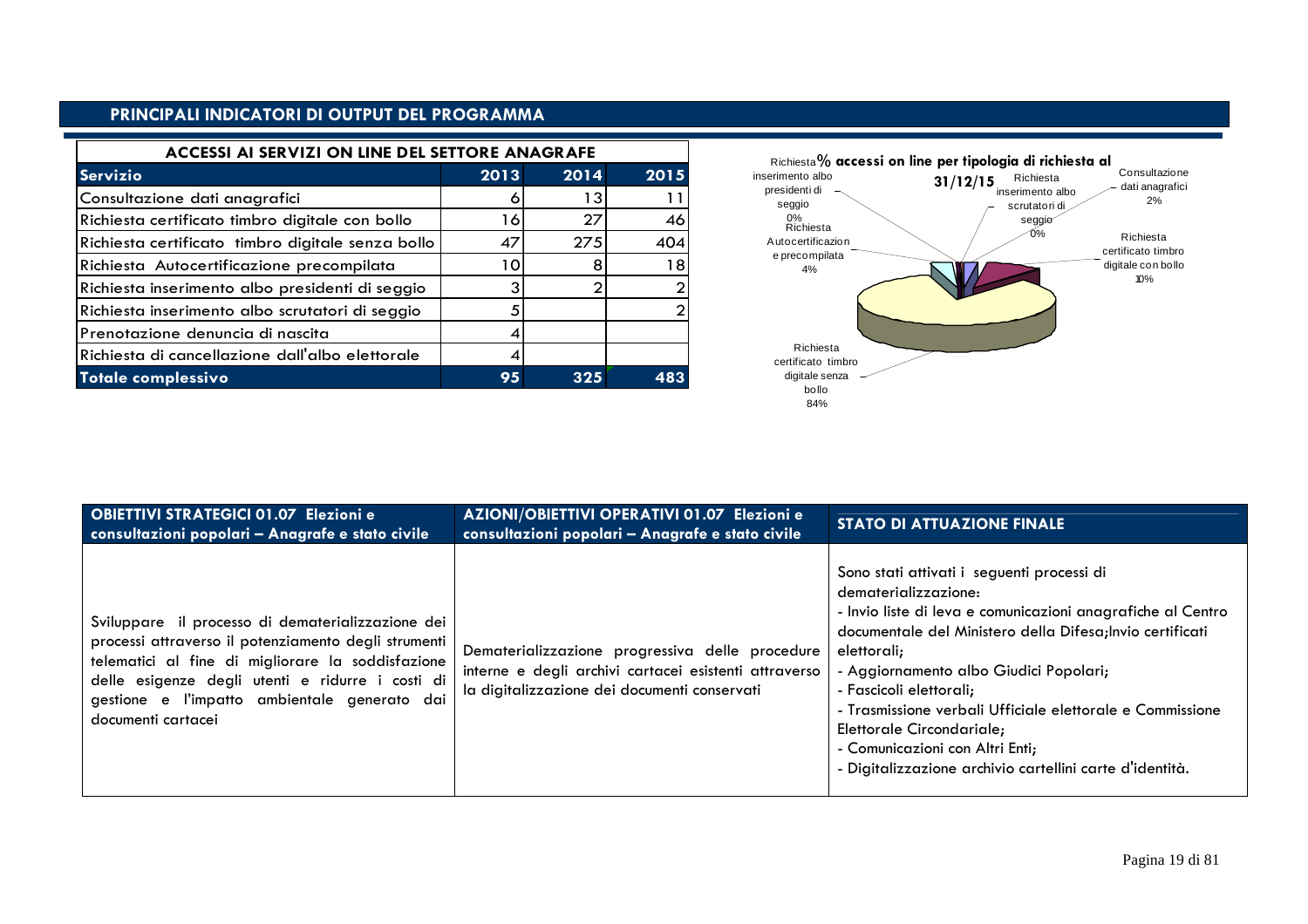# **PROGRAMMA 01.08 Statistica e sistemi informativi**

#### FINALITA' DEL PROGRAMMA

 Amministrazione e funzionamento delle attività per la realizzazione di quanto previsto nella programmazione statistica locale e nazionale, per la diffusione dell'informazione statistica, per la realizzazione del coordinamento statistico interno all'ente, per il controllo di coerenza, valutazione ed analisi statistica dei dati in possesso dell'ente, per la promozione di studi e ricerche in campo statistico, per le attività di consulenza e formazione statistica per gli uffici dell'ente. Comprende le spese per i censimenti (censimento della popolazione, censimento dell'agricoltura, censimento dell'industria e dei servizi).

Amministrazione e funzionamento delle attività a supporto, per la manutenzione e l'assistenza informatica generale, per la gestione dei documenti informatici (firma digitale, posta elettronica certificata ecc.) e per l'applicazione del codice dell'amministrazione digitale (D. Lgs. 7 marzo 2005 n° 82). Comprende le spese per il coordinamento e il supporto generale ai servizi informatici dell'ente, per lo sviluppo, l'assistenza e la manutenzione dell'ambiente applicativo (sistema operativo e applicazioni) e dell'infrastruttura tecnologica (hardware ecc.) in uso presso l'ente e dei servizi complementari (analisi dei fabbisogni informatici, monitoraggio, formazione ecc.). Comprende le spese per la definizione, la gestione e lo sviluppo del sistema informativo dell'ente e del piano di e-government, per la realizzazione e la manutenzione dei servizi da erogare sul sito web istituzionale dell'ente e sulla intranet dell'ente. Comprende le spese per la programmazione e la gestione degli acquisti di beni e servizi informatici e telematici con l'utilizzo di strumenti convenzionali e di e-procurement.

SINTESI DEI PRINCIPALI SERVIZI EROGATI PER LA REALIZZAZIONE DEL PROGRAMMA

#### **Settore informatica e telematica**

Progettazione tecnica di sviluppo e implementazione del sistema informativo comunale

Attivazione delle risorse informatiche comunali

 Supporto agli uffici per la corretta individuazione dei fabbisogni informatici e per la scelta di nuove procedure nonché rapporti con i fornitori per nuovi s.w. e relativo sviluppo.

Gestione e amministrazione della rete e degli apparati H.W. e S.W. che la compongono (C.E.D.)

Interventi per la soluzione di problemi riguardanti il funzionamento del sistema informativo

Sviluppo tecnologico e telematica

Gestione tecnica della Telefonia fissa e mobile comunale

Analisi dei fabbisogni per formazione informatica

#### **Statistica (settore servizi demografici)**

Attività connesse alle rilevazioni statistiche per conto dell'I.S.T.A.T.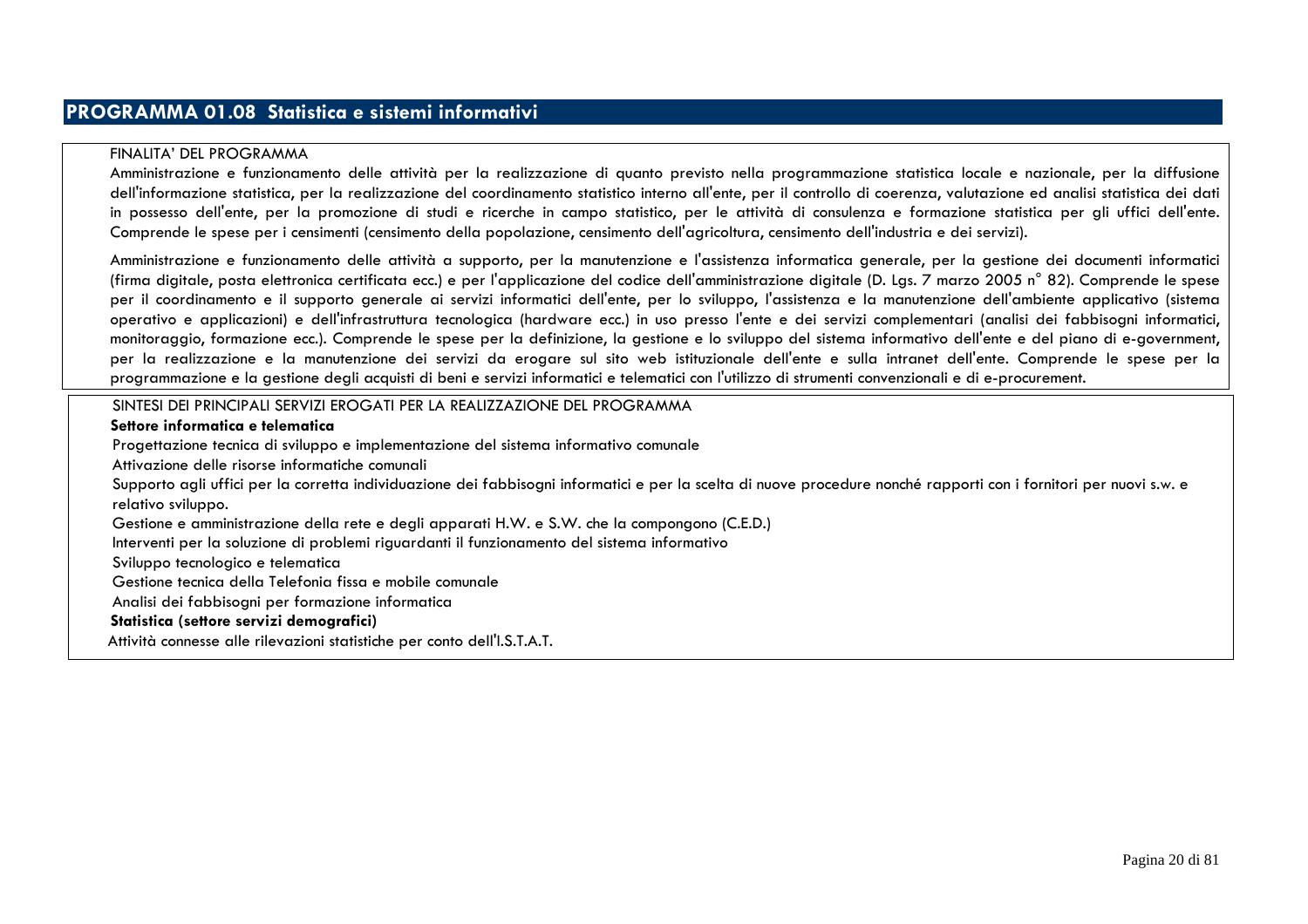| <b>OBIETTIVI STRATEGICI 01.08 Statistica e</b><br>sistemi informativi                                                                                                                                                                                                                    | <b>AZIONI/OBIETTIVI OPERATIVI 01.08</b><br>Statistica e sistemi informativi                                                                                         | <b>STATO DI ATTUAZAIONE FINALE</b>                                                                                                                                                                                                                                                                                                                                                                                                                                                                                                                                                                                                                                                                                                                                                                                                                                                                                                                                                                                                                                                                                                                                                                                                                                                                                                                                                                         |  |
|------------------------------------------------------------------------------------------------------------------------------------------------------------------------------------------------------------------------------------------------------------------------------------------|---------------------------------------------------------------------------------------------------------------------------------------------------------------------|------------------------------------------------------------------------------------------------------------------------------------------------------------------------------------------------------------------------------------------------------------------------------------------------------------------------------------------------------------------------------------------------------------------------------------------------------------------------------------------------------------------------------------------------------------------------------------------------------------------------------------------------------------------------------------------------------------------------------------------------------------------------------------------------------------------------------------------------------------------------------------------------------------------------------------------------------------------------------------------------------------------------------------------------------------------------------------------------------------------------------------------------------------------------------------------------------------------------------------------------------------------------------------------------------------------------------------------------------------------------------------------------------------|--|
|                                                                                                                                                                                                                                                                                          | Dematerializzazione progressiva delle<br>procedure interne e degli archivi cartacei<br>esistenti attraverso la digitalizzazione dei<br>documenti conservati         | Ad oggi si è proceduto ad organizzare incontri con società esterne all'Ente<br>finalizzati alla scelta di strumenti "front office" per la gestione delle pratiche                                                                                                                                                                                                                                                                                                                                                                                                                                                                                                                                                                                                                                                                                                                                                                                                                                                                                                                                                                                                                                                                                                                                                                                                                                          |  |
| Sviluppare il processo di dematerializzazione dei<br>processi attraverso il potenziamento degli strumenti<br>telematici al fine di migliorare la soddisfazione<br>delle esigenze degli utenti e ridurre i costi di<br>gestione e l'impatto ambientale generato dai<br>documenti cartacei | Dematerializzazione progressiva degli atti<br>amministrativi attraverso la digitalizzazione dei<br>processi e dei procedimenti                                      | edilizie trasmesse per via telematica. A seguito degli incontri sono stati acquisiti<br>alcuni preventivi che dovranno essere valutati dall'Ente.                                                                                                                                                                                                                                                                                                                                                                                                                                                                                                                                                                                                                                                                                                                                                                                                                                                                                                                                                                                                                                                                                                                                                                                                                                                          |  |
|                                                                                                                                                                                                                                                                                          | Definizione e attuazione di un Piano di<br>informatizzazione delle procedure ad istanza<br>di parte dalla fase dell'istanza al rilascio del<br>provvedimento finale | Il Piano di Informatizzazione dell'ente a norma dell'art. 24 co. 3-bis del DL<br>90/2014, è stato approvato con DGC 219 del 18/12/15                                                                                                                                                                                                                                                                                                                                                                                                                                                                                                                                                                                                                                                                                                                                                                                                                                                                                                                                                                                                                                                                                                                                                                                                                                                                       |  |
|                                                                                                                                                                                                                                                                                          | Sviluppo sistema di modulistica on line per<br>iscrizione servizi extra scolastici                                                                                  | La procedura on line è stata attivata da giugno 2015 con disponibilità sul Sito della<br>modulistica relativa ai servizi scolastici.                                                                                                                                                                                                                                                                                                                                                                                                                                                                                                                                                                                                                                                                                                                                                                                                                                                                                                                                                                                                                                                                                                                                                                                                                                                                       |  |
| Sostegno alla costituzione di reti d'impresa e di<br>nuove forme di imprenditoria con particolare Sviluppo di infrastrutture telematiche al fine di<br>attenzione alle attività ad elevata concentrazione<br>tecnologica                                                                 | completare la copertura in banda larga                                                                                                                              | Al fine di completare la copertura in banda larga, è stata inviata a Lepida la<br>richiesta di supporto alla quale Lepida SpA ha fornito la relativa risposta via mail in<br>data 14/10/2015, approfondita poi da un successivo apposito incontro con i tecnici<br>informatici comunali. Nel territorio comunale di San Lazzaro di Savena, in<br>particolare, la copertura netta dei servizi ADSL su rete fissa risulta essere del 98%,<br>mentre la copertura netta "ADSL+wireless" risulta essere del 99% della<br>popolazione comunale. C'è una piccola percentuale di utenti (stimabili in regione<br>Emilia-Romagna mediamente intorno al 2%) che non ha accesso ai servizi a banda<br>larga poiché situata troppo lontana dalla centrale telefonica di riferimento (linee<br>lunghe o case sparse). Si tratta di un problema strutturale di difficile risoluzione per<br>quanto riguarda la rete in rame, per il quale è possibile tuttavia valutare le<br>alternative via radio o via satellite. A tal fine Lepida ci ha informati che, oltre alla<br>rete Telecom Italia, sul territorio comunale di San Lazzaro di Savena risultano<br>presenti 4 provider (GO INTERNET, STEL, MYNETWAY, NGI e WIMORE) che<br>forniscono servizi di connettività via radio con bande anche superiori a 2Mb/s su<br>buona parte del territorio (oltre il 95%, secondo le dichiarazioni degli stessi<br>operatori). |  |
| dell'impegno a<br>della<br>Prosecuzione<br>favore<br>riqualificazione, messa in sicurezza degli edifici<br>scolastici anche con l'adozione di misure di<br>protezione da smog e rumori, valorizzando gli<br>interventi anche quali occasioni di arricchimento<br>tecnologico             | Estensione della MAN cittadina (connettività in<br>fibra) alle scuole del territorio attraverso il co-<br>finanziamento di Lepida                                   | Nel mese di settembre, insieme ai tecnici di Lepida, sono stati eseguiti tutti i<br>sopralluoghi finalizzati alla quantificazione dei costi e alla redazione del progetto<br>consegnato da Lepida il 19 febbraio 2016.                                                                                                                                                                                                                                                                                                                                                                                                                                                                                                                                                                                                                                                                                                                                                                                                                                                                                                                                                                                                                                                                                                                                                                                     |  |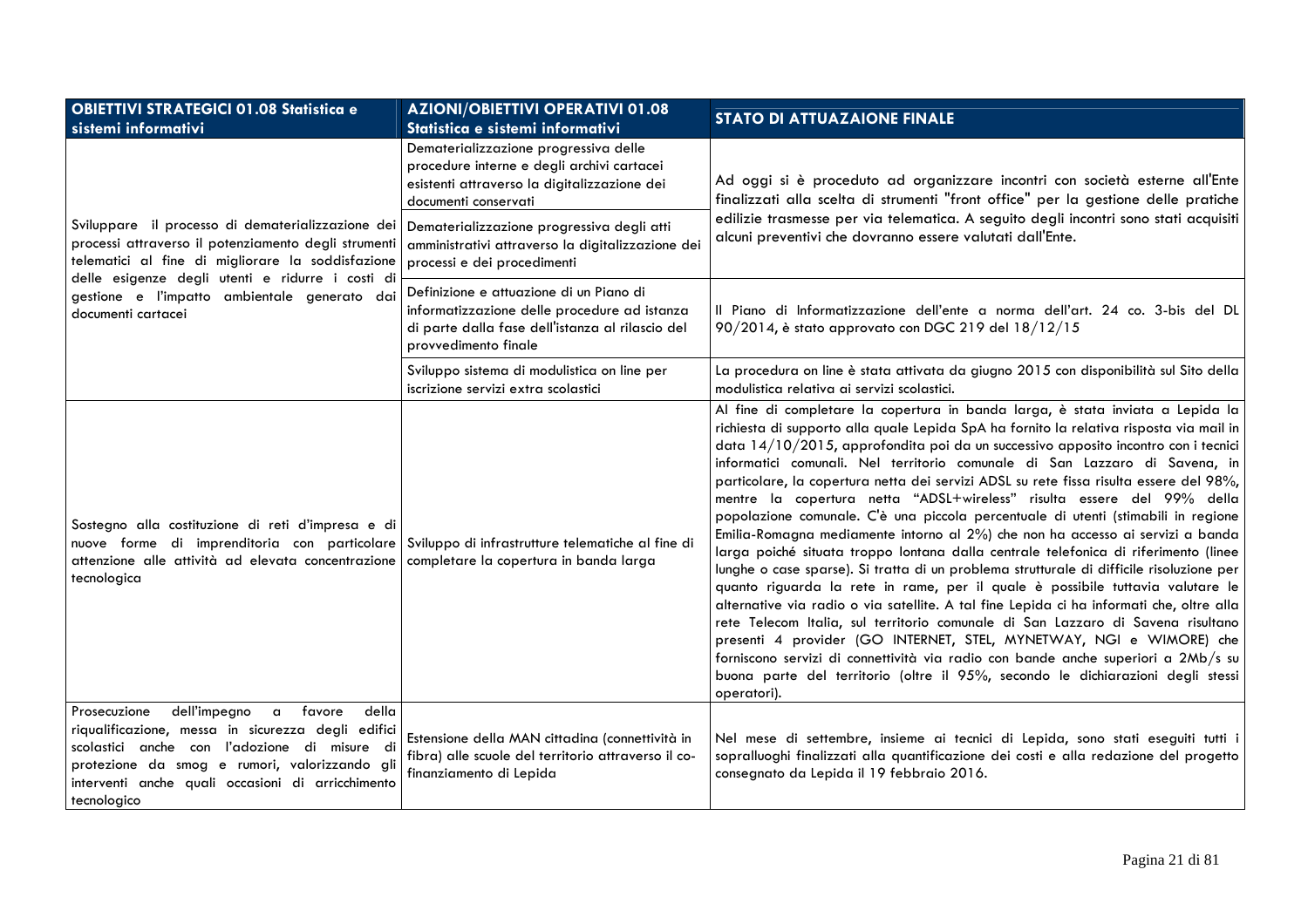# **PROGRAMMA 01.10 Risorse Umane**

#### FINALITA' DEL PROGRAMMA

 Amministrazione e funzionamento delle attività a supporto delle politiche generali del personale dell'ente. Comprende le spese: per la programmazione dell'attività di formazione, qualificazione e aggiornamento del personale; per il reclutamento del personale; per la programmazione della dotazione organica, dell'organizzazione del personale e dell'analisi dei fabbisogni di personale; per la gestione della contrattazione collettiva decentrata integrativa e delle relazioni con le organizzazioni sindacali; per il coordinamento delle attività in materia di sicurezza sul lavoro. Non comprende le spese relative al personale direttamente imputabili agli specifici programmi di spesa delle diverse missioni.

#### SINTESI DEI PRINCIPALI SERVIZI EROGATI PER LA REALIZZAZIONE DEL PROGRAMMA

#### •**Formulazione delle politiche del personale in termini di:**

- ⇒ Determinazione della dotazione organica<br>→ Definizione delle modalità di conortura de
- ⇒ Definizione delle modalità di copertura della dotazione<br>→ Definizione e contrattazione con le OO SS PSL dogli i:
- ⇒ Definizione e contrattazione con le OO.SS. RSU degli istituti contrattuali rientranti nella contrattazione decentrata<br>→ Progottazione dei sistemi e dei percersi esamizzativi necessari per l'attuazione dei contratti pa
- ⇒ Progettazione dei sistemi e dei percorsi organizzativi necessari per l'attuazione dei contratti nazionali e decentrati relativi al personale, ai dirigenti e al<br>segretario generale segretario generale

#### •**Gestione dello stato giuridico e del trattamento economico del personale dipendente**

- ⇒ Reclutamento del personale<br>→ Cestiene dei persorsi di sarr
- ⇒ Gestione dei percorsi di carriera<br>→ Trattamente economice
- ⇒ Trattamento economico
- ⇒ Quiescenza<br>Li nubblica utilit
- • **Lavori di pubblica utilità** 
	- ⇒ Gestione della convenzione con il Tribunale di Bologna per l'inserimento di condannati nei lavori di pubblica utilità<br>e erganizzative

#### •**Sviluppo organizzativo**

- ⇒ Definizione del piano dei fabbisogni di personale dell'Ente<br>→ Progottazione e revisione erganizzativa dell'Ente
- ⇒ Progettazione e revisione organizzativa dell'Ente
- ⇒ Programmazione, coordinamento e gestione della formazione del personale<br>→ Gestione del sistema di incentivazione del personale
- ⇒ Gestione del sistema di incentivazione del personale<br>→ Progettazione e miglioramento dei processi
- ⇒ Progettazione e miglioramento dei processi
- $\Rightarrow$  Progettazione di azioni di miglioramento del "clima organizzativo"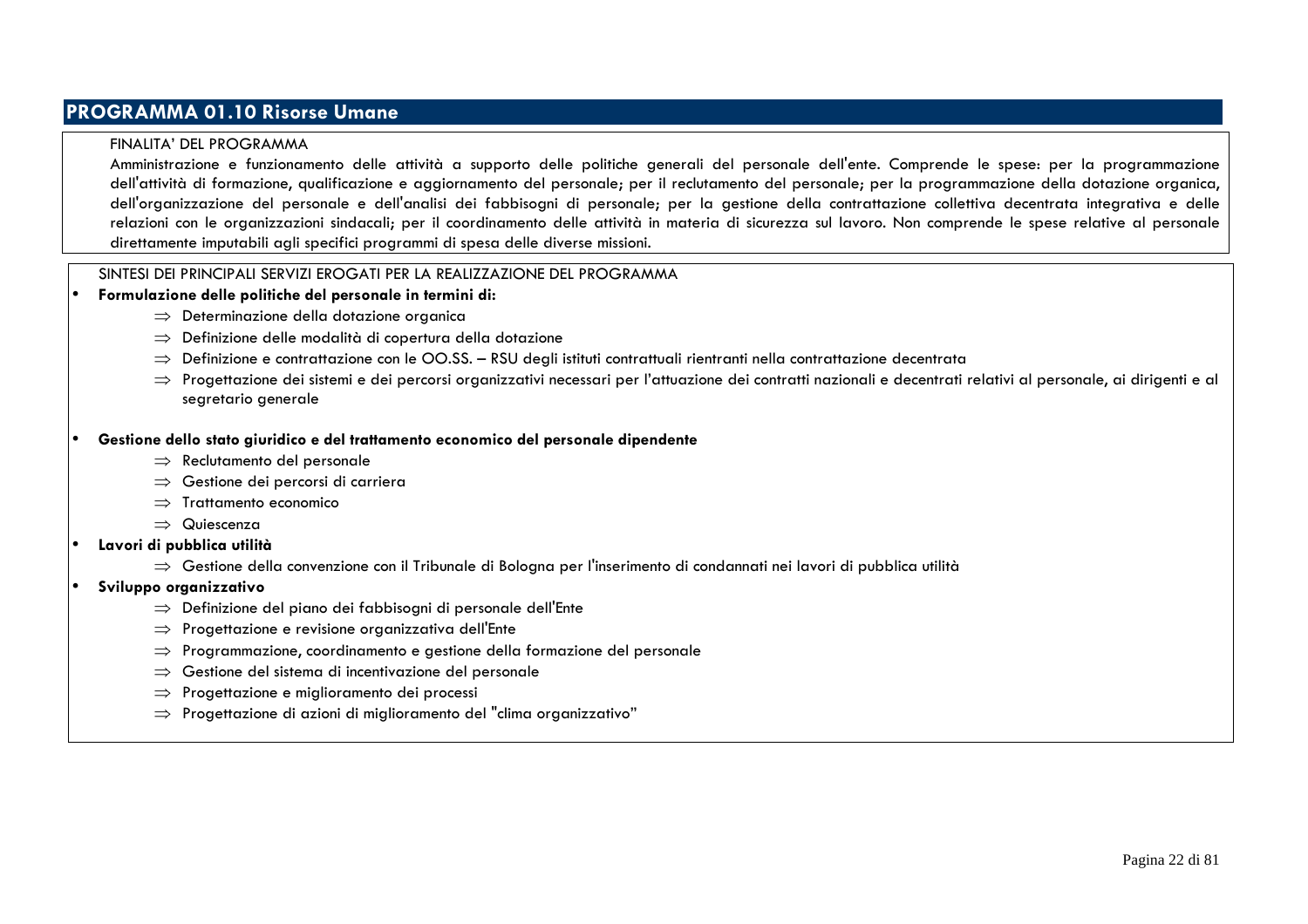| <b>OBIETTIVI STRATEGICI 01.10 Risorse Umane</b>                                                                                                                                                                                                                                         | AZIONI/OBIETTIVI OPERATIVI 01.10 Risorse Umane                                                                                                                                                                                                                                                                                                             | <b>STATO DI ATTUAZAIONE FINALE</b>                                                                                                                                                                                                                                                                                                                                                                                                                                                                                                                                                                                                                      |
|-----------------------------------------------------------------------------------------------------------------------------------------------------------------------------------------------------------------------------------------------------------------------------------------|------------------------------------------------------------------------------------------------------------------------------------------------------------------------------------------------------------------------------------------------------------------------------------------------------------------------------------------------------------|---------------------------------------------------------------------------------------------------------------------------------------------------------------------------------------------------------------------------------------------------------------------------------------------------------------------------------------------------------------------------------------------------------------------------------------------------------------------------------------------------------------------------------------------------------------------------------------------------------------------------------------------------------|
|                                                                                                                                                                                                                                                                                         | Coinvolgimento dei dipendenti all'interno di percorsi di<br>miglioramento dei processi e dei servizi                                                                                                                                                                                                                                                       | Obiettivo previsto per il 2016/17                                                                                                                                                                                                                                                                                                                                                                                                                                                                                                                                                                                                                       |
|                                                                                                                                                                                                                                                                                         | Misurazione<br>del<br>organizzativo<br>benessere<br>ed<br>implementazione eventuali azioni di miglioramento                                                                                                                                                                                                                                                | Sono state espletate le attività propedeutiche alla<br>realizzazione dell'indagine sul livello di benessere<br>organizzativo percepito nell'organizzazione e che<br>si prevede di realizzare nei primi mesi del 2016                                                                                                                                                                                                                                                                                                                                                                                                                                    |
|                                                                                                                                                                                                                                                                                         | Implementazione nell'ambito della struttura organizzativa<br>di nuove figure di alta professionalità                                                                                                                                                                                                                                                       | Le nuove figure professionali sono state attivate in<br>occasione del rinnovo delle APO 2015                                                                                                                                                                                                                                                                                                                                                                                                                                                                                                                                                            |
| Valorizzazione delle competenze del personale<br>interno per il miglioramento dei processi e dei                                                                                                                                                                                        | Valorizzazione<br>delle<br>informazioni<br>sulle<br>raccolte<br>tecnico-specialistiche<br>relazionali-<br>competenze<br>e<br>comportamentali del personale dipendente, a supporto<br>dei processi di riorganizzazione interna che in occasione di<br>di<br>riqualificazione<br>nell'ambito<br>percorsi<br>della<br>programmazione triennale dei fabbisogni | Progetto in corso di realizzazione                                                                                                                                                                                                                                                                                                                                                                                                                                                                                                                                                                                                                      |
| servizi                                                                                                                                                                                                                                                                                 | Valorizzazione della formazione per lo sviluppo di nuove<br>competenze interne                                                                                                                                                                                                                                                                             | Nell'attuazione del Piano di formazione viene<br>dedicata una costante attenzione all'allineamento<br>dei tempi e modalità di svolgimento dei corsi alle<br>priorità dei Settori, per garantire un adeguato<br>supporto ai progetti settoriali e/o intersettoriali e<br>per un rapido adeguamento delle competenze alle<br>novità tecniche o normative di riferimento.<br>corso del 2015 sono stati realizzati<br>Nel<br>complessivamente 65 corsi di formazione (45<br>- 20<br>interni) che<br>esterni e<br>hanno<br>coinvolto<br>complessivamente 292 iscritti, di cui 53 iscritti ai<br>corsi esterni e 239 ai corsi<br>organizzati<br>internamente. |
| Promuovere le pari opportunità come assenza di<br>ostacoli alla partecipazione economica, politica e<br>individuo per ragioni<br>sociale di un qualsiasi<br>connesse al genere, religione e convinzioni<br>personali, razza e origine etnica, disabilità, età,<br>orientamento sessuale | Attivazione del telelavoro quale strumento per garantire<br>alla/al dipendente una maggiore serenità nella gestione<br>delle attività lavorative e nella cura della famiglia, in<br>presenza di particolari e contingenti situazioni, conciliando<br>le esigenze della produzione con quelle della persona                                                 | Nel corso del 2015 sono state espletate le attività<br>propedeutiche ed è stata formulata la graduatoria<br>per l'avvio delle prime postazioni di telelavoro,<br>effettivamente poi attivate dall'01/03/16                                                                                                                                                                                                                                                                                                                                                                                                                                              |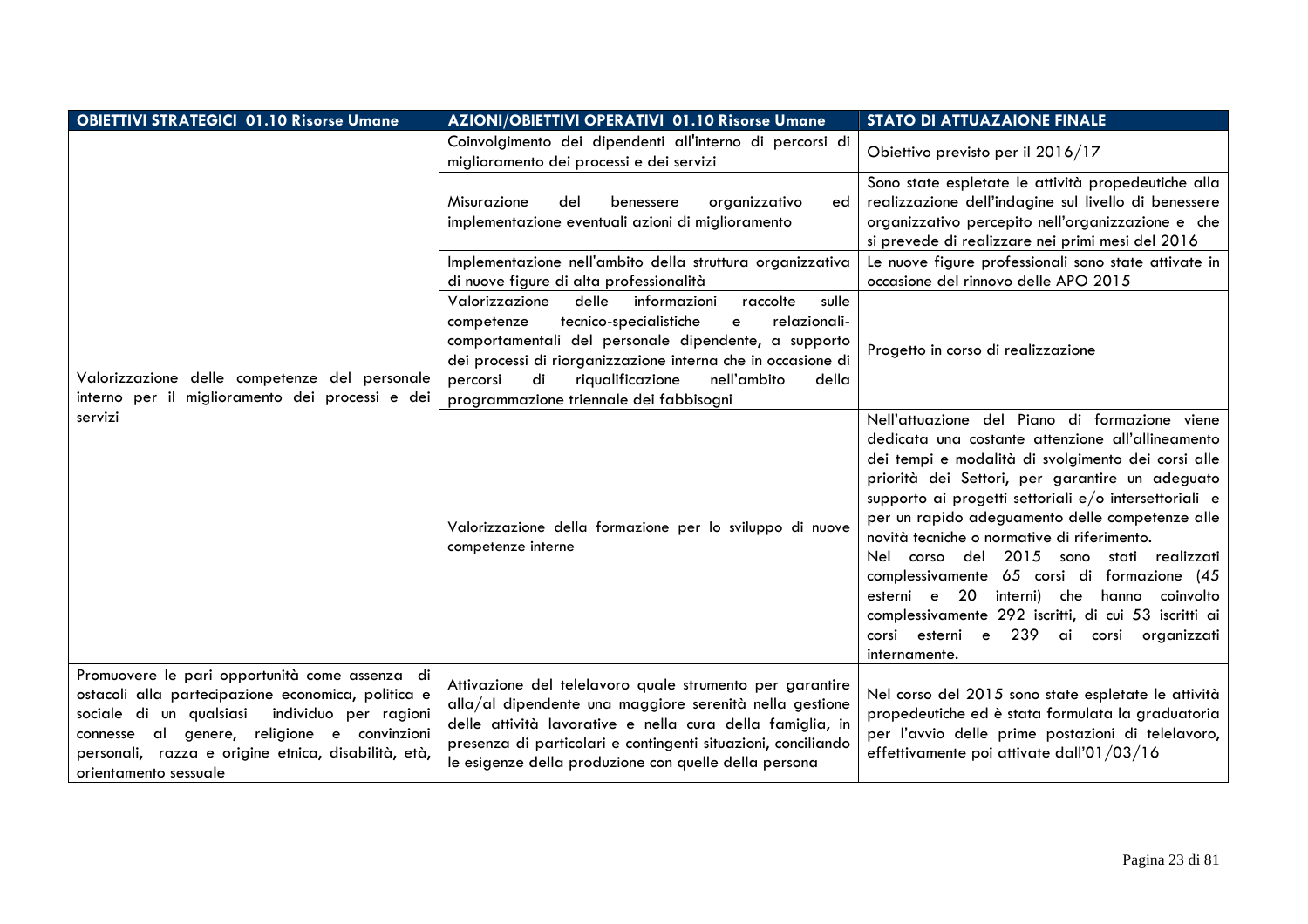# **PROGRAMMA 01.11 Altri servizi generali**

#### FINALITA' DEL PROGRAMMA

 Amministrazione e funzionamento delle attività e dei servizi aventi carattere generale di coordinamento amministrativo, di gestione e di controllo per l'ente non riconducibili agli altri programmi di spesa della missione 01 e non attribuibili ad altre specifiche missioni di spesa. Comprende le spese per l'Avvocatura, per le attività di patrocinio e di consulenza legale a favore dell'ente. Comprende le spese per lo sportello polifunzionale al cittadino.

#### SINTESI DEI PRINCIPALI SERVIZI EROGATI PER LA REALIZZAZIONE DEL PROGRAMMA  **COMUNICAZIONE E ACCESSO**

- •Gestione Ufficio Relazioni con il Pubblico quale punto di accesso privilegiato all'Ente da parte del cittadino
- •Attività di custodia della Residenza Municipale
- •Attività di centralino
- Comunicazione: attività della redazione centrale

#### **CONTROLLO DI GESTIONE:**

- •Individuazione del programma pluriennale e annuale oggetto di controllo (Piano Generale di Sviluppo, RPP, Budget, obiettivi e relativi indicatori);
- Verifica periodica e finale (anche attraverso adeguati indicatori) della corretta gestione delle risorse in relazione all'attività svolta (analisi di efficienza ed economicità), dell'efficacia dei servizi erogati e della realizzazione degli obiettivi, anche ai fini della valutazione dei dirigenti e del personale, con proposta di eventuali azioni correttive;
- • Rendicontazione dei risultati agli organi politico-amministrativi dell'Ente e alla Corte dei Conti anche attraverso l'invio del Referto conclusivo finalizzato alla produzione di informazioni "di ritorno" utili per orientare la riprogrammazione; formulazione del Bilancio di Mandato quale strumento di rendicontazione sociale dell'Ente;
- • Verifica, mediante valutazioni comparative dei costi e dei rendimenti, della corretta gestione delle risorse pubbliche in relazione all'attività svolta (analisi di efficienza) e in relazione alle relative entrate (analisi di economicità) e, in generale, del buon andamento dell'amministrazione
- Supporto agli organi politici e al Direttore Generale, ai dirigenti e ai responsabili di settore nelle decisioni sull'allocazione delle risorse attraverso analisi di convenienza economica (analisi costi differenziali, analisi make or buy, ecc…);
- $\bullet$  Coordinamento e supporto delle attività volte alla ricerca di azioni di razionalizzazione della gestione finalizzate al recupero di margini di efficienza e/o $\mid$ efficacia dei servizi.

#### **QUALITA':**

- •Presidio del sistema di relazione tra le attività gestite dal Comune ed i bisogni dei cittadini - clienti;
- • Stimolo e supporto all'individuazione e applicazione di soluzioni tecniche e/o organizzative adeguate ai problemi di erogazione di determinati servizi oprestazioni, adottando sistemi di coinvolgimento diretto e continuo degli operatori;
- Adozione, in alcuni servizi, un sistema di verifiche da parte di terzi, quali la certificazione ai sensi delle norme ISO 9000, quale strumento di garanzia del rispetto degli standard qualitativi dei servizi erogati.

#### **PARI OPPORTUNITA'**

 Promozione di iniziative - rivolte sia ai dipendenti comunali che alla collettività - finalizzate a favorire la conciliazione della vita lavorativa con gli impegni •familiari, di vita sociale e di miglioramento della formazione permanente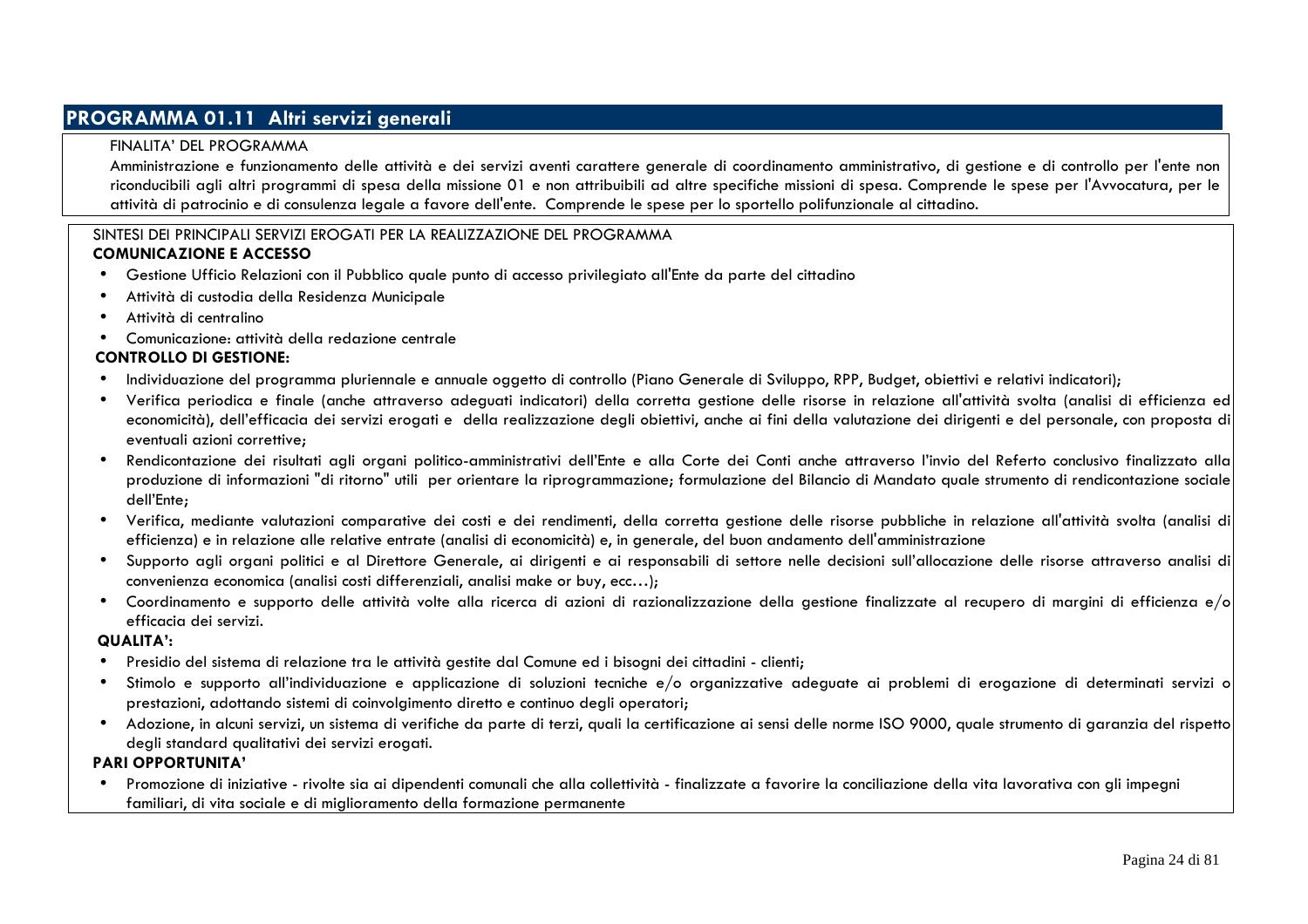| <b>OBIETTIVI STRATEGICI 01.11 Altri servizi generali</b>                                                                                                                                                                                                                      | AZIONI/OBIETTIVI OPERATIVI 01.11 Altri servizi generali STATO DI ATTUAZIONE FINALE                                                                                                                                         |                                                                                                                                                                                                                                                                         |
|-------------------------------------------------------------------------------------------------------------------------------------------------------------------------------------------------------------------------------------------------------------------------------|----------------------------------------------------------------------------------------------------------------------------------------------------------------------------------------------------------------------------|-------------------------------------------------------------------------------------------------------------------------------------------------------------------------------------------------------------------------------------------------------------------------|
| Rafforzare attivamente il senso civico della collettività<br>attraverso una particolare attenzione alla legalità e<br>trasparenza dell'Amministrazione in ogni ambito di azione                                                                                               | portale "Amministrazione<br>migliorare il<br>Implementare e<br>Trasparente" anche in un'ottica di fruibilità delle informazioni<br>pubblicate, oltre che di coerenza con le disposizioni contenute<br>nel D.Lgs. n.33/2013 | Nel nuovo sito è stata migliorata la sezione in cui<br>vengono pubblicati gli atti relativi agli adempimenti<br>dell'Amministrazione trasparente                                                                                                                        |
|                                                                                                                                                                                                                                                                               | Riorganizzazione del sito istituzionale e dei siti tematici<br>comunali                                                                                                                                                    | Il nuovo sito è on line già dal mese di aprile 2015: vedi<br>comunicazione alla Giunta odg del 14/05/15                                                                                                                                                                 |
| Ripensamento complessivo del sistema di comunicazione<br>esterna (strumenti, linguaggio e contenuti) e ottimizzazione<br>dei flussi e processi delle informazioni al fine di coordinare<br>e razionalizzare le informazioni e rendere più efficace<br>l'azione amministrativa | Restyling degli strumenti, della grafica e dei contenuti delle stato affidato l'incarico di proporre un nuovo layout per<br>campagne comunicative                                                                          | E' stata individuata la ditta SDB di San Lazzaro a cui è<br>la comunicazione dell'Ente che è stato utilizzato a partire<br>dall'iniziativa del carnevale 2015 e successive iniziative                                                                                   |
|                                                                                                                                                                                                                                                                               | Realizzazione di nuovi opuscoli informativi destinati al cittadino                                                                                                                                                         | Sono allo studio alcune proposte per realizzare nuove<br>guide dei servizi per i cittadini. Nel frattempo è stata<br>semplificata e aggiornata la scheda informativa sui<br>servizi all'infanzia consegnata ai genitori in occasione<br>della dichiarazione di nascita. |
|                                                                                                                                                                                                                                                                               | Riorganizzazione delle procedure<br>interne orientate<br>comunicazione verso l'esterno per perseguire sinergia<br>e l<br>integrazione a tutti i livelli della Comunicazione                                                | alla E' stato redatto un Piano di Comunicazione che individua<br>la redazione e i referenti in base alle indicazioni del<br>comitato di direzione.                                                                                                                      |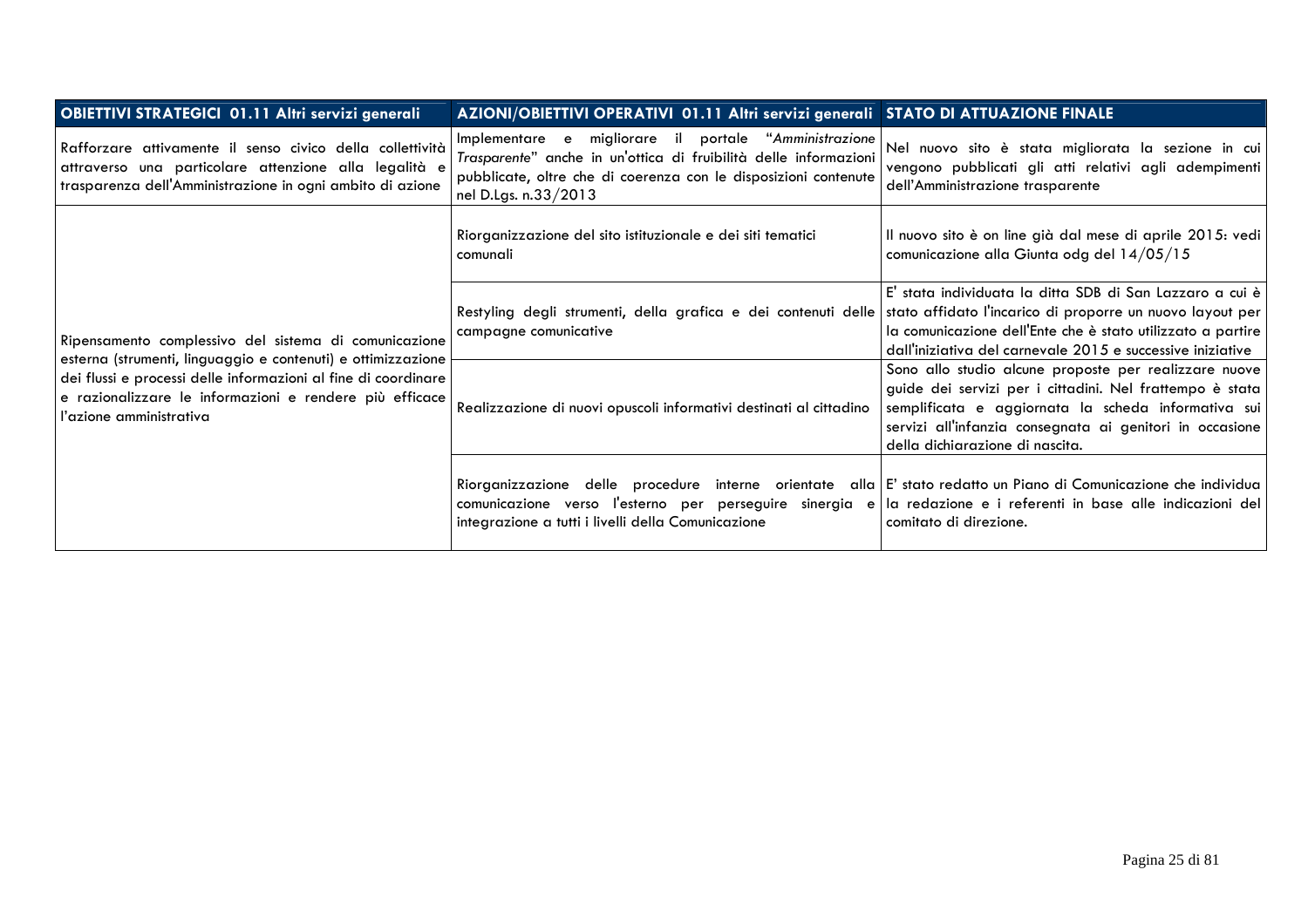| <b>OBIETTIVI STRATEGICI 01.11 Altri servizi generali</b>                                                                                                                                                                | AZIONI/OBIETTIVI OPERATIVI 01.11 Altri servizi generali                                                                                                                                                                                                                                              | <b>STATO DI ATTUAZIONE FINALE</b>                                                                                                                                                                                                                                                                                                                                                                                                      |
|-------------------------------------------------------------------------------------------------------------------------------------------------------------------------------------------------------------------------|------------------------------------------------------------------------------------------------------------------------------------------------------------------------------------------------------------------------------------------------------------------------------------------------------|----------------------------------------------------------------------------------------------------------------------------------------------------------------------------------------------------------------------------------------------------------------------------------------------------------------------------------------------------------------------------------------------------------------------------------------|
| Migliorare la diffusione delle informazioni su tutti i temi e<br>progetti che coinvolgono le scuole del territorio                                                                                                      | Realizzazione nell'ambito del sito istituzionale del comune, di un<br>portale Web dedicato al sistema delle scuole di S. Lazzaro,<br>per facilitare l'accesso ai servizi, ai progetti, alle iniziative e<br>l'orientamento delle famiglie su tutti i temi che riguardano le<br>scuole del territorio | Dopo l'implementazione del nuovo sito da parte del<br>Comune, è stata creata l'area tematica per la scuola al<br>cui interno sono già state inserite le schede dei<br>procedimenti e la modulistica per gli utenti. Sempre<br>attraverso tale sezione, è possibile procedere per<br>l'iscrizione diretta on line.                                                                                                                      |
| Rafforzare il sistema di rendicontazione interna ed esterna                                                                                                                                                             | Sviluppo delle attività di valutazione della performance con la livello di soddisfazione dei cittadini con la Rilevazione<br>misurazione delle ricadute sulla cittadinanza (controllo<br>strategico) e sul livello di soddisfazione per i servizi e per<br>l'attività amministrativa                 | Nel corso del 2015 è stato avviato il monitoraggio sul<br>della qualità percepita relativa alle attività di<br>valorizzazione delle attività commerciali.<br><b>Ulteriori</b><br>rilevazioni saranno attivate sulla base di un piano<br>triennale di monitoraggio in fase di predisposizione                                                                                                                                           |
|                                                                                                                                                                                                                         | Realizzazione di un Bilancio Sociale                                                                                                                                                                                                                                                                 | Progetto previsto per il 2016                                                                                                                                                                                                                                                                                                                                                                                                          |
| Valorizzazione delle sinergie interne tra i vari settori di<br>attività anche in vista dell'entrata in funzione dei nuovi<br>Organismi territoriali sovracomunali (Unione,<br>Città<br>Metropolitana)                   | Riorganizzazione della struttura organizzativa finalizzata al<br>progressivo adeguamento alle necessità del Programma e allo<br>sviluppo del contesto normativo e organizzativo                                                                                                                      | A seguito della re-internalizzazione delle Istituzioni<br>Sophia e Prometeo nell'ambito della struttura gestionale<br>comunale, si è proceduto ad una prima riorganizzazione<br>complessiva della struttura organizzativa approvata con<br>D.G.C. 231 del 29/12/15                                                                                                                                                                     |
| Promuovere le pari opportunità come assenza di ostacoli                                                                                                                                                                 | Promuovere una riorganizzazione dei "tempi della comunità" al<br>fine di facilitare la conciliazione tra i tempi di lavoro e di cura<br>all'interno della famiglia                                                                                                                                   | Per facilitare i tempi di lavoro in particolare dei genitori<br>di bambini disabili in carico al settore integrazione<br>sociale minori, è stata garantita l'assistenza sia ai<br>bambini della scuola primaria a tempo modulare che<br>agli alunni della scuola secondaria di primo grado, ogni<br>giorno fino alle ore 16,30                                                                                                         |
| alla partecipazione economica, politica e sociale di un<br>qualsiasi individuo per ragioni connesse al genere,<br>religione e convinzioni personali, razza e origine etnica,<br>disabilità, età, orientamento sessuale. | Promuovere, anche con il coinvolgimento delle scuole, la<br>diffusione di una cultura del rispetto delle differenze di genere,<br>quale valore irrinunciabile per il miglioramento della<br>convivenza civile                                                                                        | Per favorire la diffusione di una cultura del rispetto<br>delle differenze di genere è stato inserito nel POT un<br>progetto specifico di riflessione sui ruoli dal titolo "nei<br>panni di lui nei panni di lei".<br>Si sta inoltre lavorando con i bambini della scuola<br>primaria che aderiscono al CCR affinché, nell'ambito<br>della campagna elettorale ci siano candidature sia<br>maschili che femminili in pari proporzione. |
| Contrastare la violenza di genere                                                                                                                                                                                       | Sviluppare percorsi di sensibilizzazione sul tema e azioni di<br>sostegno anche mediante la partecipazione a specifici progetti<br>a livello distrettuale                                                                                                                                            | Nella seduta<br>del 3.8.2015 si è<br>proceduto<br>all'approvazione dell'accordo Metropolitano da parte<br>del CdD. Sono previsti il successivo recepimento da<br>parte del CC. e la sottoscrizione dell'accordo da parte<br>del Sindaco entro fine anno.                                                                                                                                                                               |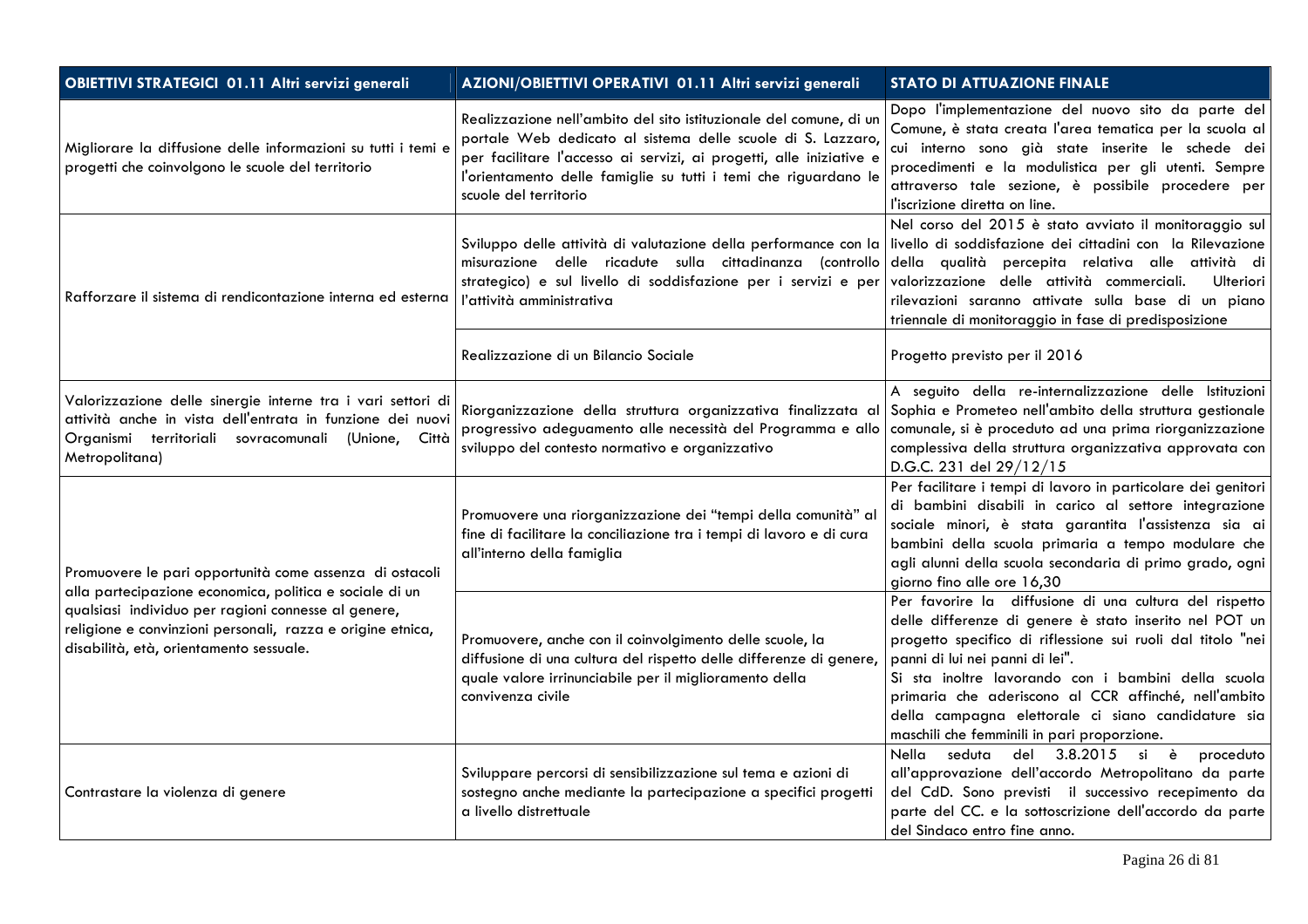| OBIETTIVI STRATEGICI 01.11 Altri servizi generali                                                                                                                                                                                                                                      | AZIONI/OBIETTIVI OPERATIVI 01.11 Altri servizi generali                                                                                                                                                        | <b>STATO DI ATTUAZIONE FINALE</b>                                                                                                                                                                                                                                                                                                                                                                                                                                                                                                                                                                                                                                                                                                                                                                                                                                                                                                                    |
|----------------------------------------------------------------------------------------------------------------------------------------------------------------------------------------------------------------------------------------------------------------------------------------|----------------------------------------------------------------------------------------------------------------------------------------------------------------------------------------------------------------|------------------------------------------------------------------------------------------------------------------------------------------------------------------------------------------------------------------------------------------------------------------------------------------------------------------------------------------------------------------------------------------------------------------------------------------------------------------------------------------------------------------------------------------------------------------------------------------------------------------------------------------------------------------------------------------------------------------------------------------------------------------------------------------------------------------------------------------------------------------------------------------------------------------------------------------------------|
| Migliorare la trasparenza e la consapevolezza delle<br>scelte gestionali anche rafforzando le analisi costi/benefici<br>derivanti dai processi e progetti posti in essere                                                                                                              | Rafforzamento del ruolo del Controllo di Gestione nella<br>valutazione delle scelte degli organi politici e amministrativi<br>dell'Ente                                                                        | Il ruolo del Controllo di gestione nella valutazione delle<br>scelte degli organi politici e amministrativi dell'Ente è in<br>fase di progressivo rafforzamento attraverso lo sviluppo<br>e l'approfondimento di analisi socio-economiche di<br>contesto e studi mirati di valutazione di convenienza<br>economica delle scelte.                                                                                                                                                                                                                                                                                                                                                                                                                                                                                                                                                                                                                     |
| Analizzare e valutare in ottica di genere le scelte politiche<br>e gli impegni economici-finanziari dell'amministrazione                                                                                                                                                               | Realizzazione del Bilancio di Genere                                                                                                                                                                           | Progetto previsto per il 2017                                                                                                                                                                                                                                                                                                                                                                                                                                                                                                                                                                                                                                                                                                                                                                                                                                                                                                                        |
| Sviluppare il processo di dematerializzazione dei processi<br>attraverso il potenziamento degli strumenti telematici al<br>fine di migliorare la soddisfazione delle esigenze degli<br>utenti e ridurre i costi di gestione e l'impatto ambientale<br>generato dai documenti cartacei. | Dematerializzazione progressiva delle procedure interne e<br>degli archivi cartacei esistenti attraverso la digitalizzazione dei protollo informatico dell'Ente per consentirne poi il<br>documenti conservati | Ai fini della progressiva implementazione del protocollo<br>informatico, sono state emanate due circolari interne<br>rispettivamente in materia di stipulazione e trasmissione<br>di documenti tra le P.A. e in materia di contratti<br>d'appalto stipulati per scrittura privata. Il ricevimento e<br>la produzione di convenzioni, protocolli d'intesa, accordi<br>di programma e le scritture private ai sensi dell'art 6 c.3<br>L. 221/12 attualmente avviene attraverso il sistema di<br>riversamento finale al Polo Archivistico Regionale.<br>Ad oggi, più in generale, sta procedendo l'attività di<br>riversamento al Parer dei protocolli 2014 e, in<br>applicazione del DPCM 03/12/13, è partita la<br>produzione digitale del registro giornaliero di protocollo<br>e relativo riversamento al Parer. E' altresì in programma<br>l'avvio e il rilancio generalizzato della fascicolazione<br>elettronica da parte degli uffici comunali. |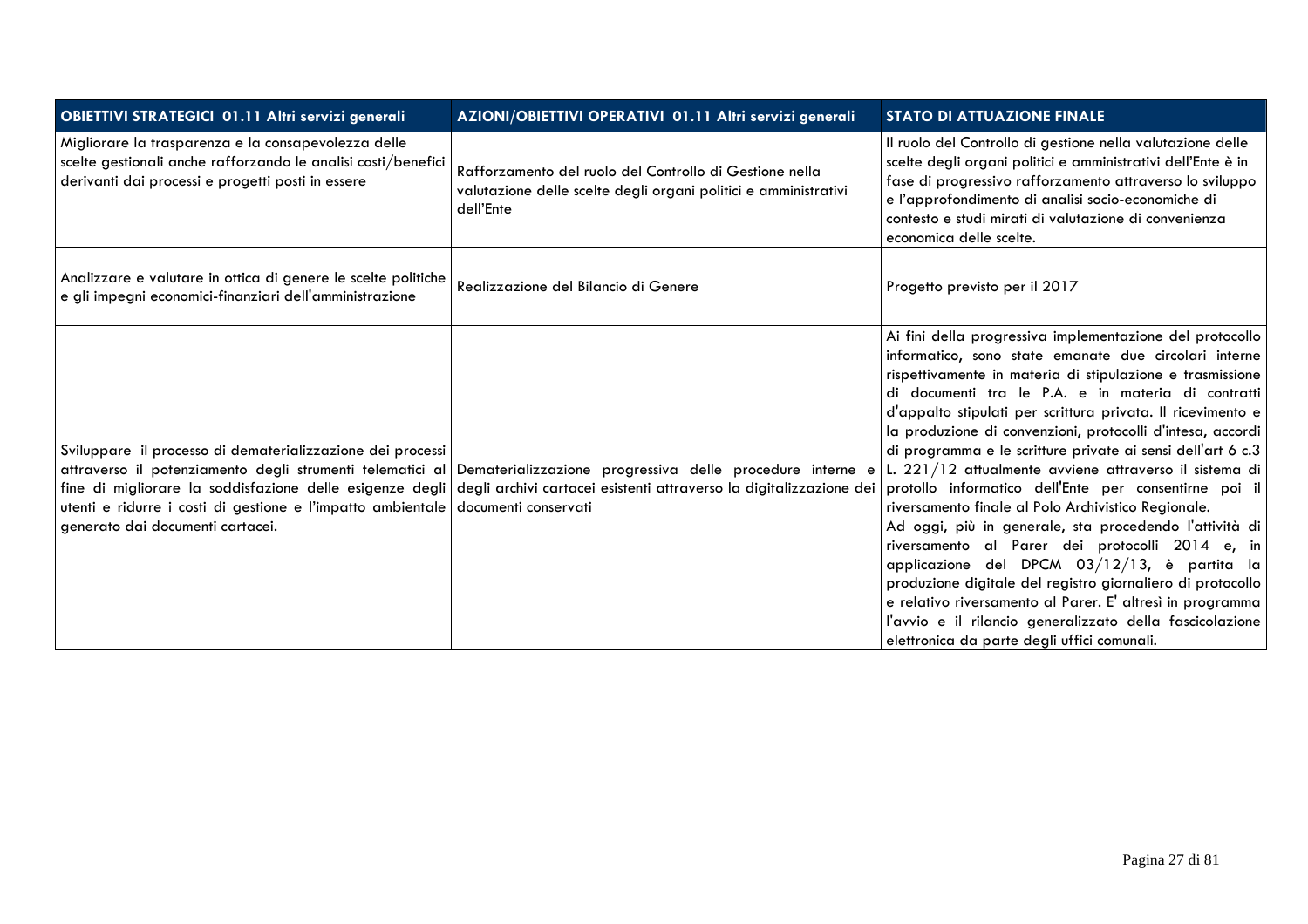# **MISSIONE 3: Ordine pubblico e sicurezza**

# **PROGRAMMA 03.01 Polizia locale e amministrativa**

#### FINALITA' DEL PROGRAMMA

 Amministrazione e funzionamento dei servizi di polizia municipale e locale per garantire la sicurezza urbana, anche in collaborazione con altre forze dell'ordine presenti sul territorio. Comprende le spese per le attività di polizia stradale, per la prevenzione e la repressione di comportamenti illeciti tenuti nel territorio di competenza dell'ente. Amministrazione e funzionamento dei servizi di polizia commerciale, in particolare di vigilanza sulle attività commerciali, in relazione alle funzioni autorizzatorie dei settori comunali e dei diversi soggetti competenti. Comprende le spese per il contrasto all'abusivismo su aree pubbliche, per le ispezioni presso attività commerciali anche in collaborazione con altri soggetti istituzionalmente preposti, per il controllo delle attività artigiane, commerciali, degli esercizi pubblici, dei mercati al minuto e all'ingrosso, per la vigilanza sulla regolarità delle forme particolari di vendita. Comprende le spese per i procedimenti in materia di violazioni della relativa normativa e dei regolamenti, multe e sanzioni amministrative e gestione del relativo contenzioso.

- 1. Attività di Polizia giudiziaria
- 2. Attività finalizzate al controllo ambientale
- 3. Attività finalizzate al controllo delle violazioni a Regolamenti comunali
- 4. Attività finalizzate alla "educazione stradale" dei minori frequentanti le scuole dell'obbligo e Over 65
- 5. Attività finalizzate alla "educazione della legalità" con gli studenti e con i cittadini
- 6. Attività finalizzate alla prevenzione e repressione di fenomeni di criminalità sul territorio
- 7. Attività finalizzate alla repressione dell'abusivismo edilizio
- 8. Attività finalizzate all'osservanza della normativa sulle attività commerciali
- 9. Attività finalizzate all'osservanza delle norme sulla circolazione stradale
- 10. Attività varie (adozione ed emanazione di ordinanze ed altri provvedimenti relativi alle materie di competenza, contenzioso e costituzione in giudizio davanti al Giudice di Pace, controlli legge "Antiterrorismo" recupero oggetti e veicoli rubati, supporto alla Procura della Repubblica di operatori con funzioni di polizia giudiziaria, ecc.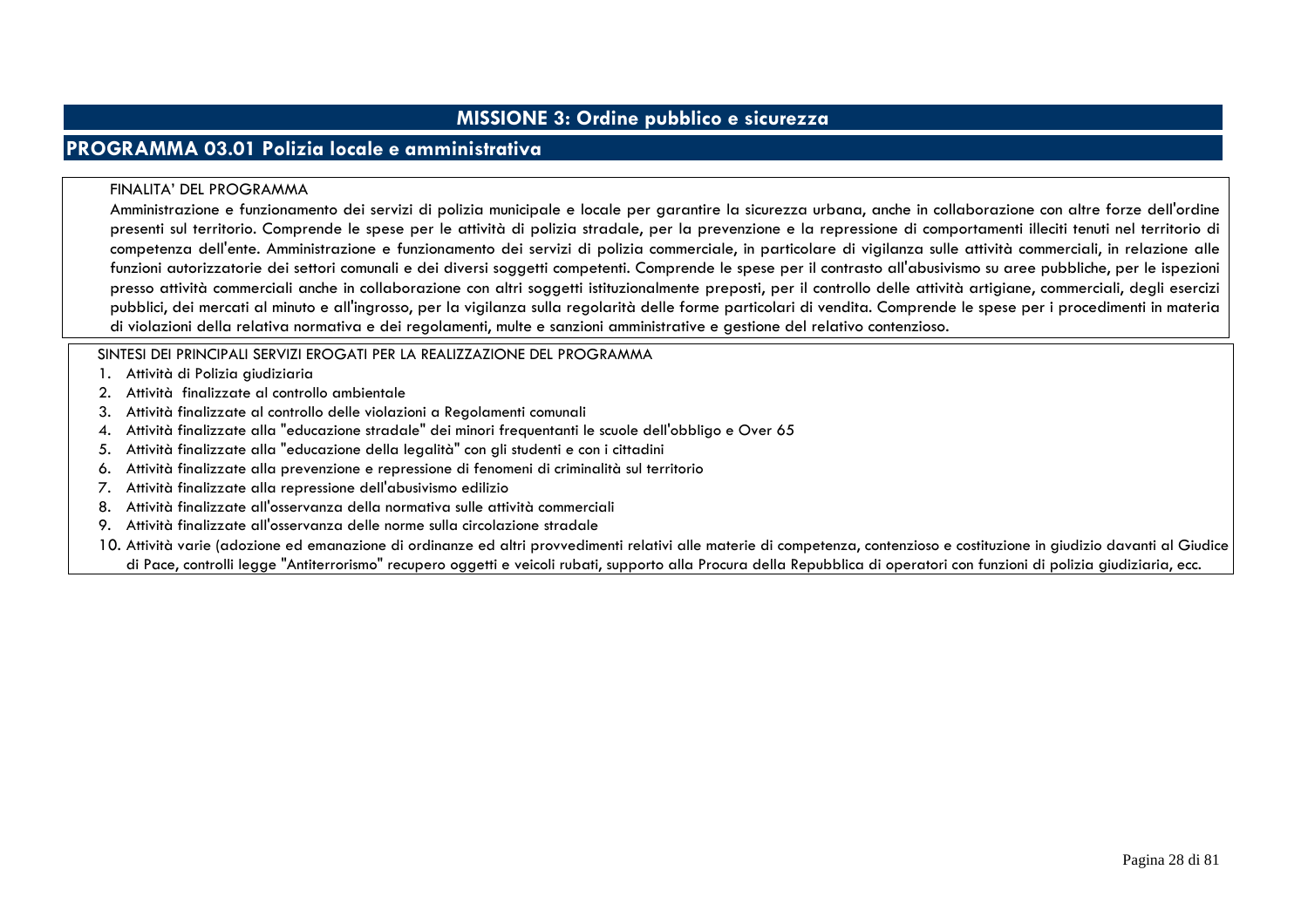| <b>OBIETTIVI STRATEGICI 03.01 Polizia</b><br>locale e amministrativa                                                                                                                                                                                                               | <b>AZIONI/OBIETTIVI OPERATIVI 03.01</b><br>Polizia locale e amministrativa                                                                                         | <b>STATO DI ATTUAZIONE FINALE</b>                                                                                                                                                                                                                                                                                                                                                                                                                                                                                                                                                                                                                                                                          |  |
|------------------------------------------------------------------------------------------------------------------------------------------------------------------------------------------------------------------------------------------------------------------------------------|--------------------------------------------------------------------------------------------------------------------------------------------------------------------|------------------------------------------------------------------------------------------------------------------------------------------------------------------------------------------------------------------------------------------------------------------------------------------------------------------------------------------------------------------------------------------------------------------------------------------------------------------------------------------------------------------------------------------------------------------------------------------------------------------------------------------------------------------------------------------------------------|--|
|                                                                                                                                                                                                                                                                                    | Rafforzamento dei controlli svolti dalla<br>Polizia Municipale nella sua attività di<br>vigilanza del territorio                                                   | L'attività di vigilanza/perlustrazione del territorio è stata implementata mediante<br>l'utilizzo di check list oltre che mediante l'utilizzo dello strumento TARGA SYSTEM in<br>dotazione al Comando da metà luglio 2015. Tale sistema consente di individuare<br>celermente i veicoli non assicurati e non revisionati attraverso il collegamento<br>internet ai dati della Motorizzazione e dell'ANIA (assicurazioni). Al 31/12/15 sono<br>stati controllati 17.105 veicoli.                                                                                                                                                                                                                            |  |
| Miglioramento del presidio del territorio<br>con particolare riferimento alla prevenzione<br>di episodi di criminalità contro il patrimonio<br>dei cittadini e delle aziende                                                                                                       | Rafforzamento dei controlli svolti dalla<br>Polizia Municipale sul corretto utilizzo del<br>patrimonio pubblico a contrasto di atti di<br>incuria o danneggiamento | Il controllo, iniziato nel 2014, ha riguardato complessivamente 408 alloggi. Nel<br>corso del 2014 ne sono stati controllati 113 mentre i restanti 295 accertamenti si<br>sono conclusi nell'ottobre 2015 con comunicazione delle varie problematiche agli<br>uffici competenti (Ufficio casa, Anagrafe ecc).<br>Le principali irregolarità riscontrate hanno riguardato alcune mancanze relative ai<br>requisiti soggettivi per l'occupazione dell'alloggio, alcune occupazioni abusive di<br>pertinenze e alcune violazioni di Regolamenti comunali.<br>Nel corso dei controlli sono stati inoltre rilevati danneggiamenti e segni di degrado<br>sia negli alloggi che nelle parti comuni dei condomini. |  |
|                                                                                                                                                                                                                                                                                    | Rafforzamento dell'integrazione della<br>Polizia Municipale con altre forze di<br>Polizia presenti sul territorio                                                  | E' proseguito il monitoraggio sul territorio in collaborazione con i Carabinieri,<br>mediante servizi congiunti, in particolare al fine di individuare i luoghi che<br>necessitano di implementazione della videosorveglianza. Sono stati individuati i<br>seguenti punti: Via Poggi, Via Russo, Via Aldo Moro-Emilia, F.Ili Canova-Bellaria,<br>Via F.Ili Canova-Emilia, Via Caselle-Emilia nei quali il collegamento con la<br>videosorveglianza è stato realizzato già da luglio                                                                                                                                                                                                                        |  |
|                                                                                                                                                                                                                                                                                    | Implementazione del sistema di<br>videosorveglianza comunale                                                                                                       |                                                                                                                                                                                                                                                                                                                                                                                                                                                                                                                                                                                                                                                                                                            |  |
| Perseguire la sostenibilità territoriale e<br>ambientale, attraverso:<br>- il massimo contenimento del consumo di<br>suolo privilegiando la riqualificazione e<br>rigenerazione urbana<br>- la qualità del paesaggio urbano<br>l'integrazione delle rigenerazioni urbane<br>con le | Intensificazione della vigilanza e azioni di<br>sensibilizzazione per ridurre l'abbandono<br>dei rifiuti e la conseguente proliferazione<br>di discariche abusive  | E' proseguito, anche in collaborazione con le Guardie Ecologiche Volontarie, il<br>monitoraggio di alcuni luoghi critici del territorio, per prevenire allagamenti dovuti<br>alla scarsa manutenzione dei fossi e delle alberature. In particolare le zone di Via<br>Croara e Via Madonna dei Boschi. Altri sopralluoghi e controlli effettuati<br>direttamente dalla P.M. hanno riguardato via Colunga, Mirandola di sotto e sopra,<br>Croce Idice, Palazzetti, Scuole Farneto, Fondè e Piombarola. Ulteriori controlli<br>ambientali sono stati svolti nei parchi cittadini attraverso il servizio bike.<br>Complessivamente sono stati esperiti 188 controlli ambientali.                               |  |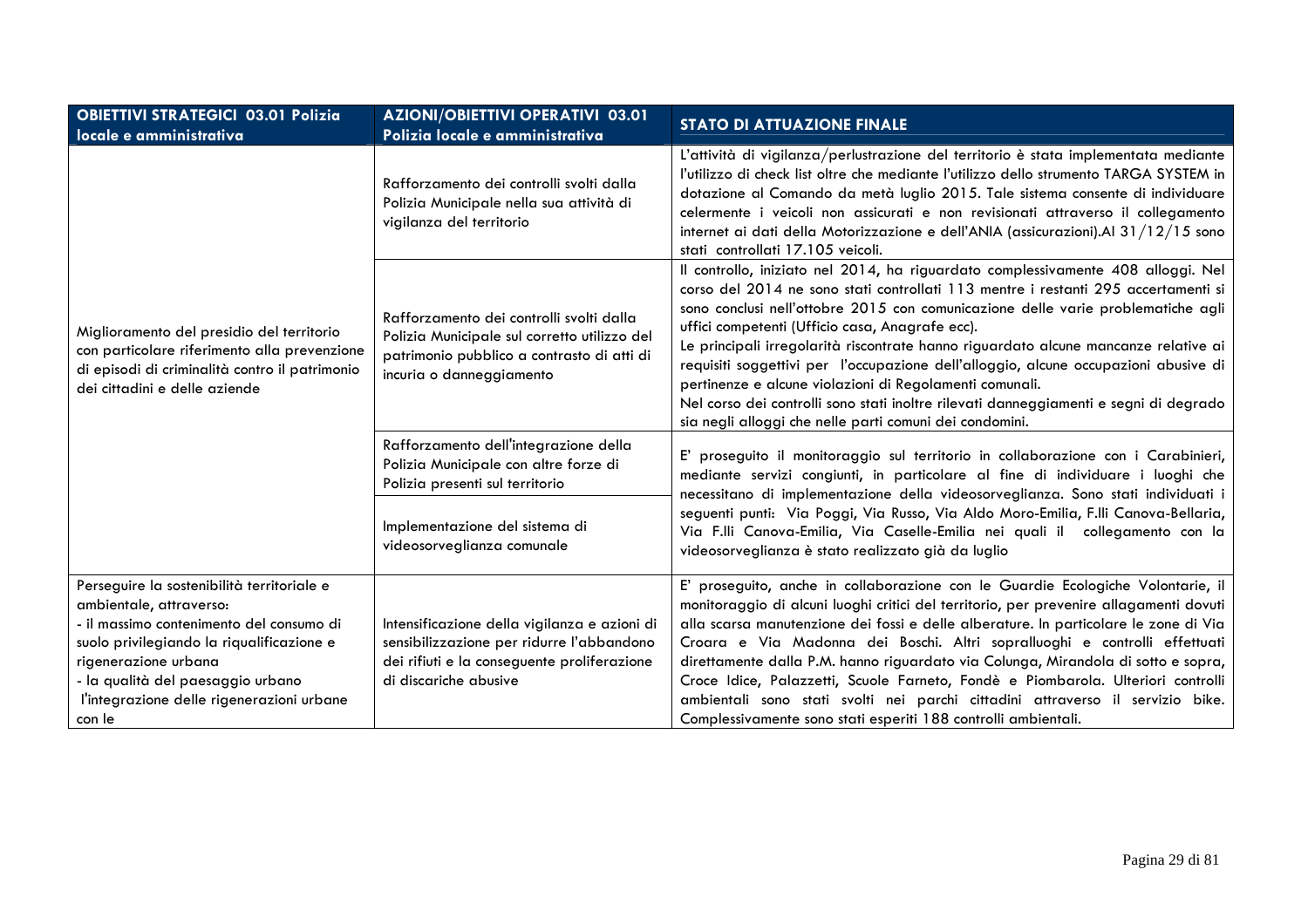# **MISSIONE 4: Istruzione e diritto allo studio**

# **PROGRAMMA 04.01 Istruzione prescolastica - ATTIVITA' GESTITE DALL'ISTITUZIONE SOPHIA -**

#### FINALITA' DEL PROGRAMMA

 Amministrazione, gestione e funzionamento delle scuole dell'infanzia (livello ISCED-97 "0") situate sul territorio dell'ente. Comprende la gestione del personale, delle iscrizioni, delle rette, del rapporto con gli utenti, della pulizia e sanificazione degli ambienti, della rilevazione delle presenze degli alunni. Comprende le spese per il sostegno alla formazione e all'aggiornamento del personale insegnante e ausiliario. Comprende le spese per l'edilizia scolastica, per gli acquisti di arredi, gli interventi sugli edifici, gli spazi verdi, le infrastrutture anche tecnologiche e le attrezzature destinate alle scuole dell'infanzia. Comprende le spese a sostegno delle scuole e altre istituzioni pubbliche e private che erogano istruzione prescolastica (scuola dell'infanzia). Comprende le spese per il diritto allo studio e le spese per borse di studio, buoni libro, sovvenzioni, prestiti e indennità a sostegno degli alunni. Non comprende le spese per la gestione, l'organizzazione e il funzionamento dei servizi di asili nido, ricompresi nel programma "Interventi per l'infanzia e per i minori" della missione 12 "Diritti sociali, politiche sociali e famiglia". Non comprende le spese per i servizi ausiliari all'istruzione prescolastica (trasporto, refezione, alloggio, assistenza ...).

- Adempimenti obbligatori per legge nelle scuole dell'infanzia statali per servizi educativi a minori in età 3 6 anni
	- $\triangleright$  Reperimento o predisposizione edifici destinati alle scuole dell'infanzia statali (in proprietà o in affitto)<br>Nationali destinati a conteni di carela dell'infanzia
	- $\triangleright$  locali destinati a sezioni di scuola dell'infanzia<br>  $\triangleright$  Accompatina fandi alla diveriesi didettiche ne
	- ⋗ Assegnazione fondi alle direzioni didattiche per la qualificazione scolastica
	- ➤ Erogazione refezione scolastica e relativo scodellamento
	- ➤ Erogazione diretta servizio educativo a tempo pieno a minori in età 3 – 6 anni nelle Scuole dell'infanzia Comunali
	- ⋗ Indizione di bandi e formazione del personale delle graduatorie di accesso al servizio
	- $\blacktriangleright$ progettazione attività educativa e socializzazione alle famiglie e agli organi di vigilanza degli obiettivi educativi
	- Assegnazione di personale di ruolo e non di ruolo e di personale ausiliario; sostituzione dello stesso in caso di assenza o impedimento e fornitura del relativo vestiario, attrezzature e materiale di consumo per pulizie
	- $\triangleright$  Assegnazione di insegnante di Religione cattolica
	- ➤ Formazione personale
	- $\triangleright$  Coordinamento attività delle sezioni<br>  $\triangleright$  Perestimente e avecline stribuse adific
	- ⋗ Reperimento o predisposizione edifici destinati alle scuole dell'infanzia comunali (in proprietà o in affitto)
	- Fornitura e manutenzione arredi, materiale igienico e di pronto soccorso, materiale didattico, vigilanza plessi, riscaldamento, illuminazione e telefono dei locali destinati a sezioni di scuola dell'infanzia
	- $\triangleright$  Servizi di bidellaggio
	- Elaborazione della documentazione necessaria al mantenimento del requisito della parità scolastica
- Assistenza ai bambini disabili frequentanti le scuole dell'infanzia comunali
	- $\triangleright$  Erogazione di assistenza educativa con insegnanti di sostegno<br>  $\triangleright$  Expituse di materiale didettice e (e piecele attracentum energi
	- $\triangleright$  Fornitura di materiale didattico e/o piccole attrezzature specialistiche
- •Sostegno economico all'attività delle scuole dell'infanzia private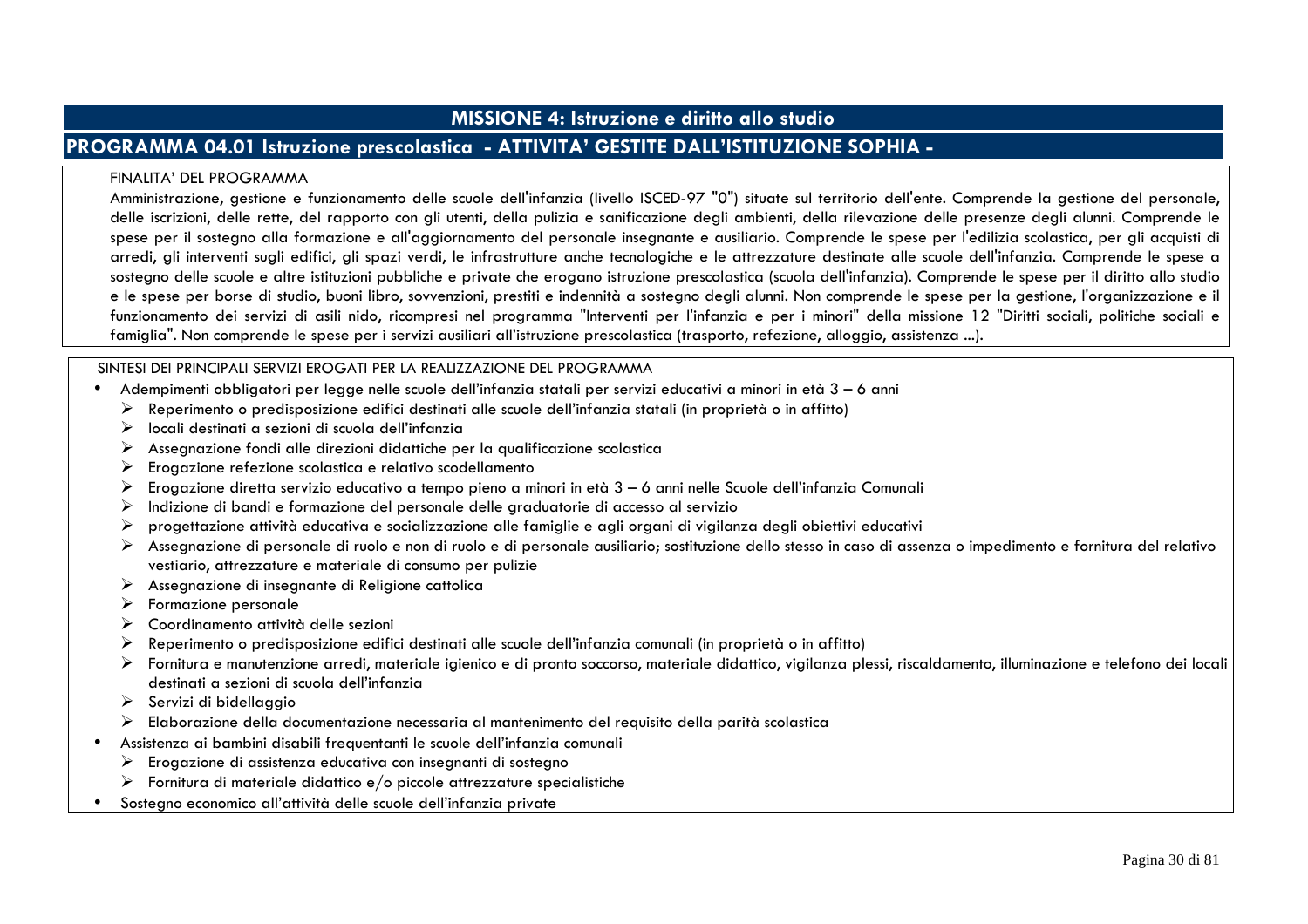# **PROGRAMMA 04.02 Altri ordini di istruzione - ATTIVITA' GESTITE DALL'ISTITUZIONE SOPHIA –**

#### FINALITA' DEL PROGRAMMA

 Amministrazione, gestione e funzionamento delle attività a sostegno delle scuole che erogano istruzione primaria (livello ISCED-97 "1"), istruzione secondaria inferiore (livello ISCED-97 "2") , istruzione secondaria superiore (livello ISCED-97 "3") situate sul territorio dell'ente. Comprende la gestione del personale, delle iscrizioni, delle rette, del rapporto con gli utenti, della pulizia e sanificazione degli ambienti, della rilevazione delle presenze degli alunni. Comprende le spese per il sostegno alla formazione e all'aggiornamento del personale insegnante e ausiliario. Comprende le spese per l'edilizia scolastica, per gli acquisti di arredi, gli interventi sugli edifici, gli spazi verdi, le infrastrutture anche tecnologiche e le attrezzature destinate alle scuole che erogano istruzione primaria, secondaria inferiore e secondaria superiore. Comprende le spese a sostegno delle scuole e altre istituzioni pubbliche e private che erogano istruzione primaria. Comprende le spese per il diritto allo studio e le spese per borse di studio, buoni libro, sovvenzioni, prestiti e indennità a sostegno degli alunni. Comprende le spese per il finanziamento degli Istituti comprensivi. Non comprende le spese per i servizi ausiliari all'istruzione primaria, secondaria inferiore e secondaria superiore (trasporto, refezione, alloggio, assistenza ...).

#### SINTESI DEI PRINCIPALI SERVIZI EROGATI PER LA REALIZZAZIONE DEL PROGRAMMA  **FORMAZIONE PRIMARIA**

- • Adempimenti obbligatori per legge nelle scuole elementari per servizi educativi a minori in età 6 – 11 anni
	- 1. Predisposizione edifici destinati alle scuole elementari e Direzioni Didattiche (in proprietà o in affitto)
	- 2. Fornitura e manutenzione arredi, materiale igienico e di pronto soccorso, vigilanza plessi, riscaldamento, illuminazione e telefono dei locali destinati ad aule, laboratori scolastici e palestre nonché a Direzioni Didattiche
	- 3. Assegnazione e trasferimento fondi alle Direzioni Didattiche per il funzionamento (di legge) e per la qualificazione scolastica.
	- 4. Fornitura gratuita dei libri di testo agli alunni mediante l'assegnazione di cedole librarie
- • Adempimenti obbligatori per legge nelle scuole medie inferiori obbligatori per legge
	- 1. Predisposizione edifici destinati alle scuole e palestre (in proprietà o in affitto)
	- 2. Fornitura e manutenzione arredi, materiale igienico, di pulizia e di pronto soccorso, vigilanza plessi, riscaldamento, illuminazione e telefono dei locali destinati ad aule, laboratori scolastici e palestre
	- 3. Assegnazione e trasferimento fondi agli Istituti Comprensivi per la qualificazione scolastica

### **SCUOLE SECONDARIE DI 1° GRADO**

- • Adempimenti obbligatori per legge nelle scuole medie inferiori
	- 1. Predisposizione edifici destinati alle scuole, palestre e Presidenze (in proprietà o in affitto)
	- 2. Fornitura e manutenzione arredi, materiale igienico, di pulizia e di pronto soccorso, vigilanza plessi, riscaldamento, illuminazione e telefono dei locali destinati ad aule, laboratori scolastici e palestre nonché alle Presidenze
	- 3. Assegnazione e trasferimento fondi alla Presidenza per la qualificazione scolastica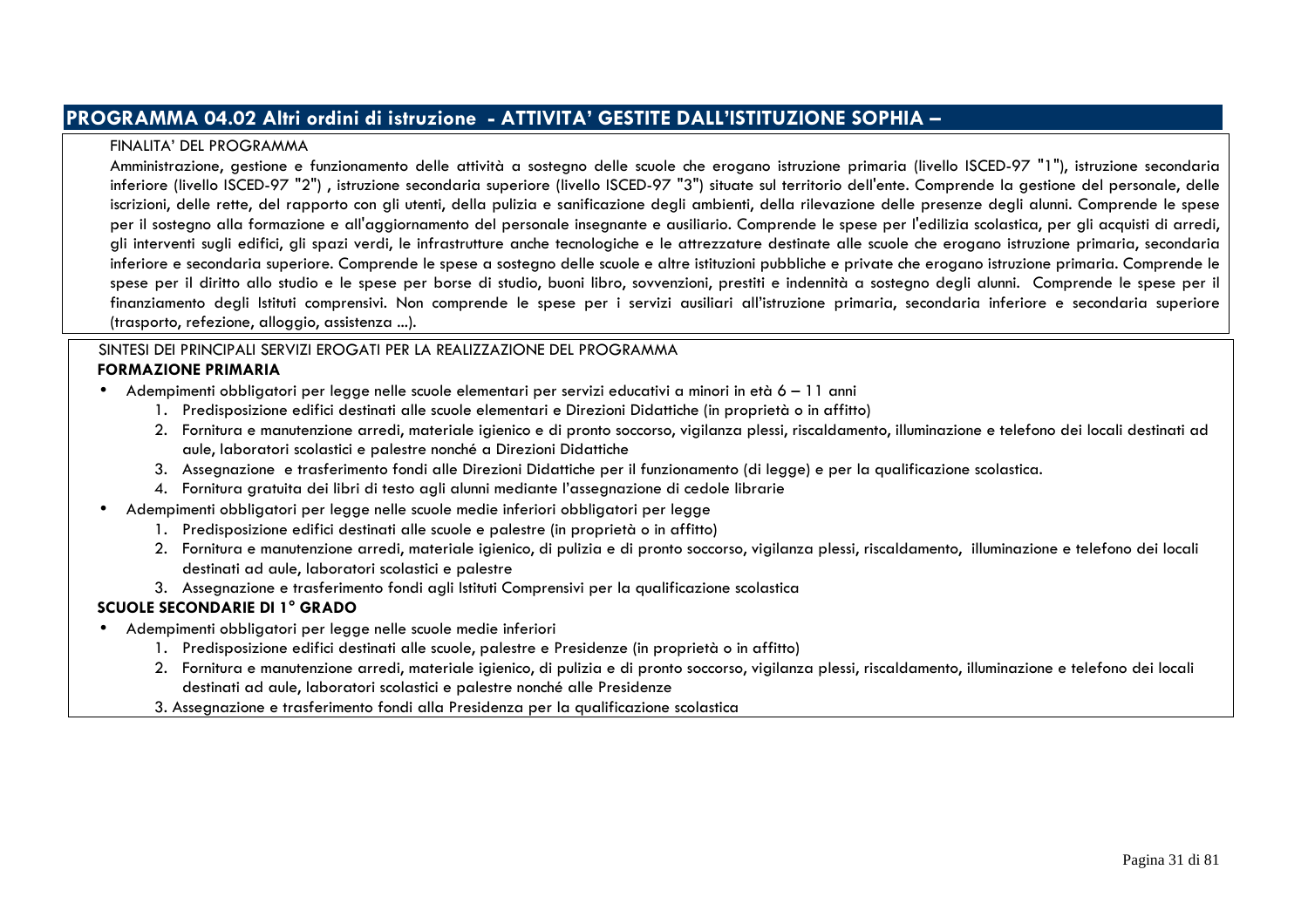| <b>OBIETTIVI STRATEGICI 04.02 -</b><br>altri ordini di istruzione                                                                                                                                                                                                         | AZIONI/OBIETTIVI OPERATIVI 04.02 - altri ordini<br>di istruzione                                                                                                                                                                                                                                                                                                                                                                                                                     | <b>STATO DI ATTUAZIONE FINALE</b>                                                                                                                                                                                                                                                                                                                                                                                                                                                                                                                                                                                                                                                                                                                                                                                                                                                                                                                                                                                                                                                                                                                                                                                                                                                                                                                                                                                                                                                        |
|---------------------------------------------------------------------------------------------------------------------------------------------------------------------------------------------------------------------------------------------------------------------------|--------------------------------------------------------------------------------------------------------------------------------------------------------------------------------------------------------------------------------------------------------------------------------------------------------------------------------------------------------------------------------------------------------------------------------------------------------------------------------------|------------------------------------------------------------------------------------------------------------------------------------------------------------------------------------------------------------------------------------------------------------------------------------------------------------------------------------------------------------------------------------------------------------------------------------------------------------------------------------------------------------------------------------------------------------------------------------------------------------------------------------------------------------------------------------------------------------------------------------------------------------------------------------------------------------------------------------------------------------------------------------------------------------------------------------------------------------------------------------------------------------------------------------------------------------------------------------------------------------------------------------------------------------------------------------------------------------------------------------------------------------------------------------------------------------------------------------------------------------------------------------------------------------------------------------------------------------------------------------------|
|                                                                                                                                                                                                                                                                           | Prosecuzione degli interventi per la manutenzione<br>straordinaria, l'adeguamento normativo ed il<br>miglioramento sismico e la riqualificazione energetica<br>degli edifici scolastici                                                                                                                                                                                                                                                                                              | Sono stati eseguiti interventi di manutenzione straordinaria sulle seguenti scuole:<br>- scuola secondaria di primo grado "Rodari": impermeabilizzazione della copertura<br>- plesso scolastico "Fantini": impermeabilizzazione della copertura<br>- scuola per l'infanzia "Canova": primo stralcio per la riqualificazione e adeguamento alle<br>norme di prevenzione incendi<br>- nido d'infanzia "Tana dei cuccioli": messa in sicurezza dell'intradosso dei solai.                                                                                                                                                                                                                                                                                                                                                                                                                                                                                                                                                                                                                                                                                                                                                                                                                                                                                                                                                                                                                   |
| Prosecuzione dell'impegno a favore<br>della riqualificazione, messa in<br>sicurezza degli edifici scolastici<br>anche con l'adozione di misure di<br>protezione da smog e rumori,<br>valorizzando gli interventi anche<br>quali occasioni di arricchimento<br>tecnologico | Ricerca di finanziamenti erogati da Enti sovra ordinati<br>per la qualificazione degli edifici scolastici<br>Rifacimento delle scuole elementari Donini in un'ottica di                                                                                                                                                                                                                                                                                                              | Ai fini dell'individuazione degli interventi di manutenzione straordinaria previsti finanziabili<br>con i fondi strutturali europei (programma POR-FESR) si è proceduto al controllo delle<br>diagnosi energetiche, ricevute dal Global Service il 06.05.2015 con prot. 15991 e sono<br>state formulate osservazioni per integrazioni/modifiche alle stesse. In particolare è stata<br>richiesta una analisi dei consumi reali e non solo teorici nonché di alcuni dei contenuti<br>previsti dal capitolato d'appalto (schemi impianti elettrici, valutazione coperture e analisi<br>delle stratigrafie ove mancanti). Le osservazioni sono state inviate con prot. 21752 il<br>16/06/15 e sono in corso gli approfondimenti per definire la consistenza del patrimonio<br>sul quale costruire il progetto per la richiesta dei fondi.<br>Con Accordo di programma Comune - Regione Emilia Romagna è stato ottenuto un<br>contributo di euro 3.000.000,00 per l'ampliamento delle scuole Jussi, al fine del<br>trasferimento delle scuole Donini, finanziamento che si aggiunge a quello di euro<br>2.048.013,85 a valere sui fondi dell'8 per mille dello Stato per la riqualificazione<br>dell'edificio Jussi.<br>E' stato approvato dalla Giunta con delibera 189 del 20/11/15 il master plan<br>dell'ambito di riqualificazione e il progetto preliminare dell'ampliamento e riqualificazione<br>della scuola secondaria di primo grado C. Jussi per la realizzazione del nuovo polo |
|                                                                                                                                                                                                                                                                           | innovazione didattica e tecnologica, valutando la formula<br>del concorso di progettazione                                                                                                                                                                                                                                                                                                                                                                                           | scolastico. Sono in corso le attività per la realizzazione del laboratorio di urbanistica<br>partecipata finalizzato alla predisposizione dei documenti per l'indizione del concorso di<br>progettazione                                                                                                                                                                                                                                                                                                                                                                                                                                                                                                                                                                                                                                                                                                                                                                                                                                                                                                                                                                                                                                                                                                                                                                                                                                                                                 |
|                                                                                                                                                                                                                                                                           | Mantenimento delle attuali disponibilità di edifici<br>scolastici mediante: 1) attivazione di adeguato contratto<br>di utilizzo dell'immobile di proprietà dell'Istituto Don<br>Trombelli; 2) altri interventi finalizzati al mantenimento<br>degli attuali standard quali-quantitativi dei servizi<br>extrascolastici erogati nel plesso e a rendere effettivo il<br>diritto allo studio per gli alunni, frequentanti la scuola<br>primaria Don Trombelli, in situazione di bisogno | E' stato formalizzato un contratto d'uso quinquennale che garantisce l'utilizzo dei locali per<br>le funzioni scolastiche con decorrenza 1/10/2015. E' stata approvata la convenzione con il<br>soggetto gestore dei servizi extra-scolastici nella seduta del CdA del 29.09.2015. Infine<br>con Delibera di Giunta n.133 del 17/09/2015 sono stati approvati i criteri per il<br>riconoscimento di contributi alle famiglie.                                                                                                                                                                                                                                                                                                                                                                                                                                                                                                                                                                                                                                                                                                                                                                                                                                                                                                                                                                                                                                                            |
|                                                                                                                                                                                                                                                                           | Predisposizione e aggiornamento del piano di utilizzo<br>degli edifici scolastici in coerenza con la<br>programmazione degli interventi di riqualificazione                                                                                                                                                                                                                                                                                                                          | Sulla base delle proiezioni demografiche per il quinquennio 2015/2020, di concerto con la<br>2° Area, è stato elaborato un piano per la verifica della capacità ricettiva delle scuole, al<br>fine di ottimizzare l'utilizzo del patrimonio scolastico esistente.                                                                                                                                                                                                                                                                                                                                                                                                                                                                                                                                                                                                                                                                                                                                                                                                                                                                                                                                                                                                                                                                                                                                                                                                                        |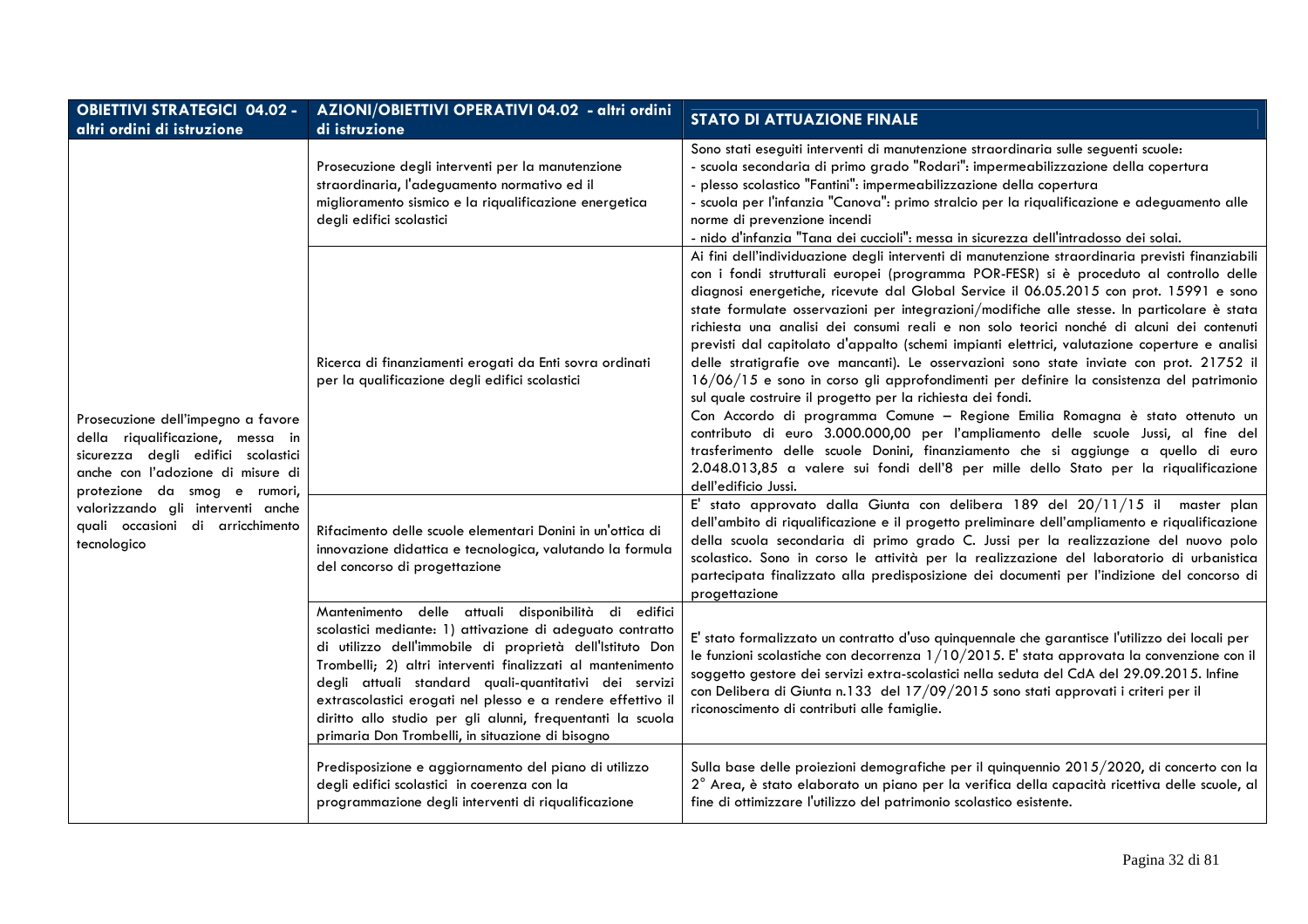| <b>OBIETTIVI STRATEGICI 04.02 - altri</b><br>ordini di istruzione                                                                                                                                                                                                                           | AZIONI/OBIETTIVI OPERATIVI 04.02 - altri ordini di<br>istruzione                                                                                                                                                                                                                                                                                                                                                                                                                                                                                                                        | <b>STATO DI ATTUAZIONE FINALE</b>                                                                                                                                                                                                                                                                                                                                                                                                                                                                                                                                                                                                                                                                                                                        |
|---------------------------------------------------------------------------------------------------------------------------------------------------------------------------------------------------------------------------------------------------------------------------------------------|-----------------------------------------------------------------------------------------------------------------------------------------------------------------------------------------------------------------------------------------------------------------------------------------------------------------------------------------------------------------------------------------------------------------------------------------------------------------------------------------------------------------------------------------------------------------------------------------|----------------------------------------------------------------------------------------------------------------------------------------------------------------------------------------------------------------------------------------------------------------------------------------------------------------------------------------------------------------------------------------------------------------------------------------------------------------------------------------------------------------------------------------------------------------------------------------------------------------------------------------------------------------------------------------------------------------------------------------------------------|
| Sviluppare il processo di<br>dematerializzazione dei processi attraverso<br>il potenziamento degli strumenti telematici<br>al fine di migliorare la soddisfazione delle<br>esigenze degli utenti e ridurre i costi di<br>gestione e l'impatto ambientale generato<br>dai documenti cartacei | Definizione e attuazione di un Piano di informatizzazione delle<br>procedure ad istanza di parte dalla fase dell'istanza al rilascio<br>del provvedimento finale                                                                                                                                                                                                                                                                                                                                                                                                                        | Dal corrente anno scolastico sono state attivate le iscrizioni on line<br>ai servizi scolastici ed extrascolastici comunali: tramite la<br>creazione di un form, appositamente predisposto per i servizi<br>scolastici, a partire da luglio le iscrizioni vengono effettute<br>esclusivamente con tale modalità. Il sistema trasmette il documento<br>informatico d'iscrizione al programma di protocollo per la<br>protocollazione automatica e l'archiviazione del documento.<br>Successivamente le informazioni contenute nel documento vengono<br>trasmesse al programma gestionale delle rette scolastiche per la<br>messa in pagamento. Il processo sopra descritto ha permesso di<br>dematerializzare completamente il procedimento d'iscrizione. |
| Rafforzamento della relazione tra le scuole<br>e le realtà del territorio per allargare le<br>esperienze positive già realizzate con il                                                                                                                                                     | Rinnovo del Patto per la Scuola e avvio di processi di<br>accountability finalizzati alla rendicontazione sociale, in termini<br>di valori educativi, dell'utilizzo delle risorse e delle scelte<br>operate dalle scuole nell'esercizio dell'autonomia.                                                                                                                                                                                                                                                                                                                                 | E' in corso di progettazione un incontro per la presentazione del<br>progetto                                                                                                                                                                                                                                                                                                                                                                                                                                                                                                                                                                                                                                                                            |
| Parco dei Gessi, l'ITC Teatro, il Museo<br>Donini, la Mediateca, Habilandia.                                                                                                                                                                                                                | Partecipazione alla predisposizione del POT triennale in<br>coerenza con i nuovi strumenti di programmazione dell'Offerta<br>Formativa previsti dalla riforma del sistema nazionale<br>dell'istruzione e della formazione                                                                                                                                                                                                                                                                                                                                                               | Il POT (piano offerta territoriale) è stato presentato alle scuole in<br>data 01/09/15 con la nuova formulazione secondo le norme<br>ministeriali del Decreto La Buona Scuola successivamente alla<br>comunicazione in Giunta nr 45 del 30/07/15                                                                                                                                                                                                                                                                                                                                                                                                                                                                                                         |
| Sostegno alla costituzione di percorsi di<br>partecipazione dei genitori alla vita<br>per favorire<br>l'indispensabile<br>scolastica<br>scuola-famiglia<br>alleanza<br>nel<br>processo<br>educativo dei giovani                                                                             | Promozione della stipulazione e attuazione di un Accordo di<br>Rete tra le scuole del Territorio per 1) il consolidamento della<br>continuità orizzontale e verticale delle scuole dell'infanzia e del<br>1° ciclo, individuando le azioni che la possano sostenere nel suo<br>evolversi; 2) l'ottimizzazione delle risorse docenti e ausiliarie,<br>della logistica delle sedi scolastiche, delle attrezzature e sussidi<br>didattici e delle risorse finanziarie proprie e derivate, 3) il<br>rafforzamento delle competenze nell'ambito dell'educazione<br>scientifica e tecnologica | E' in corso di organizzazione un incontro volto alla stipulazione e<br>attuazione di un Accordo di Rete tra le scuole del Territorio al fine<br>di ottimizzare le risorse docenti e ausiliarie, rafforzare le<br>competenze nell'ambito dell'educazione scientifica e tecnologica e<br>per consolidare la continuità orizzontale e verticale delle scuole<br>dell'infanzia                                                                                                                                                                                                                                                                                                                                                                               |
|                                                                                                                                                                                                                                                                                             | Realizzazione del Progetto Benessere e Bendivenire per<br>rafforzare l'alleanza<br>educativa<br>scuola-famiglia<br>nella<br>prevenzione del disagio.                                                                                                                                                                                                                                                                                                                                                                                                                                    | Con Comunicazione n. 57 dell'8/10/2015 è stata presentata alla<br>Giunta la relazione finale del periodo sperimentale (genn/giugno<br>2015) e rilevati gli esiti positivi dell'esperienza si è deciso di dare<br>continuità e stabilità al progetto inserendo dal 1/01/2016 il<br>servizio di consulenza professionale per la gestione dello Spazio<br>d'ascolto psico-pedagogico nell'ambito del contratto: "Appalto<br>dei servizi educativi e generali per il nido d'infanzia, la scuola<br>dell'infanzia, la scuola primari ed il centro estivo 3-6 anni".                                                                                                                                                                                           |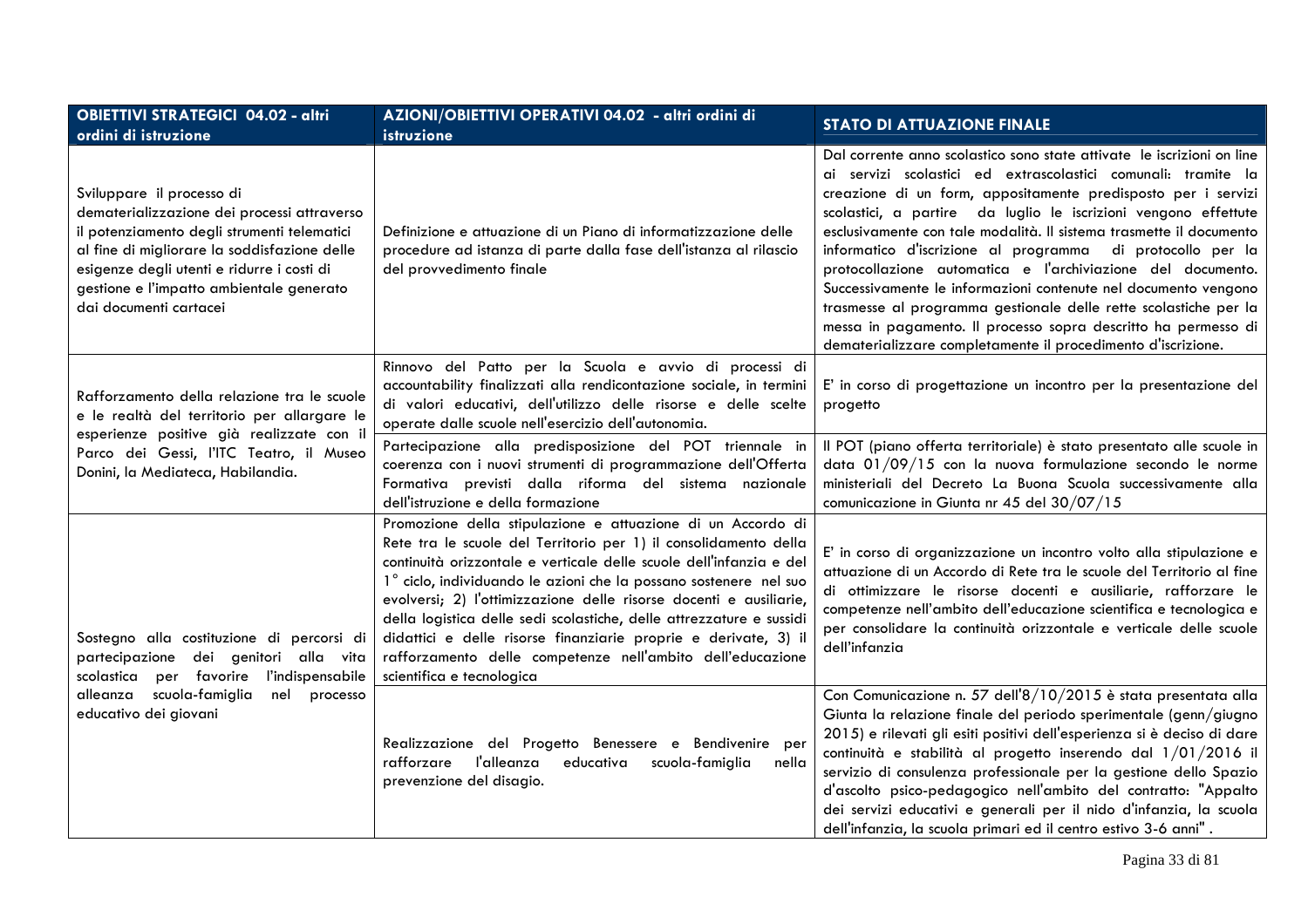| OBIETTIVI STRATEGICI 04.02 - altri ordini di<br>istruzione                                                                                                                                                                                                                                                                                                                                                                           | AZIONI/OBIETTIVI OPERATIVI 04.02 - altri ordini di<br>istruzione                                                                      | <b>STATO DI ATTUAZIONE FINALE</b>                                                                                                                                                                                                                                                                                                                                                                                                                                               |
|--------------------------------------------------------------------------------------------------------------------------------------------------------------------------------------------------------------------------------------------------------------------------------------------------------------------------------------------------------------------------------------------------------------------------------------|---------------------------------------------------------------------------------------------------------------------------------------|---------------------------------------------------------------------------------------------------------------------------------------------------------------------------------------------------------------------------------------------------------------------------------------------------------------------------------------------------------------------------------------------------------------------------------------------------------------------------------|
|                                                                                                                                                                                                                                                                                                                                                                                                                                      | Studio di fattibilità per la produzione, nelle scuole del<br>territorio, di compost dagli scarti alimentari della mensa<br>scolastica | Lo studio di fattibilità è stato avviato anche in collaborazione<br>con il Settore Ambiente, per il supporto tecnico. Si stanno<br>programmando incontri con l'asl ed i dirigenti scolastici al fine<br>di individuare i plessi scolastici nei quali installare le<br>compostiere.                                                                                                                                                                                              |
| dedicati<br>Potenziamento<br>dei<br>momenti<br>all'educazione<br>del buon<br>e formazione<br>cittadino, per abituare il bambino alla vita di<br>comunità, introducendolo ai vari temi di<br>rilevanza civile, come il rispetto dell'ambiente<br>dei<br>materiali,<br>la<br>e recupero<br>sana<br>alimentazione, la tolleranza reciproca e la<br>bullismo<br>ai fenomeni di<br>e<br>lotta<br>⊟ al<br>funzionamento delle istituzioni. | Prosecuzione esperienza Pedibus e<br>promozione di<br>ulteriori iniziative sul territorio                                             | Al fine di valorizzare l'esperienza del Pedibus e darle maggior<br>visibilità, è in corso di studio la realizzazione di specifici<br>percorsi, corredati da cartelli per le fermate "Pedibus" (relativi  <br>alle due scuole). Si prevede che saranno elaborati, realizzati e<br>messi in posa nella prima parte del 2016.                                                                                                                                                      |
|                                                                                                                                                                                                                                                                                                                                                                                                                                      | Promozione di iniziative di educazione alimentare                                                                                     | Il concorso "piatto gradito - spreco finito" si è regolarmente<br>concluso entro la fine dell'anno scolastico 2014-2015. La<br>commissione giudicatrice ha attribuito i tre premi offerti dagli<br>sponsor, e consistenti in buoni acquisto per materiale didattico,<br>alla V sezione della scuola infanzia Di Vittorio, cui è stato<br>attribuito il primo premio, alla IV sezione della scuola infanzia<br>statale Fantini ed alla classe 3 C della scuola primaria Pezzani. |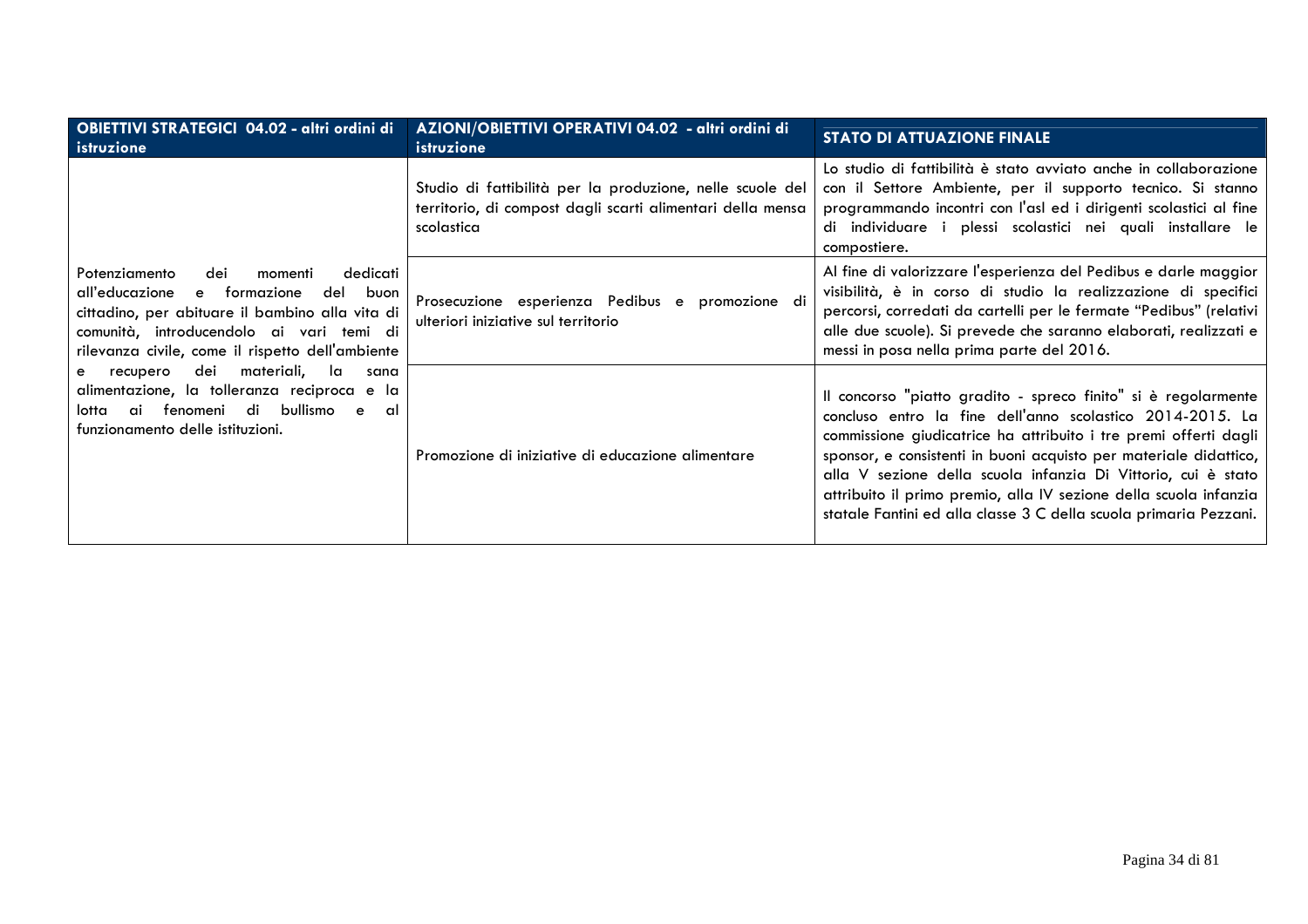# **MISSIONE 5: Tutela e valorizzazione dei beni e attività culturali**

# **PROGRAMMA 05.02 Attività culturali e interventi diversi nel settore culturale**

#### FINALITA' DEL PROGRAMMA

 Amministrazione e funzionamento delle attività culturali, per la vigilanza e la regolamentazione delle strutture culturali, per il funzionamento o il sostegno alle strutture con finalità culturali (biblioteche, musei, gallerie d'arte, teatri, sale per esposizioni, giardini zoologici e orti botanici, acquari, arboreti, ecc.). Qualora tali strutture siano connotate da un prevalente interesse storico, le relative spese afferiscono al programma Valorizzazione dei beni di interesse storico. Comprende le spese per la promozione, lo sviluppo e il coordinamento delle biblioteche comunali. Comprende le spese per la valorizzazione, l'implementazione e la trasformazione degli spazi museali, della progettazione definitiva ed esecutiva e direzione lavori inerenti gli edifici a vocazione museale e relativi uffici (messa a norma, manutenzione straordinaria, ristrutturazione, restauro). Comprende le spese per la realizzazione, il funzionamento o il sostegno a manifestazioni culturali (concerti, produzioni teatrali e cinematografiche, mostre d'arte, ecc.), inclusi sovvenzioni, prestiti o sussidi a sostegno degli operatori diversi che operano nel settore artistico o culturale, o delle organizzazioni impegnate nella promozione delle attività culturali e artistiche. Comprende le spese per sovvenzioni per i giardini e i musei zoologici. Comprende le spese per gli interventi per il sostegno alle attività e alle strutture dedicate al culto, se non di valore e interesse storico. Comprende le spese per la programmazione, l'attivazione e il coordinamento sul territorio di programmi strategici in ambito culturale finanziati anche con il concorso delle risorse comunitarie. Comprende le spese per la tutela delle minoranze linguistiche se non attribuibili a specifici settori d'intervento. Comprende le spese per il finanziamento degli istituti di culto. Non comprende le spese per le attività culturali e artistiche aventi prioritariamente finalità turistiche. Non comprende le spese per le attività ricreative e sportive.

- 1. Gestione Mediateca comunale, articolata nelle seguenti aree:
	- AREA BIBLIOTECA (Reference Gestione collezioni Sezione ragazzi)
	- AREA PROGETTI (Informagiovani Computer house attività culturali per giovani)
- 2. Gestione Museo Archeologico «L. Donini»;
- 3. Salvaguardia documentazione storica cartacea e fotografica comunale presso l'Archivio Storico Comunale;
- 4. Realizzazione di un programma stabile di attività teatrali e musicali presso l'Auditorium I.T.C. Mattei con affidamento in gestione a terzi;
- 5. Organizzazione, diretta o in affidamento a terzi, di spettacoli per il Teatro, per la rassegna "San Lazzaro Estate" e altre occasioni;
- 6. Realizzazione di corsi di promozione culturale per adulti anche in collaborazione con l'Università Primo Levi e l'Associazione Esperienze Insieme;
- 7. Attività connesse al sostegno e all'incentivazione del volontariato e dell'associazionismo sul territorio;
- 8. Organizzazione di mostre e conferenze tematiche atte a valorizzare la storia, l'ambiente e il territorio di S. Lazzaro, anche in collaborazione con il Comitato per la ricerca e lo Studio del Territorio.
- 9. Organizzazione corsi di informatica livello base e avanzato presso Sala Informatica Mediateca. Collaborazione a progetti di carattere regionale (pane e Internet e consultazione sito
- 10. Gestione del Centro di Alfabetizzazione Informatica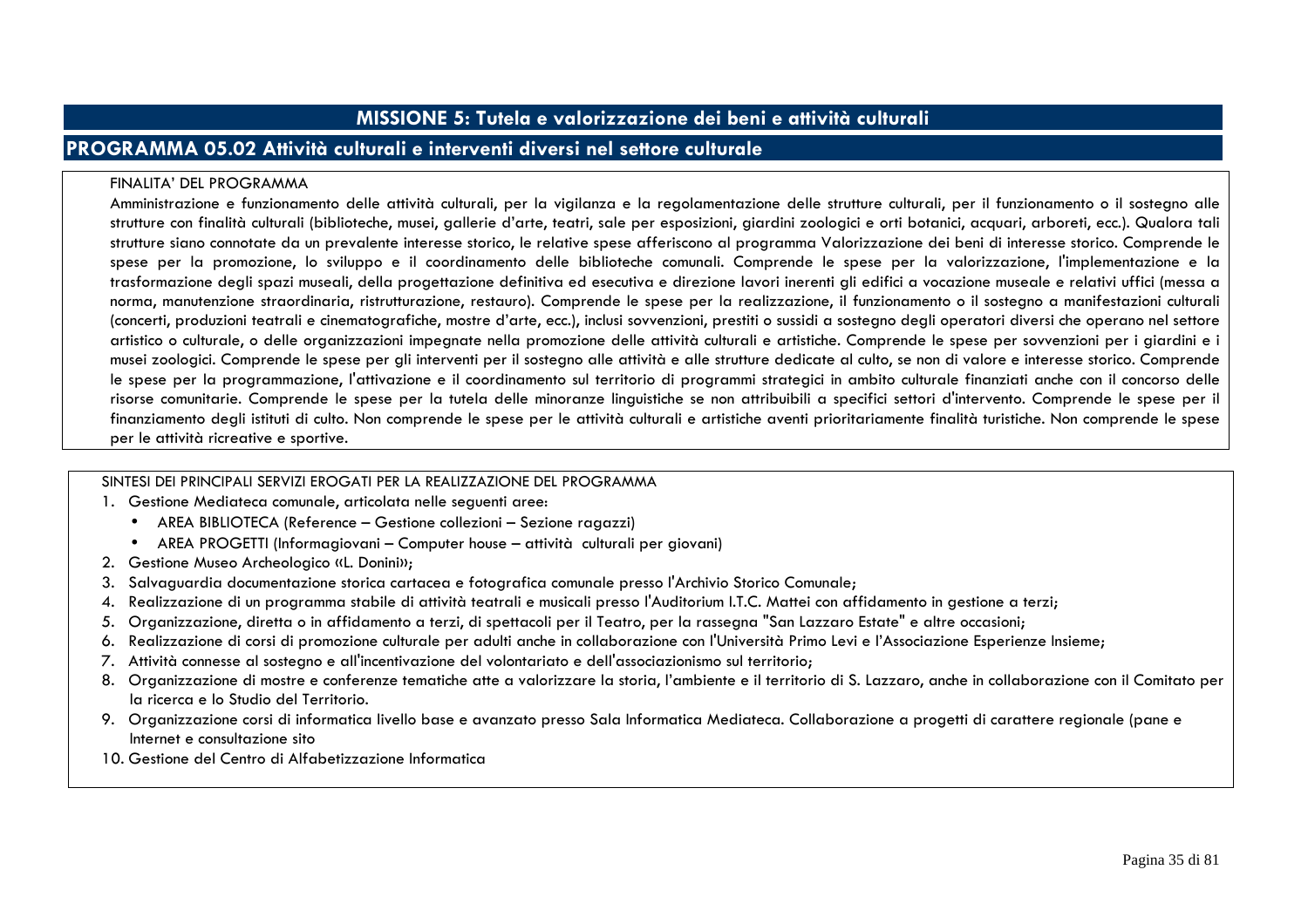| <b>OBIETTIVI STRATEGICI 05.02 Attività culturali e</b><br>interventi diversi nel settore culturale                                                                                                                                             | AZIONI/OBIETTIVI OPERATIVI 05.02 Attività<br>culturali e interventi diversi nel settore culturale                                                                                                                                                                                                                        | <b>STATO DI ATTUAZIONE FINALE</b>                                                                                                                                                                                                                                                                                                                                                                                                                                                                                                                                                                                                                                                                                                       |
|------------------------------------------------------------------------------------------------------------------------------------------------------------------------------------------------------------------------------------------------|--------------------------------------------------------------------------------------------------------------------------------------------------------------------------------------------------------------------------------------------------------------------------------------------------------------------------|-----------------------------------------------------------------------------------------------------------------------------------------------------------------------------------------------------------------------------------------------------------------------------------------------------------------------------------------------------------------------------------------------------------------------------------------------------------------------------------------------------------------------------------------------------------------------------------------------------------------------------------------------------------------------------------------------------------------------------------------|
| Promozione della cultura come<br>fattore di<br>inclusione delle differenze e delle marginalità,<br>veicolo irrinunciabile nella costruzione di una<br>comunità realmente coesa, sviluppando le sinergie<br>con associazionismo e volontariato. | Decentralizzazione<br>della<br>produzione<br>culturale:<br>moltiplicazione dei luoghi di produzione della cultura<br>sul territorio comunale con particolare attenzione alle<br>realtà locali, alle frazioni e ai giovani, sviluppando<br>luoghi di aggregazione con vocazioni specifiche<br>(musica, teatro, danza ecc) | La decentralizzazione è stata attuata mediante la realizzazione di<br>eventi in luoghi fino ad oggi non utilizzati quali P.zza Impastato,<br>P.zza Biagi e Largo Osca F.IIi Maserati.<br>La programmazione estiva è iniziata a metà giugno anziché luglio<br>ed è stata estesa, con eventi giornalieri, fino a metà settembre,<br>incrementando e diversificando notevolmente l'offerta culturale.<br>Attivata anche convenzione con Accademia Pianistica Internazionale<br>"Ferruccio Busoni" per attività culturali concentrate prevalentemente<br>nella Frazione Ponticella.                                                                                                                                                         |
|                                                                                                                                                                                                                                                | Promozione della co-gestione di attività culturali da<br>parte di gruppi di cittadini, coinvolgendo le<br>associazioni culturali e di volontariato presenti sul<br>territorio                                                                                                                                            | Sono stati coinvolti nella programmazione estiva i centri sociali e le<br>associazioni culturali che collaborano con i centri stessi realizzando<br>gratuitamente spettacoli e conferenze. In particolare sono state<br>realizzate esibizioni a cura di Centri Tonelli e Malpensa nelle piazze<br>del Territorio e Mercatino bio presso il Malpensa.                                                                                                                                                                                                                                                                                                                                                                                    |
|                                                                                                                                                                                                                                                | Facilitazione del coinvolgimento anche di gruppi sociali<br>portatori di culture diverse (immigrati, ma non solo)<br>presenti sul territorio nella progettazione<br>(ed<br>eventualmente gestione) di attività culturali                                                                                                 | Sono state realizzate le seguenti iniziative con il coinvolgimento di<br>gruppi sociali appartenenti a diverse culture:<br>- 08 marzo per le donne straniere: in particolare è stato creato un<br>gruppo di lavoro di cui fanno parte anche donne straniere che, in<br>occasione della festa hanno portato la loro testimonianza<br>- Festa di comunità del 19/7/15<br>- San Lazzaro bene comune 20-27 settembre 2015<br>E' stata anche realizzata una rassegna di film giapponesi che si è<br>svolta da gennaio a giugno. Il 05/10/15 è ripresa la proiezione di<br>filmati con cadenza mensile ed è già stata programmata anche<br>l'edizione 2016, senza soluzione di continuità con le proiezioni<br>precedenti fino a giugno 2016. |
|                                                                                                                                                                                                                                                | Promozione della cultura artistica non solo come<br>fruizione ma come partecipazione attiva.                                                                                                                                                                                                                             | Nell'ambito della rassegna estiva e della Fiera è stato dato spazio<br>a gruppi di giovani emergenti in ambito artistico, in particolare<br>nell'ambito musicale con una serie di concerti al Parco della<br>Resistenza<br>Buona partecipazione e realizzazione di diverse serie di spettacoli:<br>teatro per bambini, concerto Voxtone, esibizioni di danza e concerti<br>musicali Crossover Live.                                                                                                                                                                                                                                                                                                                                     |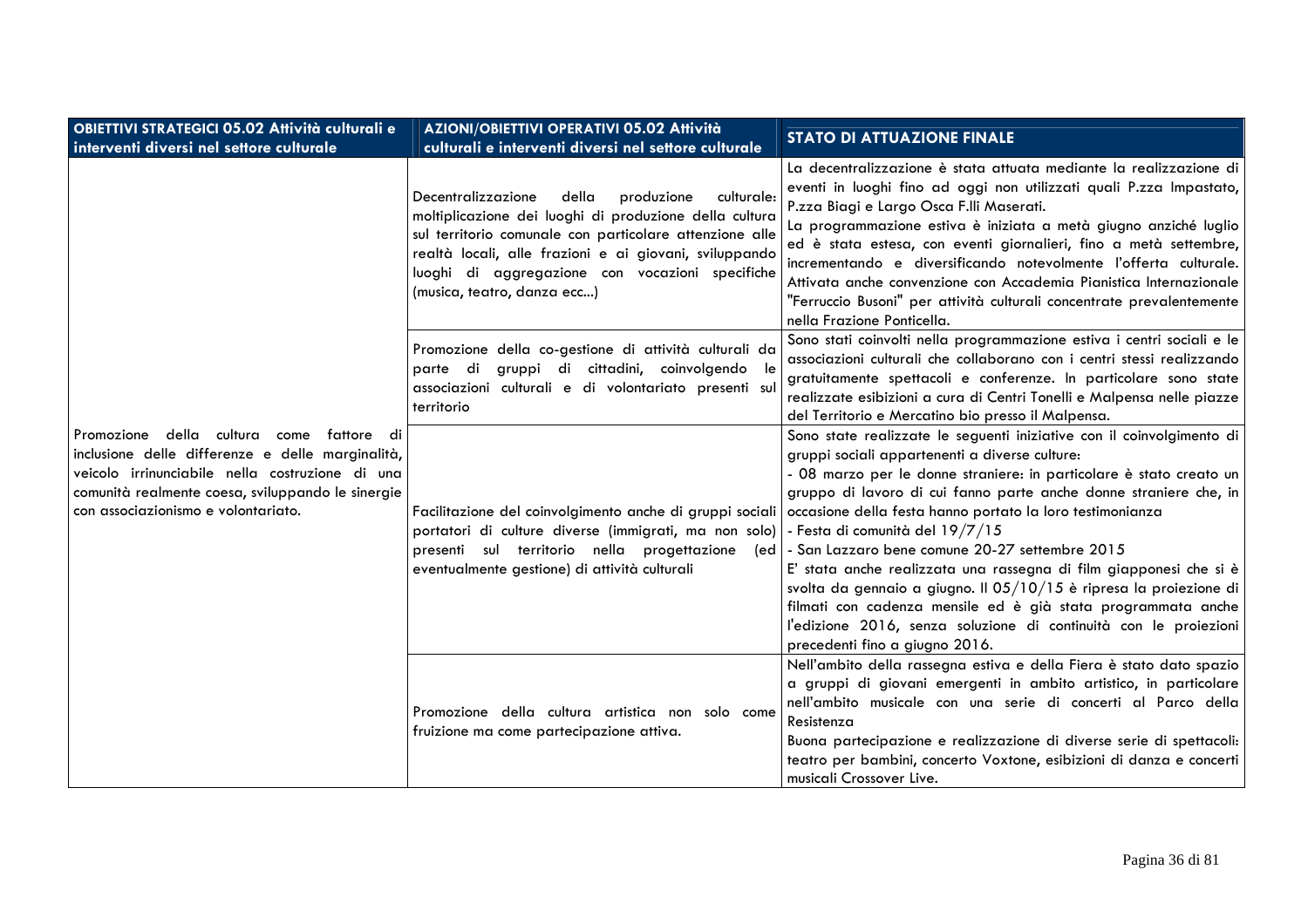| <b>OBIETTIVI STRATEGICI 05.02 Attività</b>                                                                                                                                | AZIONI/OBIETTIVI OPERATIVI 05.02 Attività culturali e                                                                                                                                                                                                                                   |                                                                                                                                                                                                                                                                                                                                                                                                                                                                                                                                                                                                                                                                                                                                                                                                                                                                                                                                                                                                                                                                                       |
|---------------------------------------------------------------------------------------------------------------------------------------------------------------------------|-----------------------------------------------------------------------------------------------------------------------------------------------------------------------------------------------------------------------------------------------------------------------------------------|---------------------------------------------------------------------------------------------------------------------------------------------------------------------------------------------------------------------------------------------------------------------------------------------------------------------------------------------------------------------------------------------------------------------------------------------------------------------------------------------------------------------------------------------------------------------------------------------------------------------------------------------------------------------------------------------------------------------------------------------------------------------------------------------------------------------------------------------------------------------------------------------------------------------------------------------------------------------------------------------------------------------------------------------------------------------------------------|
| culturali e interventi diversi nel settore                                                                                                                                | interventi diversi nel settore culturale                                                                                                                                                                                                                                                | <b>STATO DI ATTUAZIONE FINALE</b>                                                                                                                                                                                                                                                                                                                                                                                                                                                                                                                                                                                                                                                                                                                                                                                                                                                                                                                                                                                                                                                     |
| culturale                                                                                                                                                                 |                                                                                                                                                                                                                                                                                         |                                                                                                                                                                                                                                                                                                                                                                                                                                                                                                                                                                                                                                                                                                                                                                                                                                                                                                                                                                                                                                                                                       |
| Rafforzare l'integrazione del territorio di<br>San Lazzaro con le realtà limitrofe e gli<br>eventi di particolare rilievo che possono                                     | per la valorizzazione delle eccellenze del territorio di San<br>Lazzaro                                                                                                                                                                                                                 | Promuovere forme di collaborazione con l'Università di Bologna Nel corso del 2015, si è aderito al concorso fotografico bandito dall'Università di<br>Bologna, prendendo parte alla commissione giudicatrice e attribuendo un corso<br>premio presso la Mediateca. Il concorso si è svolto regolarmente e il vincitore è                                                                                                                                                                                                                                                                                                                                                                                                                                                                                                                                                                                                                                                                                                                                                              |
| avere una ricaduta positiva sul contesto<br>economico produttivo locale                                                                                                   | Valorizzazione della creatività/talenti giovanili e delle Opere<br>dell'ingegno                                                                                                                                                                                                         | stato inserito tra gli utenti dei corsi di fotografia per l'autunno 2015.<br>Sono state inoltre approvate le linee di indirizzo e pubblicato un bando rivolto ai<br>giovani per valorizzare e far emergere i talenti creativi nei vari ambiti.                                                                                                                                                                                                                                                                                                                                                                                                                                                                                                                                                                                                                                                                                                                                                                                                                                        |
| dell'offerta<br>Potenziamento<br>di<br>culturali favorendo la multidisciplinarietà e bibliotecario per i cittadini di San Lazzaro<br>la fruizione inclusiva e trasversale | un "Distretto culturale polifunzionale'<br>Realizzazione di<br>all'avanguardia                                                                                                                                                                                                          | Il comune di San Lazzaro ha collaborato al funzionamento del Distretto culturale<br>realizzando una progettazione culturale sovracomunale come ad esempio la<br>rassegna "365 giorni no" e i concerti estivi nel parco. E' attivo inoltre un servizio<br>distrettuale di prestito libri interbibliotecario. E' stato altresì realizzato il progetto<br>e relativo catalogo "Aqua fons vitae - Pozzi, culti e gestione dell'acqua nella<br>storia", per la valorizzazione del rapporto uomo-acqua nella storia, cofinanziato<br>dalla Regione Emilia Romagna che ha coinvolto i musei del distretto con visite<br>guidate e iniziative a tema. La mostra valorizza un importante ritrovamento<br>archeologico di epoca romana avvenuto sul territorio. Al termine della stessa, i<br>reperti romani esposti, insieme a altri di epoca medievale, ritrovati durante<br>precedenti lavori di ristrutturazione del palazzo comunale, troveranno alloggio<br>permanente nello stesso, in tempi compatibili con il termine dei lavori di<br>ristrutturazione del palazzo previsti nel 2016. |
|                                                                                                                                                                           | servizi Ampliamento delle opportunità di accesso al prestito                                                                                                                                                                                                                            | Dal mese di ottobre 2015 la Mediateca è entrata a far parte del sistema di<br>prestito circolante del Comune di Bologna ampliando le possibilità di prestito<br>reciproco ai libri di Salaborsa, Archiginnasio, Centro Amilcar Cabral, delle undici<br>biblioteche di quartiere di Bologna e della Biblioteca "Cesare Pavese" di<br>Casalecchio di Reno                                                                                                                                                                                                                                                                                                                                                                                                                                                                                                                                                                                                                                                                                                                               |
|                                                                                                                                                                           | Sviluppo dei servizi culturali in un'ottica di valorizzazione delle<br>potenzialità del territorio                                                                                                                                                                                      | Nella programmazione culturale sono stati coinvolti cittadini, associazioni e centri<br>sociali del territorio ed è stato presentato in Giunta un bando per la<br>presentazione di proposte culturali da parte di privati, singoli e associazioni<br>attive sul territorio Una prima selezione è stata operata sulle attività proposte<br>per l'autunno 2015. Il bando resterà aperto fino al 31/01/2016 per la<br>presentazione di proposte da realizzarsi tra febbraio e giugno 2016.                                                                                                                                                                                                                                                                                                                                                                                                                                                                                                                                                                                               |
|                                                                                                                                                                           | Realizzazione del progetto pluriennale "Museo della Città" che<br>prevede l'organizzazione di una mostra permanente sulla<br>romanità e il medioevo del territorio e la pubblicazione del<br>relativo catalogo (subordinatamente alla concessione del<br>relativo contributo regionale) | Sono già stati acquisiti i pareri favorevoli della Sovrintendenza e, grazie al<br>contributo ottenuto dalla Regione Emilia Romagna, sono state ultimate le<br>procedure di acquisto ed allestimento dei locali individuati. La mostra è<br>programmata nei primi mesi del 2016.                                                                                                                                                                                                                                                                                                                                                                                                                                                                                                                                                                                                                                                                                                                                                                                                       |
|                                                                                                                                                                           | Revisione della modalità di concessione dei contributi, vantaggi<br>economici, patrocini spazi e gestione attività espositive, anche<br>alla luce delle nuove normative sulla trasparenza e corruzione.                                                                                 | La revisione del regolamento è in corso.                                                                                                                                                                                                                                                                                                                                                                                                                                                                                                                                                                                                                                                                                                                                                                                                                                                                                                                                                                                                                                              |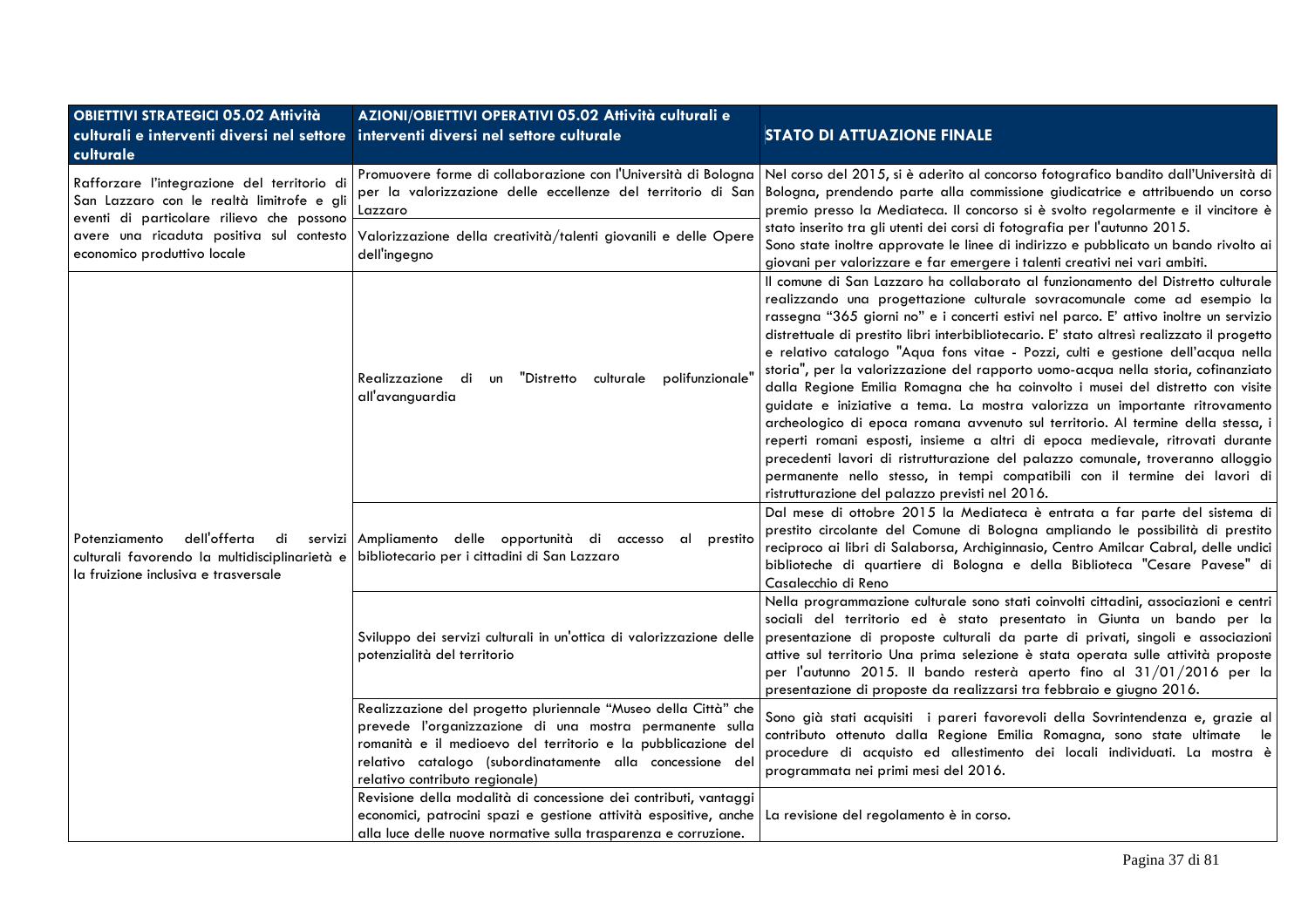| <b>OBIETTIVI STRATEGICI 05.02 Attività culturali e</b><br>interventi diversi nel settore culturale                                                                                                                                                                                    | AZIONI/OBIETTIVI OPERATIVI 05.02 Attività culturali e<br>interventi diversi nel settore culturale                                                                                                                                          | <b>STATO DI ATTUAZIONE FINALE</b>                                                                                                                                                                                                                                                                                                                                                                                                                                                                                                                                                                                                                                                                                                                                                                                                                                                                                                                                                                                                                                                                                                                                                                    |
|---------------------------------------------------------------------------------------------------------------------------------------------------------------------------------------------------------------------------------------------------------------------------------------|--------------------------------------------------------------------------------------------------------------------------------------------------------------------------------------------------------------------------------------------|------------------------------------------------------------------------------------------------------------------------------------------------------------------------------------------------------------------------------------------------------------------------------------------------------------------------------------------------------------------------------------------------------------------------------------------------------------------------------------------------------------------------------------------------------------------------------------------------------------------------------------------------------------------------------------------------------------------------------------------------------------------------------------------------------------------------------------------------------------------------------------------------------------------------------------------------------------------------------------------------------------------------------------------------------------------------------------------------------------------------------------------------------------------------------------------------------|
| Rafforzamento del ruolo delle Frazioni nell'ambito del Decentramento di eventi / attività culturali su tutto il<br>territorio di San Lazzaro                                                                                                                                          | territorio per ridare centralità alle Frazioni                                                                                                                                                                                             | Sono stati realizzati 3 eventi nell'ambito della rassegna estiva,<br>ovvero una lettura dei racconti del laboratorio di scrittura presso<br>la frazione di Idice; uno spettacolo per bambini a Idice e un<br>laboratorio presso la frazione Cicogna.                                                                                                                                                                                                                                                                                                                                                                                                                                                                                                                                                                                                                                                                                                                                                                                                                                                                                                                                                 |
| Costruire un dialogo intergenerazionale per favorire lo<br>scambio di competenze tra gli adulti, gli anziani e<br>giovani del territorio                                                                                                                                              | Rilancio delle competenze tecniche ed artigianali, alla<br>manualità e alla produzione di beni utili per la comunità<br>attraverso la riscoperta degli antichi mestieri<br>(lavorazione del legno, maglieria, lavorazione del ferro<br>ecc | Ad oggi sono stati realizzati laboratori di recupero e/o modifica<br>abiti, scarpe ed accessori dismessi. E' stato altresì attivato il<br>gruppo di Urban farming per la realizzazione di attività di<br>orticultura per bambini, condotti in collaborazione con anziani<br>volontari del territorio Considerato il grande successo dei<br>laboratori, si prevede una replica per il 2016.                                                                                                                                                                                                                                                                                                                                                                                                                                                                                                                                                                                                                                                                                                                                                                                                           |
| Coinvolgimento attivo della cittadinanza in termini di Realizzazione di azioni di promozione, sensibilizzazione<br>ripensamento della sostenibilità, anche rispetto al tema e formazione sui temi del riuso e del riciclo di oggetti e<br>dei rifiuti, del proprio stile di vita      | abiti, così come della lotta allo spreco alimentare                                                                                                                                                                                        | Sono stati programmati laboratori per bambini finalizzati alla<br>promozione della sostenibilità ed a creare oggetti che sono stati<br>messi in mostra nell'ambito delle conferenze sulla sostenibilità.<br>Attivato anche il prestito gratuito di costumi: iniziativa che ha<br>avuto un grande successo ed è stata ripetuta anche per il<br>Carnevale 2016.                                                                                                                                                                                                                                                                                                                                                                                                                                                                                                                                                                                                                                                                                                                                                                                                                                        |
| Promuovere le pari opportunità come assenza<br>di<br>ostacoli alla partecipazione economica, politica e sociale<br>di un qualsiasi individuo per ragioni connesse al genere,<br>religione e convinzioni personali, razza e origine etnica,<br>disabilità, età, orientamento sessuale. | Facilitare la partecipazione delle donne a percorsi<br>formativi e innovativi per<br>il miglioramento della<br>posizione lavorativa e, più in generale, della qualità<br>della vita                                                        | Nel 2015 sono state previste azioni volte al miglioramento della<br>qualità della vita delle donne, come ad esempio la costituzione<br>di un tavolo distrettuale per l'elaborazione di un progetto che<br>prevede l'apertura di uno sportello distrettuale d'ascolto contro<br>la violenza alle donne gestito dall'UDI. E' stata rinnovata la<br>convenzione con Udi per il 2015, e sono state portate a<br>compimento le trattative per lo sportello distrettuale UDI che<br>verrà aperto nel 2016. E' stato approvato altresì un progetto<br>distrettuale di formazione sull'argomento e organizzati diversi<br>incontri con gli operatori del territorio per coinvolgere le donne<br>straniere. Infine, è stata realizzata una festa multietnica il cui<br>successo ha indotto il settore a riprogrammare l'iniziativa per il<br>2016. La rassegna 365 giorni no, contro la violenza sulle donne,<br>composta di 6 iniziative, ha visto il momento principale con il<br>Consiglio Straordinario del 25 novembre in occasione del quale<br>è stata organizzata un'esibizione di pattinaggio della Società<br>Acquile Verdi, l'illuminazione del Palazzo Comunale e una serie<br>di letture a tema. |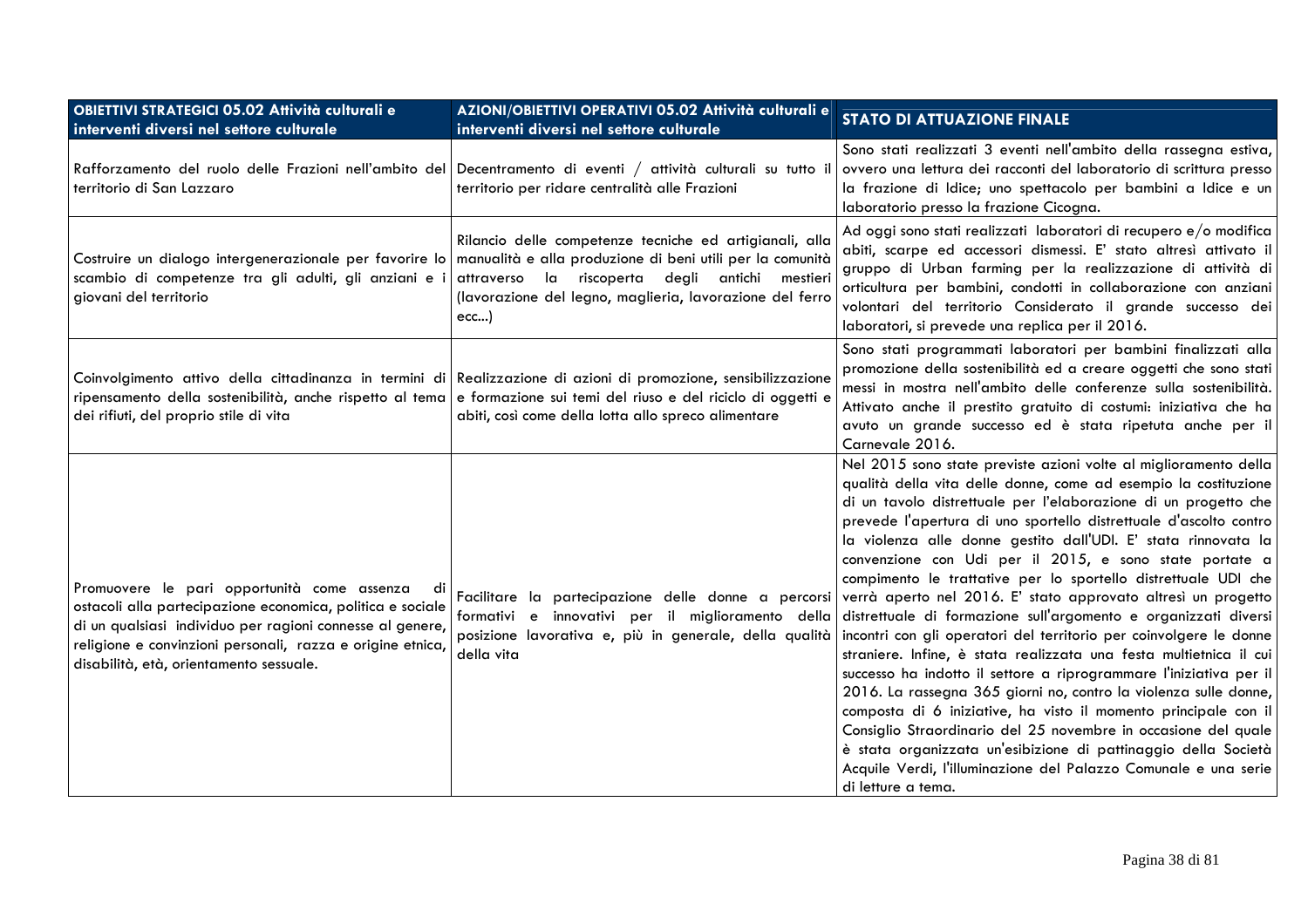## **MISSIONE 6: Politiche giovanili, sport e tempo libero**

### **PROGRAMMA 06.01 Sport e tempo libero**

#### FINALITA' DEL PROGRAMMA

 Amministrazione e funzionamento delle attività ricreative, per il tempo libero e lo sport. Comprende le spese per l'erogazione di sovvenzioni e di contributi ad enti e società sportive. Comprende le spese per il funzionamento, la realizzazione e la manutenzione delle strutture per le attività ricreative (parchi, giochi, spiagge, aree di campeggio ...). Comprende le spese per iniziative e manifestazioni sportive amatoriali e dilettantistiche e per le attività di promozione e diffusione della pratica sportiva in collaborazione con: associazioni sportive dilettantistiche locali, enti di promozione sportiva, società e circoli senza scopo di lucro,centri di aggregazione giovanile, oratori, CONI e altre istituzioni. Comprende le spese per la promozione e tutela delle discipline sportive della montagna e per lo sviluppo delle attività sportive in ambito montano. Comprende le spese per la realizzazione di progetti e interventi specifici per la promozione e diffusione delle attività e iniziative sportive e motorie rivolte a tutte le categorie di utenti. Comprende le spese per l'incentivazione, in collaborazione con le istituzioni scolastiche, della diffusione delle attività sportive anche attraverso l'utilizzo dei locali e delle attrezzature in orario extrascolastico. Comprende le spese per la formazione, la specializzazione e l'aggiornamento professionale degli operatori dello sport anche montano per una maggior tutela della sicurezza e della salute dei praticanti. Comprende le spese per gli impianti natatori e gli impianti e le infrastrutture destinati alle attività sportive (stadi, palazzo dello sport...). Comprende le spese per iniziative e manifestazioni sportive e per le attività di promozione sportiva in collaborazione con le associazioni sportive locali, con il CONI e con altre istituzioni, anche al fine di promuovere la pratica sportiva. Non comprende le spese destinate alle iniziative a favore dei giovani, ricompresi nel programma "Giovani" della medesima missione.

SINTESI DEI PRINCIPALI SERVIZI EROGATI PER LA REALIZZAZIONE DEL PROGRAMMA

#### **Programmazione e sviluppo dei seguenti servizi assegnati all'Istituzione Prometeo:**

a) gestione del funzionamento e dell'uso diretto o indiretto, di norma tramite associazioni private, degli impianti sportivi comunali il cui elenco è dettagliato in allegato al pianoprogramma annuale delle attività;

 b) promozione e gestione diretta ovvero, se avanzata da altri soggetti, di supporto all'organizzazione di manifestazioni sportive di interesse collettivo interessanti i suddetti impianti o comunque l'uso temporaneo di spazi pubblici

c) attività inerenti la banda locale

d) Gestione (tramite affidamento) dell'impianto piscina palestra comunale "Kennedy";

e) Gestione (tramite affidamento) dello Stadio Comunale "Kennedy", dei campi di calcio di Ca' de' Mandorli e dei campi di calcio e baseball della Resistenza;

 f) Gestione diretta delle palestre scolastiche, dell'impianto Polivalente "PalaYuri", delle piste di pattinaggio, dei campi di pallacanestro all'aperto, dell'impianto polivalente all'aperto (Cicogna), del campo di Tennis "Mura San Carlo".

g) Promozione delle Attività sportive scolastiche.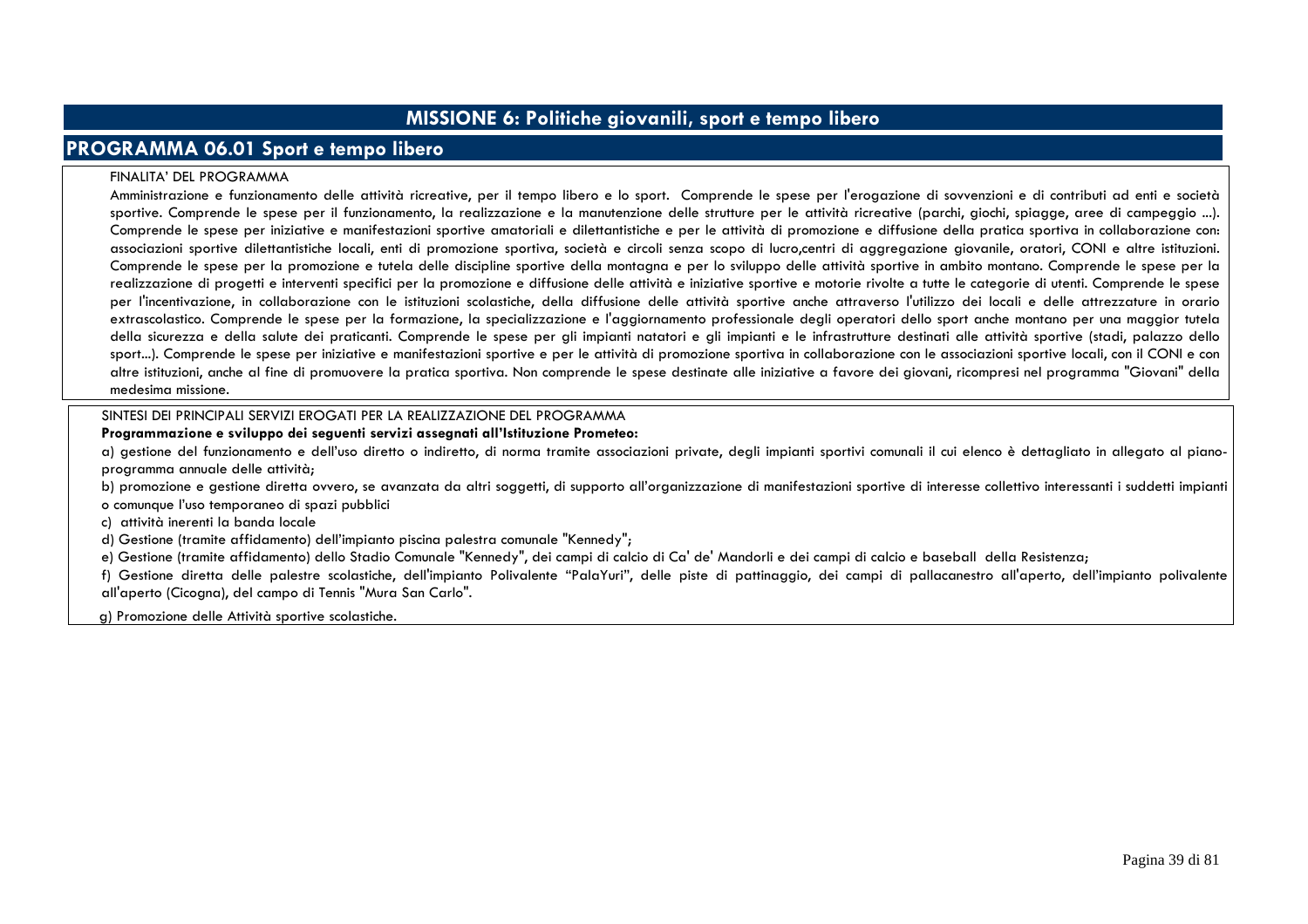| <b>OBIETTIVI STRATEGICI 06.01 Sport e tempo</b><br>libero                                                                                                          | AZIONI/OBIETTIVI OPERATIVI 06.01 Sport e tempo<br>libero                                                                                                                                                                                                                        | <b>STATO DI ATTUAZIONE FINALE</b>                                                                                                                                                                                                                                                                                                                                                                                                                                                  |
|--------------------------------------------------------------------------------------------------------------------------------------------------------------------|---------------------------------------------------------------------------------------------------------------------------------------------------------------------------------------------------------------------------------------------------------------------------------|------------------------------------------------------------------------------------------------------------------------------------------------------------------------------------------------------------------------------------------------------------------------------------------------------------------------------------------------------------------------------------------------------------------------------------------------------------------------------------|
| Promuovere la diffusione della cultura dello Sport                                                                                                                 | Promuovere e contribuire a creare momenti di sport diffuso                                                                                                                                                                                                                      | Nel mese di luglio è stata realizzata, con il patrocinio del<br>Comune, una settimana di appuntamenti dedicati alla<br>promozione di diverse discipline sportive, come il baseball, il<br>judo, il basket e il volley, rivolte a bambini diversamente abili                                                                                                                                                                                                                        |
| anche come opportunità di aggregazione fra<br>persone e la promozione di stili di vita sani                                                                        | Cogliere le opportunità di relazioni dirette e sinergie tra il<br>mondo dell'Associazionismo sportivo e le principali<br>auali<br>Città<br>Metropolitana,<br>Istituzioni<br>Regione,<br>Amministrazioni Comunali, Ausl, medici di base, mondo<br>della Scuola e dell'Università |                                                                                                                                                                                                                                                                                                                                                                                                                                                                                    |
| Ripensare al tessuto urbano per una Città attiva e<br>camminabile creando il maggior numero possibile<br>di opportunità di movimento in spazi strutturati e<br>non | Ripensare il sistema dell'offerta di impianti sportivi e la<br>sua distribuzione nel territorio per le varie tipologie<br>riqualificando conseguentemente le relative strutture                                                                                                 | La ricognizione in oggetto rientra nell'ambito del progetto<br>urbanistico di riqualificazione dell'area in cui insistono più<br>impianti sportivi tra i quali lo Stadio Kennedy e la Piscina-<br>palestra Kennedy. Attualmente è in corso un Masterplan da<br>parte della seconda area, relativo alla riqualificazione<br>dell'area sulla quale insistono gli istituti scolatici e le relative<br>palestre (Jussi e Donini) e il complesso sportivo Kennedy (stadio<br>e piscina) |
|                                                                                                                                                                    | Riportare alla luce percorsi di mobilità dolce già esistenti<br>nella viabilità cittadina, della lunghezza di circa un<br>chilometro, pianeggianti, a basso flusso di automobili e<br>vicini ad aree densamente popolate (Città camminabile)                                    | Attività programmata per il 2016                                                                                                                                                                                                                                                                                                                                                                                                                                                   |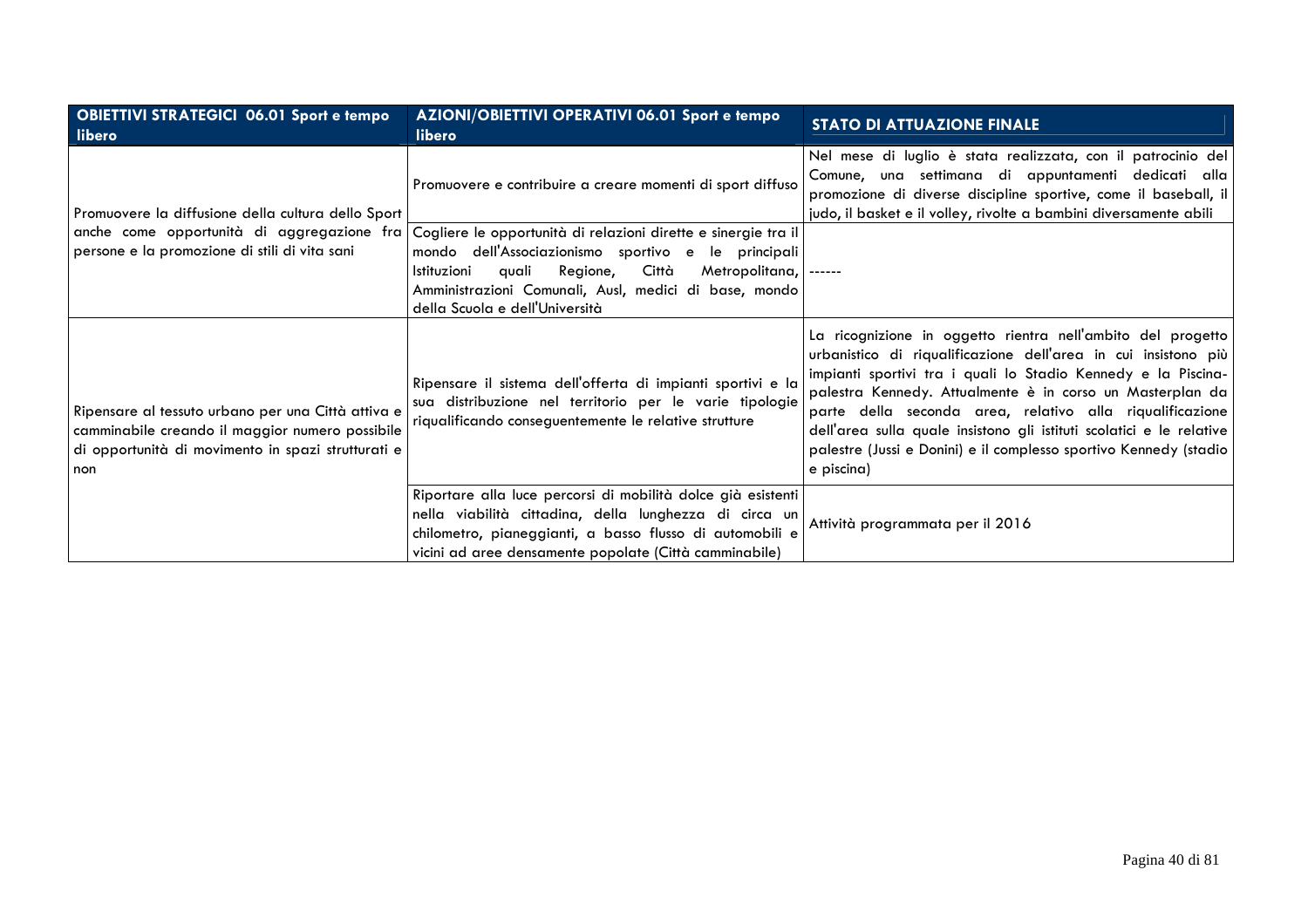# **PROGRAMMA 06.02 Giovani**

### FINALITA' DEL PROGRAMMA

 Amministrazione e funzionamento delle attività destinate ai giovani e per la promozione delle politiche giovanili. Comprende le spese destinate alle politiche per l'autonomia e i diritti dei giovani, ivi inclusa la produzione di informazione di sportello, di seminari e di iniziative divulgative a sostegno dei giovani. Comprende le spese per iniziative rivolte ai giovani per lo sviluppo e la conoscenza dell'associazionismo e del volontariato. Comprende le spese per i centri polivalenti per i giovani. Non comprende le spese per la formazione professionale tecnica superiore, ricomprese nel programma "Istruzione tecnica superiore" della missione 04 "Istruzione e diritto allo studio".

### SINTESI DEI PRINCIPALI SERVIZI EROGATI PER LA REALIZZAZIONE DEL PROGRAMMA

### **CENTRI GIOVANILI E ATTIVITA' DI AGGREGAZIONE**

- a. Offerta ai giovani del territorio di spazi e tempi di aggregazione spontanea con la supervisione degli educatori al fine di stimolare la costruzione di rapporti significativi con figure adulte e coetanei
- b. Organizzazione eventi rivolti ai giovani del territorio
- c. Coinvolgimento e sensibilizzazione degli adulti rispetto al mondo giovanile

### **CITTA' EDUCANTE E PdZ**

 Attivazione di progetti/azioni rivolti agli adolescenti per la prevenzione dell'uso di alcolici e stupefacenti, in raccordo con i Centri di aggregazione per adolescenti di Ponticella e di via Galletta e l'Informa giovani

| <b>OBIETTIVI STRATEGICI 06.02 Giovani</b>                                                | AZIONI/OBIETTIVI OPERATIVI 06.02 Giovani                                                                                                                                  | <b>STATO DI ATTUAZIONE FINALE</b>                                                                                                                                                                          |
|------------------------------------------------------------------------------------------|---------------------------------------------------------------------------------------------------------------------------------------------------------------------------|------------------------------------------------------------------------------------------------------------------------------------------------------------------------------------------------------------|
|                                                                                          | Progetto Contenitore delle Idee quale spazio web dedicato al<br>protagonismo giovanile                                                                                    | Progetto previsto per il 2016                                                                                                                                                                              |
| Promuovere l'autonomia e il protagonismo dei<br>giovani nell'ambito della vita cittadina | Individuazione di uno spazio multiculturale che valorizzi il<br>protagonismo giovanile per promuovere luoghi di incontro per<br>attività culturali, musicali e artistiche | Nell'ambito della rassegna estiva 2015 è stata<br>realizzata una serie di concerti per i giovani<br>organizzati dall'associazione Circolo Lab End, nel<br>parco della Resistenza.                          |
|                                                                                          | Organizzazione di iniziative destinate ai giovani su tutto il<br>territorio comunale                                                                                      | Nel 2015 sono state realizzate la rassegna<br>"Generazione Y" e "Work in progress". Il<br>successo della prima parte di "Work in progress"<br>ha indotto il settore a programmarne un secondo<br>nel 2016. |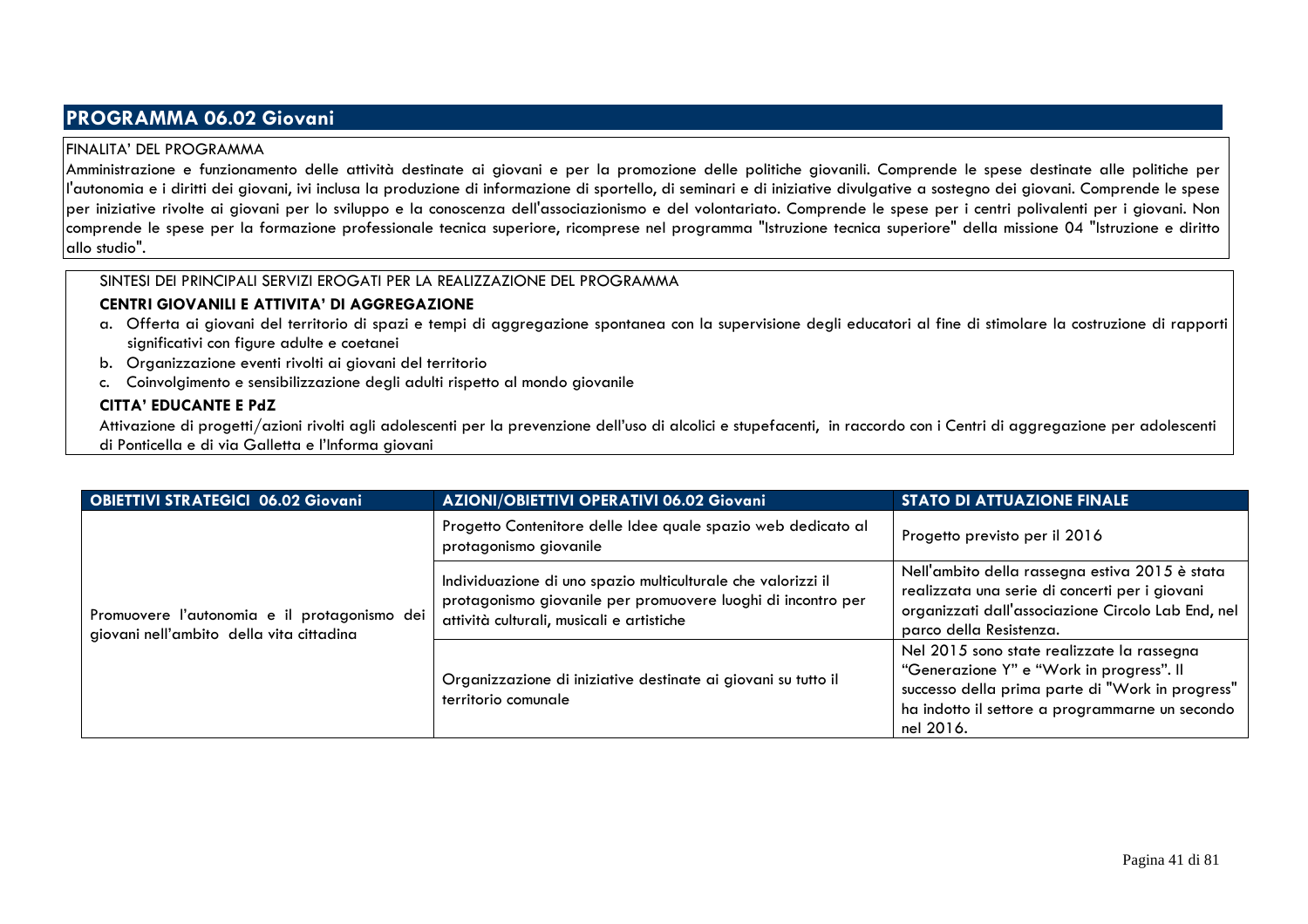| <b>OBIETTIVI STRATEGICI 06.02 Giovani</b>                                                                                                                                                                                                                 | <b>AZIONI/OBIETTIVI OPERATIVI</b><br>06.02 Giovani                                                                                                                                                                                                                                                        | <b>STATO DI ATTUAZIONE FINALE</b>                                                                                                                                                                                                                                                                                                                                                                                                                                                                                                                                                                                                                                                                                                                                                                                                                                                                                                                                                                                                                                                                                                                                          |
|-----------------------------------------------------------------------------------------------------------------------------------------------------------------------------------------------------------------------------------------------------------|-----------------------------------------------------------------------------------------------------------------------------------------------------------------------------------------------------------------------------------------------------------------------------------------------------------|----------------------------------------------------------------------------------------------------------------------------------------------------------------------------------------------------------------------------------------------------------------------------------------------------------------------------------------------------------------------------------------------------------------------------------------------------------------------------------------------------------------------------------------------------------------------------------------------------------------------------------------------------------------------------------------------------------------------------------------------------------------------------------------------------------------------------------------------------------------------------------------------------------------------------------------------------------------------------------------------------------------------------------------------------------------------------------------------------------------------------------------------------------------------------|
| Costruire un dialogo intergenerazionale<br>per favorire lo scambio di competenze tra<br>gli adulti, gli anziani e i giovani del<br>territorio                                                                                                             | Orientamento al percorso di<br>formazione<br>specialistica<br>scolastica ed extrascolastica,<br>universitaria e lavorativa;<br>di<br>di<br>Creazione<br>occasioni<br>confronto<br>giovani<br>tra<br>ed<br>imprenditori per la diffusione di<br>la creazione di<br>idee per<br>imprese e nuove professioni | Nell'ambito della rassegna "Work in progress" sono stati realizzati i seguenti<br>percorsi formativi e informativi finalizzati a gettare le basi per sostenere la<br>realizzazione di nuovi progetti giovanili per l'ingresso nel mondo del lavoro:<br>Un seminario gratuito per conoscere i passi fondamentali da seguire per avviare<br>la propria impresa<br>Un seminario gratuito per conoscere le diverse tipologie di curriculum e le<br>strategie migliori per redigerlo<br>Un corso di 5 lezioni per imparare le strategie di marketing utili per<br>promuovere la propria idea nel modo giusto.<br>Un corso di 10 lezioni per apprendere ad utilizzare la piattaforma wordpress per<br>la creazione di un sito internet, dall'inserimento e modifica della struttura alla messa<br>on-line del sito<br>Sono stati realizzati 3 incontri da maggio a giugno 2015 dal titolo Made in Italy -<br>fare impresa; Impresa cultura e creatività; Lavorare on line: blog e giornalismo. Il<br>successo dell'iniziativa ha indotto il settore a programmare un nuovo ciclo di incontri<br>intitolato "Dall'idea all'impresa" che verrà realizzato nei primi mesi del 2016. |
| Instaurazione di contatti internazionali<br>basati sulla costruzione di progetti comuni<br>di valenza culturale o per caratteristiche<br>territoriali simili al fine di potenziare un<br>di appartenenza<br>europea<br>senso<br>e<br>cittadinanza attiva. | Attivazione di una relazione con<br>YouNet<br>l'Associazione<br>e<br>costruzione<br>di<br>percorsi<br>di<br>formazione e scambio giovanile                                                                                                                                                                | Nel corso del 2015 si è proceduto all'apertura dello sportello YouMob per la<br>mobilità dei giovani in Europa e alla formazione dell'operatrice designata a<br>gestirlo.<br>In collaborazione con l'Associazione Younet sono stati realizzati tandem linguistici ed<br>una giornata di presentazione dei progetti di formazione rivolti ai giovani in Italia<br>ed in Europa.                                                                                                                                                                                                                                                                                                                                                                                                                                                                                                                                                                                                                                                                                                                                                                                             |
| Promuovere comportamenti consapevoli e<br>responsabili e stili di vita che abbiano<br>ricadute positive sulla comunità                                                                                                                                    | Incentivare il volontariato anche<br>giovanile<br>anche<br>attraverso<br>adeguate forme di sostegno                                                                                                                                                                                                       | Nel corso del 2015 è stata realizzata una campagna informativa per la<br>promozione della Carta regionale del Volontariato (younger card) a cui hanno<br>aderito alcuni ragazzi inseriti nella realizzazione di attività culturali programmate<br>dalla Mediateca<br>Sono stati attivati progetti di sostegno alle attività della Mediateca e del settore.<br>I volontari sono stati premiati con buoni acquisto presso Librerie Coop e Decathlon.                                                                                                                                                                                                                                                                                                                                                                                                                                                                                                                                                                                                                                                                                                                         |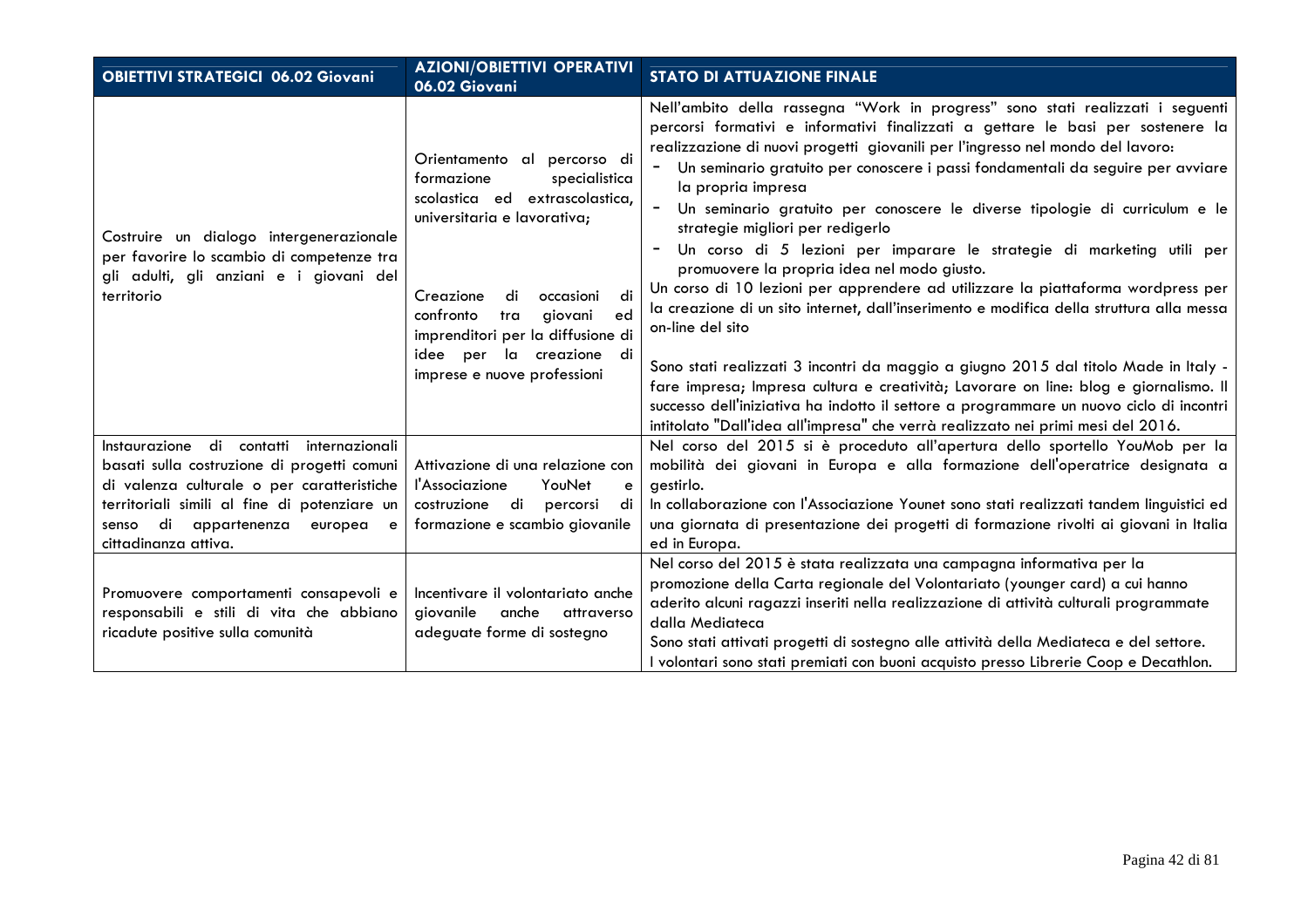## **MISSIONE 8: Assetto del territorio ed edilizia abitativa**

## **PROGRAMMA 08.01 Urbanistica e assetto del territorio**

#### FINALITA' DEL PROGRAMMA

 Amministrazione e funzionamento delle attività e dei servizi relativi all'urbanistica e alla programmazione dell'assetto territoriale. Comprende le spese per l'amministrazione dei piani regolatori, piani urbanistici, piani di zona e dell'utilizzo dei terreni e dei regolamenti edilizi. Comprende le spese per la pianificazione di zone di insediamento nuove o ripristinate, per la pianificazione del miglioramento e dello sviluppo di strutture quali alloggi, industrie, servizi pubblici, sanità, istruzione, cultura, strutture ricreative, ecc. a beneficio della collettività, per la predisposizione di progetti di finanziamento per gli sviluppi pianificati e di riqualificazione urbana, per la pianificazione delle opere di urbanizzazione. Comprende le spese per l'arredo urbano e per la manutenzione e il miglioramento qualitativo degli spazi pubblici esistenti (piazze, aree pedonali..). Non comprende le spese per la gestione del servizio dello sportello unico per l'edilizia incluse nel programma "Edilizia residenziale pubblica" della medesima missione.

- 1. Programmi di riqualificazione urbana (PRU + Piani di miglioramento della qualità degli spazi pubblici)
- 2. Programmi perequativi per la valorizzazione della città pubblica: attuazione del RUE e del POC (PUA, permessi di costruire, DIA/SCIA, ecc…)
- 3. Programmi ERS per la casa
- 4. Controllo del territorio (abusi edilizi ecc…)
- 5. Promozione delle acquisizioni a patrimonio di aree e immobili
- 6. Gestione ed implementazione Sistema informativo Territoriale (SIT)
- 7. Stipula convenzioni con privati per l'edilizia agevolata con il coinvolgimento del Servizio Casa per la definizione delle caratteristiche progettuali/abitative correlate agli utenti
- 8. Toponomastica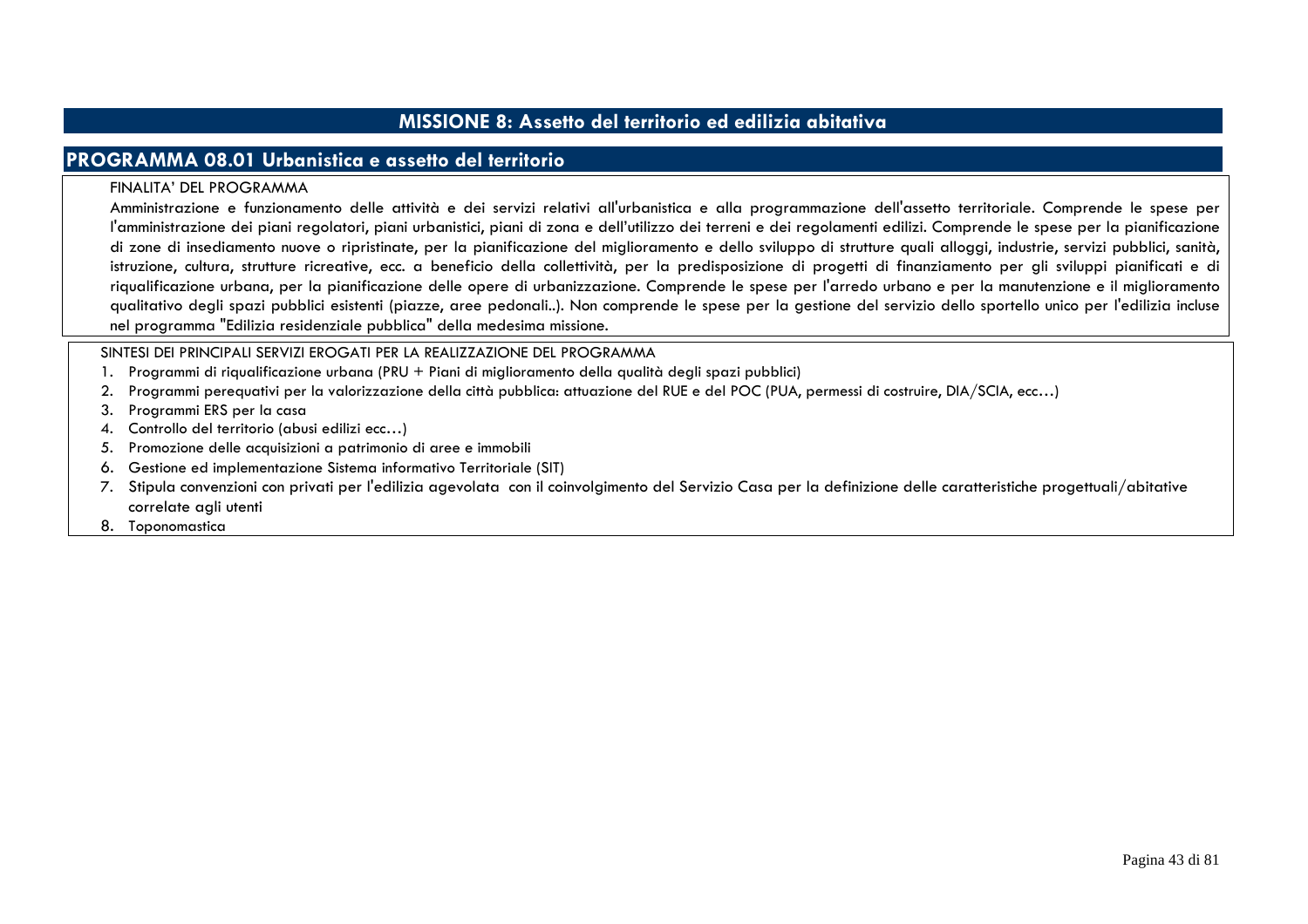| <b>OBIETTIVI STRATEGICI 08.01 Urbanistica</b><br>e assetto del territorio                                                                                                                                                                                                                                                                                                                                                                                                                                                                                                                                                                            | AZIONI/OBIETTIVI OPERATIVI 08.01 Urbanistica e assetto<br>del territorio                                                                                                                                                                                                                             |              | <b>STATO DI ATTUAZIONE FINALE</b>                                                                                                                                                                                                                                                                                                                                                                                                                                                                                                                                                                                                                                                                                                 |
|------------------------------------------------------------------------------------------------------------------------------------------------------------------------------------------------------------------------------------------------------------------------------------------------------------------------------------------------------------------------------------------------------------------------------------------------------------------------------------------------------------------------------------------------------------------------------------------------------------------------------------------------------|------------------------------------------------------------------------------------------------------------------------------------------------------------------------------------------------------------------------------------------------------------------------------------------------------|--------------|-----------------------------------------------------------------------------------------------------------------------------------------------------------------------------------------------------------------------------------------------------------------------------------------------------------------------------------------------------------------------------------------------------------------------------------------------------------------------------------------------------------------------------------------------------------------------------------------------------------------------------------------------------------------------------------------------------------------------------------|
| Perseguire la sostenibilità territoriale e<br>ambientale, attraverso:<br>il massimo contenimento del consumo di suolo<br>privilegiando la riqualificazione e<br>rigenerazione urbana<br>la qualità del paesaggio urbano<br>l'integrazione delle rigenerazioni urbane con<br>le infrastrutture del trasporto pubblico<br>la realizzazione di nuove costruzioni ad<br>energia "quasi zero"<br>la riqualificazione energetica del patrimonio<br>edilizio pubblico e privato già esistente<br>· la promozione del riciclo dei materiali di<br>costruzione, nonché l'uso di tecniche di bio-<br>edilizia che valorizzino le filiere produttive<br>llocali | Intensificazione della vigilanza e azioni di sensibilizzazione <mark>posizioni consuete e quelle segnalate ove vengono abbandonati</mark><br>per ridurre l'abbandono dei rifiuti e la conseguente i rifiuti al fine di ottenere una mappatura dei punti più <br>proliferazione di discariche abusive | più efficaci | Durante tutto il 2015 sono state puntualmente osservate le<br>interessati da tali fenomeni per adottare le misure di contrasto                                                                                                                                                                                                                                                                                                                                                                                                                                                                                                                                                                                                    |
|                                                                                                                                                                                                                                                                                                                                                                                                                                                                                                                                                                                                                                                      | Revisione del PSC in un'ottica di riduzione degli ambiti per <mark>denominato "Life 2015", ha avviato un percorso che mira a</mark><br>nuovi insediamenti a favore degli ambiti di riqualificazione <mark>ridefinire, attraverso il finanziamento europeo, gli strumenti di</mark><br>urbana         |              | L'Amministrazione comunale, con la propria candidatura insieme<br>ad altri Enti della Regione Emilia Romagna al bando europeo<br>pianificazione e di fiscalità con l'obiettivo di conseguire uno<br>sviluppo urbano senza ulteriore consumo di suolo e favorendo<br>interventi di rigenerazione urbana.                                                                                                                                                                                                                                                                                                                                                                                                                           |
|                                                                                                                                                                                                                                                                                                                                                                                                                                                                                                                                                                                                                                                      | Revisione del POC vigente, in scadenza a fine 2016,<br>definizione del nuovo Piano Operativo                                                                                                                                                                                                         |              | E' stato sottoscritto un accordo di programma ai sensi della L.R.<br>19/09 con la Regione Emilia Romagna finalizzato alla<br>riqualificazione dell'ambito denominato "Stadio" che prevede il<br>trasferimento delle scuole Donini nel plesso scolastico "Jussi"<br>generando un nuovo Polo scolastico. L'intervento sarà finanziato<br>dalla regione Emilia Romagna e con risorse proprie dell'Ente.<br>Considerato che, per attuare le previsioni suddette occorre<br>inserire l'ambito all'interno delle previsioni del POC, e<br>considerato inoltre che la disciplina da utilizzare è quella del<br>programma di riqualificazione urbana, è attualmente in corso la<br>preparazione di laboratori di urbanistica partecipata. |
|                                                                                                                                                                                                                                                                                                                                                                                                                                                                                                                                                                                                                                                      | Riqualificazione dell'arredo urbano                                                                                                                                                                                                                                                                  |              | E' stata eseguita la riqualificazione del tratto di marciapiede<br>davanti alla scuola primaria Pezzani.<br>E' in corso la riqualificazione della via Jussi nel tratto da via<br>Emilia a via Mezzini per cui sono stati acquistati gli arredi ed è<br>in esecuzione la progettazione del verde. Inoltre è in corso la<br>progettazione per la riqualificazione della Piazzetta Esedra<br>E' in corso di realizzazione l'intervento per la riqualificazione<br>del parco 2 Agosto                                                                                                                                                                                                                                                 |
|                                                                                                                                                                                                                                                                                                                                                                                                                                                                                                                                                                                                                                                      | Revisione del RUE in funzione delle criticità emerse dalla Con DCC nr 72 del 22/12/15 si è proceduto ad adottare la<br>prima fase applicativa e al fine di perseguire la sostenibilità<br>energetica delle nuove costruzioni (edifici ad energia quasi<br>zero) e dell'esistente                     |              | variante normativa al RUE finalizzata al recepimento di leggi<br>statali, regionali, atti di coordinamento e circolari sopravvenute.                                                                                                                                                                                                                                                                                                                                                                                                                                                                                                                                                                                              |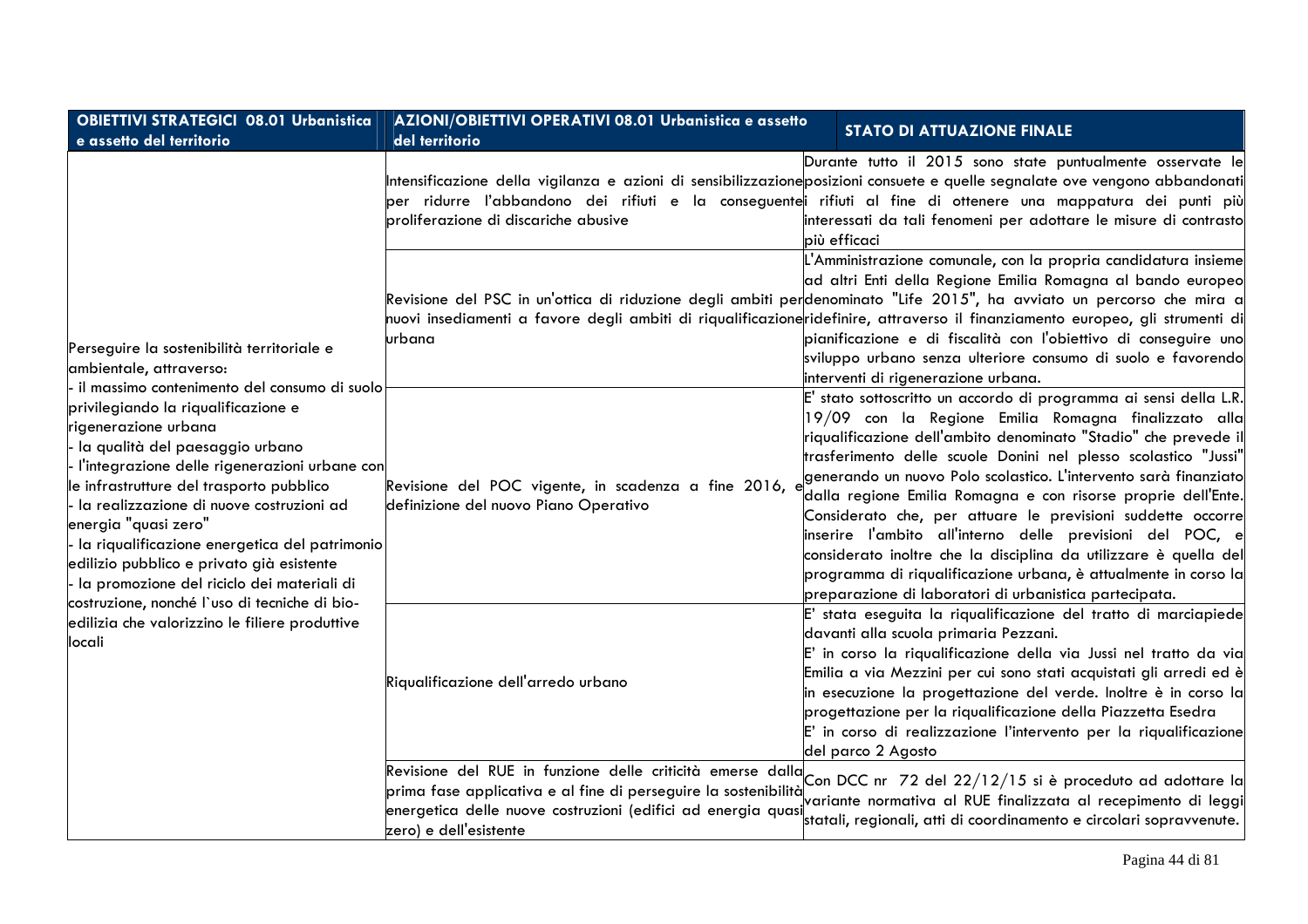| <b>OBIETTIVI STRATEGICI 08.01</b><br>Urbanistica e assetto del territorio                                                                                                                                                                        | AZIONI/OBIETTIVI OPERATIVI 08.01 Urbanistica e assetto del<br><b>territorio</b>                                                                                                                                                                                                                                                                                                                                                                                             | <b>STATO DI ATTUAZIONE FINALE</b>                                                                                                                                                                                                                                                                                                                                                                                     |
|--------------------------------------------------------------------------------------------------------------------------------------------------------------------------------------------------------------------------------------------------|-----------------------------------------------------------------------------------------------------------------------------------------------------------------------------------------------------------------------------------------------------------------------------------------------------------------------------------------------------------------------------------------------------------------------------------------------------------------------------|-----------------------------------------------------------------------------------------------------------------------------------------------------------------------------------------------------------------------------------------------------------------------------------------------------------------------------------------------------------------------------------------------------------------------|
| Sostegno alla costituzione di reti<br>d'impresa e di nuove forme di<br>imprenditoria con particolare<br>attenzione alle attività ad elevata<br>concentrazione tecnologica                                                                        | Favorire, attraverso opportune forme di incentivazione, il recupero e la<br>riconversione di patrimonio immobiliare inutilizzato per lo sviluppo di<br>nuove attività produttive, quali:<br>Start-up<br>Incubatori d'impresa<br>Co-working<br>Micro attività di terziario e artigianato<br>Botteghe 2.0 per scambio di competenze sui lavori manuali tra anziani<br>le giovani<br>Riconversione degli immobili da usi produttivi a usi commerciali e<br><b>lristorativi</b> | del PUA dell'area ex Garden Center, in<br>All'interno<br>delle previsioni del POC, in<br>lattuazione<br>corso di<br>pubblicazione a seguito della sua formale adozione<br>avvenuta con DGC 181 DEL 12/11/15, è prevista la<br>realizzazione di un nuovo edificio pubblico che verrà<br>di<br>orientamento, formazione,<br>polo<br>destinato<br>$\alpha$<br>sperimentazione e scambio per i giovani (Officine San Lab) |
| Sviluppare il processo di<br>dematerializzazione dei processi<br>attraverso il potenziamento degli<br>la soddisfazione delle esigenze degli<br>utenti e ridurre i costi di gestione e<br>l'impatto ambientale generato dai<br>documenti cartacei | strumenti telematici al fine di migliorare Dematerializzazione progressiva delle procedure interne e degli archivi<br>cartacei esistenti attraverso la digitalizzazione dei documenti conservati                                                                                                                                                                                                                                                                            | Ad oggi si è proceduto ad organizzare incontri con società<br>esterne all'Ente finalizzati alla scelta di strumenti "front<br>office" per la gestione delle pratiche edilizie trasmesse per<br>via telematica. A seguito degli incontri sono stati acquisiti<br>alcuni preventivi che dovranno essere valutati dall'Ente.                                                                                             |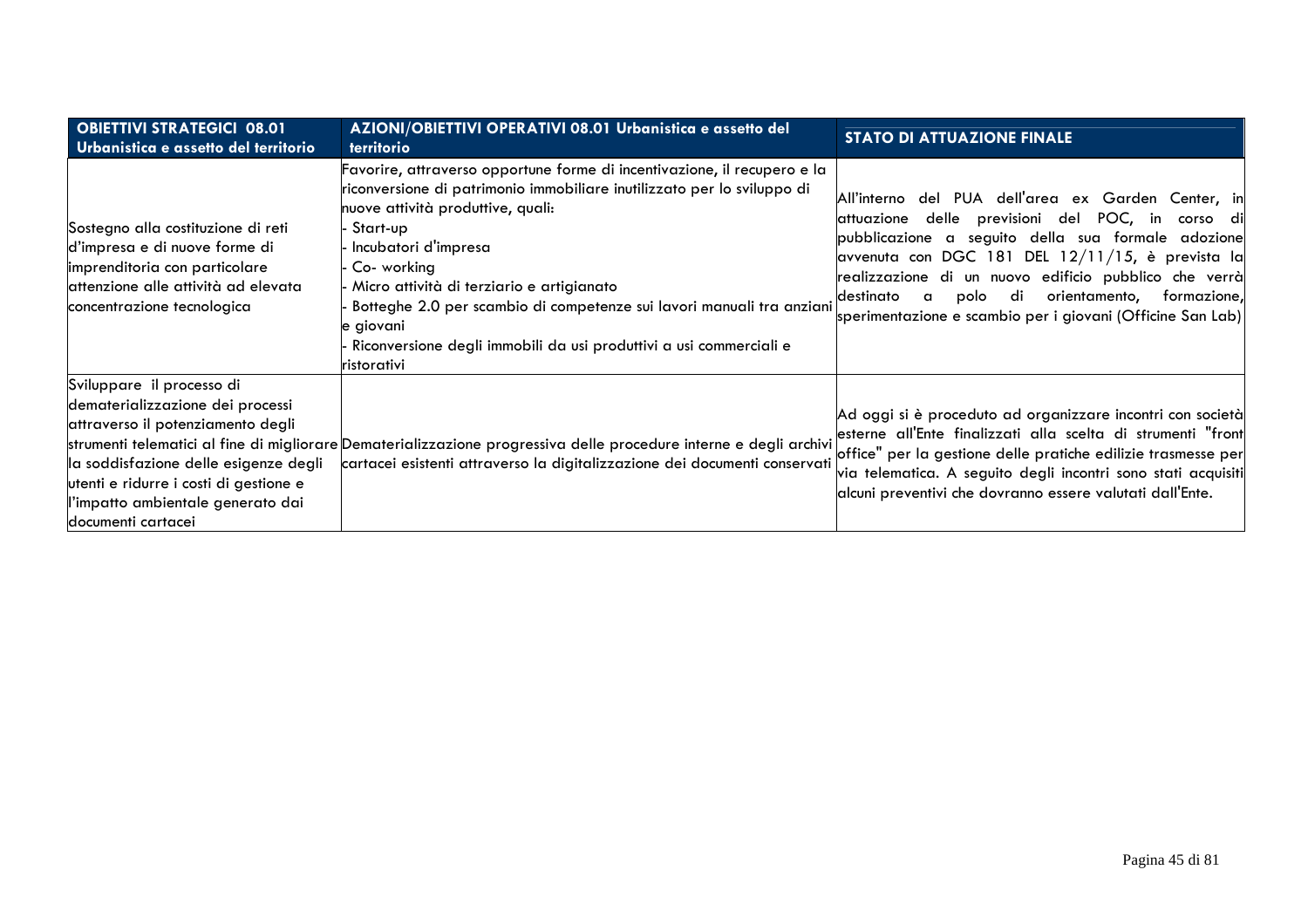## **PROGRAMMA 08.02 Edilizia residenziale pubblica e locale e piani di edilizia economico-popolare**

#### FINALITA' DEL PROGRAMMA

 Amministrazione e funzionamento delle attività e dei servizi relativi allo sviluppo delle abitazioni. Comprende le spese: per la promozione, il monitoraggio e la valutazione delle attività di sviluppo abitativo, per lo sviluppo e la regolamentazione degli standard edilizi; gli interventi di edilizia pubblica abitativa e di edilizia economico-popolare, sovvenzionata, agevolata e convenzionata; per l'acquisizione di terreni per la costruzione di abitazioni; per la costruzione o l'acquisto e la ristrutturazione di unità abitative, destinate anche all'incremento dell'offerta di edilizia sociale abitativa. Comprende le spese per le sovvenzioni, i prestiti o i sussidi a sostegno dell'espansione, del miglioramento o della manutenzione delle abitazioni. Comprende le spese per la razionalizzazione e la valorizzazione del patrimonio di edilizia residenziale pubblica. Comprende le spese per la gestione del servizio dello sportello unico per l'edilizia residenziale. Non comprende le spese per le indennità in denaro o in natura dirette alle famiglie per sostenere le spese di alloggio che rientrano nel programma "Interventi per le famiglie" della missione 12 "Diritti sociali, politiche sociali e famiglia".

- Formazione e gestione di programmi di riqualificazione urbana del patrimonio ERP •
- •Formazione e gestione di programmi ERS
- •Gestione della convenzione quadro con Acer per la realizzazione degli interventi di riqualificazione del PRUACS CASE CANOVA

| <b>OBIETTIVI STRATEGICI 08. 02 Edilizia</b><br>residenziale pubblica e locale e piani<br>di edilizia economico-popolare | OBIETTIVI OPERATIVI 08. 02 Edilizia residenziale pubblica<br>e locale e piani di edilizia economico-popolare                                                                                                                                                                                                                                                      | <b>STATO DI ATTUAZIONE FINALE</b>                                                                                                                                                                                                                                                                                                                                                                                                                                                                                                                                                                                |
|-------------------------------------------------------------------------------------------------------------------------|-------------------------------------------------------------------------------------------------------------------------------------------------------------------------------------------------------------------------------------------------------------------------------------------------------------------------------------------------------------------|------------------------------------------------------------------------------------------------------------------------------------------------------------------------------------------------------------------------------------------------------------------------------------------------------------------------------------------------------------------------------------------------------------------------------------------------------------------------------------------------------------------------------------------------------------------------------------------------------------------|
| Rafforzare le politiche di Social housing<br>per rispondere ai bisogni di chi non può<br>accedere al mercato            | Proseguire la promozione di una politica sociale della<br>casa (Social housing) attraverso Accordi urbanistici o<br>valorizzando il recupero/riuso di immobili esistenti, per:<br>- l'incremento e la riqualificazione del patrimonio ERP<br>- la realizzazione di alloggi in locazione permanente, la<br>locazione a termine e la vendita a prezzi convenzionali | Prosegue l'attuazione del "PRUACS Case Canova": il<br>fabbricato al civico 32 di via Canova è stato terminato e sono<br>in corso i lavori di demolizione e ricostruzione previsti ai civici<br>34 e 36. Sempre nell'ambito del PRUACS sono terminati i lavori<br>di bonifica dell'amianto in via Spinelli e si prosegue con la<br>bonifica delle parti residue.<br>Attraverso la revisione degli strumenti di pianificazione<br>urbanistica comunale, si procederà ad incentivare e valorizzare<br>il patrimonio edilizio esistente al fine di dare risposta alla<br>richiesta di edilizia residenziale sociale. |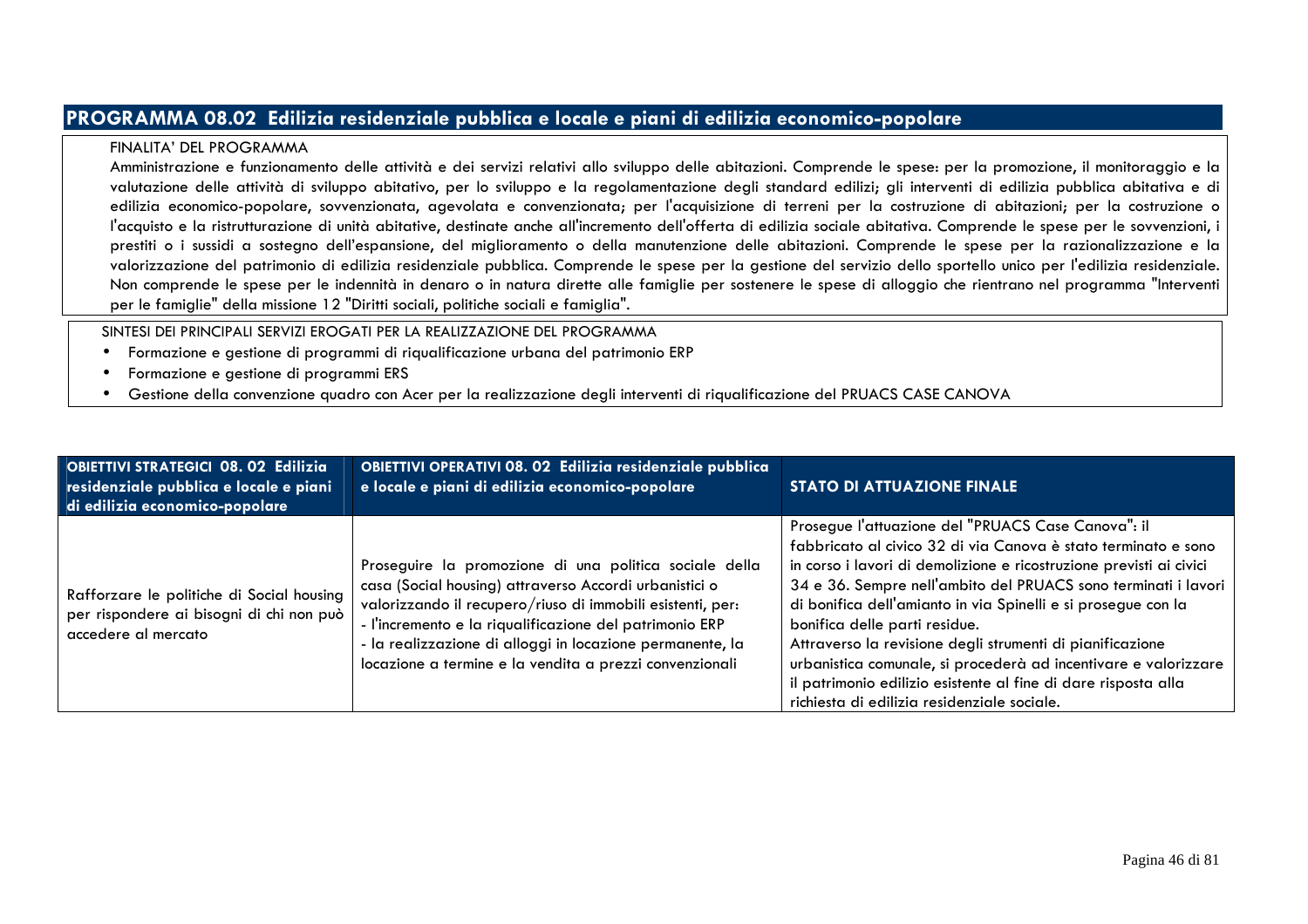# **MISSIONE 9: Sviluppo sostenibile e tutela del territorio e dell'ambiente**

# **PROGRAMMA 09.01 Difesa del suolo**

#### FINALITA' DEL PROGRAMMA

Amministrazione e funzionamento delle attività per la tutela e la salvaguardia del territorio, dei fiumi, dei canali e dei collettori idrici, degli specchi lacuali, delle lagune, della fascia costiera, delle acque sotterranee, finalizzate alla riduzione del rischio idraulico, alla stabilizzazione dei fenomeni di dissesto idrogeologico, alla gestione e all'ottimizzazione dell'uso del demanio idrico, alla difesa dei litorali, alla gestione e sicurezza degli invasi, alla difesa dei versanti e delle aree a rischio frana, al monitoraggio del rischio sismico. Comprende le spese per i piani di bacino, i piani idrogeologico, i giani straordinari per le aree a rischio idrogeologico. Comprende le spese per la predisposizione dei sistemi di cartografia (geologica, geo-tematica e dei suoli) e del sistema informativo territoriale (banche dati geologica e dei suoli, sistema informativo geografico della costa). Comprende le spese per la programmazione, il coordinamento e il monitoraggio delle relative politiche sul territorio anche in raccordo con la programmazione dei finanziamenti comunitari e statali.

- 1. Salvaguardia del territorio
- 2. Manutenzione e ottimizzazione dell'uso del demanio idrico
- 3. Attività amministrative relative ad interventi sul territorio con impatto ambientale (fognature, pozzi, ecc…)
- 4. Studi di micro zonazione sismica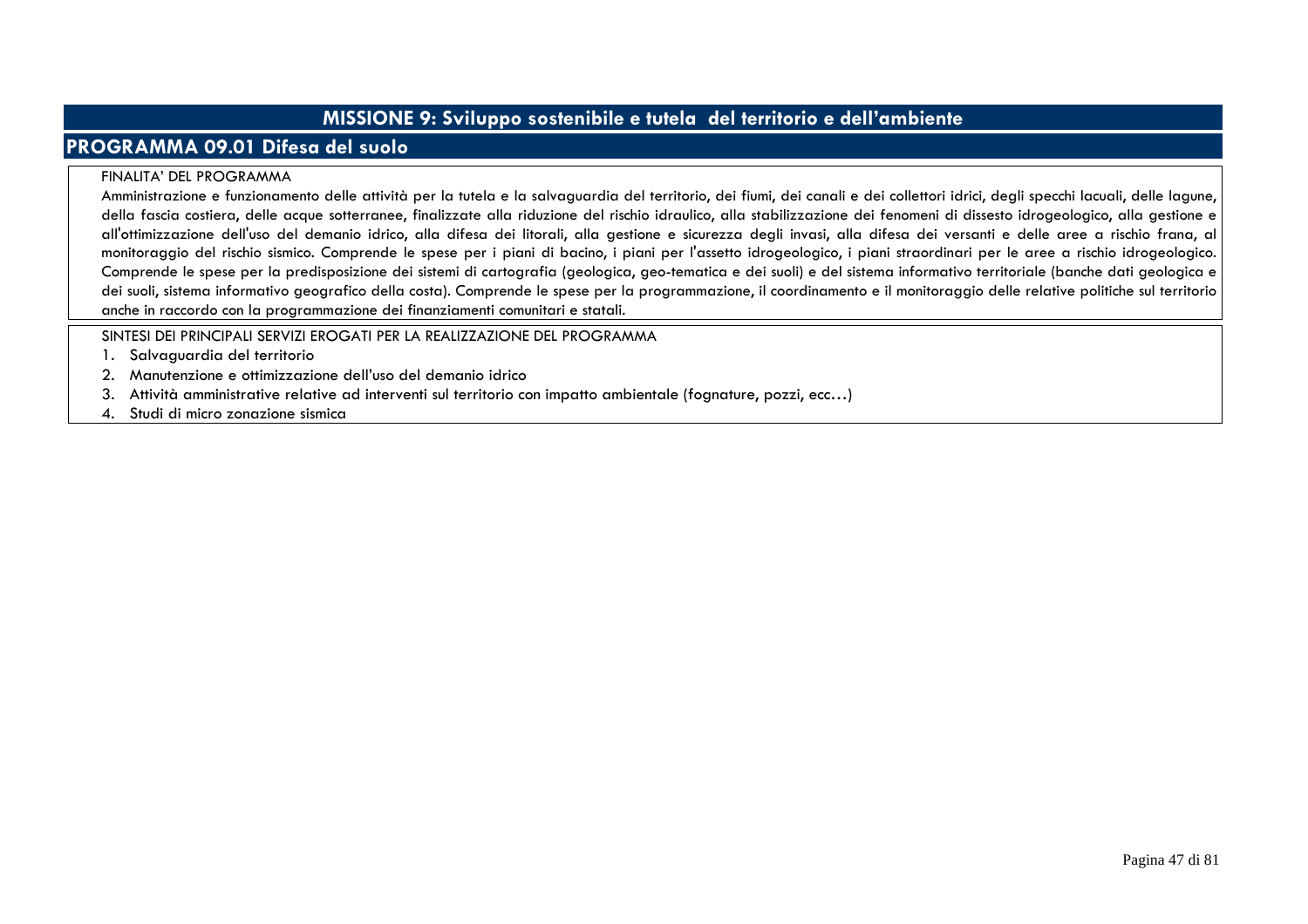## **PROGRAMMA 09.02 Tutela, valorizzazione e recupero ambientale**

### FINALITA' DEL PROGRAMMA

 Amministrazione e funzionamento delle attività collegate alla tutela, alla valorizzazione e al recupero dell'ambiente naturale. Comprende le spese per il recupero di miniere e cave abbandonate. Comprende le spese per sovvenzioni, prestiti o sussidi a sostegno delle attività degli enti e delle associazioni che operano per la tutela dell'ambiente. Comprende le spese per la formulazione, l'amministrazione, il coordinamento e il monitoraggio delle politiche, dei piani e dei programmi destinati alla promozione della tutela dell'ambiente, inclusi gli interventi per l'educazione ambientale. Comprende le spese per la valutazione di impatto ambientale di piani e progetti e per la predisposizione di standard ambientali per la fornitura di servizi. Comprende le spese a favore dello sviluppo sostenibile in materia ambientale, da cui sono esclusi gli interventi per la promozione del turismo sostenibile e per lo sviluppo delle energie rinnovabili. Comprende le spese per sovvenzioni, prestiti o sussidi a sostegno delle attività, degli enti e delle associazioni che operano a favore dello sviluppo sostenibile (ad esclusione del turismo ambientale e delle energie rinnovabili). Comprende le spese per la programmazione, il coordinamento e il monitoraggio delle relative politiche sul territorio anche in raccordo con la programmazione dei finanziamenti comunitari e statali. Comprende le spese per la manutenzione e la tutela del verde urbano. Non comprende le spese per la gestione di parchi e riserve naturali e per la protezione delle biodiversità e dei beni paesaggistici, ricomprese nel programma "Aree protette, parchi naturali, protezione naturalistica e forestazione" della medesima missione.

- 5. Sviluppo di progetti per il risparmio energetico e la tutela ambientale
- 6. Controllo inquinamenti ambientali (aria, acqua, suolo, rumore, onde elettromagnetiche)
- 7. Tutela del territorio (emergenze idrogeologiche e attività estrattive)
- 8. Regolamentazione e controllo del verde privato
- 9. Manutenzione e tutela del Verde pubblico
- 10. Attività amministrative relative ad interventi sul territorio con impatto ambientale (fognature, pozzi, ecc…)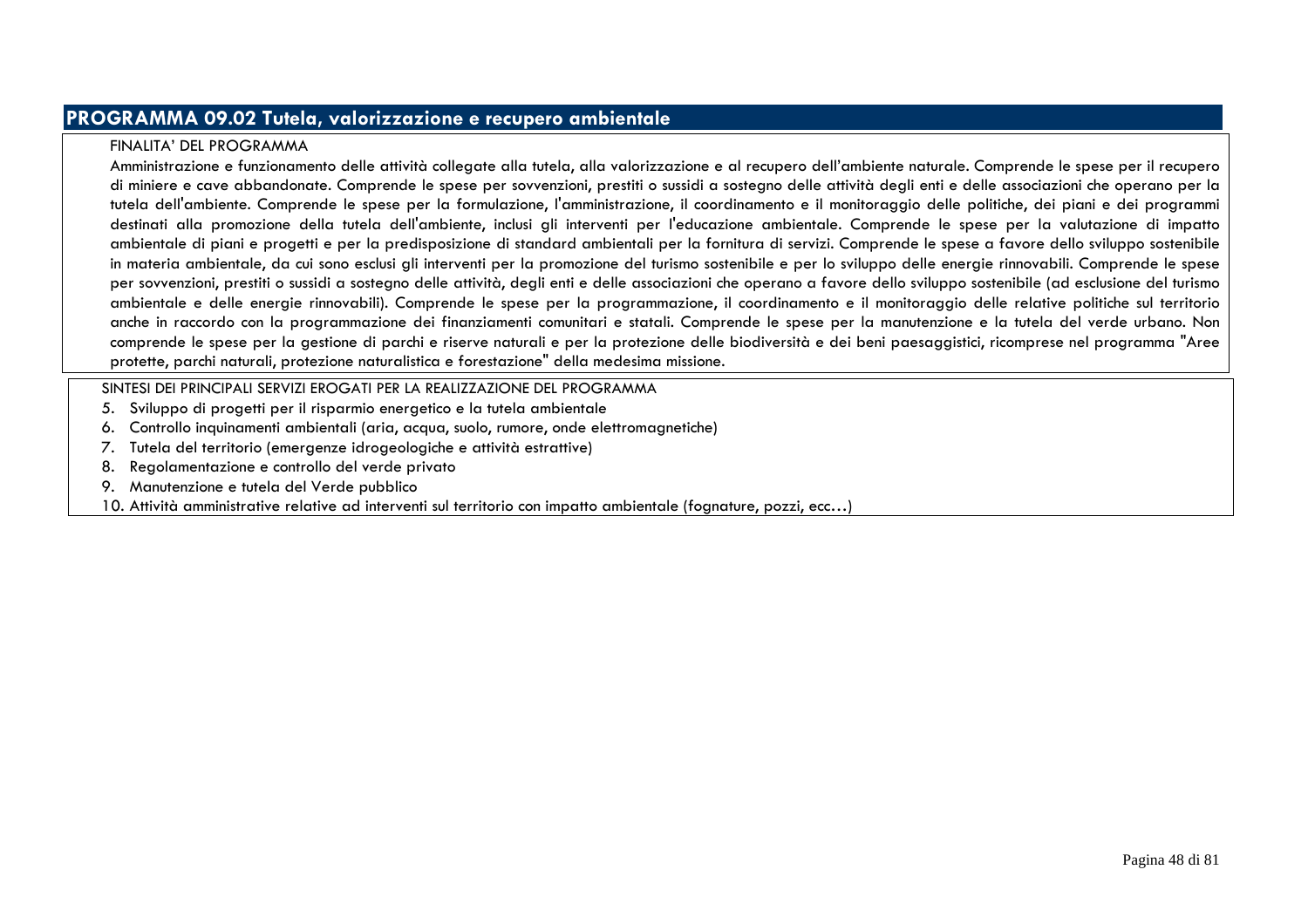| <b>OBIETTIVI STRATEGICI</b><br>Tutela, valorizzazione e recupero recupero ambientale<br>ambientale | 09.02 OBIETTIVI OPERATIVI 09.02 Tutela, valorizzazione e STATO DI ATTUAZIONE FINALE                                                                                                                              |                                                                                                                                                                                                                                                                                                                                                                                                                           |
|----------------------------------------------------------------------------------------------------|------------------------------------------------------------------------------------------------------------------------------------------------------------------------------------------------------------------|---------------------------------------------------------------------------------------------------------------------------------------------------------------------------------------------------------------------------------------------------------------------------------------------------------------------------------------------------------------------------------------------------------------------------|
| salvaguardia<br>Tutela,<br>delle<br>valorizzazione<br>naturalistico ambientali                     | Interventi per la sicurezza idraulica ed idrogeologica                                                                                                                                                           | in corso una convenzione con la Bonifica Renana per l'individuazione e<br>l'attuazione di un programma di interventi per la risoluzione di criticità <br>idrogeologiche sul territorio, che verrà approvato nel 2016                                                                                                                                                                                                      |
|                                                                                                    | risorseRecupero e valorizzazione aree perifluviali anche a<br>attraverso percorsi pedonali e ciclabili                                                                                                           | Nel corso del 2015 è stata siglata una convenzione con la Bonifica Renana che<br>riqualificazione delle aree perifluviali del Rio Pollo. Il primo stralcio dei lavori<br>liniziati in autunno  è in fase di conclusione.                                                                                                                                                                                                  |
|                                                                                                    | Rilancio delle aree della rete europea "Natura 2000"                                                                                                                                                             | Attività programmata a partire dal 2016                                                                                                                                                                                                                                                                                                                                                                                   |
| Valorizzazione<br>sistema dei<br>del<br>parchi pubblici                                            | Miglioramento e potenziamento dell'arredo urbano e<br>della segnaletica nei parchi                                                                                                                               | Al fine di migliorare e potenziare la segnaletica nei parchi, si è proceduto al<br>recupero dei cartelli da dismettere, scegliendo e commissionando al contempo<br>quelli nuovi da installare. L'installazione è stata completata nel dicembre 2015                                                                                                                                                                       |
|                                                                                                    | molto piccoli e diversamente abili                                                                                                                                                                               | Sono stati individuati i parchi e le strutture da installare; il relativo programma è<br> Incremento nei parchi pubblici di giochi per bambini <mark>stato approvato con DGC 188 del 19/11/2015 e con determina n. 1021 del</mark><br>26/11/2015 si è proceduto all'acquisto dei giochi che verranno installati nei<br>primi mesi del 2016                                                                                |
|                                                                                                    | Incremento delle aree dedicate ai cani                                                                                                                                                                           | Sono state completate le aree sgambatura cani in località Cicogna e in Via<br>Parma                                                                                                                                                                                                                                                                                                                                       |
|                                                                                                    | Resistenza<br>Riqualificazione<br>Parco<br>della<br>ed<br>maggiore fruibilità per i cittadini e miglioramento della L'intervento di riqualificazione è in corso di conclusione.<br>qualità ambientale dei luoghi | particolare dell'area del Rio Pollo in un'ottica divedi sopra obiettivo operativo relativo alle aree perifluviali.                                                                                                                                                                                                                                                                                                        |
|                                                                                                    | Piantumazione di nuovi alberi nei parchi pubblici                                                                                                                                                                | Nel 2015 sono stati piantumati gli alberi dei nuovi nati. Il prossimo anno oltre <br>agli alberi da piantare ai sensi della normativa regionale dei nuovi nati, si<br>attende anche il riscontro da parte di Hera per l'iniziativa collegata alla<br>bollettazione elettronica, che prevede la piantumazione di nuovi alberi a fronte<br>della quantità di utenti che passeranno a tale tipo di modalità di fatturazione. |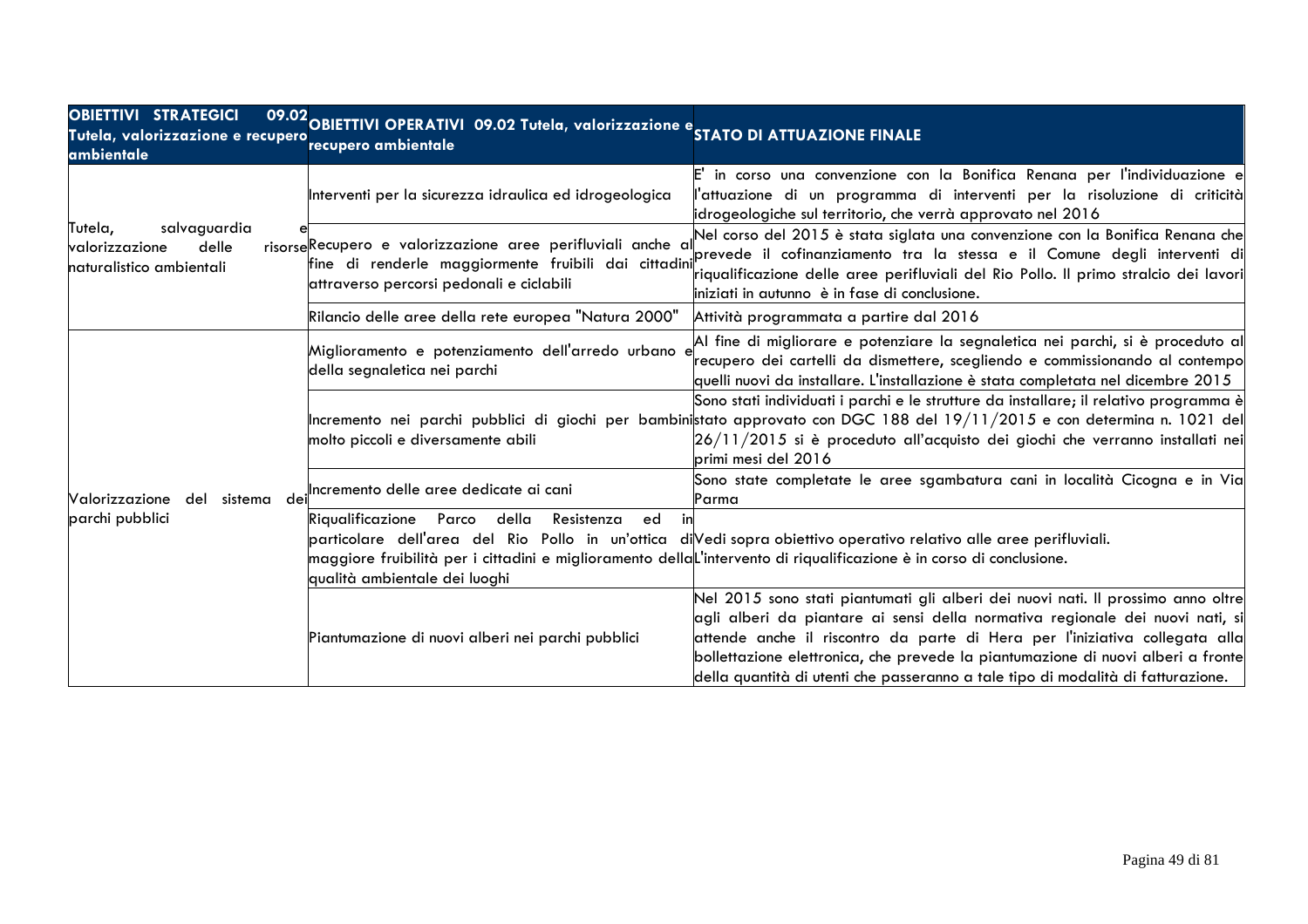# **PROGRAMMA 09.03 Rifiuti**

#### FINALITA' DEL PROGRAMMA

 Amministrazione, vigilanza, ispezione, funzionamento o supporto alla raccolta, al trattamento e ai sistemi di smaltimento dei rifiuti. Comprende le spese per la pulizia delle strade, delle piazze, viali, mercati, per la raccolta di tutti i tipi di rifiuti, differenziata e indifferenziata, per il trasporto in discarica o al luogo di trattamento. Comprende le spese per sovvenzioni, prestiti o sussidi a sostegno del funzionamento, della costruzione, della manutenzione o del miglioramento dei sistemi di raccolta, trattamento e smaltimento dei rifiuti, ivi compresi i contratti di servizio e di programma con le aziende per i servizi di igiene ambientale. Comprende le spese per i canoni del servizio di igiene ambientale.

- •Servizio Rifiuti e igiene urbana
- •Raccolta e smaltimento rifiuti solidi urbani e igiene urbana
- •Raccolta differenziata
- •Pulizia di strade/piazze pubbliche
- •Trattamento di discariche abusive

| <b>OBIETTIVI STRATEGICI 09.03 Rifiuti</b>                                                                                                     | <b>OBIETTIVI OPERATIVI 09.03 Rifiuti</b>                                                                                                                                                                                                                       | <b>STATO DI ATTUAZIONE FINALE</b>                                                                                                                                                                                                                                                                                                                                                                                                                                                                                           |
|-----------------------------------------------------------------------------------------------------------------------------------------------|----------------------------------------------------------------------------------------------------------------------------------------------------------------------------------------------------------------------------------------------------------------|-----------------------------------------------------------------------------------------------------------------------------------------------------------------------------------------------------------------------------------------------------------------------------------------------------------------------------------------------------------------------------------------------------------------------------------------------------------------------------------------------------------------------------|
| Incremento della raccolta differenziata dei rifiuti solidi<br>urbani per il raggiungimento degli obiettivi fissati dalla<br>Direttiva Europea | Progettare, un nuovo sistema di raccolta differenziata stata presentata dal gestore a fine ottobre 2015 in<br>per il raggiungimento dell'obiettivo fissato dalla esito a modifiche richieste dall'amministrazione alla<br>nuova<br>materiali avviati a riciclo | In data $31/07/15$ è stato acquisito da Hera il<br>progetto per l'estensione del sistema di raccolta<br>domiciliare porta a porta su tutto il territorio<br>comunale. Una seconda versione del progetto è<br>legge regionale 16/2015 del 70% di prima proposta. La fase di approfondimento e<br>validazione è stata sospesa in attesa della<br>risoluzione delle criticità evidenziate dalla<br>rendicontazione puntuale dei costi sostenuti dal<br>Gestore per lo svolgimento del servizio, ai sensi<br>della DGR 754/2012 |
|                                                                                                                                               | Incentivare la propensione alla raccolta differenziata<br>attraverso sistemi tariffari o incentivi per premiare<br>penalizzare<br>virtuosi<br>$e$ o<br>comportamenti<br>comportamenti non adeguati                                                             | Attività programmata a partire dal 2016                                                                                                                                                                                                                                                                                                                                                                                                                                                                                     |
|                                                                                                                                               | Attivare processi di progressiva responsabilizzazione<br>e coinvolgimento di tutti i cittadini, sviluppando le<br>linee guida dell'azione amministrativa su scelte il più<br>possibile condivise.                                                              | Attività programmata a partire dal 2016                                                                                                                                                                                                                                                                                                                                                                                                                                                                                     |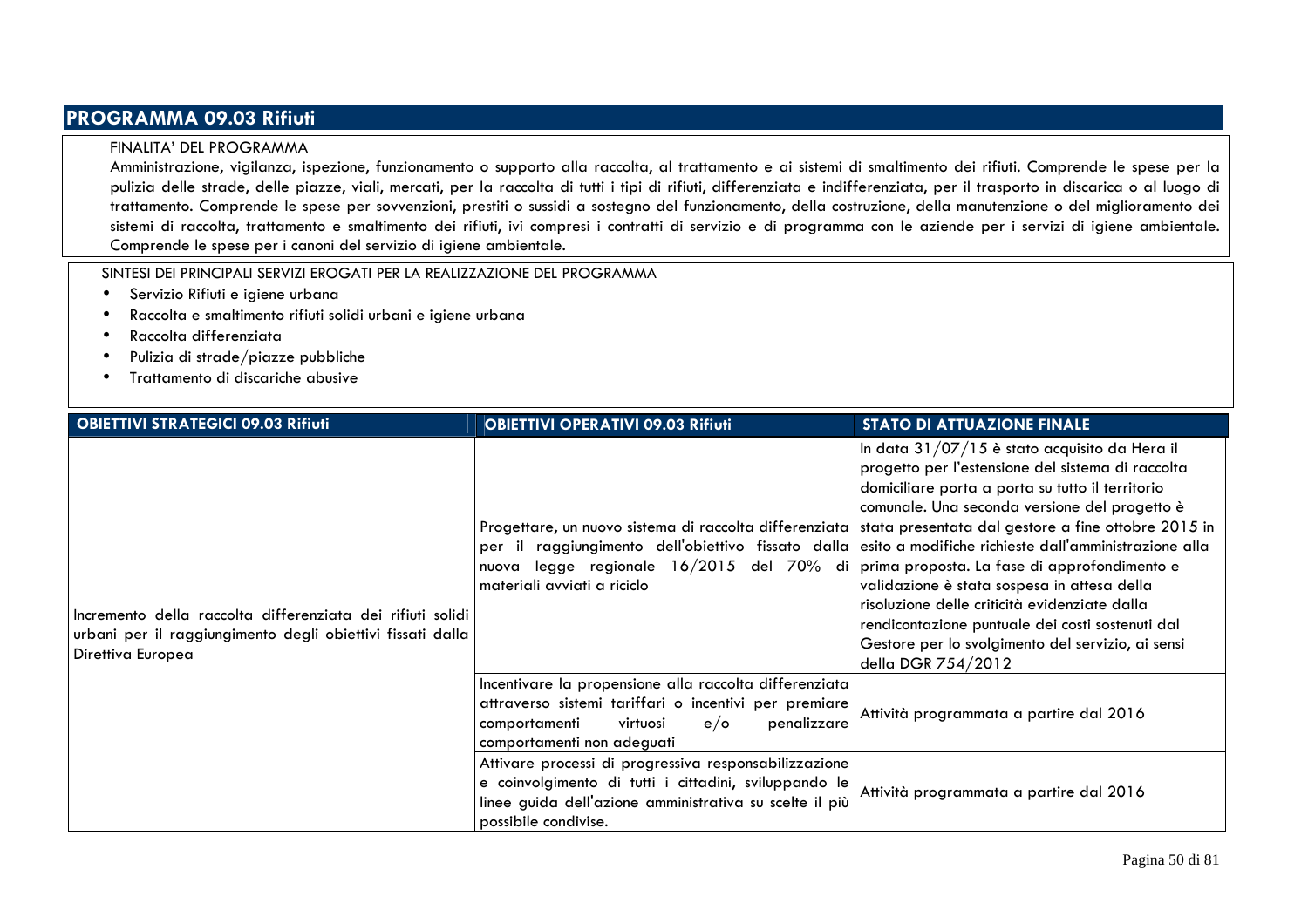| <b>OBIETTIVI STRATEGICI 09.03 Rifiuti</b>                                                                                                                  | <b>OBIETTIVI OPERATIVI 09.03 Rifiuti</b>                                                                                                                                                                                              | <b>STATO DI ATTUAZIONE FINALE</b>                                                                                                                                                                                                                                                                                                                                                                                                                                   |
|------------------------------------------------------------------------------------------------------------------------------------------------------------|---------------------------------------------------------------------------------------------------------------------------------------------------------------------------------------------------------------------------------------|---------------------------------------------------------------------------------------------------------------------------------------------------------------------------------------------------------------------------------------------------------------------------------------------------------------------------------------------------------------------------------------------------------------------------------------------------------------------|
| Implementazione di azioni per la<br>riduzione alla fonte dei rifiuti da<br>imballaggio, in particolare in<br>collaborazione con la Grande<br>Distribuzione | Riprogettare la raccolta della frazione nobile dei rifiuti (per<br>es. elettrici ed elettronici, metalli, ecc.) favorendo l'ingresso<br>sul territorio di soggetti imprenditoriali, con possibile<br>riduzione dei costi del servizio | Attività programmata a partire dal 2016                                                                                                                                                                                                                                                                                                                                                                                                                             |
|                                                                                                                                                            | Promuovere la vendita e l'utilizzo di prodotti sfusi e alla<br>spina per ridurre gli imballi                                                                                                                                          | Sulla base della DG n.185 del 12/11/15, è stato indetto un<br>bando ad evidenza pubblica per l'assegnazione in concessione<br>quinquennale di una porzione di area verde pubblica di max<br>21 mq per l'installazione di una struttura per l'erogazione di<br>acqua alla spina, nell'area antistante al plesso scolastico Jussi<br>in via Giovanni XXIII. Per il 15/03/16 è prevista la seduta<br>della commissione per l'apertura dell'unica offerta pervenuta.    |
|                                                                                                                                                            | Apertura di un tavolo con i distributori e commercianti del<br>territorio sul tema della riduzione degli imballaggi                                                                                                                   | La GD già presente sul territorio è stata contattata per<br>verificare la possibilità di incentivare l'utilizzo dei detersivi alla<br>spina. Una catena GD ha aderito alla richiesta del Comune,<br>una seconda ha rimandato l'attuazione del progetto al 2016.<br>Progetto da sviluppare ulteriormente a partire dal 2016,<br>considerati anche i nuovi insediamenti di attività GD sul<br>territorio                                                              |
| Coinvolgimento<br>della<br>attivo<br>cittadinanza in termini di ripensamento                                                                               | Realizzazione di azioni di promozione, sensibilizzazione e<br>formazione sui temi del riuso e del riciclo di oggetti e abiti,<br>così come della lotta allo spreco alimentare                                                         | Sono stati organizzati, anche in collaborazione con le scuole,<br>alcuni laboratori di riuso/riciclo con i bambini utilizzando anche<br>l'area dell'ortoteca. Gli oggetti realizzati sono stati messi in<br>mostra nell'ambito delle conferenze sulla sostenibilità.<br>E' stato attivato anche il prestito gratuito di costumi per il<br>carnevale 2015; iniziativa che ha riscontrato un notevole<br>successo è che è stata ripetuta anche per il carnevale 2016. |
| della sostenibilità, anche rispetto al<br>tema dei rifiuti, del proprio stile di vita                                                                      | Realizzazione della nuova Stazione Ecologica Attrezzata nuova Sea e Ricicleria<br>affiancata da uno spazio dedicato al riciclo e allo scambio<br>di oggetti a cui dare una nuova utilità                                              | E' in corso la valutazione di un'area alternativa a quella in via<br>Maestri del Lavoro, maggiormente idonea, dove localizzare la<br>La verifica di fattibilità del progetto è subordinata alla<br>risoluzione della problematica emersa a seguito della<br>rendicontazione dei costi sostenuti dal Gestore per lo<br>svolgimento del servizio, ai sensi della DGR 754/2012                                                                                         |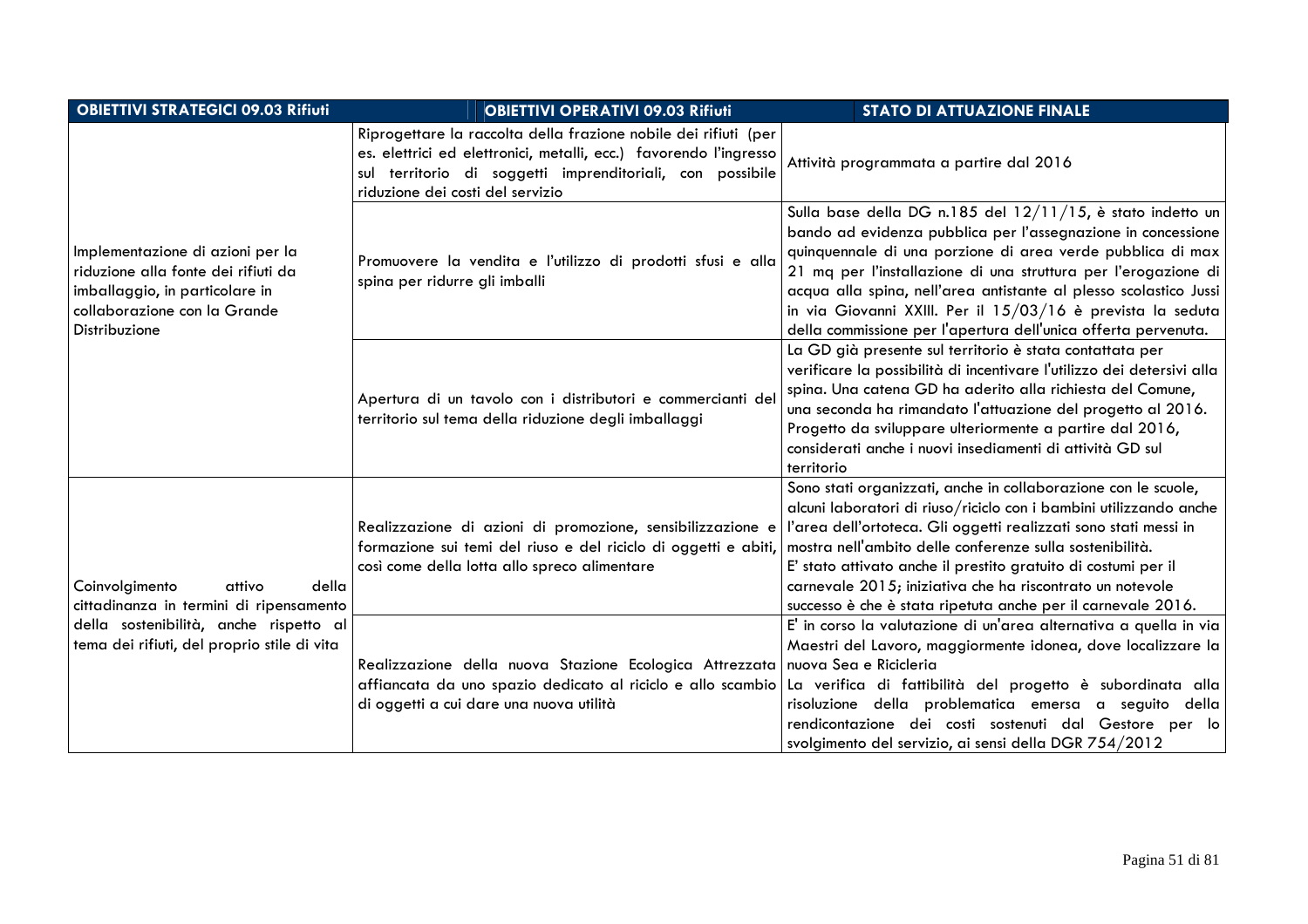## **PROGRAMMA 09.08 Qualità dell'aria e dell'inquinamento**

#### FINALITA' DEL PROGRAMMA

Amministrazione e funzionamento delle attività relative alla tutela dell'aria e del clima, alla riduzione dell'inquinamento atmosferico, acustico e delle vibrazioni, alla protezione dalle radiazioni. Comprende la costruzione, la manutenzione e il funzionamento dei sistemi e delle stazioni di monitoraggio; la costruzione di barriere ed altre strutture anti-rumore (incluso il rifacimento di tratti di autostrade urbane o di ferrovie con materiali che riducono l'inquinamento acustico); gli interventi per controllare o prevenire le emissioni di gas e delle sostanze inquinanti dell'aria; la costruzione, la manutenzione e il funzionamento di impianti per la decontaminazione di terreni inquinati e per il deposito di prodotti inquinanti. Comprende le spese per il trasporto di prodotti inquinanti. Comprende le spese per l'amministrazione, la vigilanza, l'ispezione, il funzionamento o il supporto delle attività per la riduzione e il controllo dell'inquinamento. Comprende le sovvenzioni, i prestiti o i sussidi a sostegno delle attività collegate alla riduzione e al controllo dell'inquinamento. Comprende le spese per la programmazione, il coordinamento e il monitoraggio delle relative politiche sul territorio anche in raccordo con la programmazione e i finanziamenti comunitari e statali. Non comprende le spese per le misure di risanamento e di tutela dall'inquinamento delle acque (comprese nel programma "Tutela e valorizzazione delle risorse idriche") e del suolo (comprese nel programma "Difesa del suolo").

#### SINTESI DEI PRINCIPALI SERVIZI EROGATI PER LA REALIZZAZIONE DEL PROGRAMMA

- Controllo inquinamenti ambientali (aria, acqua, suolo, rumore, onde e.m.) con:
	- a. Sopralluoghi di controllo anche su segnalazione di cittadini e applicazione di eventuali sanzioni (di concerto con l'ARPA)
	- b. Controllo, verifica e aggiornamento del censimento manufatti contenenti amianto
	- c. Monitoraggio elettromagnetismo

Gli obiettivi strategici ed operativi del presente Programma sono contenuti negli altri Programmi della stessa Missione 9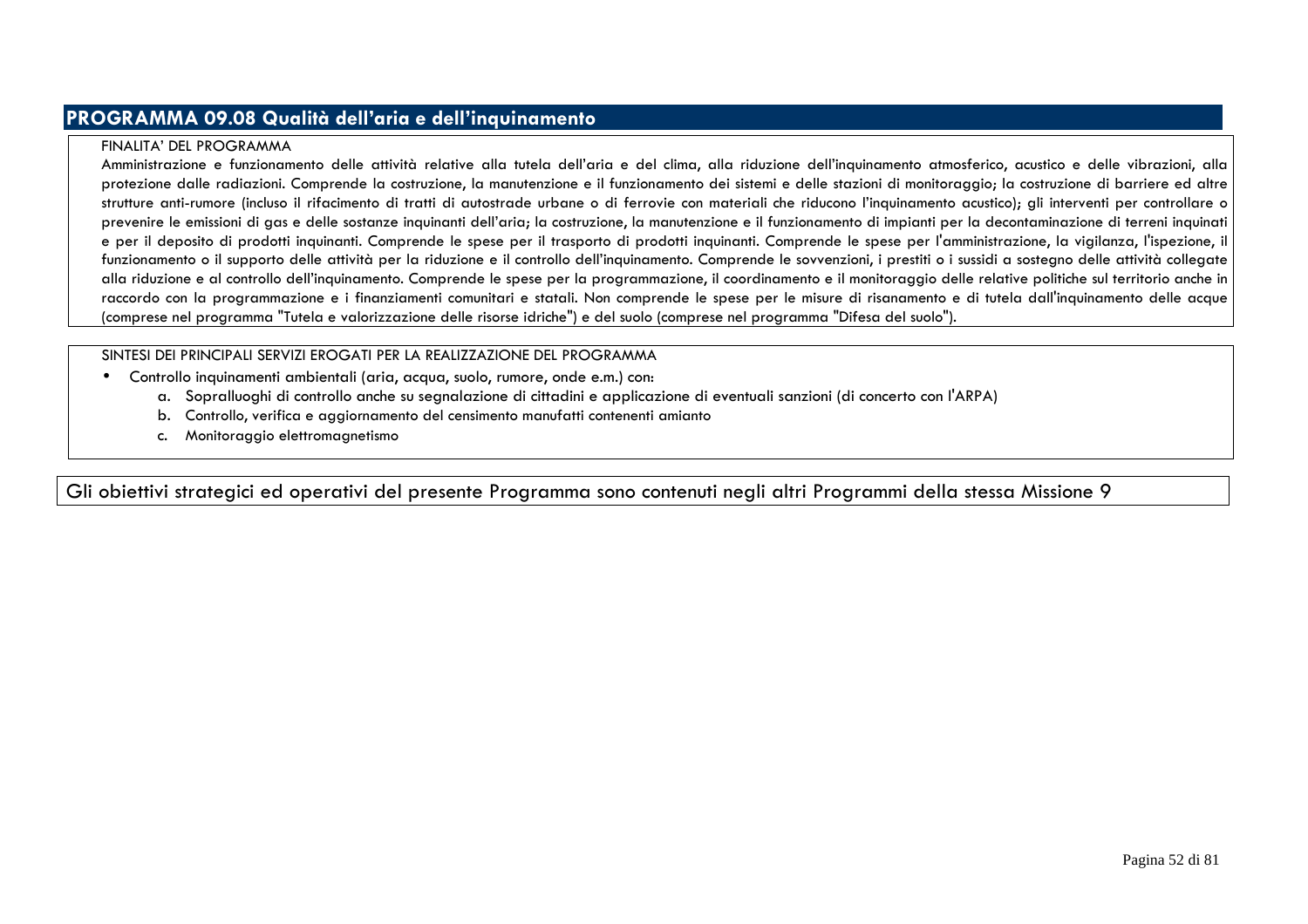## **MISSIONE 10: Trasporti e diritto alla mobilità**

## **PROGRAMMA 10.05 Viabilità e infrastrutture stradali**

#### FINALITA' DEL PROGRAMMA

 Amministrazione e funzionamento delle attività per la viabilità e lo sviluppo e il miglioramento della circolazione stradale. Comprende le spese per il funzionamento, la gestione, l'utilizzo, la costruzione e la manutenzione, ordinaria e straordinaria, delle strade e delle vie urbane, di percorsi ciclabili e pedonali, delle zone a traffico limitato, delle strutture di parcheggio e delle aree di sosta a pagamento. Comprende le spese per la riqualificazione delle strade, incluso l'abbattimento delle barriere architettoniche. Comprende le spese per la sorveglianza e la presa in carico delle opere previste dai piani attuativi di iniziativa privata o convenzioni urbanistiche. Comprende le spese per il rilascio delle autorizzazioni per la circolazione nelle zone a traffico limitato, per i passi carrai. Comprende le spese per gli impianti semaforici. Comprende altresì le spese per le infrastrutture stradali, tra cui per strade extraurbane e autostrade. Amministrazione e funzionamento delle attività relative all'illuminazione stradale. Comprende le spese per lo sviluppo e la regolamentazione degli standard di illuminazione stradale, per l'installazione, il funzionamento, la manutenzione, il miglioramento, ecc. dell'illuminazione stradale.

#### SINTESI DEI PRINCIPALI SERVIZI EROGATI PER LA REALIZZAZIONE DEL PROGRAMMA

- 1. Aggiornamento del quadro infrastrutturale per la mobilità
- 2. Gestione Piano Urbano del Traffico
- 3. Progettazione Piani Particolareggiati della mobilità
- 4. Razionalizzazione dell'assetto e delle modalità di esercizio del Sistema del Trasporto pubblico

#### **Attività connesse al trasporto pubblico extraurbano**

- $\triangleright$  Gestione rapporti con SREM per collegamento con Ponticella, Cicogna, Farneto<br>
Integratione tariffe con SBM per estensione consiste "urbane" alle frazioni
- Integrazione tariffa con SRM per estensione servizio "urbano" alle frazioni<br>Natifiatative dince TPL e aste agostratale (mentregrazio ed sucetuali mentre
- $\triangleright$  Ridefinizione linee TPL e rete provinciale (monitoraggio ed eventuali aggiustamenti a linee ed orari)<br>A thirith teatishe compasse ed tram Release San Luzzare
- $\triangleright$  Attività tecniche connesse col tram Bologna San Lazzaro
- $\triangleright$  Progetto car sharing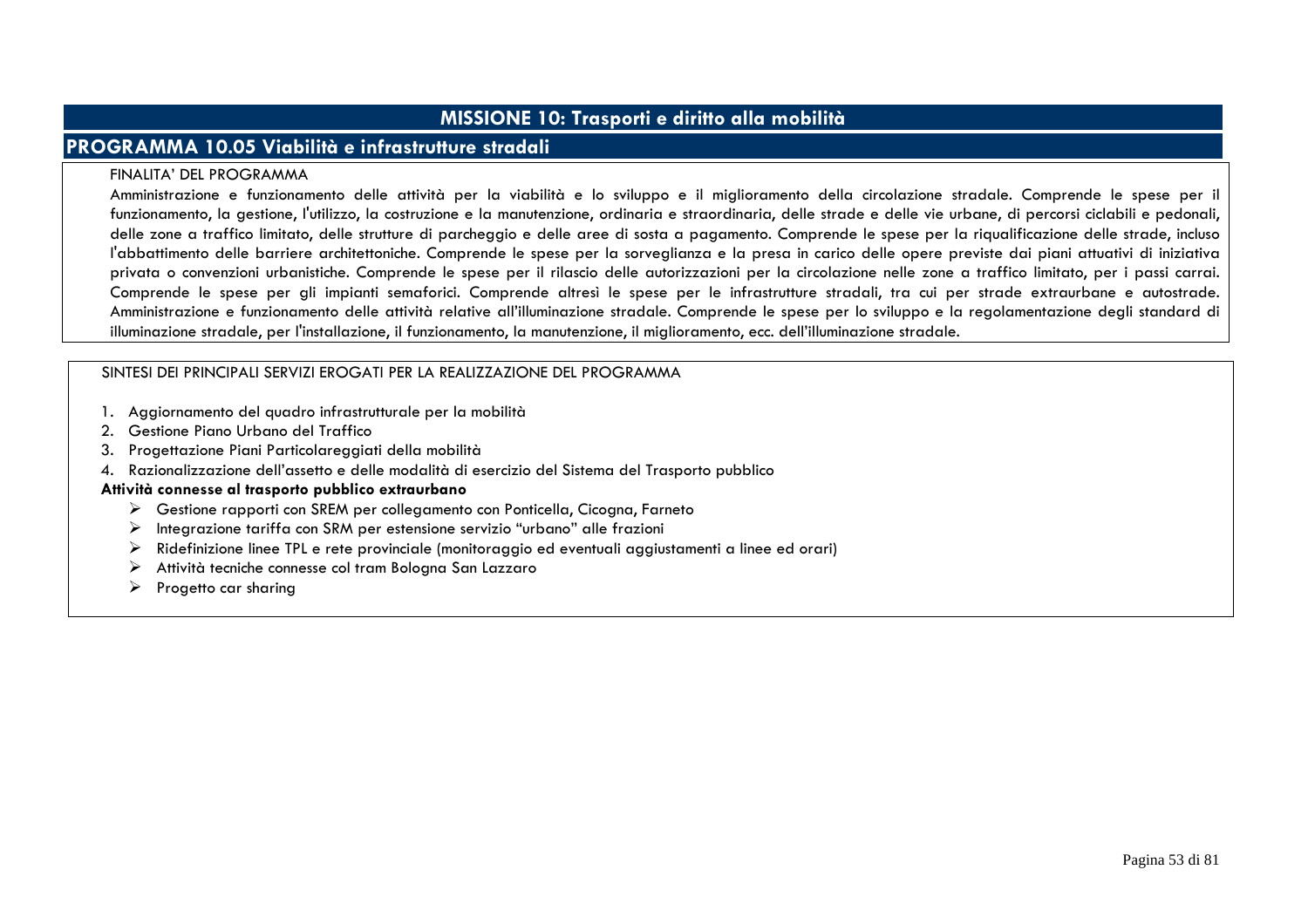| <b>OBIETTIVI STRATEGICI 10.05 Viabilità e OBIETTIVI OPERATIVI 10.05 Viabilità e</b><br>infrastrutture | <i>infrastrutture</i>                                                                                                                                                                                                | STATO DI ATTUAZIONE FINALE                                                                                                                                                                                          |
|-------------------------------------------------------------------------------------------------------|----------------------------------------------------------------------------------------------------------------------------------------------------------------------------------------------------------------------|---------------------------------------------------------------------------------------------------------------------------------------------------------------------------------------------------------------------|
|                                                                                                       | Riorganizzazione del Piano sosta concentrando nel<br>centro urbano la sosta di breve durata e spostando Attività programmata a partire dal 2016<br>nelle zone immediatamente adiacenti alla sosta di<br>lunga durata |                                                                                                                                                                                                                     |
|                                                                                                       | sicurezza stradale con interventi di moderazione del<br>traffico in area centrale e nelle frazioni<br>fluidificazione nelle zone limitrofe                                                                           | Prosecuzione degli interventi volti a migliorare la Sono in corso di realizzazione i lavori per il completamento della<br>otatoria di via Galletta che dovrebbero concludersi entro la prima metà<br>dell'anno 2016 |
| Miglioramento<br>dell'accessibilità<br>territorio                                                     | del Disincentivazione traffico sulla Via Emilia con Attività programmata apartire dal 2016<br>individuazione di percorsi alternativi                                                                                 |                                                                                                                                                                                                                     |
|                                                                                                       | Completamento della complanare                                                                                                                                                                                       | Progetto inserito nel "Passante di mezzo" anche come possibile<br>alternativa all'ampliamento della quarta corsia autostradale.                                                                                     |
|                                                                                                       | della<br>cartellonistica<br>Miglioramento<br>e<br>segnaletica stradale di indirizzamento anche come<br>parte integrante dell'arredo urbano                                                                           | della $\vert$ E' in corso di realizzazione il progetto per l'accessibilità ai parcheggi $\vert$<br>limitrofi alla zona del Centro Commerciale Naturale.                                                             |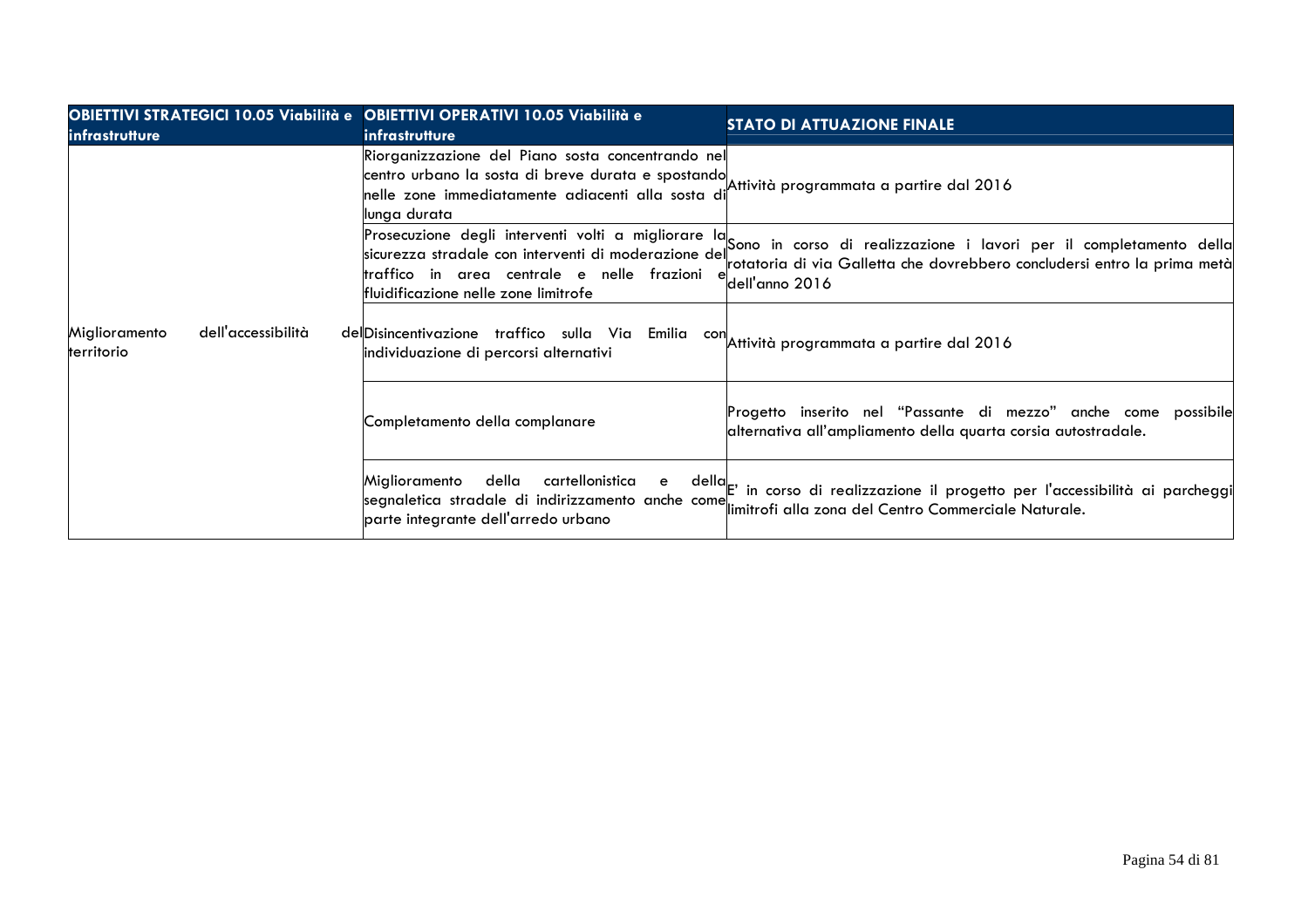| <b>OBIETTIVI STRATEGICI 10.05</b><br>Viabilità e infrastrutture                                              | <b>OBIETTIVI OPERATIVI 10.05 Viabilità e</b><br>infrastrutture                                                                                                                                                                              | <b>STATO DI ATTUAZIONE FINALE</b>                                                                                                                                                                                                                                                                                                                                                                                                                                                                                                                                                                                                                                                                                                                                                                                                                                                                                                                                                                                                                                                                                                                        |
|--------------------------------------------------------------------------------------------------------------|---------------------------------------------------------------------------------------------------------------------------------------------------------------------------------------------------------------------------------------------|----------------------------------------------------------------------------------------------------------------------------------------------------------------------------------------------------------------------------------------------------------------------------------------------------------------------------------------------------------------------------------------------------------------------------------------------------------------------------------------------------------------------------------------------------------------------------------------------------------------------------------------------------------------------------------------------------------------------------------------------------------------------------------------------------------------------------------------------------------------------------------------------------------------------------------------------------------------------------------------------------------------------------------------------------------------------------------------------------------------------------------------------------------|
|                                                                                                              | Studio di nuove piste ciclabili per:<br>ricucitura della rete interna per il<br>collegamento delle frazioni con il centro<br>collegamento con i comuni limitrofi                                                                            | E' in corso lo studio di fattibilità per il prolungamento della pista ciclabile di collegamento della Stazione<br>Ferroviaria e la via Zucchi, verso Castenaso.<br>Inoltre è stata avviata la progettazione per un primo stralcio della pista ciclabile di collegamento con la<br>ffrazione Castel de' Britti.                                                                                                                                                                                                                                                                                                                                                                                                                                                                                                                                                                                                                                                                                                                                                                                                                                           |
|                                                                                                              | Realizzazione parcheggi coperti e sicuri per lebici in via Kennedy.<br>bici                                                                                                                                                                 | E' stata individuata in prossimità della fermata "Mezzini" l'area dove installare una pensilina coperta per le<br>Tuttavia è opportuno rinviare l'intervento per ricomprenderlo all'interno del progetto di riqualificazione del<br>Campus Kid (Marsterplan Kennedy-Jussi-Donini)                                                                                                                                                                                                                                                                                                                                                                                                                                                                                                                                                                                                                                                                                                                                                                                                                                                                        |
| della<br>mobilità<br>Promozione<br>alternativa<br>sostenibile<br>e<br>complementare all'utilizzo del mezzo   | Azioni di azioni di informazione, educazione e<br>sensibilizzazione<br>mobilità<br>temi della<br>sui<br>sostenibile                                                                                                                         | Nel corso del 2015 sono state poste in essere diverse azioni in tema di mobilità sostenibile. Nel mese di<br>maggio il Comune di San Lazzaro ha aderito all'iniziativa "Europe cycling challenge" che si ripeterà nel 2016.<br>A giugno è stata realizzata la cartolina a larga diffusione con individuazione dei due principali percorsi<br>ciclabili sul territorio, per la promozione al loro utilizzo e il 15/06/2015 si è svolta la "Serata dedicata alla<br>solidarietà e alla mobilità sostenibile in collaborazione con le Associazioni "Altro che bici", "Bimbo tu", PM e<br>Settore Mobilità. Nel mese di agosto sono stati distribuiti gli abbonamenti gratuiti per gli alunni delle scuole<br>elementari del territorio. A settembre si è svolta la biciclettata solidale. A dicembre, con determina n. 1143<br>del 15/12/2015 è stato affidato il servizio per lo sviluppo di iniziative per la promozione di forme di<br>mobilità sostenibile (app "we city"); applicazione che è stata presentata in un incontro pubblico tenutosi il<br>19/02/16. Infine, il 20/02/16 è stata promossa l'iniziativa per la marchiatura delle biciclette. |
| privato                                                                                                      | dei<br>pedonali<br>Espansione<br>percorsi<br>rafforzamento dei percorsi destinati ai pedonicone che partiranno all'inizio di marzo 2016.<br>Il che partiranno all'inizio di marzo 2016.<br>anche con l'utilizzo di tecniche all'avanguardia | Sono stati progettati e affidati i lavori relativi al progetto di messa in sicurezza pedonale di Via Marzabotto                                                                                                                                                                                                                                                                                                                                                                                                                                                                                                                                                                                                                                                                                                                                                                                                                                                                                                                                                                                                                                          |
|                                                                                                              | Incentivazione degli spostamenti casa-lavoro<br>con mezzi di trasporto alternativi all'auto<br>privata                                                                                                                                      | Nel 2015 è stata realizzata la campagna di rinnovo/acquisto degli abbonamenti da parte dei dipendenti<br>comunali. La prima fase è stata posta in essere a giugno e riguardava gli abbonamenti per il periodo luglio<br>2015- giugno 2016; la seconda invece, relativa al rinnovo/acquisto gennaio 2016- dicembre 2016, è stata<br>Irealizzata a dicembre.                                                                                                                                                                                                                                                                                                                                                                                                                                                                                                                                                                                                                                                                                                                                                                                               |
|                                                                                                              | Promozione della mobilità elettrica attraversa<br>incentivi e la realizzazione di colonnine d<br>ricarica, anche in collegamento con il car<br>sharing                                                                                      | $\ $ n data 27/10/15 con prot. 41215 è stato pubblicato il bando per erogazione di contributi incentivanti per<br>l'acquisto di biciclette elettriche a pedalata assistita e la trasformazione delle auto da benzina a metano o<br>gpl. Al 31 marzo 2016 risultano pervenute complessivamente 21 domande per l'acquisto di biciclette a<br>pedalata assistita di cui 14 già istruite e 7in fase istruttoria. Per la trasformazione delle auto sono invece<br>pervenute 16 domande di cui accolte 14.                                                                                                                                                                                                                                                                                                                                                                                                                                                                                                                                                                                                                                                     |
| Rafforzamento del trasporto pubblico locale<br>favorendo l'integrazione intermodale tra mezz<br>di trasporto |                                                                                                                                                                                                                                             | Sono state adottate con ordinanza del Sindaco 347 del 12/11/2015 a far data dal 18/11/15 le misure di<br>limitazione alla circolazione. Si è proceduto altresì alla sorveglianza/presidio dei lavori 2º stralcio Crealis,<br>predisponendo le opportune azioni di modifica alla circolazione, informazione alla cittadinanza, misure<br>alternative per la sosta e controllo delle attività di cantiere.                                                                                                                                                                                                                                                                                                                                                                                                                                                                                                                                                                                                                                                                                                                                                 |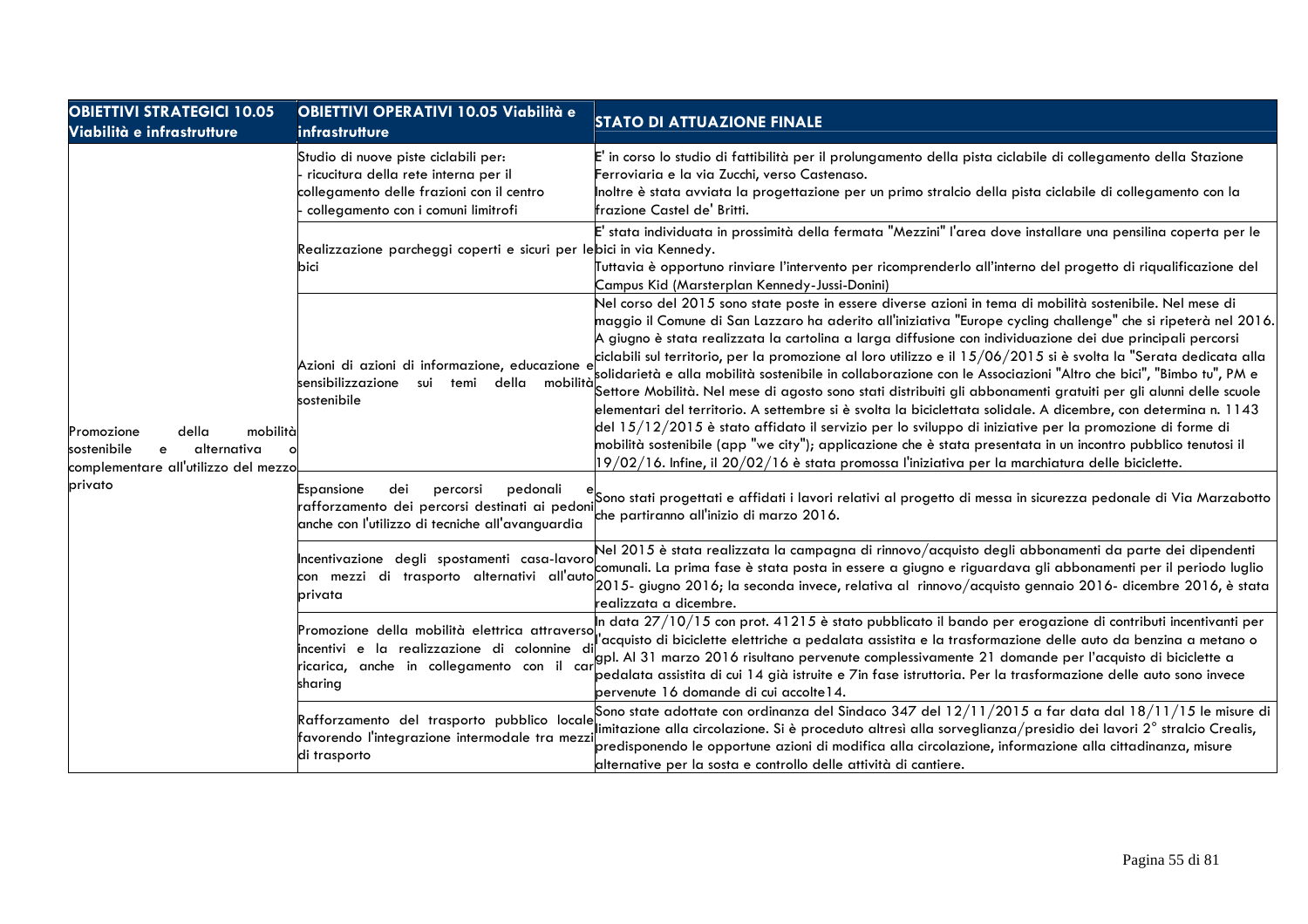# **MISSIONE 11: Soccorso civile**

### **PROGRAMMA 11.01 Sistema di protezione civile**

#### FINALITA' DEL PROGRAMMA

 Amministrazione e funzionamento delle attività relative agli interventi di protezione civile sul territorio (gestione degli eventi calamitosi, soccorsi alpini, sorveglianza delle spiagge, evacuazione delle zone inondate, lotta agli incendi, etc.), per la previsione, la prevenzione, il soccorso e il superamento delle emergenze. Comprende le spese a sostegno del volontariato che opera nell'ambito della protezione civile. Comprende le spese per la programmazione, il coordinamento e il monitoraggio degli interventi di protezione civile sul territorio, nonché per le attività in forma di collaborazione con le altre amministrazioni competenti in materia. Non comprende le spese per interventi per fronteggiare calamità naturali già avvenute, ricomprese nel programma "Interventi a seguito di calamità naturali" della medesima missione o nei programmi relativi agli specifici interventi effettuati per ripristinare le condizioni precedenti agli eventi calamitosi.

- •Realizzazione, aggiornamento e attuazione del Piano di Protezione Civile
- •Risoluzione emergenze "ordinarie" su aree critiche
- •Attività legata a C.O.M. e Centro Prima Accoglienza

| <b>OBIETTIVI STRATEGICI 11.01 Sistema di protezione civile</b>                               | OBIETTIVI OPERATIVI 11.01 Sistema di<br>protezione civile                               | <b>STATO DI ATTUAZIONE FINALE</b>                                                                                                                                                                                                                                                                                                                                                                                                                                                                                                            |
|----------------------------------------------------------------------------------------------|-----------------------------------------------------------------------------------------|----------------------------------------------------------------------------------------------------------------------------------------------------------------------------------------------------------------------------------------------------------------------------------------------------------------------------------------------------------------------------------------------------------------------------------------------------------------------------------------------------------------------------------------------|
| Mantenere in continua efficienza le procedure di Protezione<br>Civile di competenza comunale | Aggiornamento del Piano di protezione civile a<br>seguito alla riorganizzazione interna | L'aggiornamento del Piano di Protezione Civile, con<br>comunicazione motivata alla Giunta, è stato rinviato<br>al 2016. La Regione, infatti, sta riorganizzando il<br>sistema delle allerte ed è in corso un riassetto<br>organizzativo.<br>Nel frattempo comunque, si è<br>proceduto<br>all'aggiornamento delle Funzioni Metodo Augustus<br>con lettera di nomina da parte del Sindaco e sono<br>stati realizzati n. 2 seminari formativi: il 19/6/2015<br>e il 16/9/2015 presso la sala di Protezione Civile in<br>Via Salvo D'Acquisto 12 |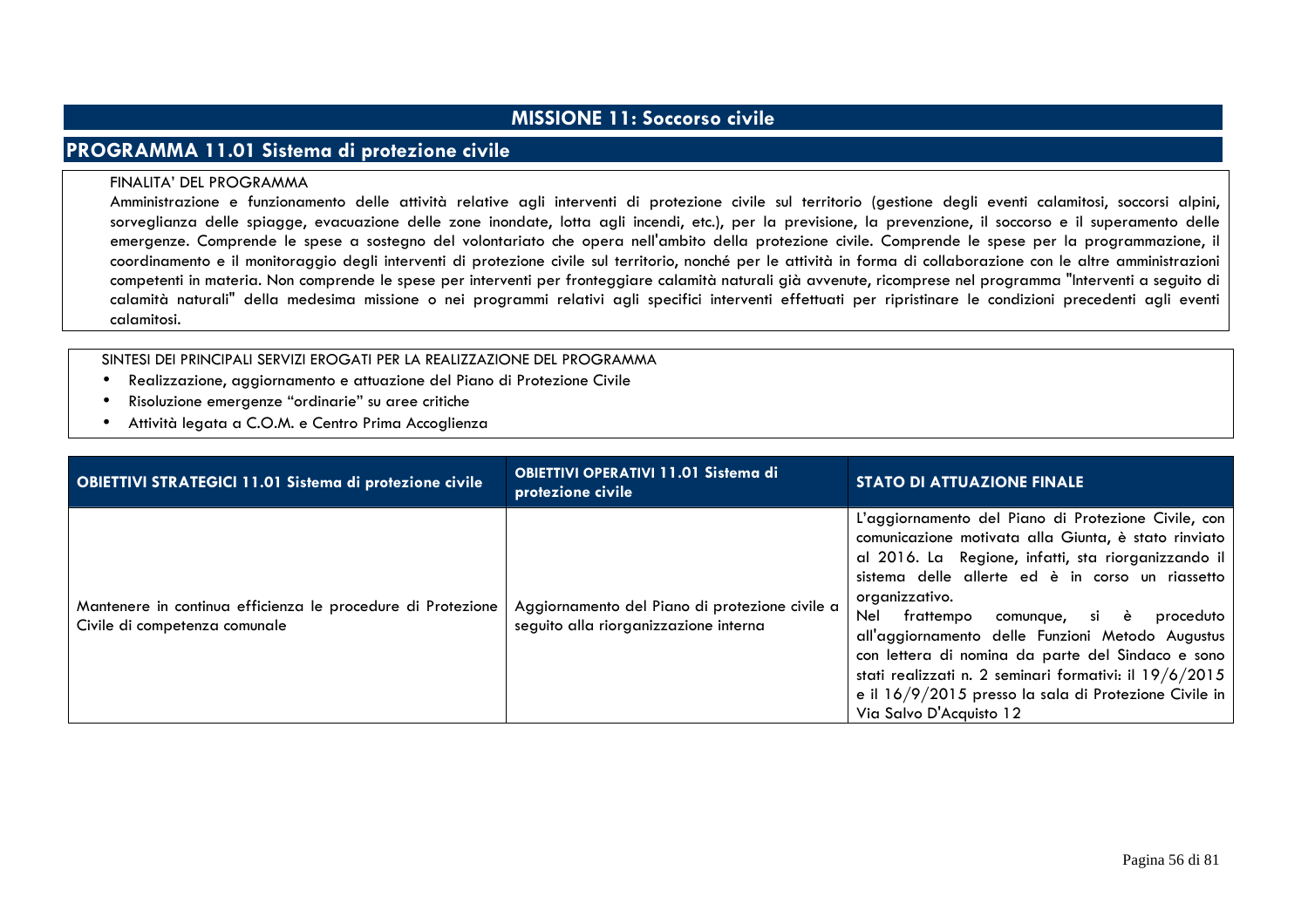# **MISSIONE 12: Diritti sociali, politiche sociali e famiglie**

## **PROGRAMMA 12.01 Interventi per l'infanzia e i minori e per asili nido**

#### FINALITA' DEL PROGRAMMA

 Amministrazione e funzionamento delle attività per l'erogazione di servizi e il sostegno a interventi a favore dell'infanzia, dei minori. Comprende le spese a favore dei soggetti (pubblici e privati) che operano in tale ambito. Comprende le spese per indennità in denaro o in natura a favore di famiglie con figli a carico, per indennità per maternità, per contributi per la nascita di figli, per indennità per congedi per motivi di famiglia, per assegni familiari, per interventi a sostegno delle famiglie monogenitore o con figli disabili. Comprende le spese per l'erogazione di servizi per bambini in età prescolare (asili nido), per le convenzioni con nidi d'infanzia privati, per i finanziamenti alle famiglie per la cura dei bambini, per i finanziamenti a orfanotrofi e famiglie adottive, per beni e servizi forniti a domicilio a bambini o a coloro che se ne prendono cura, per servizi e beni di vario genere forniti a famiglie, giovani o bambini (centri ricreativi e di villeggiatura). Comprende le spese per la costruzione e la gestione di strutture dedicate all'infanzia e ai minori. Comprende le spese per interventi e servizi di supporto alla crescita dei figli e alla tutela dei minori e per far fronte al disagio minorile, per i centri di pronto intervento per minori e per le comunità educative per minori.

#### SINTESI DEI PRINCIPALI SERVIZI EROGATI PER LA REALIZZAZIONE DEL PROGRAMMA

#### **INTEGRAZIONE SOCIALE MINORI**

- 1. Realizzazione sportelli di consulenza psico-pedagogica a favore delle famiglie e degli adolescenti.
- 2. Promozione di gruppi di auto e mutuo aiuto sul tema della genitorialità
- 3. Progetti di integrazione degli alunni stranieri.
- 4. Consolidamento attività centri adolescenti di Ponticella e Mura San Carlo
- 5. Consolidamento attività di educativa di strada
- 6. Consiglio Comunale dei Ragazzi
- 7. Prevenzione del disagio cognitivo e relazionale.
- 8. Osservatorio cittadino sulla legalità.
- 9. Piano territoriale dell'offerta formativa

#### **SERVIZI ALL'INFANZIA E ADOLESCENZA – ambito dei servizi gestiti dall'Istituzione Sophia**

1. Gestione servizio educativo a tempo pieno e part time a minori in età 1-2 anni negli asili nido comunali e nei nidi privati convenzionati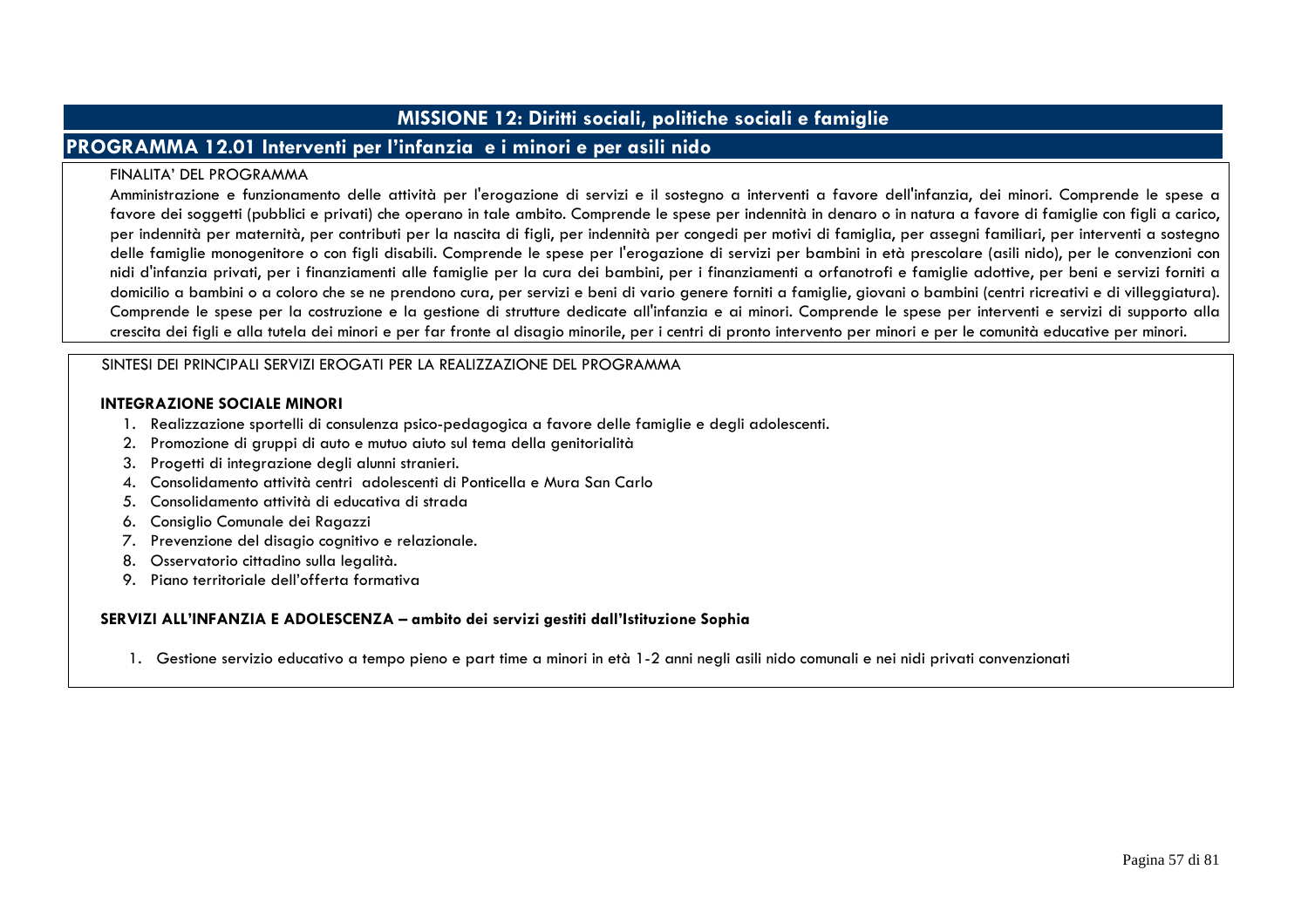## **PROGRAMMA 12.02 Interventi per la disabilità**

#### FINALITA' DEL PROGRAMMA

 Amministrazione e funzionamento delle attività per l'erogazione di servizi e il sostegno a interventi per le persone inabili, in tutto o in parte, a svolgere attività economiche o a condurre una vita normale a causa di danni fisici o mentali, a carattere permanente o che si protraggono oltre un periodo di tempo minimo stabilito. Comprende le spese a favore dei soggetti (pubblici e privati) che operano in tale ambito. Comprende le spese per indennità in danaro a favore di persone disabili, quali indennità di cura. Comprende le spese per alloggio ed eventuale vitto a favore di invalidi presso istituti idonei, per assistenza per invalidi nelle incombenze quotidiane (aiuto domestico, mezzi di trasporto, ecc.), per indennità erogate a favore di persone che si prendono cura di invalidi, per beni e servizi di vario genere erogati a favore di invalidi per consentire loro la partecipazione ad attività culturali, di svago, di viaggio o di vita collettiva. Comprende le spese per la costruzione e la gestione di strutture dedicate alle persone disabili. Comprende le spese per la formazione professionale o per favorire il reinserimento occupazionale e sociale dei disabili.

#### SINTESI DEI PRINCIPALI SERVIZI EROGATI PER LA REALIZZAZIONE DEL PROGRAMMA

**Area disabili adulti (**tra 18 e 65 anni) **e minori** 

- 1. Ricovero in strutture residenziali AUSL a gestione diretta o indiretta
- 2. Frequenza strutture semiresidenziali AUSL a gestione diretta o indiretta
- 3. Interventi socio assistenziali di
	- Assistenza domiciliare specifica
	- Erogazione contributi per aiuti domestici
	- Erogazione assegni di cura
- 4. Interventi di sostegno all'inserimento lavorativo (borse lavoro e monitoraggio)
- 5. Interventi assistenziali ed educativi individuali per minori con gravissime disabilità
- 6. Interventi educativi individuali e di gruppo
- 7. Counselling di sostegno e Segretariato sociale
- 8. Interventi volti a favorire la mobilità con:
	- Erogazione buoni taxi ad anziani e adulti disabili
	- Trasporti individualizzati

Assistenza sociale ai portatori di handicap tra i 18 ed i 65 anni circa

#### **ASSISTENZA SCOLASTICA E PREVENZIONE DEL DISAGIO**

1 Assistenza agli alunni e studenti disabili frequentanti le scuole dell'infanzia statali le scuole elementari, nonché le scuole medie inferiori e superiori

- Azioni finalizzate a potenziare la formazione dei giovani in situazione di handicap attraverso esperienze rielaborate con strumentalità didattiche al fine di favorire lo sviluppo delle "autonomie personali" di base (lavarsi, vestirsi, ecc…) e l'apprendimento delle modalità di utilizzo degli strumenti della vita sociale (mezzi di trasporto, ecc…)
- Servizio trasporto disabili

2 Gestione interventi rivolti a bambini e giovani disabili previsti nell'ambito della L.328/00

3 Piano territoriale per i bambini disabili (PODE: Piano Offerta Disabili extrascolastica)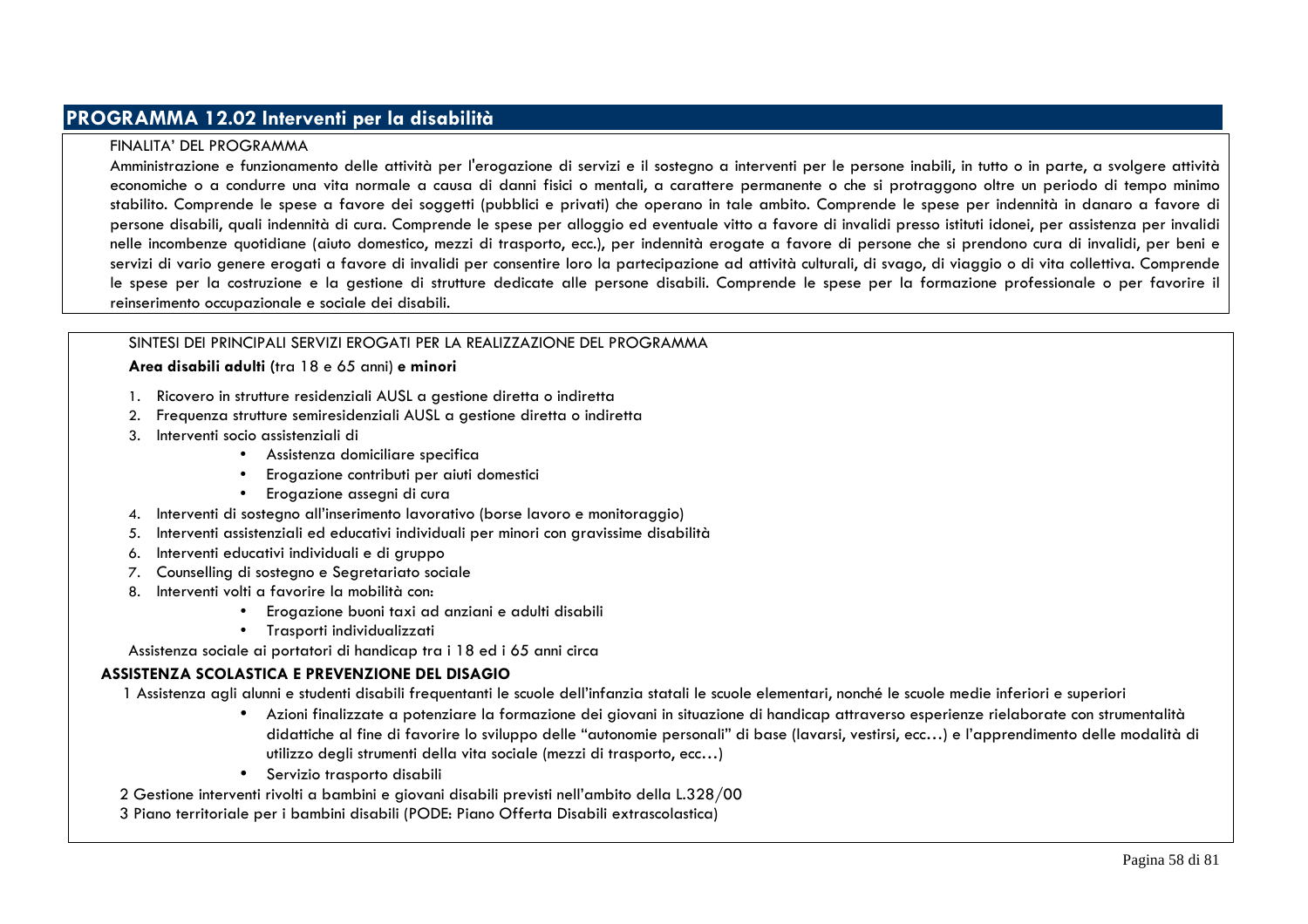| disabilità                                                                                                      | OBIETTIVI STRATEGICI 12.02 Interventi per la OBIETTIVI OPERATIVI 12.02 Interventi per la<br>disabilità                                                          | <b>STATO DI ATTUAZIONE FINALE</b>                                                                                                                                                                                                                |
|-----------------------------------------------------------------------------------------------------------------|-----------------------------------------------------------------------------------------------------------------------------------------------------------------|--------------------------------------------------------------------------------------------------------------------------------------------------------------------------------------------------------------------------------------------------|
| processo di<br>Prosecuzione<br>del<br>integrazione<br>scolastica per un pieno accesso al diritto allo<br>studio | Sviluppo del progetto ABA                                                                                                                                       | Le attività del progetto sono state estese ad ulteriori due<br>bambini rispetto a quelli già in carico                                                                                                                                           |
|                                                                                                                 | Creazione di un percorso innovativo e specializzato per<br>affrontare in modo organizzato e sinergico il dilagante<br>tema dei Bisogni Educativi Speciali (BES) | l lavori del tavolo "Inclusione" proseguono con l'impegno di  <br>costruire un piano territoriale dell'inclusione entro l'anno<br>2015-16. Il tavolo ha allargato la<br>scolastico<br>partecipazione all'associazionismo presente sul territorio |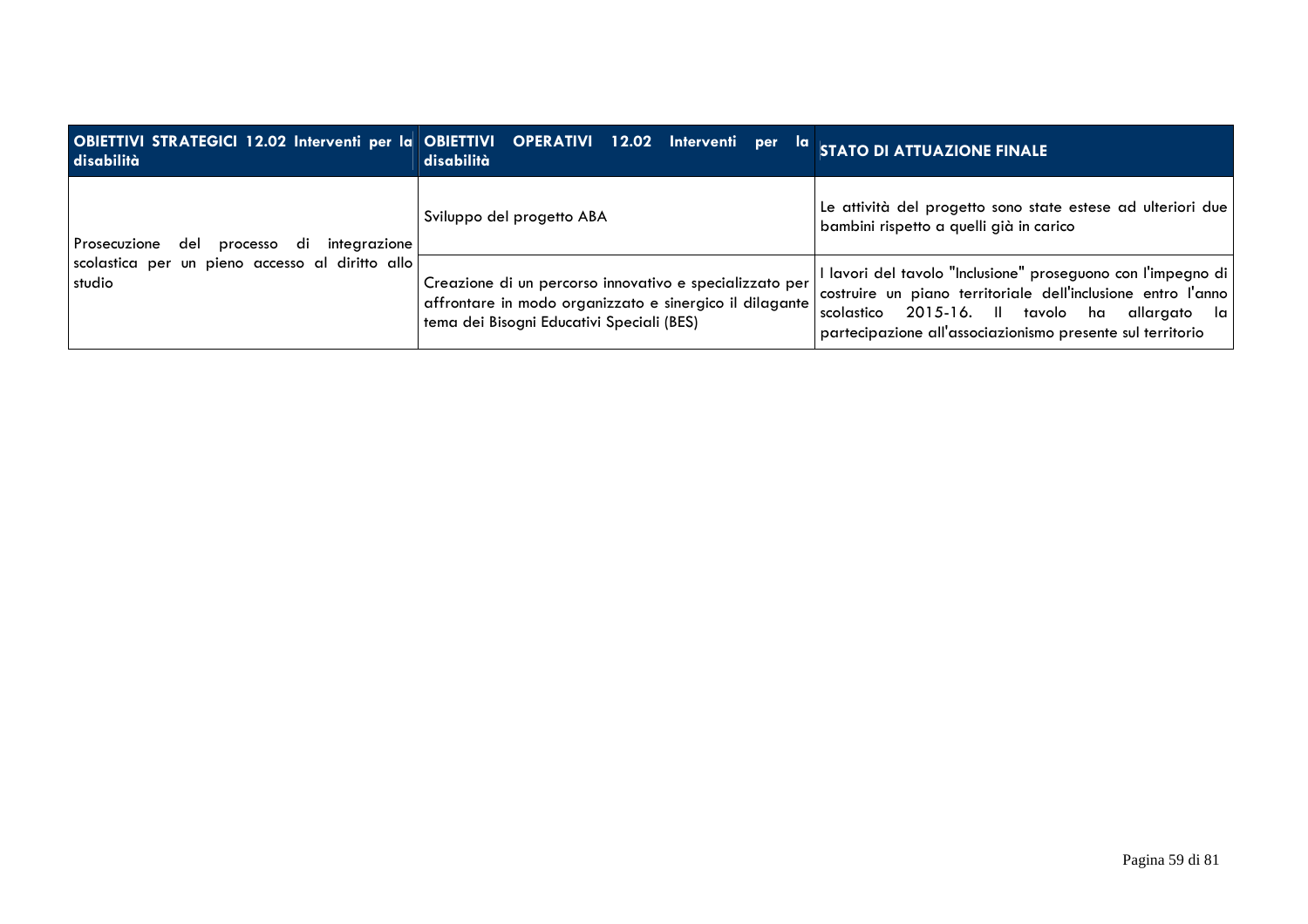# **PROGRAMMA 12. 03 Interventi per gli anziani**

#### FINALITA' DEL PROGRAMMA

 Amministrazione e funzionamento delle attività per l'erogazione di servizi e il sostegno a interventi a favore degli anziani. Comprende le spese per interventi contro i rischi collegati alla vecchiaia (perdita di reddito, reddito insufficiente, perdita dell'autonomia nello svolgere le incombenze quotidiane, ridotta partecipazione alla vita sociale e collettiva, ecc.). Comprende le spese a favore dei soggetti (pubblici e privati) che operano in tale ambito. Comprende le spese per indennità in danaro, quali indennità di cura, e finanziamenti erogati in seguito a pensionamento o vecchiaia, per l'assistenza nelle incombenze quotidiane (aiuto domestico, mezzi di trasporto, ecc.), per indennità a favore di persone che si prendono cura di persone anziane, per beni e servizi di vario genere erogati a favore di persone anziane per consentire la partecipare ad attività culturali, di svago, di viaggio, o di vita collettiva. Comprende le spese per interventi, servizi e strutture mirati a migliorare la qualità della vita delle persone anziane, nonché a favorire la loro mobilità, l'integrazione sociale e lo svolgimento delle funzioni primarie. Comprende le spese per le strutture residenziali e di ricovero per gli anziani.

#### SINTESI DEI PRINCIPALI SERVIZI EROGATI PER LA REALIZZAZIONE DEL PROGRAMMA

#### **SERVIZI SOCIO SANITARI INTEGRATI - Area anziani:**

- 1. Erogazione servizio di Assistenza domiciliare agli anziani;
- 2. Erogazione servizio di assistenza tutelare diurna e di attività integrative di recupero presso Centro Diurno socio assistenziale ad anziani parzialmente non autosufficienti;
- 3. Erogazione servizio di Casa Protetta anche con servizi residenziali per casi ad alta valenza sanitaria
- 4. Ricoveri di sollievo temporanei
- 5. Erogazione buoni taxi e trasporti individualizzati
- 6. Integrazione economica rette case protette e case di riposo pubbliche e private
- 7. Erogazione assegni di cura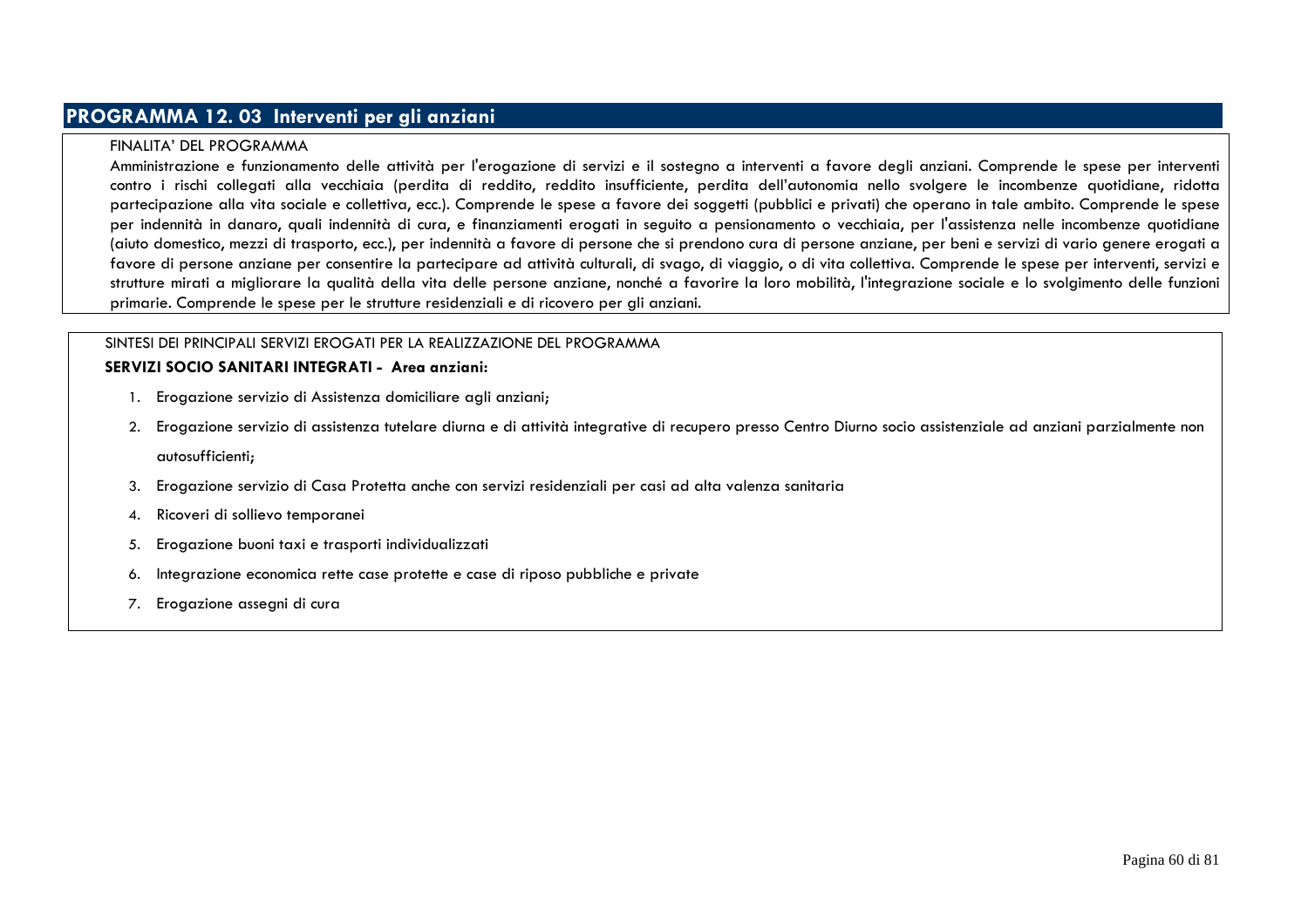| gli anziani                                                                                                                               | OBIETTIVI STRATEGICI 12. 03 Interventi per OBIETTIVI OPERATIVI 12. 03 Interventi per gli<br>anziani                                                                                                                                                                                                                                                                                       | <b>STATO DI ATTUAZIONE FINALE</b>                                                                                                                                                                                                                                                                                                                                                                                                                                                                                                                                                                                                                                                                                                                                                                                                                                                                                                                                                                                                                                                                                                                                                                                                                                                                                                                                                                                        |
|-------------------------------------------------------------------------------------------------------------------------------------------|-------------------------------------------------------------------------------------------------------------------------------------------------------------------------------------------------------------------------------------------------------------------------------------------------------------------------------------------------------------------------------------------|--------------------------------------------------------------------------------------------------------------------------------------------------------------------------------------------------------------------------------------------------------------------------------------------------------------------------------------------------------------------------------------------------------------------------------------------------------------------------------------------------------------------------------------------------------------------------------------------------------------------------------------------------------------------------------------------------------------------------------------------------------------------------------------------------------------------------------------------------------------------------------------------------------------------------------------------------------------------------------------------------------------------------------------------------------------------------------------------------------------------------------------------------------------------------------------------------------------------------------------------------------------------------------------------------------------------------------------------------------------------------------------------------------------------------|
| Promuovere e favorire il binomio virtuoso<br>"cittadini e salute".                                                                        | Favorire la prevenzione attraverso corretti stili di vita<br>ampliando i progetti come Anziani fragili, i corsi della<br>memoria, di ginnastica dolce, i corsi dell'Università per<br>la terza età, la frequentazione dei centri sociali, dei<br>luoghi di aggregazione che permettono di mantenere<br>più a lungo le potenzialità esistenti nell'anziano e<br>prolungare la vita attiva. | Con comunicazione alla Giunta n. 168 del 18.12.2015, sono stati<br>presentati i seguenti progetti realizzati/proseguiti nel corso del<br>2015:<br>- "Gemelli diversi"- gemellaggio tra gruppi fragili della nostra<br>provincia (Gruppo di Calderara di Reno, di Bologna Quartiere S.<br>Donato, e di Rastignano) che ha coinvolto 15-20 anziani<br>- Laboratorio Teatrale con la Coop Sociale Compagnia Teatro<br>dell'Argine: numero degli anziani coinvolti 20-25<br>progetti finanziati dal Concorso di Idee E-care 2015 delle<br>Associazioni del territorio per gli utenti segnalati dal nostro<br>Servizio Anziani<br>- "Un pomeriggio Insieme" presso Centro Sociale Ponticella con 15-<br>16 anziani coinvolti organizzato dall' Centro Sociale La Terrazza<br>di Ponticella, Lega SPI-CIGL San Lazzaro e Auser<br>-"Gli Atleti della Mente e delle bocce" e "Nonni e nipoti:<br>ricordiamo ieri per preparare il domani" presso il Centro Sociale<br>Malpensa con circa 30-35 anziani coinvolti organizzato dal Centro<br>Sociale Malpensa, l'Associazione Sport 2000, la Coop Adriatca,<br>l'Auser<br>-"Insieme a San Lazzaro- 2° edizione Creare Comunità: presso la<br>Parrocchia di Idice, il Centro dell'Associazione L'Arcobaleno in<br>Tasca e il Centro Sociale Tonelli con circa 15-20 anziani<br>organizzato dalla Croce Rossa Italiana, l'Associazione l'Arcobaleno<br>in Tasca e la coop Ida Poli. |
| Favorire la diffusione di corretti stili di vita<br>presso la popolazione anziana favorendo lo<br>scambio di esperienze e prassi positive | Promuovere la diffusione pressi i Centri Sociali e altri<br>luoghi di aggregazione distribuiti sul territorio di piccoli<br>presidi, gestiti da Volontari adeguatamente formati,<br>quali canali di accesso all'informazione sugli stili di vita<br>e le buone pratiche per il benessere della persona<br>anche nella fase dell'invecchiamento                                            | E' stato organizzato un incontro di coordinamento con i Centri<br>sociali e l'Associazione Onconauti al fine di diffondere la cultura<br>degli stili di vita finalizzati alla prevenzione nonché alla<br>promozione del benessere e della qualità di vita dei soggetti<br>colpiti da patologie degenerative. I centri sociali hanno concordato<br>un calendario di eventi informativi a cura dell'Associazione, aperti<br>al pubblico, da realizzarsi tra la fine del 2015 ed il 2016. Il primo<br>incontro pubblico si è svolto presso il centro sociale la Terrazza di<br>Ponticella.                                                                                                                                                                                                                                                                                                                                                                                                                                                                                                                                                                                                                                                                                                                                                                                                                                  |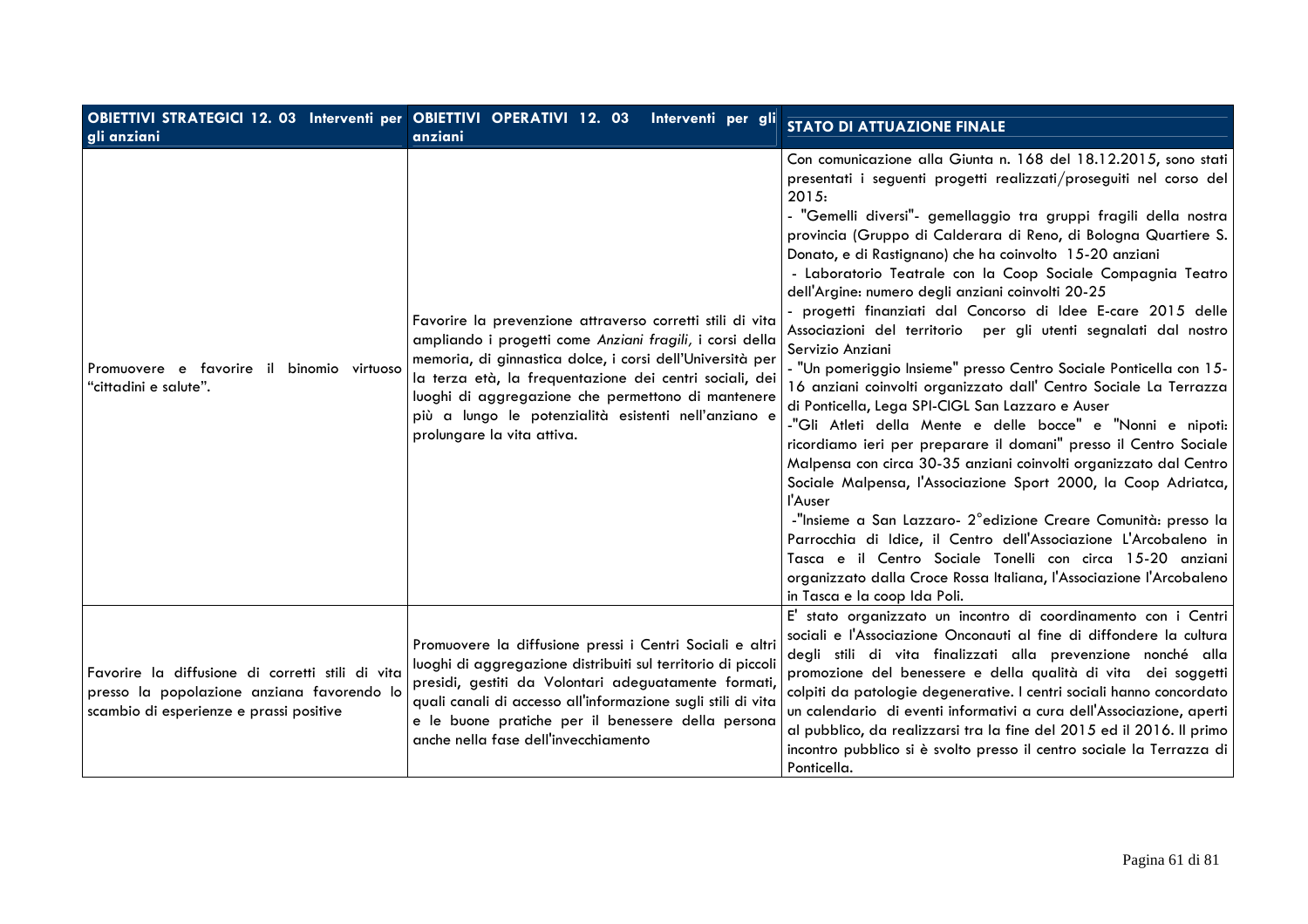| gli anziani                                                                                                                                                                                                                                                                              | OBIETTIVI STRATEGICI 12. 03 Interventi per OBIETTIVI OPERATIVI 12. 03 Interventi per gli<br>anziani                                                                                                                           | <b>STATO DI ATTUAZIONE FINALE</b>                                                                                                                                                                                                                                                                                                                                                                                                                                                                                                                                                 |
|------------------------------------------------------------------------------------------------------------------------------------------------------------------------------------------------------------------------------------------------------------------------------------------|-------------------------------------------------------------------------------------------------------------------------------------------------------------------------------------------------------------------------------|-----------------------------------------------------------------------------------------------------------------------------------------------------------------------------------------------------------------------------------------------------------------------------------------------------------------------------------------------------------------------------------------------------------------------------------------------------------------------------------------------------------------------------------------------------------------------------------|
| Sostenere un adeguato sistema di welfare<br>pubblico e lo sviluppo sul territorio di<br>un'efficiente rete di servizi, che sostenga<br>persone e famiglie accanto al ruolo<br>importantissimo dei luoghi di aggregazione,<br>delle famiglie, della prevenzione e degli stili di<br>vita. | confronti dell'anziano (parzialmente o totalmente non<br>autosufficiente), favorendo la domiciliarità.                                                                                                                        | Attuazione, a livello distrettuale, del progetto "Badando", E stato istituito un Tavolo distrettuale composto oltre che<br>finalizzato a sostenere l'assistenza domiciliare agli anziani, dalle istituzioni pubbliche anche dagli stake holders locali.<br>(anche in maniera collettiva), rispondendo al bisogno delle Sono stati individuati tre punti per la visualizzazione del<br>famiglie di trovare un supporto al lavoro di cura nei video plurilingue rivolto alle Badanti, e distribuito materiale<br>audiovisivo con la collaborazione dei soggetti sopra<br>coinvolti. |
|                                                                                                                                                                                                                                                                                          | Valutare modalità per rendere maggiormente sostenibile<br>per la persona e per le famiglie l'accesso ai servizi socio-<br>sanitari, anche tenuto conto della possibile ridefinizione<br>delle tariffe in base alla nuova ISEE | Ad oggi, si è proceduto col coinvolgimento dell'UdP per la<br>pianificazione delle azioni a livello distrettuale. Si è altresì<br>provveduto al coordinamento e alla partecipazione ai<br>gruppi di lavoro di tutti i comuni del distretto. In esito ai<br>suddetti lavori, nell'ultima seduta del 2015, il CdC ha<br>approvato lo schema di regolamento distrettuale per<br>l'utilizzo della certificazione ISEE. Per quanto riguarda il<br>Comune di San Lazzaro, tale regolamento è stato approvato<br>con DCC $14/16$                                                         |
|                                                                                                                                                                                                                                                                                          | avente ad oggetto l'offerta di appartamenti protetti per<br>anziani autosufficienti (progetto distrettuale)                                                                                                                   | A tutt'oggi, il settore servizi sociali e sanitari sta collaborando<br>con l'Asp Rodriguez alla definizione di alcuni contenuti<br>Coprogettazione con l'ASP Rodriguez di un nuovo servizio progettuali relativi alla gestione e funzionamento degli<br>appartamenti protetti, ai fini dell'ottenimento del finanziamento<br>regionale.<br>A questo scopo, a cura della 2 <sup>^</sup> Area, è stato adottato il PUA<br>di iniziativa pubblica per il comparto dell'ASP.                                                                                                          |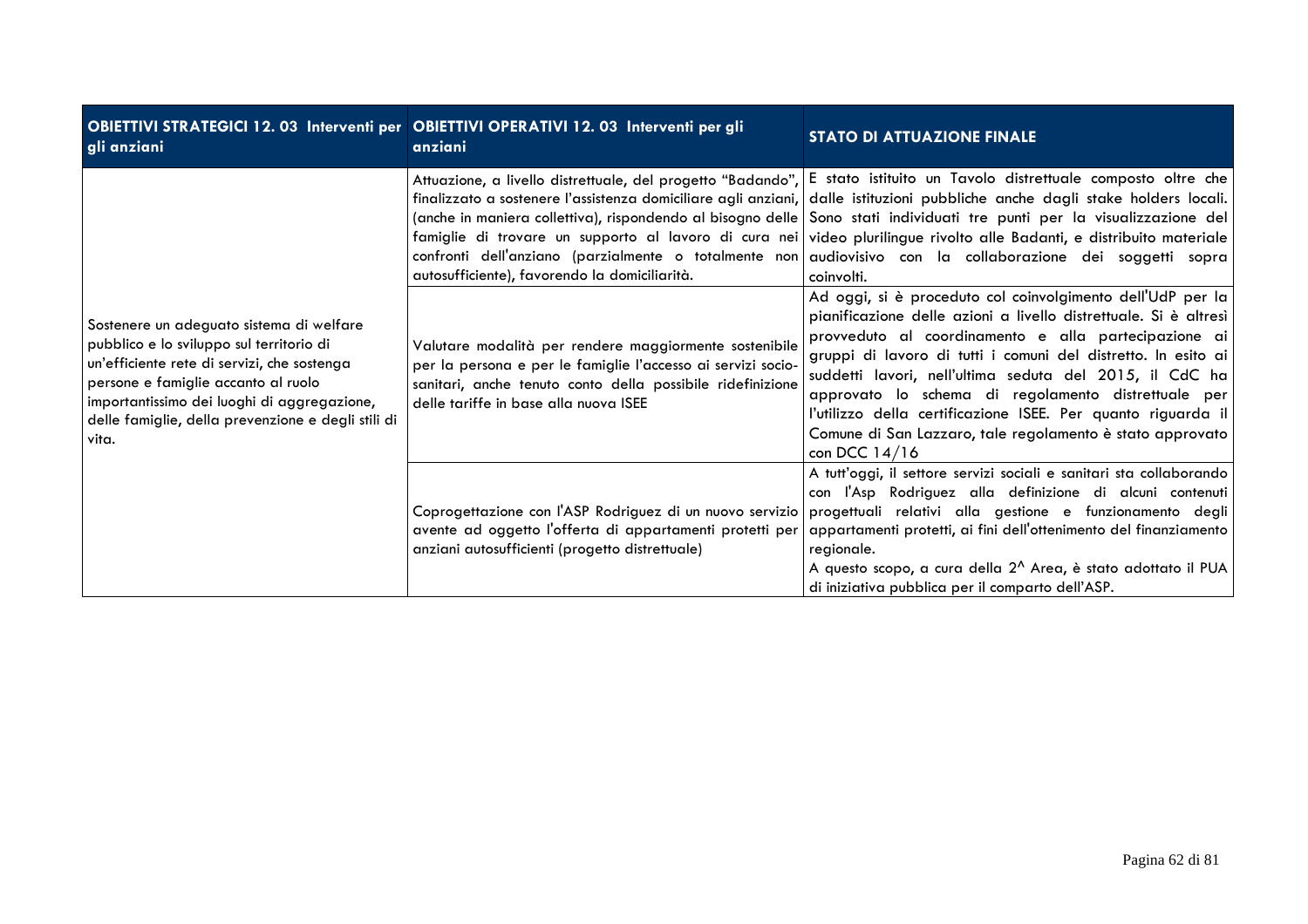## **PROGRAMMA 12. 04 Interventi per soggetti a rischio di esclusione sociale**

### FINALITA' DEL PROGRAMMA

 Amministrazione e funzionamento delle attività per l'erogazione di servizi e il sostegno a interventi a favore di persone socialmente svantaggiate o a rischio di esclusione sociale. Comprende le spese a favore di persone indigenti, persone a basso reddito, emigrati ed immigrati, profughi, alcolisti, tossicodipendenti, vittime di violenza criminale, detenuti. Comprende le spese a favore dei soggetti (pubblici e privati) che operano in tale ambito. Comprende le spese per indennità in denaro a favore di soggetti indigenti e socialmente deboli, quali sostegno al reddito e altri pagamenti destinati ad alleviare lo stato di povertà degli stessi o per assisterli in situazioni di difficoltà. Comprende le spese per sistemazioni e vitto a breve o a lungo termine forniti a favore di soggetti indigenti e socialmente deboli, per la riabilitazione di alcolisti e tossicodipendenti, per beni e servizi a favore di persone socialmente deboli quali servizi di consultorio, ricovero diurno, assistenza nell'adempimento di incombenze quotidiane, cibo, indumenti, carburante, ecc.. Comprende le spese per la costruzione e la gestione di strutture dedicate alle persone a rischio di esclusione sociale.

- •Assistenza sociale diretta ad adulti ed anziani, residenti e non, che si trovano in condizioni di disagio o di rischio socio – economico
- •Interventi di prevenzione e socializzazione di anziani a rischio di emarginazione
- •Mantenimento dei rapporti tra la popolazione nomade residente e non nel Comune di San Lazzaro al fine di favorire la loro integrazione
- • Integrazione degli stranieri: favorire il processo di integrazione sociale degli immigrati cercando di garantire ai nuovi residenti, per quanto possibile, gli strumenti per meglio interpretare il proprio ruolo sociale
- Valorizzazione dell'apprendimento della lingua italiana quale fondamentale elemento di inclusione e partecipazione in quanto vettore di autonomizzazione e quindi di reale interazione con la società attraverso l'espressione dei pensieri, desideri, aspirazioni e non solo per la gestione del quotidiano nella sua essenzialità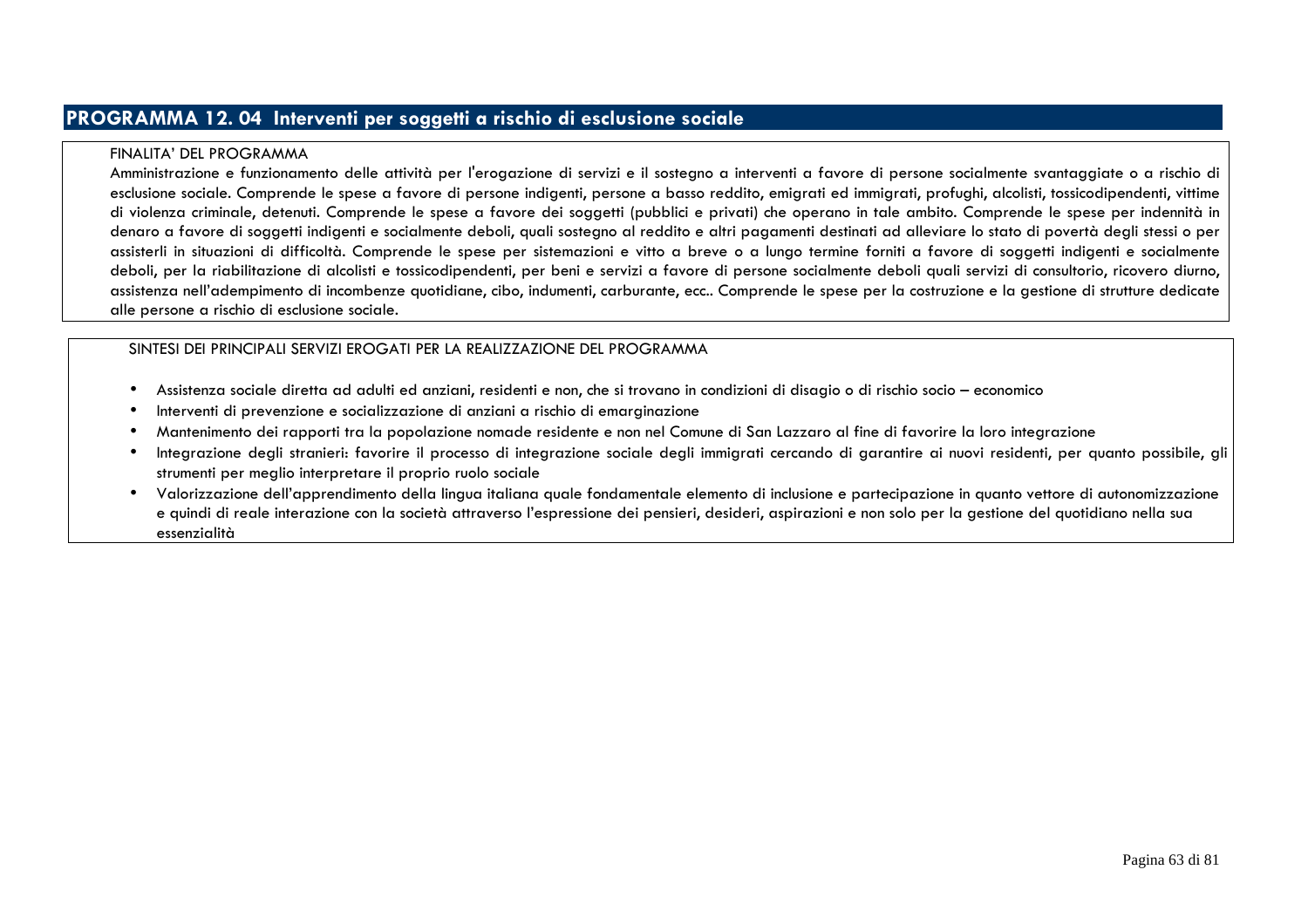| OBIETTIVI STRATEGICI 12.04 Interventi per soggetti<br>a rischio di esclusione sociale                                                                                                                                                                                              | <b>OBIETTIVI STRATEGICI 12.04 Interventi per</b><br>soggetti a rischio di esclusione sociale                                                                               | <b>STATO DI ATTUAZIONE FINALE</b>                                                                                                                                                                                                                                                                                                                                                                                                                                                                                                                                                                                                                                                                                                                                                                                                                                                                                                                                                                                                                                                                                                                                                                                                                                                                                       |
|------------------------------------------------------------------------------------------------------------------------------------------------------------------------------------------------------------------------------------------------------------------------------------|----------------------------------------------------------------------------------------------------------------------------------------------------------------------------|-------------------------------------------------------------------------------------------------------------------------------------------------------------------------------------------------------------------------------------------------------------------------------------------------------------------------------------------------------------------------------------------------------------------------------------------------------------------------------------------------------------------------------------------------------------------------------------------------------------------------------------------------------------------------------------------------------------------------------------------------------------------------------------------------------------------------------------------------------------------------------------------------------------------------------------------------------------------------------------------------------------------------------------------------------------------------------------------------------------------------------------------------------------------------------------------------------------------------------------------------------------------------------------------------------------------------|
| Sostenere un adeguato sistema di welfare pubblico e<br>lo sviluppo sul territorio di un'efficiente rete di servizi,<br>che sostenga persone e famiglie accanto al ruolo<br>importantissimo dei luoghi di aggregazione, delle<br>famiglie, della prevenzione e degli stili di vita. | Consolidare le reti sociali potenziando azioni di<br>welfare di prossimità e di comunità nonché le<br>relazioni con i partner del territorio che operano<br>in tale ambito | Sono stati attivati percorsi di integrazione con alcune<br>Associazioni del territorio e specifici progetti orientati al<br>benessere della comunità e in particolare ad adulti in<br>condizioni di disagio socio relazionale. In particolare sono<br>state coinvolte: 1) Opera di Padre Marella che ha<br>garantito la mensa gratuita a 5 persone (pranzo e cena) e<br>ad altre 5 ha garantito al bisogno, generi alimentari; 2)<br>Laboratorio Abba-Stanza - Bologna, che, tramite<br>laboratori lavorativi a bassa soglia, ha permesso<br>l'inserimento lavorativo di 3 persone; 3) Strutture di<br>accoglienza temporanee in via d'urgenza di persone<br>sfrattate e/o senza dimora con l'inserimento di 4 uomini e 1<br>donna; 4) Albo del volontariato singolo con l'avvio del<br>progetto "Fenice in rete" finalizzato a favorire una<br>conoscenza informatica di base a 3 utenti.<br>E'<br>stato altresì concordato con il<br>Consiglio di<br>amministrazione del centro Malpensa il<br>progetto<br>"Redazione on line" avviato in data 28/01/16. Il progetto<br>prevede il coinvolgimento del CCR, utenti del Centro e<br>studenti delle scuole medie con incontri settimanali durante i<br>quali saranno sviluppati argomenti di interesse comune i cui<br>risultati/documenti verranno documentati on line. |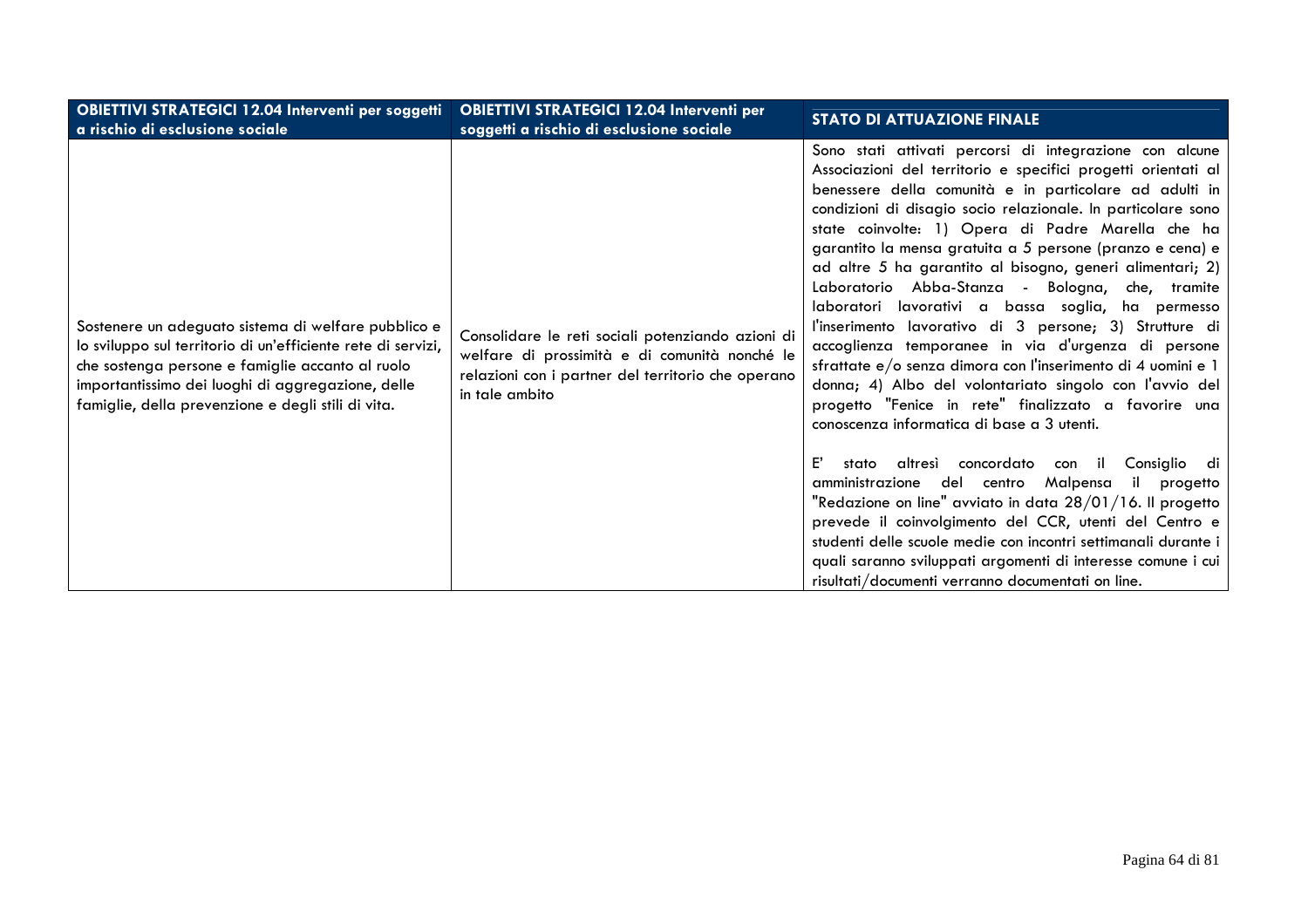| OBIETTIVI STRATEGICI 12.04 Interventi per soggetti a OBIETTIVI STRATEGICI 12.04 Interventi per<br>rischio di esclusione sociale                                                                                                                                                                                                                                                                                                                     | soggetti a rischio di esclusione sociale                                                                                                                            | <b>STATO DI ATTUAZIONE FINALE</b>                                                                                                                                                                                                                                                                                                                                                                                                                                                                                                                                                                                                                             |
|-----------------------------------------------------------------------------------------------------------------------------------------------------------------------------------------------------------------------------------------------------------------------------------------------------------------------------------------------------------------------------------------------------------------------------------------------------|---------------------------------------------------------------------------------------------------------------------------------------------------------------------|---------------------------------------------------------------------------------------------------------------------------------------------------------------------------------------------------------------------------------------------------------------------------------------------------------------------------------------------------------------------------------------------------------------------------------------------------------------------------------------------------------------------------------------------------------------------------------------------------------------------------------------------------------------|
| Valorizzazione del terzo settore, del volontariato e del<br>principio di sussidiarietà quali forme di investimento<br>nella partecipazione e nella cittadinanza attiva, per<br>rafforzare il concetto di comunità inclusiva.<br>Riconoscimento del valore centrale del volontariato e<br>della partecipazione alla vita pubblica quali contributi<br>al capitale sociale, alla fiducia generalizzata e<br>all'arricchimento delle reti relazionali. | Attivazione di percorsi di inclusione e<br>integrazione per i rifugiati ospitati sul nostro<br>territorio con il rafforzamento della rete di<br>solidarietà diffusa | Il progetto accoglienza profughi è stato incluso nei progetti<br>distrettuali che afferiscono al Piano di Zona, approvato dal<br>Comitato di Distretto il 03/08/15 con Pg 29374.<br>Sul tema sono state organizzate nove riunioni con lo staff<br>tecnico distrettuale, dieci incontri della Cabina di Regia<br>distrettuale, istituita ad hoc, cinque incontri col Comitato di<br>distretto ed un incontro tra il Comitato e la Prefettura.<br>Numerose sono le iniziative che sul territorio hanno coinvolto i<br>richiedenti asilo: iniziative di solidarietà, eventi comunali,<br>incontri in mediateca, tornei di calcio, iniziative di<br>volontariato. |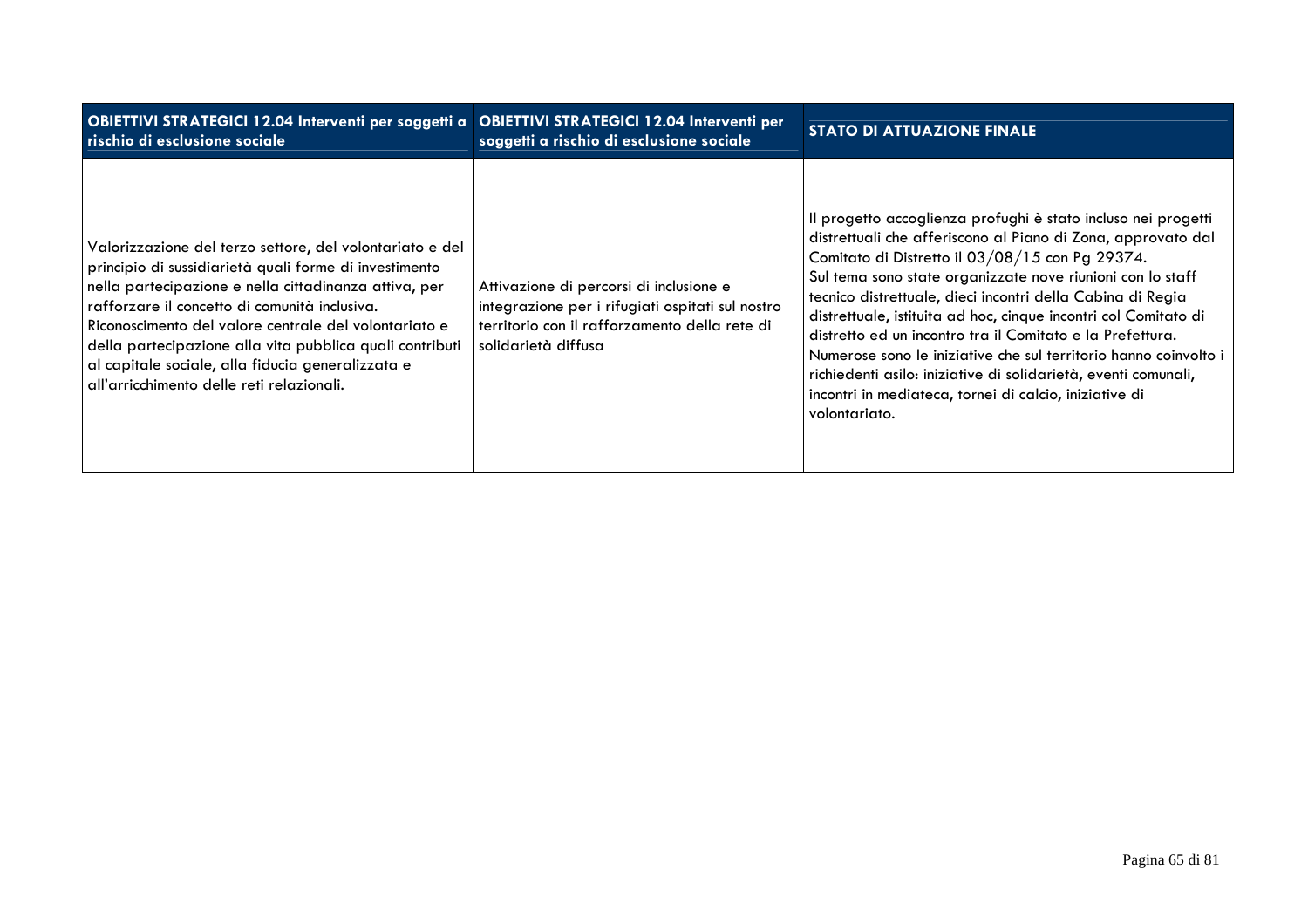## **PROGRAMMA 12.05 Interventi per le famiglie**

### FINALITA' DEL PROGRAMMA

 Amministrazione e funzionamento delle attività per l'erogazione di servizi e il sostegno a interventi per le famiglie non ricompresi negli altri programmi della missione. Comprende le spese a favore dei soggetti (pubblici e privati) che operano in tale ambito. Comprende le spese per la promozione dell'associazionismo familiare e per iniziative di conciliazione dei tempi di vita e di lavoro non ricompresi negli altri programmi della missione. Comprende le spese per interventi di finanza etica e di microcredito alle famiglie. Non comprende le spese per l'infanzia e l'adolescenza ricomprese nel programma "Interventi per l'infanzia e per i minori e gli asili nido" della medesima missione.

### SINTESI DEI PRINCIPALI SERVIZI EROGATI PER LA REALIZZAZIONE DEL PROGRAMMA

### **SUPERAMENTO HANDICAP E INFORMAHANDICAP:**

- 1.Gestione sportello Informahandicap;
- Supporto alle attività della consulta cittadina per il superamento dell'handicap 2.
- Gestione spazio risorse Habilandia, per l'integrazione dei minori disabili, stranieri e a rischio di disagio sociale, anche in un'ottica di accoglienza della famiglia 3.quale nucleo fondamentale della erte sociale
- . Interventi volti a favorire la mobilità con: (vedi anche ambito dei servizi sociosanitari e assistenziali) 4.
- 5.Erogazione buoni taxi e/o trasporti collettivi ed individualizzati di minori e/o disabili

#### **PREVENZIONE SANITARIA:**

- 1. Attività di informazione e sensibilizzazione su problemi sanitari emergenti rilevanti per la collettività;
- Supporto operativo a progetti di ricerca, quale il "San Lazzaro Metabolic Study" in collaborazione con l'Asl 2.
- 3.Interventi di zoo profilassi
- 4. Presidio e informazione sulla diffusione della zanzara tigre e delle relative complicanze e promozione culturale della prevenzione ed educazione sanitaria

| le famiglie                                                                                                                                                                                                                                                                              | OBIETTIVI STRATEGICI 12.05 Interventi per AZIONI/OBIETTIVI OPERATIVI 12.05 Interventi per le<br>famiglie                                                                                                                                                                                                                                  | <b>STATO DI ATTUAZIONE FINALE</b>                                                                                                                                                   |
|------------------------------------------------------------------------------------------------------------------------------------------------------------------------------------------------------------------------------------------------------------------------------------------|-------------------------------------------------------------------------------------------------------------------------------------------------------------------------------------------------------------------------------------------------------------------------------------------------------------------------------------------|-------------------------------------------------------------------------------------------------------------------------------------------------------------------------------------|
| Sostenere un adeguato sistema di welfare<br>pubblico e lo sviluppo sul territorio di<br>un'efficiente rete di servizi, che sostenga<br>persone e famiglie accanto al ruolo<br>importantissimo dei luoghi di aggregazione,<br>delle famiglie, della prevenzione e degli stili<br>di vita. | Promozione di iniziative sperimentali di conciliazione,<br>volte a creare nuove opportunità per le famiglie per la<br>cura e l'educazione dei bambini, attraverso l'istituzione<br>di un albo di figure educative adeguatamente formate<br>In grado di garantire qualità e il necessario<br>collegamento al sistema dei servizi educativi | Sono ancora in corso le attività per la realizzazione dello studio  <br>di fattibilità del progetto di costituzione dell'albo per la<br>realizzazione dei servizi di conciliazione. |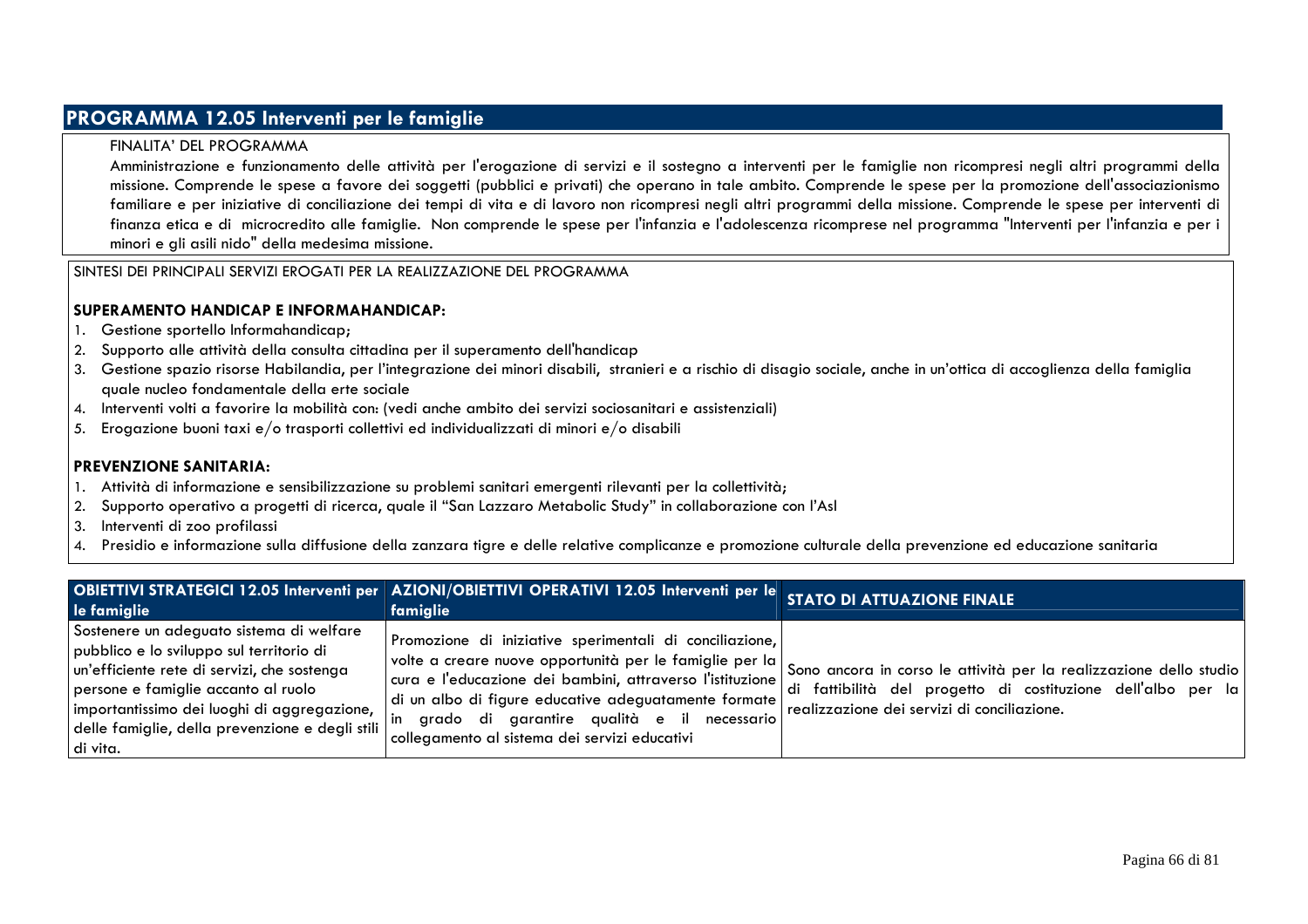|                                                     | OBIETTIVI STRATEGICI 12.05 Interventi per AZIONI/OBIETTIVI OPERATIVI 12.05 Interventi per le                                 | <b>STATO DI ATTUAZIONE FINALE</b>                                                                                                                                                                                                                                                                                                                                                                                                                                                                                                                                                                                                                                                                                                                             |  |
|-----------------------------------------------------|------------------------------------------------------------------------------------------------------------------------------|---------------------------------------------------------------------------------------------------------------------------------------------------------------------------------------------------------------------------------------------------------------------------------------------------------------------------------------------------------------------------------------------------------------------------------------------------------------------------------------------------------------------------------------------------------------------------------------------------------------------------------------------------------------------------------------------------------------------------------------------------------------|--|
| le famiglie                                         | famiglie                                                                                                                     |                                                                                                                                                                                                                                                                                                                                                                                                                                                                                                                                                                                                                                                                                                                                                               |  |
|                                                     | Consolidare le reti sociali potenziando azioni di welfare<br>di prossimità                                                   | Con DGC 53 del 07/05/15 è stato istituito l'albo dei cittadini<br>virtuosi.<br>In occasione della settimana "San Lazzaro bene comune", svoltasi  <br>tra il 20 e il 27/09/15, è stato organizzato uno specifico incontro<br>in data 25/09/15 con la collaborazione di LABSUS (laboratorio<br>per la sussidiarietà) per il quale è intervenuta la Prof.ssa<br>Alessandra Valastro docente di democrazia partecipativa<br>all'Università di Perugia. In tale occasione, con il coordinamento<br>dello sportello sociale, sono state invitate tutte le associazioni del<br>territorio che, al termine degli interventi, hanno costituito dei tavoli  <br>di lavoro settoriale.<br>Vedi anche miss.12 progr.04                                                    |  |
| Promuovere una risposta collettiva ai bisogni       | Promuovere l'aggregazione di cooperative di utenti o                                                                         |                                                                                                                                                                                                                                                                                                                                                                                                                                                                                                                                                                                                                                                                                                                                                               |  |
| sociali anche stimolando e supportando              | gruppi di acquisto solidale (GAS) che organizzino la Progetto da attivare nel 2016<br>risposta collettiva ai bisogni sociali |                                                                                                                                                                                                                                                                                                                                                                                                                                                                                                                                                                                                                                                                                                                                                               |  |
| l'aggregazione di cittadini e/o gruppi di<br>utenti | Realizzazione di progetti di sussidiarietà in un'ottica di<br>welfare generativo e di comunità                               | progetti realizzati nel 2015 hanno riguardato le raccolte<br>alimentari e la festa di comunità.<br>Più in particolare, sono state organizzate due Raccolte alimentari;<br>della prima, realizzata il 9 maggio 2015,<br>hanno<br>complessivamente beneficiato 177 nuclei familiari in condizioni di<br>disagio socio economico (in carico sia alle parrocchie, centro<br>sociale e servizi Adulti e Minori) e della seconda, realizzata, il<br>24 ottobre, hanno beneficiato 179 nuclei.<br>La Festa di comunità è stata organizzata il 19 luglio, presso il<br>Centro Sociale Malpensa, al fine di creare un momento di<br>aggregazione tra la Comunità locale ed i giovani immigrati  <br>ospitati sia dalla Comunità Padre Marella che da Piazza<br>Grande. |  |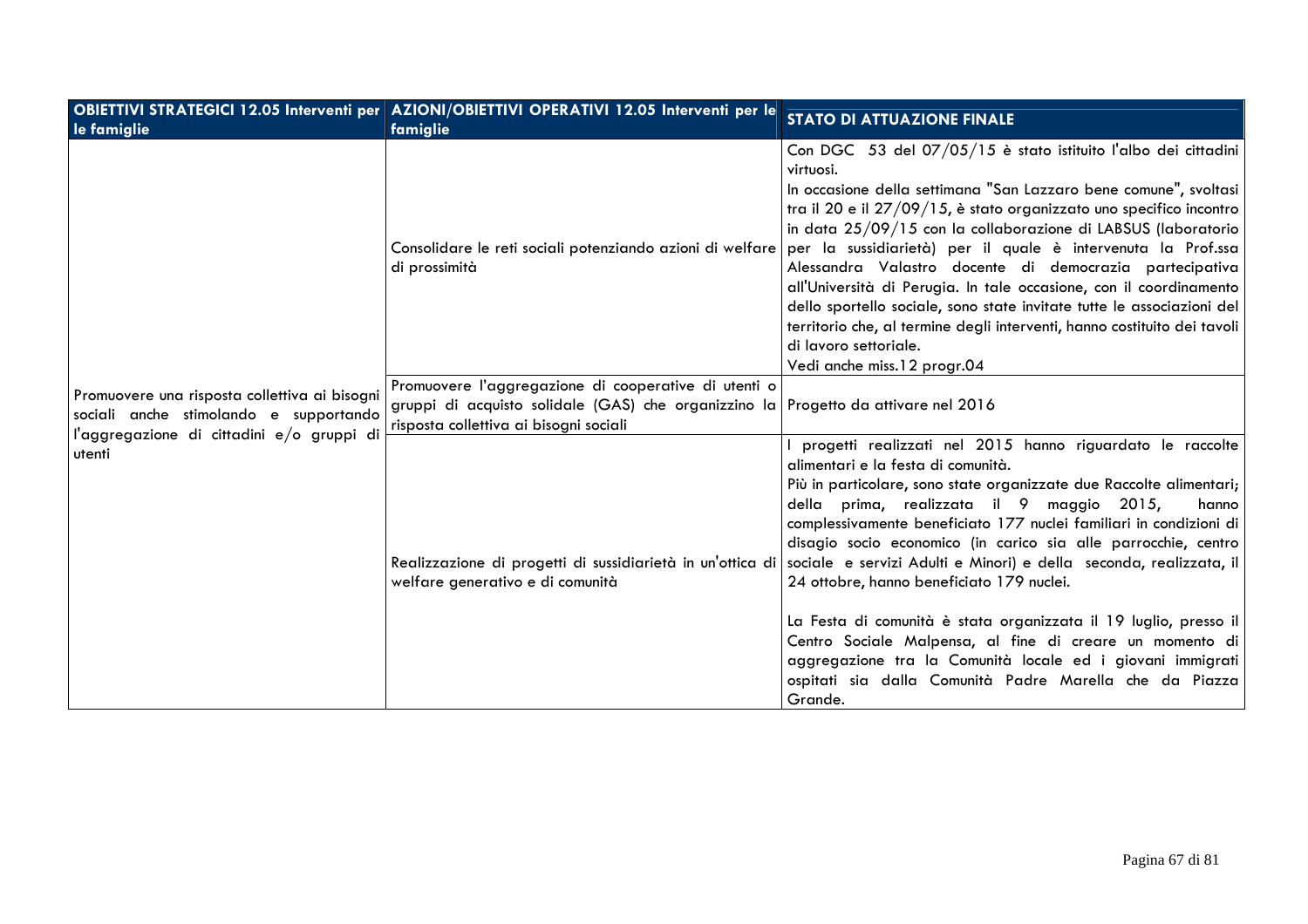| <b>OBIETTIVI STRATEGICI 12.05 Interventi per le famiglie</b>                                                                                                                                                                                                                                                                                                                                                                                                                         | AZIONI/OBIETTIVI OPERATIVI 12.05 Interventi STATO DI ATTUAZIONE FINALE<br>per le famiglie                                                                                                                    |                                                                                                                                                                                                                                                                                                                                                                                                                            |
|--------------------------------------------------------------------------------------------------------------------------------------------------------------------------------------------------------------------------------------------------------------------------------------------------------------------------------------------------------------------------------------------------------------------------------------------------------------------------------------|--------------------------------------------------------------------------------------------------------------------------------------------------------------------------------------------------------------|----------------------------------------------------------------------------------------------------------------------------------------------------------------------------------------------------------------------------------------------------------------------------------------------------------------------------------------------------------------------------------------------------------------------------|
| l Promuovere e favorire il binomio virtuoso "cittadini e salute".                                                                                                                                                                                                                                                                                                                                                                                                                    | Favorire la prevenzione attraverso corretti stili di  <br>permettono di mantenere più a lungo le fragili.<br>potenzialità esistenti nell'anziano e prolungare la Vedi anche miss 12 progr 03<br>vita attiva. | vita ampliando i progetti come Anziani fragili, i Sono stati attivati percorsi di integrazione con<br>corsi della memoria, di ginnastica dolce, i corsi alcune Associazioni e con i Centri sociali del<br>dell'Università per la terza età, la frequentazione territorio e specifici progetti tendenti a prevenire<br>dei centri sociali, dei luoghi di aggregazione che le situazioni di isolamento delle persone anziane |
| Promuovere le pari opportunità come assenza di ostacoli alla Promuovere, anche con il coinvolgimento delle<br>partecipazione economica, politica e sociale di un qualsiasi scuole, la diffusione di una cultura del rispetto<br>individuo per ragioni connesse al genere, religione e convinzioni delle differenze di genere, quale valore Vedimiss 01 progr 11<br>personali, razza e origine etnica, disabilità, età, orientamento irrinunciabile per il miglioramento<br>sessuale. | della l<br>l convivenza civile                                                                                                                                                                               |                                                                                                                                                                                                                                                                                                                                                                                                                            |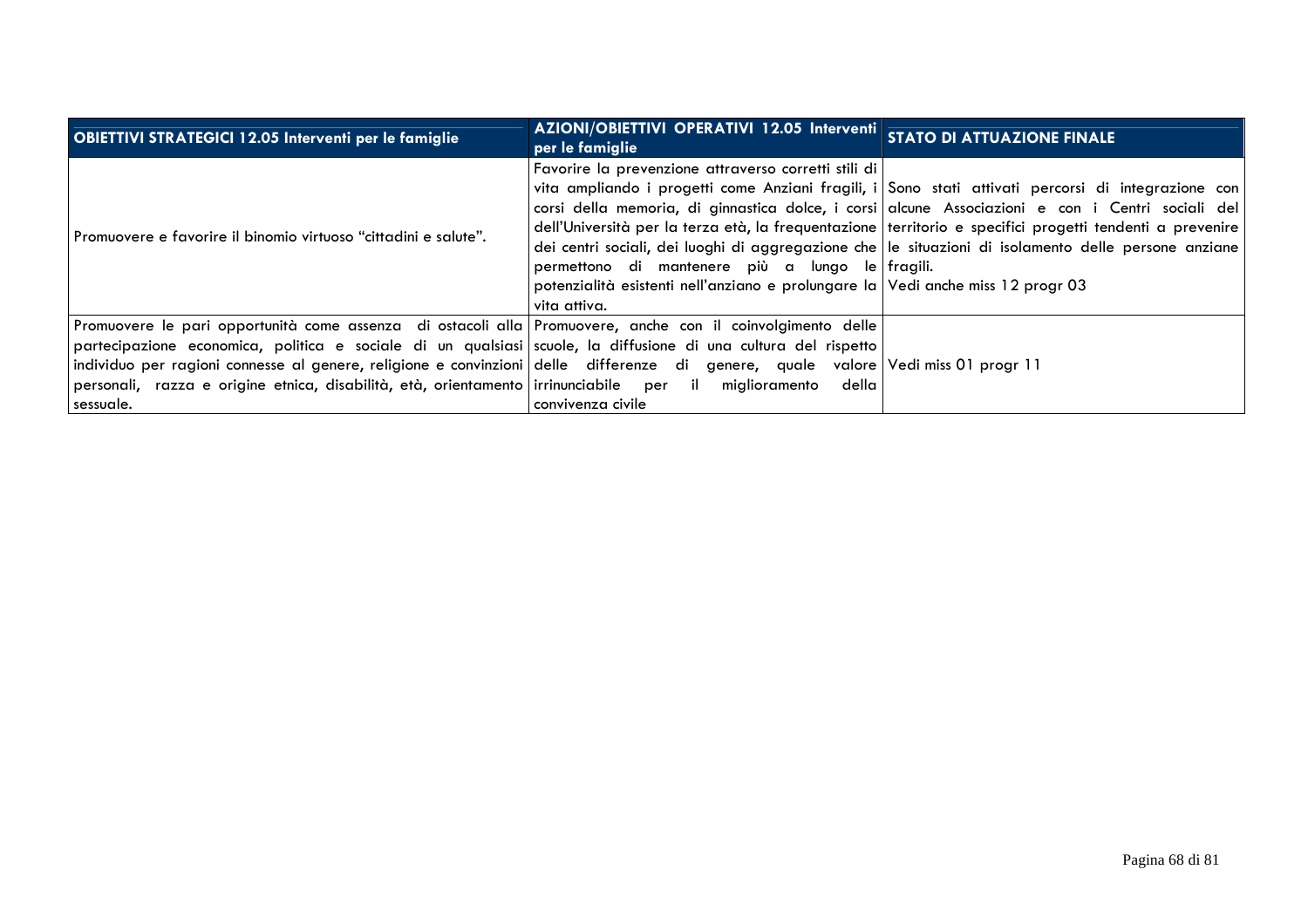# **PROGRAMMA 12.06 Interventi per il diritto alla casa**

#### FINALITA' DEL PROGRAMMA

 Amministrazione e funzionamento delle attività per il sostegno al diritto alla casa. Comprende le spese per l'aiuto alle famiglie ad affrontare i costi per l'alloggio a sostegno delle spese di fitto e delle spese correnti per la casa, quali sussidi per il pagamento di ipoteche e interessi sulle case di proprietà e assegnazione di alloggi economici o popolari. Comprende le spese a favore dei soggetti (pubblici e privati) che operano in tale ambito. Non comprende le spese per la progettazione, la costruzione e la manutenzione degli alloggi di edilizia residenziale pubblica, ricomprese nel programma "" della missione 08 "Assetto del territorio ed edilizia abitativa"

- -Gestione mediante ACER degli alloggi ERP
- Gestione graduatoria ERP
- Gestione graduatoria mobilità
- Gestione Servizio Pronta Emergenza Abitativa
- Politiche di sostegno economico per le famiglie in situazione di disagio socio-economico anche a seguito della crisi economica
- Interventi di sostegno al diritto alla casa

| <b>OBIETTIVI STRATEGICI 12. 06 Interventi per il</b><br>diritto alla casa | <b>OBIETTIVI OPERATVI 12. 06 Interventi per il</b><br>diritto alla casa                                                | <b>STATO DI ATTUAZIONE FINALE</b>                                                                                                                                                                                                                                                                                                                                                                                                                                                                                        |
|---------------------------------------------------------------------------|------------------------------------------------------------------------------------------------------------------------|--------------------------------------------------------------------------------------------------------------------------------------------------------------------------------------------------------------------------------------------------------------------------------------------------------------------------------------------------------------------------------------------------------------------------------------------------------------------------------------------------------------------------|
| Migliorare l'efficacia del<br>Residenziale Pubblica                       | servizio di Edilizia Migliorare la qualità della manutenzione degli<br>alloggi ERP al fine di massimizzarne l'utilizzo | Con Delibera di Giunta nr 113 del 04/08/15 è stato<br>approvato il programma di interventi da sottoporre alla<br>richiesta di finanziamento regionale a valere sui fondi del D.I.<br>16/03/2015. Inoltre, con Delibera di Giunta n. 214 del<br>10/12/2015 è stato approvato un Piano straordinario di<br>interventi sul patrimonio ER che prevede uno stanziamento<br>comunale di 368,000 Euro circa, da realizzare nel 2016.                                                                                            |
| dalla crisi economica                                                     | colpiti dalla crisi economica                                                                                          | Ad oggi sono proseguite le azioni per sostenere i nuclei a<br>Sostenere il diritto alla casa per le famiglie più Prosecuzione, nell'ambito del Fondo di solidarietà, rischio di sfratto in conseguenza della crisi economica<br>svantaggiate ed in particolar modo quelle colpite degli interventi antisfratto a sostegno di cittadini attingendo al fondo si solidarietà. Al 31/12/15 risultano<br>utilizzati euro 190.396,67 pari al.95,20 % della quota di<br>fondo assegnato al settore per tali azioni di sostegno. |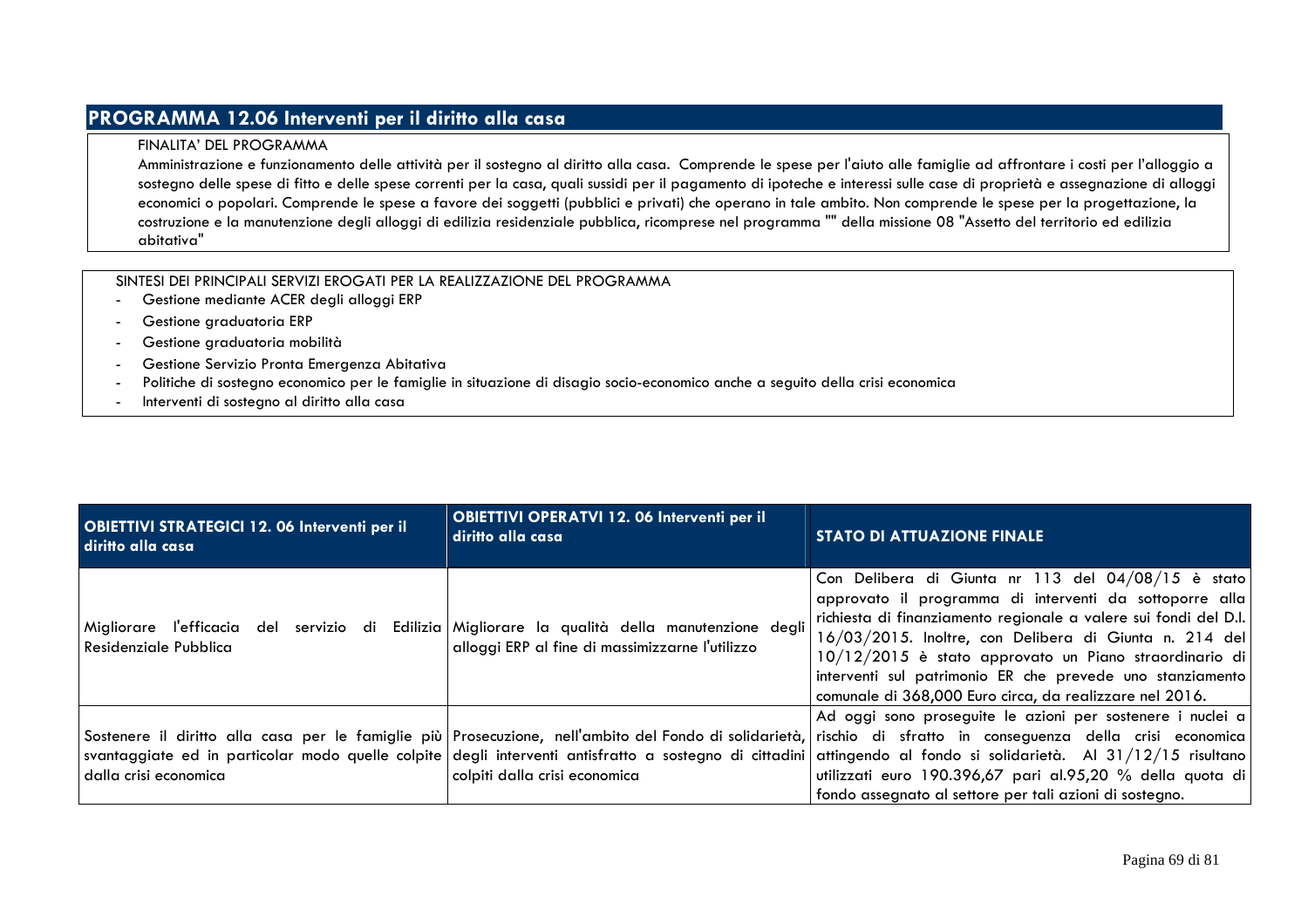#### FINALITA' DEL PROGRAMMA

Amministrazione e funzionamento delle attività per la formulazione, l'amministrazione, il coordinamento e il monitoraggio delle politiche, dei piani, deiprogrammi socio-assistenziali sul territorio, anche in raccordo con la programmazione e i finanziamenti comunitari e statali. Comprende le spese per la predisposizione e attuazione della legislazione e della normativa in materia sociale. Comprende le spese a sostegno del le politiche sociali che non sono direttamente riferibili agli altri programmi della medesima missione.

### SINTESI DEI PRINCIPALI SERVIZI EROGATI PER LA REALIZZAZIONE DEL PROGRAMMA

- Gestione dello sportello sociale, inteso quale punto unico di accesso dei servizi sociali e socio-sanitari e assistenza alla compilazione delle pratiche
- Gestione del sito San Lazzaro Sociale in cui confluiscono le informazioni relative ai servizi sociali e socio sanitari
- Aggiornamento del programma informativo Garcia, collegato all'osservatorio Provinciale
- Implementazione della Rete Provinciale degli Sportelli Sociali
- Tenuta dell'albo del volontariato singolo
- Gestione coordinata sportello sociale Informahandicap
- Gestione Ufficio di Piano distrettuale

### Gli obiettivi strategici ed operativi del presente Programma sono contenuti negli altri Programmi della stessa Missione 12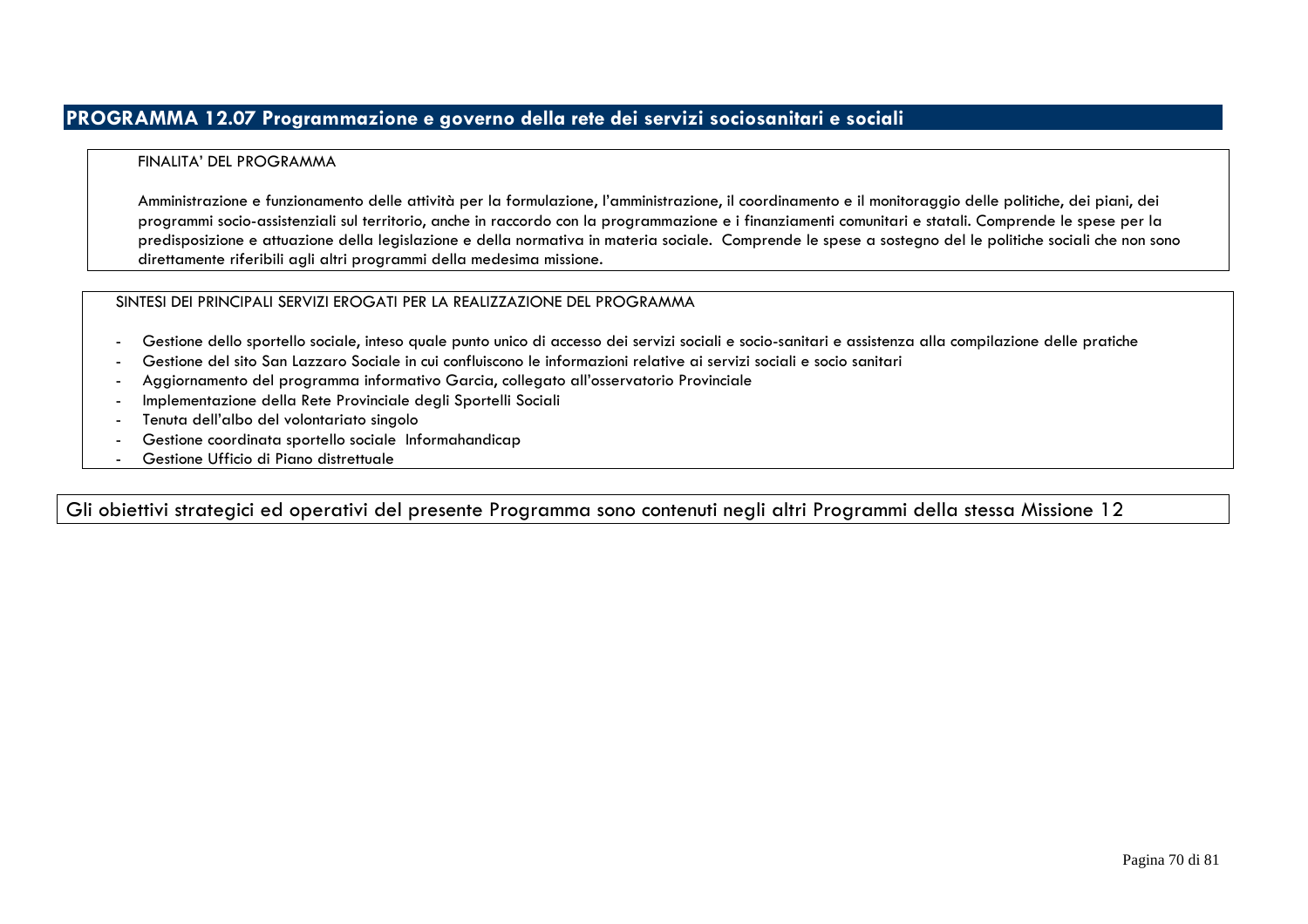# **PROGRAMMA 12.08 Cooperazione e Associazionismo**

#### FINALITA' DEL PROGRAMMA

 Amministrazione e funzionamento delle attività e degli interventi a sostegno e per lo sviluppo della cooperazione e dell'associazionismo nel sociale. Comprende le spese per la valorizzazione del terzo settore (non profit) e del servizio civile. Non comprende le spese a sostegno dell'associazionismo che opera a supporto dei programmi precedenti e che, come tali, figurano già come trasferimenti "a sostegno" in quei programmi. Non comprende le spese per la cooperazione allo sviluppo, ricomprese nella missione relativa alle relazioni internazionali.

### SINTESI DEI PRINCIPALI SERVIZI EROGATI PER LA REALIZZAZIONE DEL PROGRAMMA

 - Valorizzazione del terzo settore e del volontariato sociale quali parti costitutive della capacità dell'Ente locale di rispondere alle nuove domande della comunità, senza che ciò significhi rinunciare al carattere universalistico dello Stato sociale

 - Riconoscere il valore sociale e la funzione dell´attività di volontariato come espressione di partecipazione, solidarietà e pluralismo, promuoverne lo sviluppo salvaguardandone l´autonomia e favorirne l´apporto originale per il conseguimento delle finalità di carattere sociale, civile e culturale.

| <b>OBIETTIVI STRATEGICI 12.08</b><br>Cooperazione e Associazionismo                                                                                                                                                                                                                                                                                                                                                                                                | <b>OBIETTIVI OPERATIVI 12.08 Cooperazione e</b><br>Associazionismo                                                                                           | <b>STATO DI ATTUAZIONE FINALE</b>                                                                                                                                                                                                                                                                                                                                                                                                                                                                                                                                                                                                                                                                                                                                                                                                                                                          |
|--------------------------------------------------------------------------------------------------------------------------------------------------------------------------------------------------------------------------------------------------------------------------------------------------------------------------------------------------------------------------------------------------------------------------------------------------------------------|--------------------------------------------------------------------------------------------------------------------------------------------------------------|--------------------------------------------------------------------------------------------------------------------------------------------------------------------------------------------------------------------------------------------------------------------------------------------------------------------------------------------------------------------------------------------------------------------------------------------------------------------------------------------------------------------------------------------------------------------------------------------------------------------------------------------------------------------------------------------------------------------------------------------------------------------------------------------------------------------------------------------------------------------------------------------|
| Valorizzazione del terzo settore, del<br>volontariato e del principio di<br>sussidiarietà quali forme di<br>investimento nella partecipazione e<br>nella cittadinanza attiva, per<br>rafforzare il concetto di comunità<br>inclusiva.<br>Riconoscimento del valore centrale del<br>volontariato e della partecipazione<br>alla vita pubblica quali contributi al<br>capitale sociale, alla fiducia<br>generalizzata e all'arricchimento delle<br>reti relazionali. | Creazione di momenti di festa e aggregazione<br>della comunità, valorizzando anche forme<br>innovative di welfare di comunità                                | Ad oggi, al fine di creare momenti di festa e aggregazione, è stata<br>realizzata la settimana della Cittadinanza Solidale - "San Lazzaro Bene<br>Comune" - svoltasi dal 20 al 27 settembre con un consistente cartellone di<br>eventi e iniziative dedicati alla cultura della solidarietà, al volontariato<br>giovanile locale ed europeo, al servizio civile, alla mobilità sostenibile,<br>alle esperienze di integrazione, all'educazione alimentare. La Settimana si<br>è conclusa con Festa di Comunità che ha coinvolto, oltre agli esercizi<br>commerciali del capoluogo, anche alcune Associazioni di volontariato. In<br>tale occasione, in Sala Città, si è svolta anche la premiazione del concorso<br>"piatto gradito - spreco finito" con una iniziativa pubblica, cui hanno<br>partecipato i bambini della classi vincitrici del concorso, le insegnanti ed i<br>genitori. |
|                                                                                                                                                                                                                                                                                                                                                                                                                                                                    | Laboratorio di Cittadinanza attiva: creazione di<br>un forum permanente di confronto per<br>organizzare il lavoro tra tutti gli interlocutori<br>interessati | Durante la settimana "San Lazzaro bene comune", è stata realizzata, il<br>giorno 25/09/15, una giornata di formazione laboratoriale<br>coinvolgendo tutte le associazioni del territorio. Sono stati costituiti tavoli<br>di lavoro su argomenti aventi rilievo generale (welfare, territorio, sport,<br>disabilità, ecc). Il lavoro dei tavoli prosegue.                                                                                                                                                                                                                                                                                                                                                                                                                                                                                                                                  |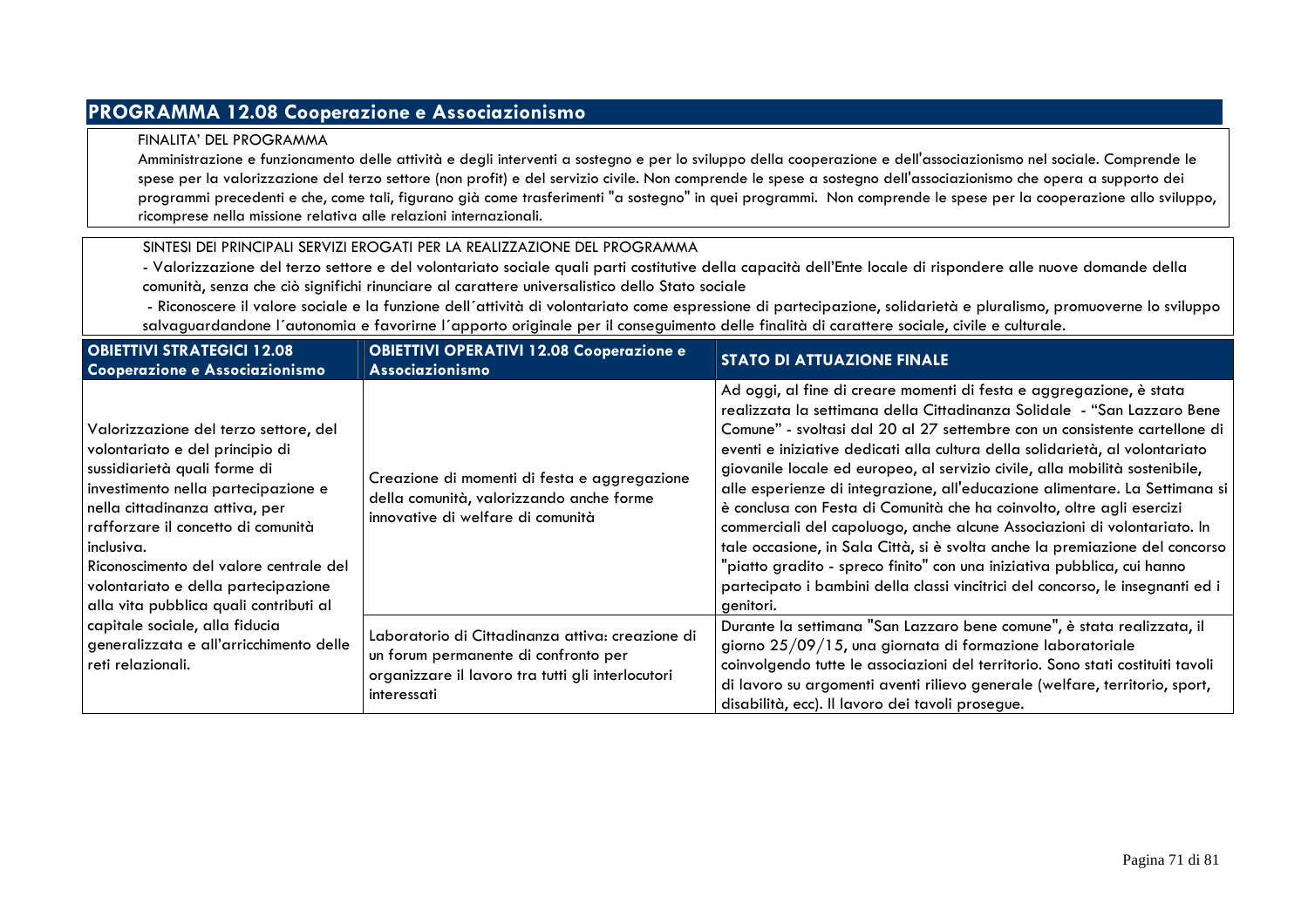| <b>OBIETTIVI STRATEGICI 12.08</b><br>Cooperazione e Associazionismo                                                                                                                                                                                                                                                                                                                                                                                                | <b>OBIETTIVI OPERATIVI 12.08 Cooperazione e</b><br>Associazionismo                                                                                               | <b>STATO DI ATTUAZIONE FINALE</b>                                                                                                                                                 |
|--------------------------------------------------------------------------------------------------------------------------------------------------------------------------------------------------------------------------------------------------------------------------------------------------------------------------------------------------------------------------------------------------------------------------------------------------------------------|------------------------------------------------------------------------------------------------------------------------------------------------------------------|-----------------------------------------------------------------------------------------------------------------------------------------------------------------------------------|
| Valorizzazione del terzo settore, del<br>volontariato e del principio di<br>sussidiarietà quali forme di<br>investimento nella partecipazione e<br>nella cittadinanza attiva, per<br>rafforzare il concetto di comunità<br>inclusiva.<br>Riconoscimento del valore centrale del<br>volontariato e della partecipazione<br>alla vita pubblica quali contributi al<br>capitale sociale, alla fiducia<br>generalizzata e all'arricchimento delle<br>reti relazionali. | Istituzione dell'Albo dei cittadini virtuosi: promozione delle<br>attività sussidiarie per la cura e la rigenerazione dei beni<br>comuni                         | Con DGC 53 del 07/05/15 è stato istituito l'albo dei cittadini<br>virtuosi. Vedi anche miss 12 progr 05                                                                           |
|                                                                                                                                                                                                                                                                                                                                                                                                                                                                    | Attivazione di percorsi di inclusione e integrazione per i<br>rifugiati ospitati sul nostro territorio con il rafforzamento<br>della rete di solidarietà diffusa | Il progetto accoglienza profughi è stato inserito nei progetti<br>distrettuali che afferiscono al Piano di Zona, approvato dal<br>Comitato di Distretto il 03/08/15 con Pg 29374. |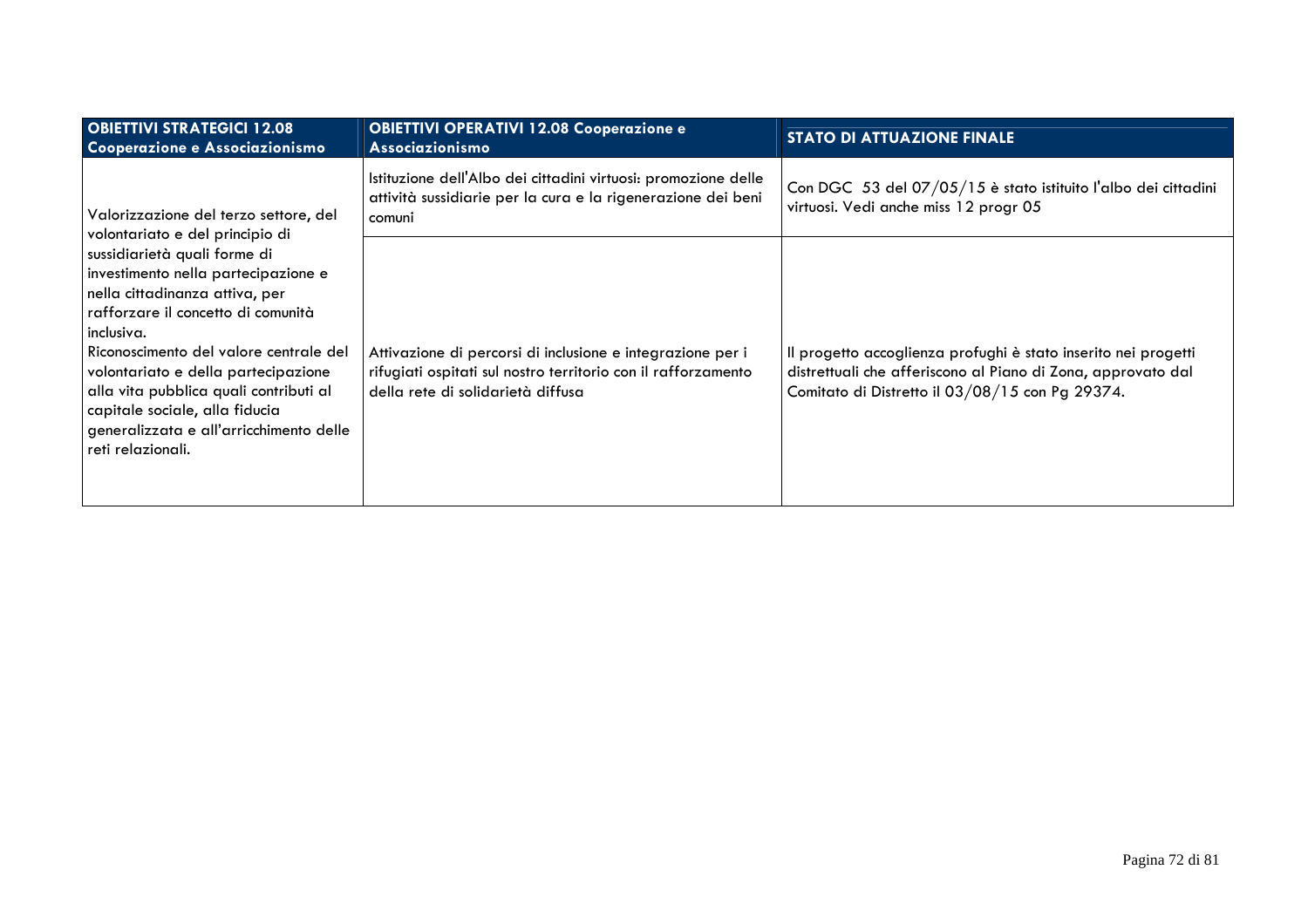# **PROGRAMMA 12.09 Servizio necroscopico e cimiteriale**

### FINALITA' DEL PROGRAMMA

 Amministrazione, funzionamento e gestione dei servizi e degli immobili cimiteriali. Comprende le spese per la gestione amministrativa delle concessioni di loculi, delle inumazioni, dei sepolcreti in genere, delle aree cimiteriali, delle tombe di famiglia. Comprende le spese per pulizia, la sorveglianza, la custodia e la manutenzione, ordinaria e straordinaria, dei complessi cimiteriali e delle pertinenti aree verdi. Comprende le spese per il rilascio delle autorizzazioni, la regolamentazione, vigilanza e controllo delle attività cimiteriali e dei servizi funebri. Comprende le spese per il rispetto delle relative norme in materia di igiene ambientale, in coordinamento con le altre istituzioni preposte.

### SINTESI DEI PRINCIPALI SERVIZI EROGATI PER LA REALIZZAZIONE DEL PROGRAMMA

- 1. Gestione servizi tecnici cimiteriali. Sepolture e movimenti interni
- 2. Servizio luci votive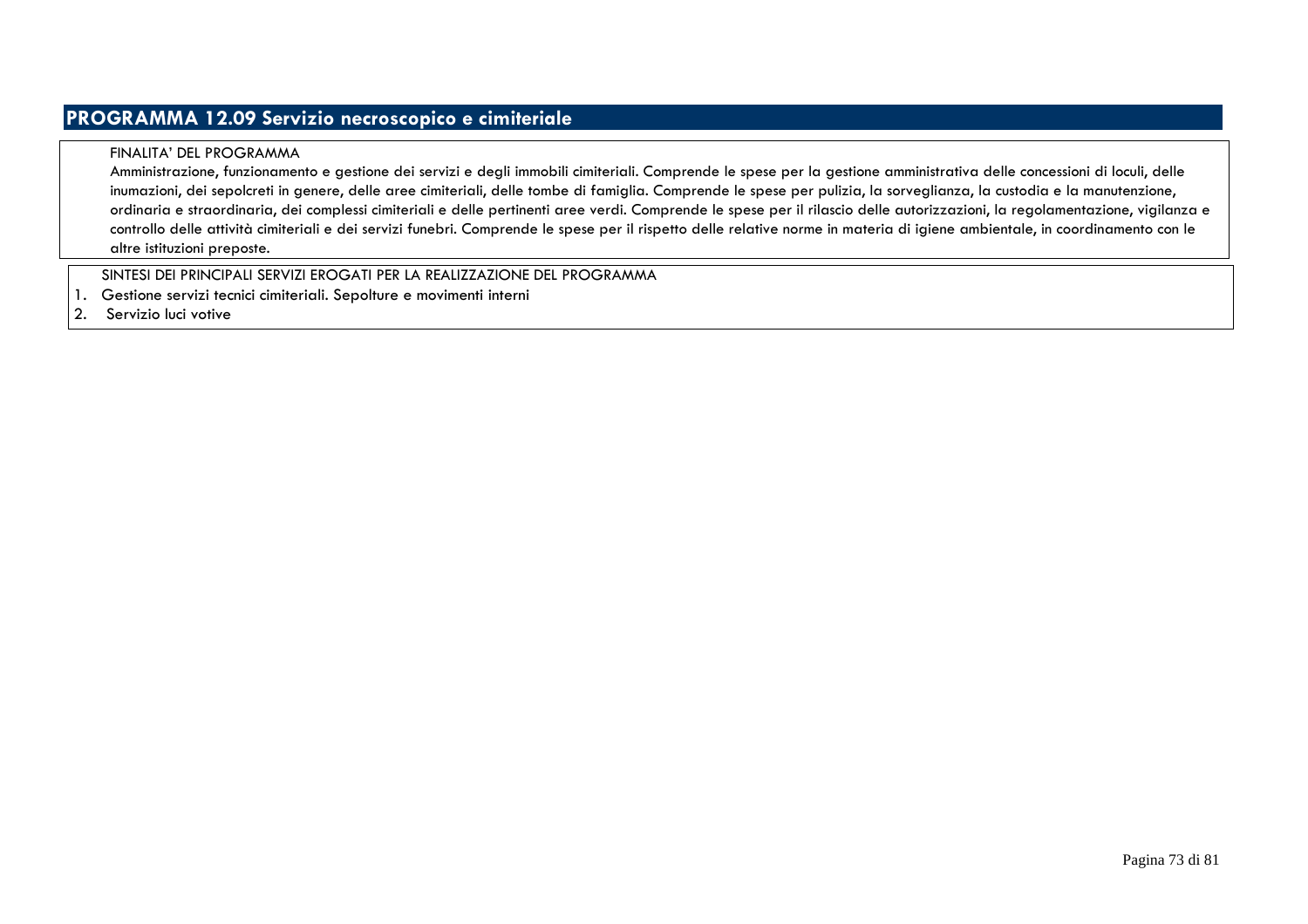## **MISSIONE 13: Tutela della salute**

### **PROGRAMMA 13.07 Ulteriori spese in materia sanitaria**

#### FINALITA' DEL PROGRAMMA

 Spese per il finanziamento di altre spese sanitarie non ricomprese negli altri programmi della missione. Non comprende le spese per chiusura - anticipazioni a titolo di finanziamento della sanità dalla tesoreria statale, classificate come partite di giro nel programma "Anticipazioni per il finanziamento del sistema sanitario nazionale" della missione 99 "Servizi per conto terzi".

Comprende le spese per interventi igienico-sanitari quali canili pubblici, servizi igienici pubblici e strutture analoghe.

Comprende, inoltre, le spese per interventi di igiene ambientale, quali derattizzazioni e disinfestazioni.

### SINTESI DEI PRINCIPALI SERVIZI EROGATI PER LA REALIZZAZIONE DEL PROGRAMMA

- • Gestione del canile intercomunale di Loiano
	- 1. Accalappiatura cani randagi tramite privato convenzionato
	- 2. Raccolta segnalazioni di smarrimento presentate dai proprietari per l'eventuale restituzione dei cani in caso di accalappiatura
	- 3. Gestione oasi felina e sterilizzazione gatti randagi tramite Associazione di volontariato
	- 4. Sensibilizzazione dell'opinione pubblica sul problema del randagismo
- •Interventi di zooprofilassi (disinfestazione, derattizzazione, ecc...) sul territorio mediante delega alla A.U.S.L. BO Sud
- Realizzazione campagne di informazione e sensibilizzazione su problemi sanitari emergenti rilevanti per la collettività, ad esempio zanzara tigre, ondate di calore, ecc…

| <b>OBIETTIVI STRATEGICI 13.07 Ulteriori spese       OBIETTIVI OPERATIVI 13.07 Ulteriori spese in</b><br>in materia sanitaria                                | materia sanitaria | <b>STATO DI ATTUAZIONE FINALE</b>                                                                                                                                                                                                                                                                                                                                                                                                                                                                                                                                                 |
|-------------------------------------------------------------------------------------------------------------------------------------------------------------|-------------------|-----------------------------------------------------------------------------------------------------------------------------------------------------------------------------------------------------------------------------------------------------------------------------------------------------------------------------------------------------------------------------------------------------------------------------------------------------------------------------------------------------------------------------------------------------------------------------------|
| l'efficacia della tutela e del <br>Migliorare<br>controllo della popolazione canina e felina<br>anche attraverso l'adeguatezza delle strutte<br>di ricovero | località Cicogna  | La nuova Oasi Felina in località Cicogna via Maestri del Lavoro<br>è stata completata ed è in corso l'assegnazione in gestione. Nel<br>mese di febbraio 2016 infatti, è stata effettuata una<br>Realizzazione della nuova oasi felina comunale in manifestazione di interesse pubblica per la selezione del<br>gestore conclusasi con la presentazione di un'unica<br>manifestazione da parte degli attuali gestori l'Associazione di<br>volontariato "La Compagnia degli animali" con i quali si sta<br>pertanto collaborando per la predisposizione del progetto<br>gestionale. |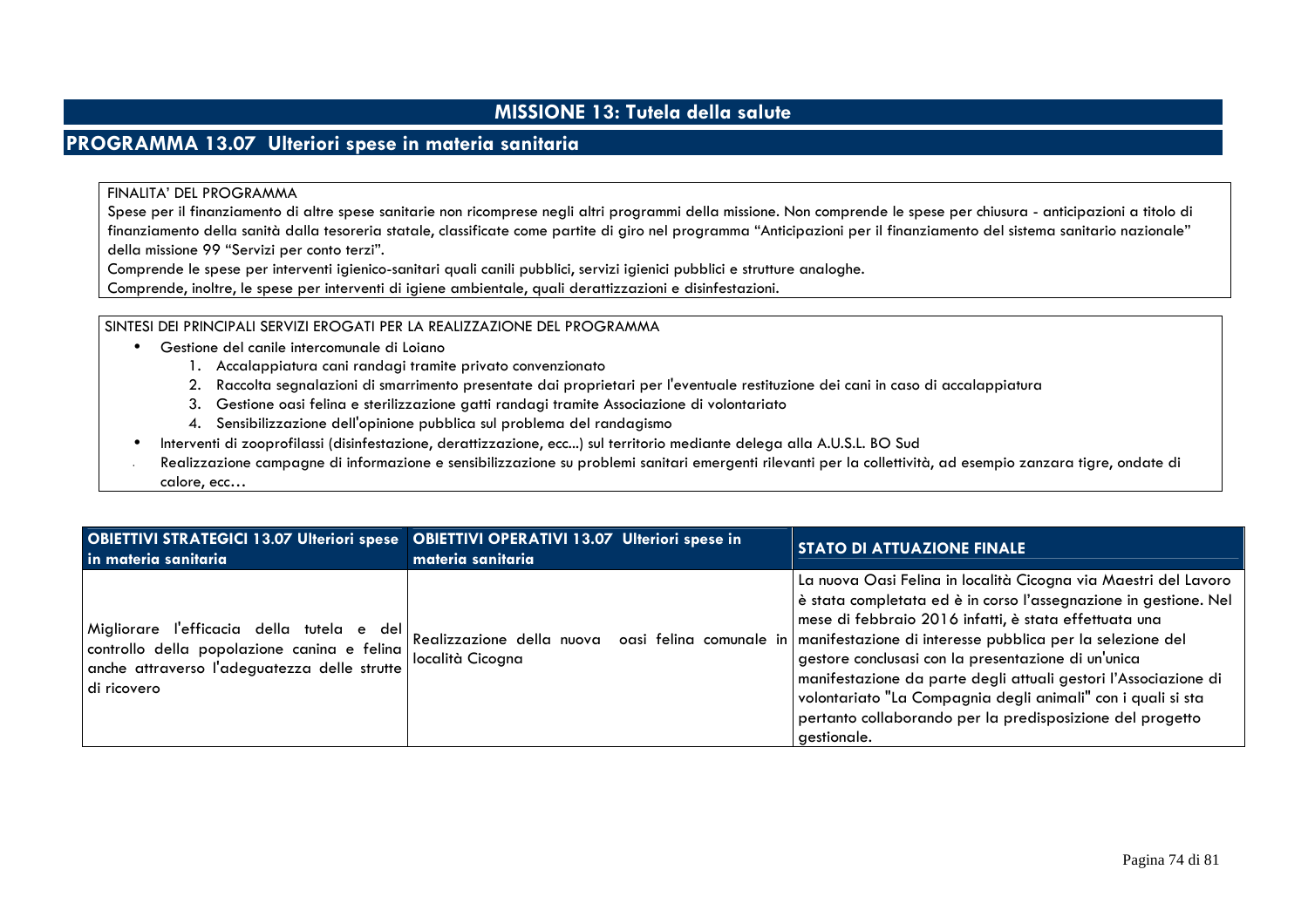## **MISSIONE 14: Sviluppo economico e competitività**

## **PROGRAMMA 14.01 Industria, e PMI e Artigianato**

#### FINALITA' DEL PROGRAMMA

Amministrazione e funzionamento delle attività per la programmazione e lo sviluppo dei servizi e delle imprese manifatturiere, estrattive e edilizie sul territorio. Comprende le spese per lo sviluppo, l'espansione o il miglioramento delle stesse e delle piccole e medie imprese; le spese per la vigilanza e la regolamentazione degli stabilimenti e del funzionamento degli impianti; le spese per i rapporti con le associazioni di categoria e le altre organizzazioni interessate nelle attività e servizi manifatturieri, estrattivi e edilizi; le spese per sovvenzioni, prestiti o sussidi a sostegno delle imprese manifatturiere, estrattive e edilizie. Comprende le spese per gli interventi a favore dell'internazionalizzazione delle imprese, in particolare per l'assistenza per le modalità di accesso e di utilizzo degli strumenti promozionali, finanziari e assicurativi disponibili, per l'assistenza legale, fiscale e amministrativa in materia di commercio estero, per il supporto e la guida nella selezione dei mercati esteri, nella scelta di partner in progetti di investimento. Comprende le spese per la programmazione, il coordinamento e il monitoraggio delle relative politiche sul territorio anche in raccordo con la programmazione dei finanziamenti comunitari e statali. Comprende le spese per la competitività dei territori (attrattività). Amministrazione e funzionamento delle attività relative alla programmazione di interventi e progetti di sostegno e sviluppo dell'artigianato sul territorio. Comprende le spese per l'associazionismo artigianale e per le aree per insediamenti artigiani. Comprende le spese per sovvenzioni, prestiti o sussidi a sostegno delle imprese artigiane. Comprende le spese per la programmazione, il coordinamento e il monitoraggio delle relative politiche sul territorio anche in raccordo con la programmazione e i finanziamenti comunitari e statali. Comprende le spese per la gestione dei rapporti con le associazioni di categoria e gli altri enti e organizzazioni interessati.

### SINTESI DEI PRINCIPALI SERVIZI EROGATI PER LA REALIZZAZIONE DEL PROGRAMMA

- Programmazione e regolamentazione delle attività economiche del territorio in sede fissa e ambulante -
- -Sostegno delle attività commerciali mediante l'erogazione di finanziamenti a sostegno delle attività
- -Gestione dello Sportello Unico delle Attività Produttive SUAP) e dello Sportello Unico per l'Edilizia SUE, nell'ottica di consentire, nel rispetto della legalità, iter più snelli nell'attivazione dell'attività di impresa
- Creazione di opportunità per la promozione dell'attività di impresa -

## **PROGRAMMA 14.02 Commercio – reti distributive – tutela dei consumatori**

#### FINALITA' DEL PROGRAMMA

Amministrazione e funzionamento delle attività e dei servizi relativi al settore della distribuzione, conservazione e magazzinaggio, e per la programmazione di interventi e progetti di sostegno e di sviluppo del commercio locale. Comprende le spese per l'organizzazione, la costruzione e la gestione dei mercati rionali e delle fiere cittadine. Comprende le spese per la produzione e diffusione di informazioni agli operatori commerciali e ai consumatori sui prezzi, sulla disponibilità delle merci e su altri aspetti della distribuzione commerciale, della conservazione e del magazzinaggio. Comprende le spese per sovvenzioni, prestiti o sussidi a sostegno del settore della distribuzione commerciale e per la promozione delle politiche e dei programmi commerciali. Comprende le spese per la tutela, l'informazione, la formazione, la garanzia e la sicurezza del consumatore; le spese per l'informazione, la regolamentazione e il supporto alle attività commerciali in generale e allo sviluppo del commercio.

SINTESI DEI PRINCIPALI SERVIZI EROGATI PER LA REALIZZAZIONE DEL PROGRAMMA

Valorizzazione della realtà economico-produttiva cittadina

(servizi assegnati all'Istituzione Prometeo)

Programmazione e sostegno delle attività commerciali sul territorio

Attività Sportello Unico Attività Produttive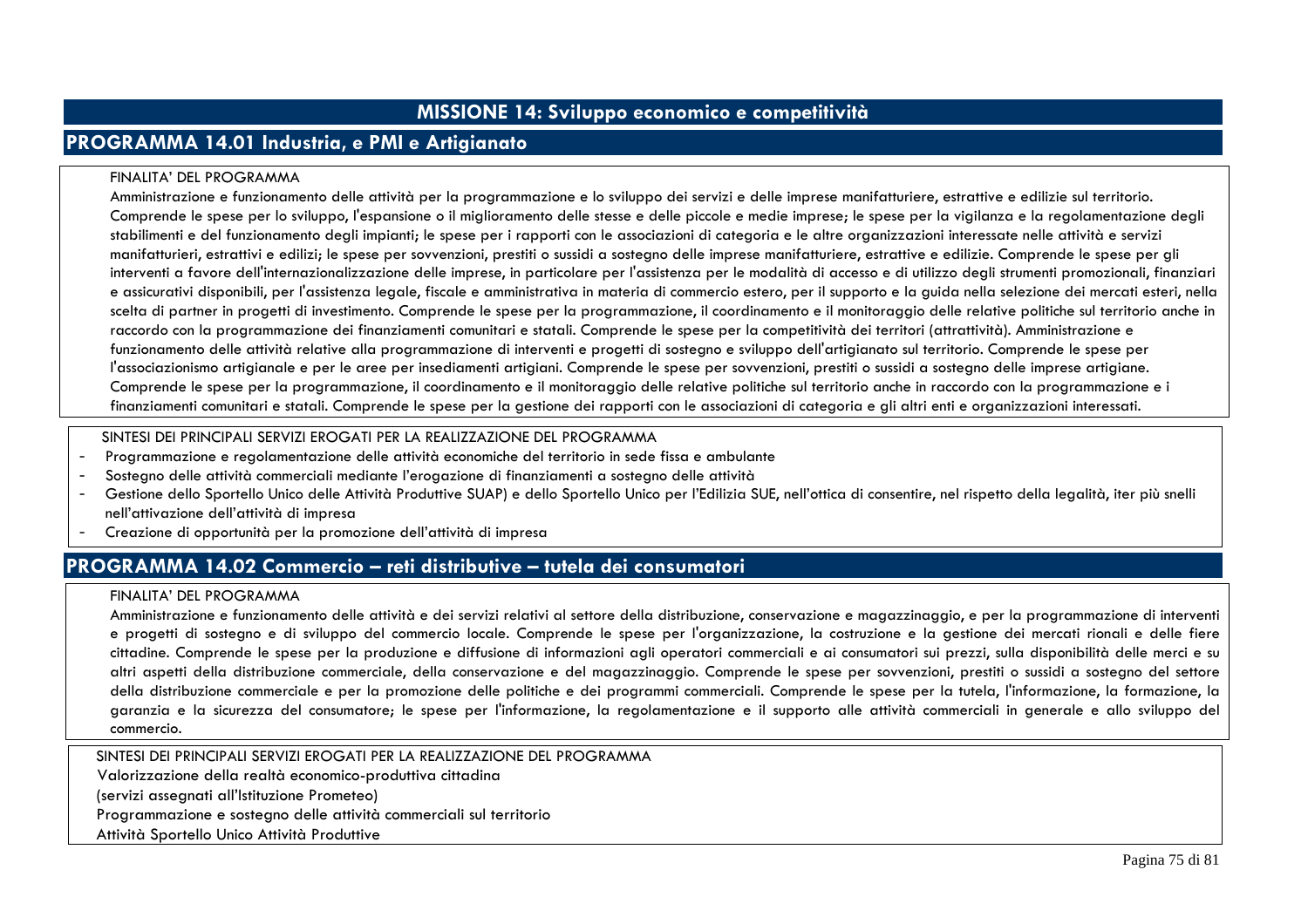| <b>OBIETTIVI STRATEGICI 14.02</b>                                                                                                                                                     | <b>AZIONI/OBIETTIVI OPERATIVI 14.02</b>                                                                          |                                                                                                                                                                                                                                                                                                                                                                                                                                                                                                                                                                                                                                                                                                                                                                                                                                                                                                                                                                                                                                                                                                                                                                                                 |
|---------------------------------------------------------------------------------------------------------------------------------------------------------------------------------------|------------------------------------------------------------------------------------------------------------------|-------------------------------------------------------------------------------------------------------------------------------------------------------------------------------------------------------------------------------------------------------------------------------------------------------------------------------------------------------------------------------------------------------------------------------------------------------------------------------------------------------------------------------------------------------------------------------------------------------------------------------------------------------------------------------------------------------------------------------------------------------------------------------------------------------------------------------------------------------------------------------------------------------------------------------------------------------------------------------------------------------------------------------------------------------------------------------------------------------------------------------------------------------------------------------------------------|
| Commercio - reti distributive - tutela                                                                                                                                                | Commercio - reti distributive - tutela dei                                                                       | <b>STATO DI ATTUAZIONE FINALE</b>                                                                                                                                                                                                                                                                                                                                                                                                                                                                                                                                                                                                                                                                                                                                                                                                                                                                                                                                                                                                                                                                                                                                                               |
| dei consumatori                                                                                                                                                                       | consumatori                                                                                                      |                                                                                                                                                                                                                                                                                                                                                                                                                                                                                                                                                                                                                                                                                                                                                                                                                                                                                                                                                                                                                                                                                                                                                                                                 |
| Rilancio e valorizzazione delle realtà<br>economico - produttive, turistiche e<br>agricole valorizzando l'attrattività del<br>territorio e l'apporto esperienziale degli<br>operatori | Rilancio della riqualificazione area artigianale<br>Caselle - Speranza - Cà Ricchi e area artigianale<br>Cicogna | Il cespite patrimoniale relativo all'area ubicata in Località Capoluogo Via<br>Speranza è stato inserito nel piano delle alienazioni con DCC nr 53 del<br>17/09/15 che ha approvato anche gli indirizzi di pianificazione in ordine<br>alla dismissione e riqualificazione dell'area stessa. L'area è stata oggetto di<br>avviso di asta pubblica secondo i criteri del bando approvato con determina<br>nr 830 del 07/10/15 ed è stata aggiudicata ad Alce Nero.<br>L'aggiudicazione definitiva sarà subordinata all'approvazione di un PUA in<br>variante al POC.<br>E' stata siglata specifica convenzione con la Facoltà di Ingegneria<br>dell'Università di Bologna per il laboratorio di progettazione afferente al<br>Master di secondo livello che si è concluso nel dicembre 2015 prospettando<br>per l'area di studio innovativi progetti di sostenibilità, recupero edilizio e<br>rigenerazione urbana.<br>Il progetto di processo partecipativo candidato al Bando regionale non è<br>stato ammesso a finanziamento.<br>Si valuteranno eventuali modalità alternative di promozione del tema<br>nell'ambito della stesura della variante POC per l'area "ex magazzini<br>comunali". |
|                                                                                                                                                                                       | Progetto per la valorizzazione del CCN a<br>sostegno del commercio di vicinato                                   | Il progetto prevede le seguenti macro azioni:<br>- Miglioramento della governance e indicatori<br>- Miglioramento del Piano di comunicazione e strumenti operativi (creazione<br>di un marchio unitario dei centri commerciali, pianificazione strumenti di<br>comunicazione, format di promozione delle attività commerciali,<br>individuazione modalità di supporto agli eventi)<br>Interventi sulla sosta e segnaletica di indirizzamento<br>- Monitoraggio e diffusione dei risultati.<br>In particolare l'istituzione Prometeo ha contribuito alla realizzazione degli<br>eventi nei quali si è data visibilità al marchio del CCN riportato sui gazebo<br>acquistati appositamente quali strumenti di comunicazione                                                                                                                                                                                                                                                                                                                                                                                                                                                                       |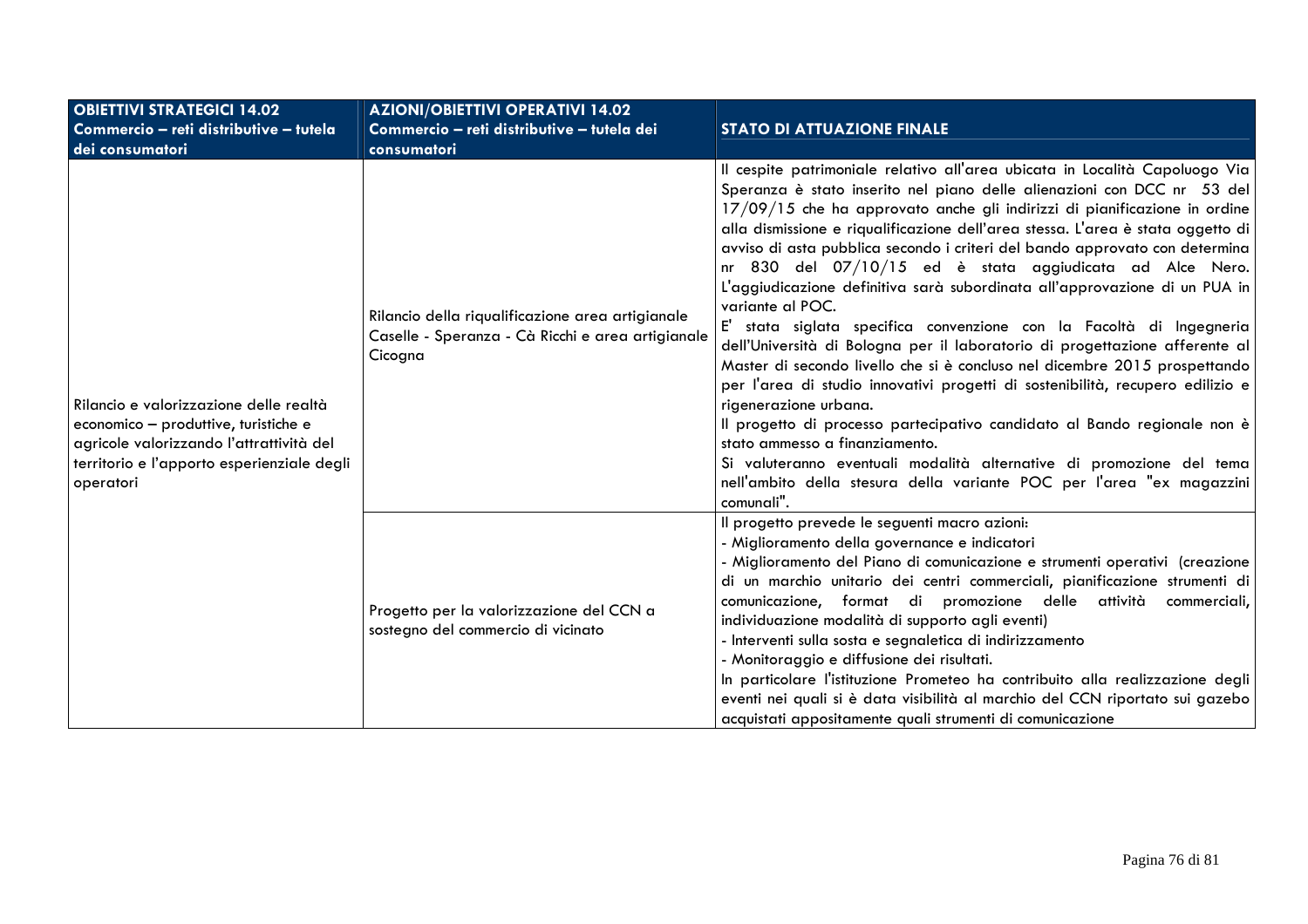| <b>OBIETTIVI STRATEGICI 14.02 Commercio -</b><br>reti distributive - tutela dei consumatori                                                                                        | AZIONI/OBIETTIVI OPERATIVI 14.02 Commercio - reti<br>distributive - tutela dei consumatori                                                                                                | <b>STATO DI ATTUAZIONE FINALE</b>                                                                                                                                                                                                                                                                                                                                                                                                                                                                                                                                                                                                                                                                                                                                                                                                                                                             |
|------------------------------------------------------------------------------------------------------------------------------------------------------------------------------------|-------------------------------------------------------------------------------------------------------------------------------------------------------------------------------------------|-----------------------------------------------------------------------------------------------------------------------------------------------------------------------------------------------------------------------------------------------------------------------------------------------------------------------------------------------------------------------------------------------------------------------------------------------------------------------------------------------------------------------------------------------------------------------------------------------------------------------------------------------------------------------------------------------------------------------------------------------------------------------------------------------------------------------------------------------------------------------------------------------|
| Rilancio e valorizzazione delle realtà economico<br>- produttive, turistiche e agricole valorizzando<br>l'attrattività del territorio e l'apporto<br>esperienziale degli operatori | Qualificazione del programma annuale delle iniziative e<br>degli eventi per la valorizzazione del tessuto produttivo e<br>l'attrattività del territorio                                   | annuale delle iniziative e degli eventi<br>programma<br>patrocinati dal Comune anche per la<br>organizzati o<br>valorizzazione del tessuto produttivo e l'attrattività del<br>territorio è stato notevolmente rinnovato e implementato sia<br>nei contenuti che negli strumenti di comunicazione verso i<br>cittadini.                                                                                                                                                                                                                                                                                                                                                                                                                                                                                                                                                                        |
|                                                                                                                                                                                    | Restyling della Fiera di San Lazzaro come nuova vetrina<br>della Città ed evento culmine della programmazione<br>annuale di eventi culturali, ricreativi e di promozione del<br>commercio | La Fiera 2015, giunta alla 185 <sup>^</sup> edizione, si è svolta dal 30<br>luglio al 2 agosto.<br>La formula è stata rinnovata con l'implementazione degli<br>spettacoli e delle occasioni di svago per tutte le età e una<br>proposta gastronomica completamente rinnovata, all'insegna<br>della qualità e del gusto, tra Piazza Bracci e il Cortile<br>Comunale.<br>Sono state allestite due aree dedicate ai bambini: giostre per<br>più piccoli all'interno del Parco 2 Agosto e, nell'area in fondo<br>a via Rimembranze, attrazioni per i ragazzi.<br>La proposta musicale curatissima disegna un percorso,<br>accompagna lo spettatore in un viaggio che affonda le radici<br>nella tradizione della musica italiana e prosegue esplorando<br>cantautorato, jazz e world music. Musica, quindi, ma anche<br>cinema e danza. Tradizione e innovazione, contaminazione e<br>riscoperta. |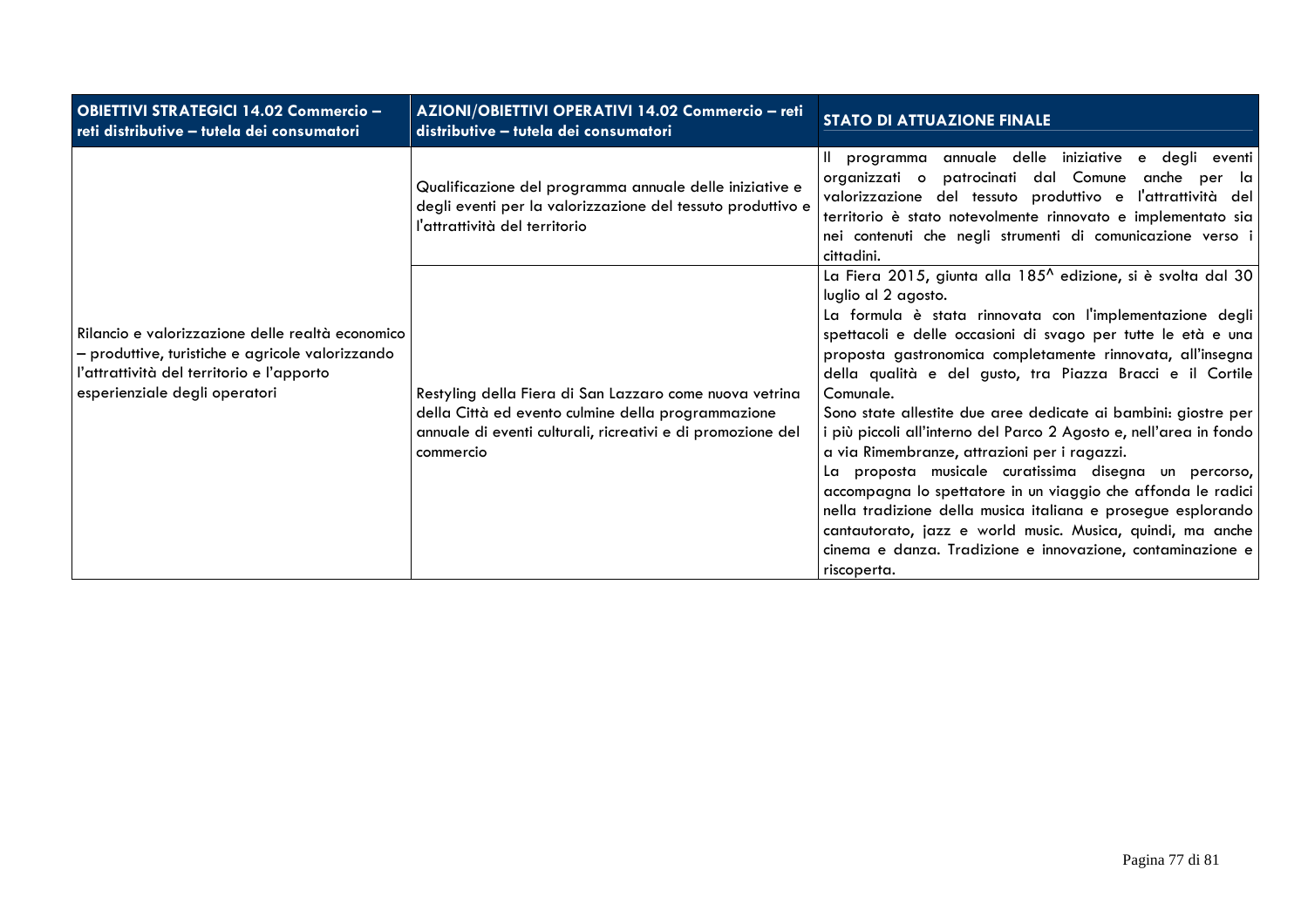# **MISSIONE 16: Agricoltura, Politiche agroalimentari e pesca**

# **PROGRAMMA 16.01 Sviluppo del settore agricolo e del sistema agroalimentare**

#### FINALITA' DEL PROGRAMMA

Amministrazione e funzionamento delle attività connesse all'agricoltura, per lo sviluppo sul territorio delle aree rurali, dei settori agricolo e agroindustriale, alimentare, forestale e zootecnico. Comprende le spese per la programmazione, il coordinamento e il monitoraggio delle relative politiche sul territorio anche in raccordo con la programmazione comunitaria e statale. Comprende le spese per la vigilanza e regolamentazione del settore agricolo. Comprende le spese per la costruzione o il funzionamento dei dispositivi di controllo per le inondazioni, dei sistemi di irrigazione e drenaggio, inclusa l'erogazione di sovvenzioni, prestiti o sussidi per tali opere. Comprende le spese per indennizzi, sovvenzioni, prestiti o sussidi per le aziende agricole e per gli agricoltori in relazione alle attività agricole, inclusi gli incentivi per la limitazione o l'aumento della produzione di particolari colture o per lasciare periodicamente i terreni incolti, inclusi gli indennizzi per le calamità naturali, nonché i contributi alle associazioni dei produttori. Non comprende le spese per l'amministrazione, il funzionamento o il supporto a parchi e riserve naturali, ricomprese nel programma "Aree protette, parchi naturali, protezione naturalistica e forestazione" della missione 09 "Sviluppo sostenibile e tutela del territorio e dell'ambiente".

### SINTESI DEI PRINCIPALI SERVIZI EROGATI PER LA REALIZZAZIONE DEL PROGRAMMA

 Programmazione, coordinamento e monitoraggio delle politiche volte allo sviluppo sul territorio dei settori agricolo e agroindustriale Sovvenzioni prestiti/sussidi alle aziende agricole

| <b>OBIETTIVI STRATEGICI 16.01 Sviluppo del settore</b><br>agricolo e del sistema agroalimentare                                                                                 | AZIONI/OBIETTIVI OPERATIVI 16.01 Sviluppo<br>del settore agricolo e del sistema<br>agroalimentare                                                                                             | <b>STATO DI ATTUAZIONE FINALE</b>                                                                                                                                                                                                                                      |
|---------------------------------------------------------------------------------------------------------------------------------------------------------------------------------|-----------------------------------------------------------------------------------------------------------------------------------------------------------------------------------------------|------------------------------------------------------------------------------------------------------------------------------------------------------------------------------------------------------------------------------------------------------------------------|
| Rilancio e valorizzazione delle realtà economico –<br>produttive, turistiche e agricole valorizzando l'attrattività<br>del territorio e l'apporto esperienziale degli operatori | Potenziamento delle iniziative a sostegno della<br>produzione e vendita di prodotti locali, quali il<br>Mercato contadino o altre opportunità di<br>commercializzazione di prodotti a Km zero | In via sperimentale, dal $16/04/15$ al $31/12/15$ , è stato<br>attivato il nuovo mercato contadino in via Caselle a fianco<br>della Mediateca. Ad oggi è regolarmente funzionante,<br>aperto un giorno a settimana (mercoledì mattina) con<br>circa quindici posteggi. |
| Creazione di nuove opportunità per l'autoproduzione<br>agricola locale in un'ottica di occupazione, difesa del                                                                  | Sostegno alla nascita di forme di gestione<br>collettiva da parte dei cittadini di aree agricole Attività da sviluppare nel 2016.<br>con finalità di autoproduzione                           |                                                                                                                                                                                                                                                                        |
| territorio, diffusione dell'agricoltura<br>biologica/biodinamica e recupero delle colture<br>tradizionali                                                                       | Estensione delle superfici disponibili per orti<br>urbani e promozione di corsi di orticoltura<br>famigliare sul territorio                                                                   | Sono in corso attività di concertazione finalizzate alla<br>sottoscrizione di eventuali accordi ex art.18 L.R. 20/2000 $\vert$<br>per la cessione all'amministrazione comunale di aree<br>agricole da destinare alla realizzazione di orti urbani.                     |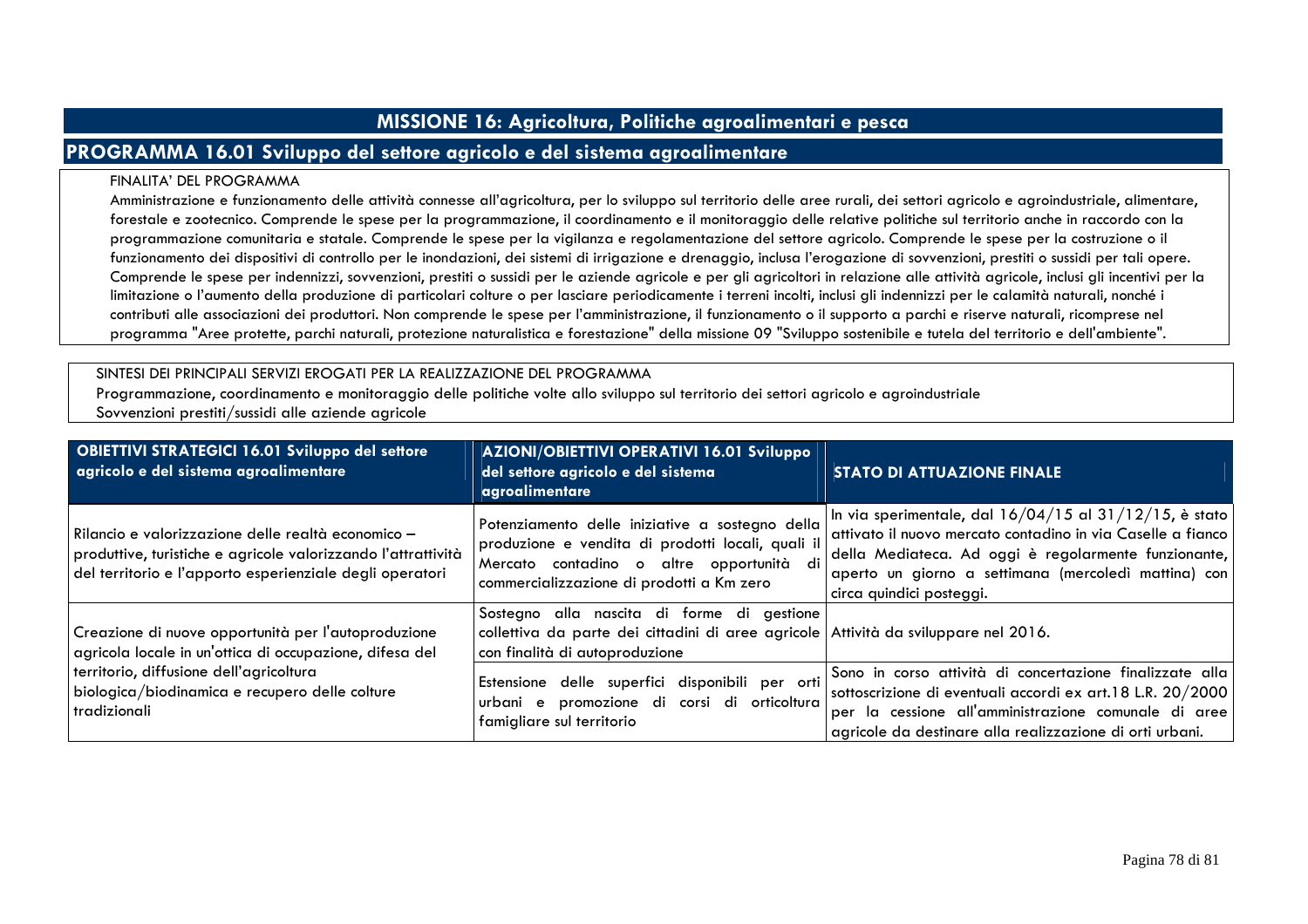# **MISSIONE 17: Energia e diversificazione delle fonti energetiche**

# **PROGRAMMA 17.01 Fonti energetiche**

### FINALITA' DEL PROGRAMMA

 Amministrazione e funzionamento delle attività e servizi relativi all'impiego delle fonti energetiche, incluse l'energia elettrica e il gas naturale. Comprende le spese per sovvenzioni, prestiti o sussidi per promuovere l'utilizzo delle fonti energetiche e delle fonti rinnovabili di energia. Comprende le spese per lo sviluppo, la produzione e la distribuzione dell'energia elettrica, del gas naturale e delle risorse energetiche geotermiche, eolica e solare, nonché le spese per la razionalizzazione e lo sviluppo delle relative infrastrutture e reti energetiche. Comprende le spese per la redazione di piani energetici e per i contributi alla realizzazione di interventi in materia di risparmio energetico.

Comprende le spese derivanti dall'affidamento della gestione di pubblici servizi inerenti l'impiego del gas naturale e dell'energia elettrica.

Comprende le spese per la programmazione, il coordinamento e il monitoraggio delle relative politiche sul territorio anche in raccordo con la programmazione e i finanziamenti comunitari e statali.

### SINTESI DEI PRINCIPALI SERVIZI EROGATI PER LA REALIZZAZIONE DEL PROGRAMMA

- Sviluppo progetti per la tutela e lo studio ambientale del territorio
- Sensibilizzazione alla cittadinanza sulle problematiche ambientali del territorio
- Gestione sportello energetico:

Competenze orientate al pubblico

- 1. Supporto agli utenti che vogliono installare impianti di produzione di energia da fonte rinnovabile circa gli iter amministrativi per autorizzazioni e nulla osta (sinergia con lo Sportello Unico per l'Edilizia)
- 2. Supporto e informazione sugli adempimenti in materia di energia per interventi edilizi di nuova costruzione o ristrutturazione (sinergia con lo Sportello Unico per l'Edilizia)
- 3. Diffusione di buone pratiche di risparmio ed efficienza energetici
- 4. Informazione su disponibilità di contributi e finanziamenti
- 5. Consulenza di primo livello sulla valutazione di interventi di riqualificazione/efficientamento energetico e/o utilizzo di fonti energetiche rinnovabili
- 6. Organizzazione di iniziative/campagne pubbliche di informazione e sensibilizzazione in materia di energia
- 7. Informazione sulle iniziative comunali relative al PAES (Piano d'Azione per l'Energia Sostenibile)
- 8. Informazione su iniziative civiche di promozione del risparmio energetico o delle rinnovabili (es. Comunità solari, comunità energetica, iniziative di ass. di categoria, ecc...)
- 9. Aiuto nella lettura e valutazione dei consumi dalle bollette di energia elettrica e gas

#### Attività interne di supporto al Sue

- 1. verifica del rispetto delle prescrizioni normative in materia di contenimento dei consumi nelle pratiche edilizie
- 2.  $\,$ verifiche a campione o su richiesta del committente ai sensi dei commi 4 e 5, art.8 del dlgs 192/2005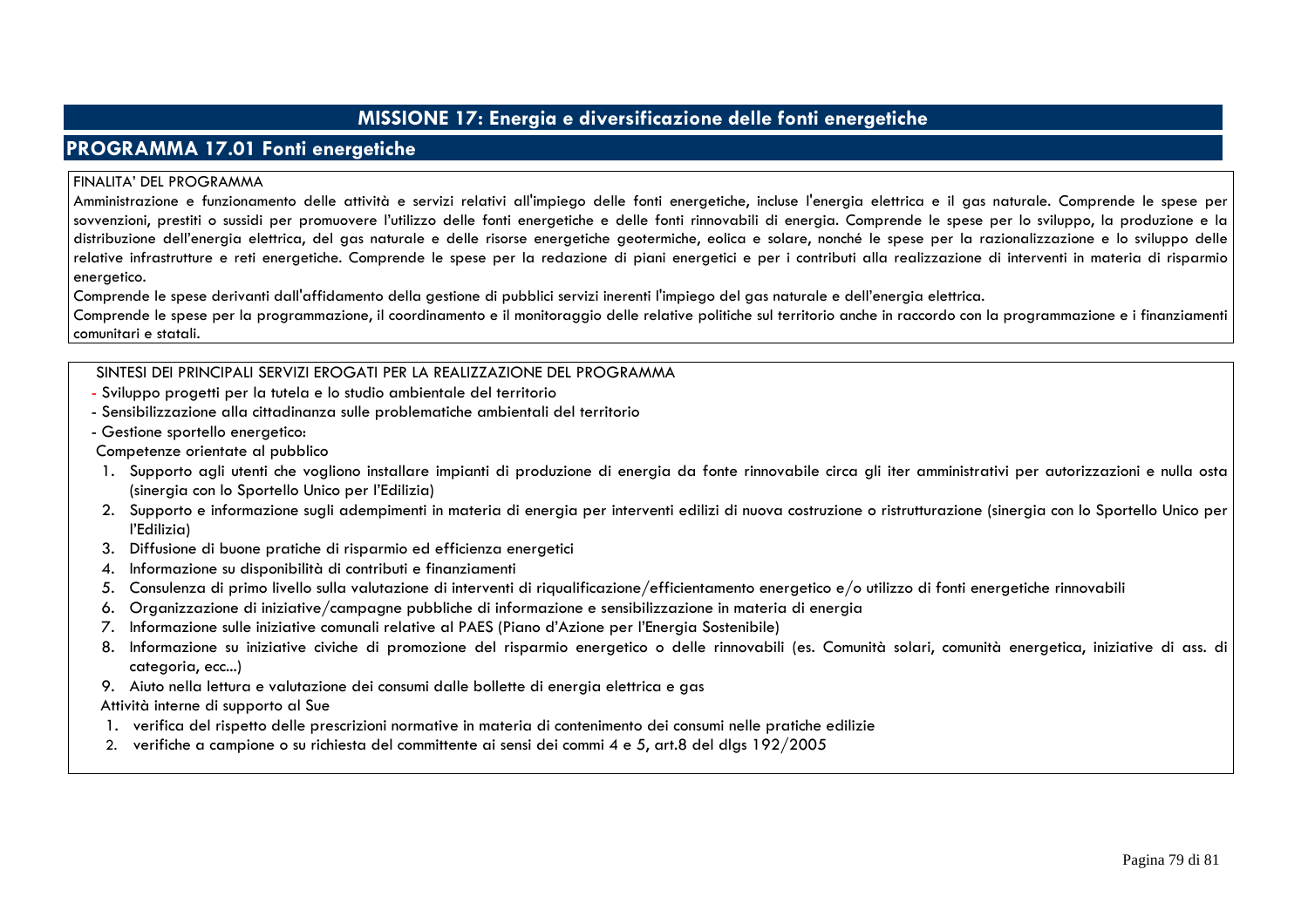| <b>OBIETTIVI STRATEGICI 17.01 Fonti</b><br>energetiche                                                                                                                                                                 | <b>OBIETTIVI OPERATIVI 17.01 Fonti energetiche</b>                                                                              | <b>STATO DI ATTUAZIONE FINALE</b>                                                                                                                                                                                                                                                                                                                                                                                                                                                                                                                                                                                                                                                           |
|------------------------------------------------------------------------------------------------------------------------------------------------------------------------------------------------------------------------|---------------------------------------------------------------------------------------------------------------------------------|---------------------------------------------------------------------------------------------------------------------------------------------------------------------------------------------------------------------------------------------------------------------------------------------------------------------------------------------------------------------------------------------------------------------------------------------------------------------------------------------------------------------------------------------------------------------------------------------------------------------------------------------------------------------------------------------|
| Perseguimento della sostenibilità ambientale,<br>attraverso l'attuazione del PAES, per:<br>- il contenimento dei consumi di risorse naturali<br>- l'efficienza energetica<br>- promozione di stili di vita consapevoli | Azioni<br>di<br>Informazione,<br>educazione<br>$\epsilon$<br>sensibilizzazione<br>della sostenibilità<br>sui temi<br>ambientale | In data 13/02/15 è stato inaugurato lo Sportello Energia e lo<br>scaffale tematico in Mediateca. Al 31/12 è stata data risposta alle<br>richieste di informazione di circa 20 utenti. Sono stai acquistati alcuni<br>dispositivi per il monitoraggio dei consumi energetici che potranno<br>essere utilizzati per migliorare l'attività di supporto dello Sportello<br>nel corso del 2016.                                                                                                                                                                                                                                                                                                  |
|                                                                                                                                                                                                                        | Attivazione e sostegno di forme di associazione tra<br>cittadini per la promozione del risparmio energetico                     | Con DG n.99 del 09.07.2015 è stata approvata la proposta<br>presentata da un gruppo di cittadini per la realizzazione e gestione<br>di un impianto fotovoltaico di 20 kWp sulla copertura della sede<br>degli uffici di via Salvo d'Acquisto;<br>Con determinazione n. 672 del 26.08.2015 è stata approvata la<br>convenzione con l'Associazione Movimento Solare per la disciplina<br>della realizzazione e gestione dell'impianto, successivamente<br>sottoscritta tra le parti in data 13.10.2015, con prot. n.<br>39313/2015; con DG n. 234 del 29/12/15 è stato approvato il<br>progetto esecutivo dell'impianto, i cui lavori di realizzazione<br>verranno avviati nel febbraio 2016. |
|                                                                                                                                                                                                                        | Realizzazione azioni previste nel PAES                                                                                          | In data 30/04/15 è stato nominato l'Energy Manager, che ha<br>frequentato l'apposito corso di formazione ENEA. E' stata<br>predisposta, in collaborazione con l'Università di Bologna, una prima<br>relazione sull'attuazione del PAES relativa all'anno 2014. In seguito<br>all'acquisizione di uno studio di fattibilità di massima da parte di<br>CISA per la realizzazione di una caldaia a cippato presso edifici<br>pubblici, si è ritenuto al momento di non procedere ad alcun<br>intervento finché non saranno definite alcune criticità legate<br>all'inquinamento dell'aria e alla definizione di una filiera locale                                                             |
|                                                                                                                                                                                                                        | energetico con conseguente riduzione dei costi di<br>gestione delle utenze                                                      | In data $22/10/15$ è stata consegnata con prot $40584$<br>l'aggiornamento dell'anagrafica degli impianti comunali. In data<br>Riqualificazione energetica degli impianti di $03/12/15$ con determinazione nr. 1061 è stato affidato alla società<br>pubblica illuminazione finalizzata al risparmio EXITone spa l'incarico per la redazione del nuovo piano luce<br>comunale e contestualmente la progettazione preliminare su più<br>stralci degli interventi di efficientamento energetico degli stessi.<br>L'attività di progettazione si concluderà entro la prima metà del<br>2016                                                                                                     |